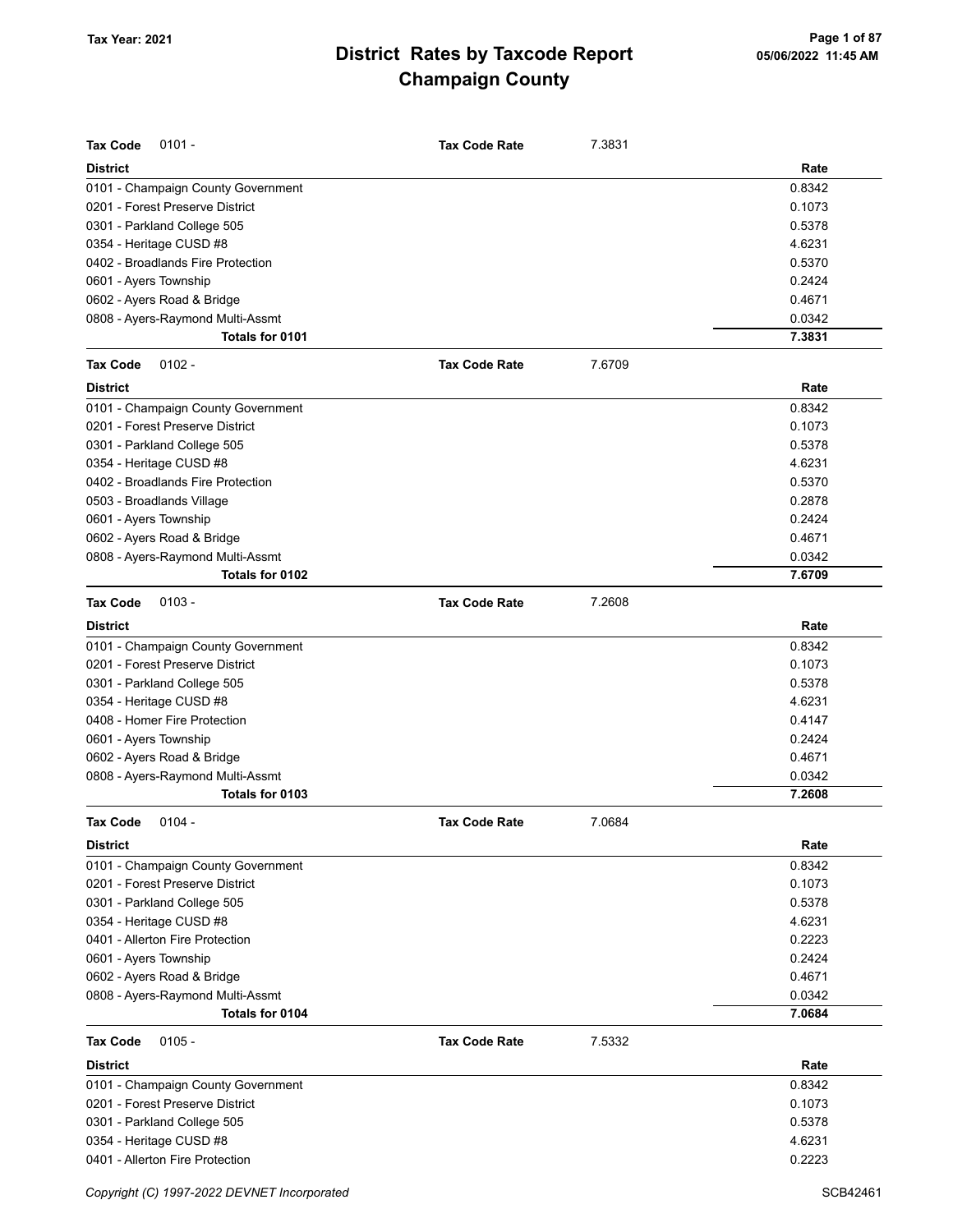| <b>Tax Code</b><br>$0105 -$        | <b>Tax Code Rate</b> | 7.5332 |        |
|------------------------------------|----------------------|--------|--------|
| <b>District</b>                    |                      |        | Rate   |
| 0501 - Allerton Village            |                      |        | 0.4648 |
| 0601 - Ayers Township              |                      |        | 0.2424 |
| 0602 - Ayers Road & Bridge         |                      |        | 0.4671 |
| 0808 - Ayers-Raymond Multi-Assmt   |                      |        | 0.0342 |
| Totals for 0105                    |                      |        | 7.5332 |
| <b>Tax Code</b><br>$0201 -$        | <b>Tax Code Rate</b> | 8.2599 |        |
| <b>District</b>                    |                      |        | Rate   |
| 0101 - Champaign County Government |                      |        | 0.8342 |
| 0201 - Forest Preserve District    |                      |        | 0.1073 |
| 0301 - Parkland College 505        |                      |        | 0.5378 |
| 0356 - GC-M-S CUSD #5              |                      |        | 5.7247 |
| 0417 - Sang-Valley Fire Protection |                      |        | 0.1267 |
| 0607 - Brown Township              |                      |        | 0.2731 |
| 0608 - Brown Road & Bridge         |                      |        | 0.4520 |
| 0946 - Moyer Library               |                      |        | 0.2041 |
| Totals for 0201                    |                      |        | 8.2599 |
| $0202 -$<br><b>Tax Code</b>        | <b>Tax Code Rate</b> | 6.8709 |        |
| <b>District</b>                    |                      |        | Rate   |
| 0101 - Champaign County Government |                      |        | 0.8342 |
| 0201 - Forest Preserve District    |                      |        | 0.1073 |
| 0301 - Parkland College 505        |                      |        | 0.5378 |
| 0341 - Fisher CUSD #1              |                      |        | 4.5398 |
| 0417 - Sang-Valley Fire Protection |                      |        | 0.1267 |
| 0607 - Brown Township              |                      |        | 0.2731 |
| 0608 - Brown Road & Bridge         |                      |        | 0.4520 |
| Totals for 0202                    |                      |        | 6.8709 |
| <b>Tax Code</b><br>$0203 -$        | <b>Tax Code Rate</b> | 7.2431 |        |
| <b>District</b>                    |                      |        | Rate   |
| 0101 - Champaign County Government |                      |        | 0.8342 |
| 0201 - Forest Preserve District    |                      |        | 0.1073 |
| 0301 - Parkland College 505        |                      |        | 0.5378 |
| 0341 - Fisher CUSD #1              |                      |        | 4.5398 |
| 0417 - Sang-Valley Fire Protection |                      |        | 0.1267 |
| 0509 - Fisher Village              |                      |        | 0.3722 |
| 0607 - Brown Township              |                      |        | 0.2731 |
| 0608 - Brown Road & Bridge         |                      |        | 0.4520 |
| Totals for 0203                    |                      |        | 7.2431 |
| <b>Tax Code</b><br>$0204 -$        | <b>Tax Code Rate</b> | 8.4769 |        |
| <b>District</b>                    |                      |        | Rate   |
| 0101 - Champaign County Government |                      |        | 0.8342 |
| 0201 - Forest Preserve District    |                      |        | 0.1073 |
| 0301 - Parkland College 505        |                      |        | 0.5378 |
| 0356 - GC-M-S CUSD #5              |                      |        | 5.7247 |
| 0417 - Sang-Valley Fire Protection |                      |        | 0.1267 |
| 0510 - Foosland Village            |                      |        | 0.2170 |
| 0607 - Brown Township              |                      |        | 0.2731 |
| 0608 - Brown Road & Bridge         |                      |        | 0.4520 |
| 0946 - Moyer Library               |                      |        | 0.2041 |
| Totals for 0204                    |                      |        | 8.4769 |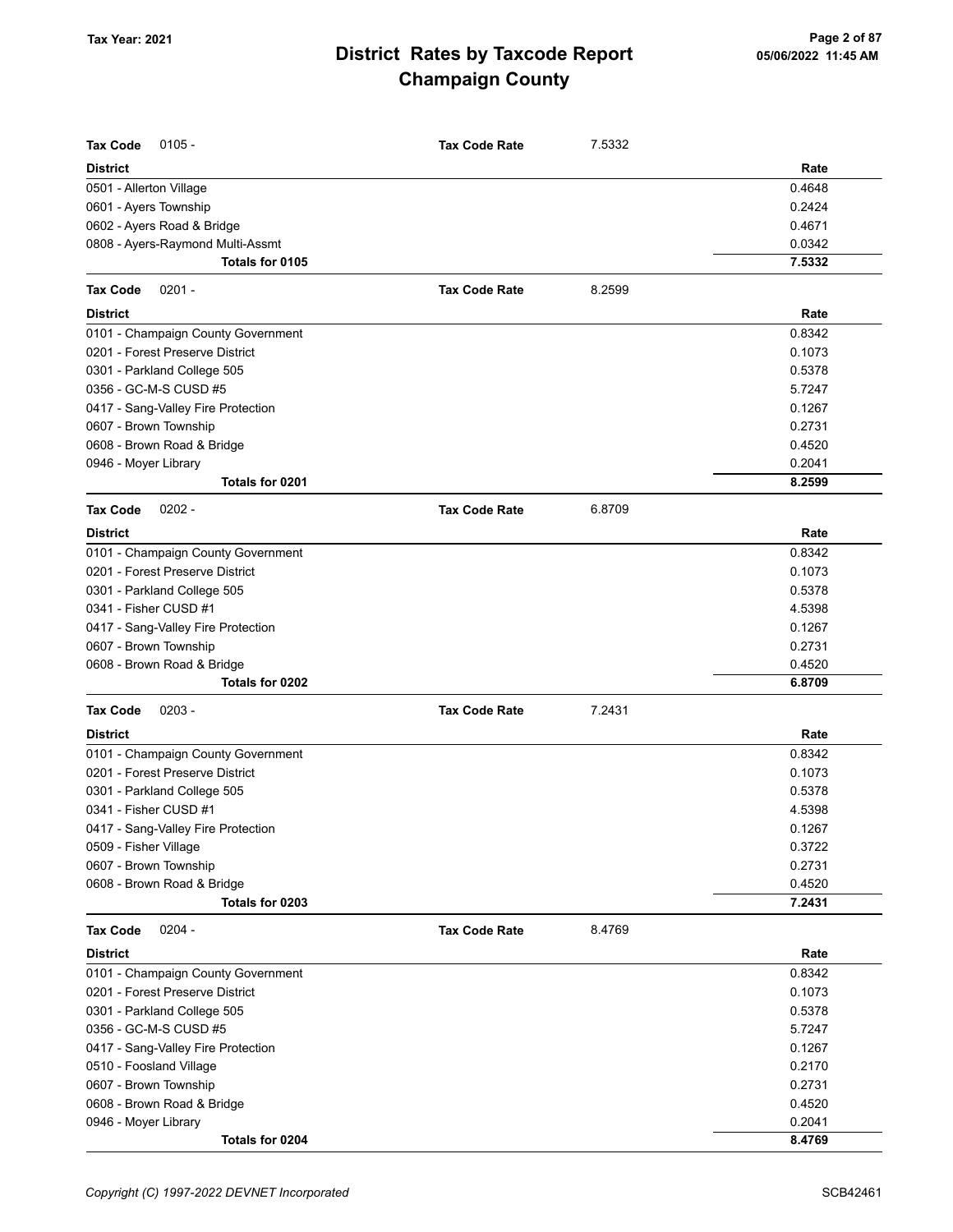| <b>Tax Code</b><br>$0253 -$        | <b>Tax Code Rate</b> | 7.2431 |        |
|------------------------------------|----------------------|--------|--------|
| <b>District</b>                    |                      |        | Rate   |
| 0101 - Champaign County Government |                      |        | 0.8342 |
| 0201 - Forest Preserve District    |                      |        | 0.1073 |
| 0301 - Parkland College 505        |                      |        | 0.5378 |
| 0341 - Fisher CUSD #1              |                      |        | 4.5398 |
| 0417 - Sang-Valley Fire Protection |                      |        | 0.1267 |
| 0509 - Fisher Village              |                      |        | 0.3722 |
| 0607 - Brown Township              |                      |        | 0.2731 |
| 0608 - Brown Road & Bridge         |                      |        | 0.4520 |
| 1010 - Fisher                      |                      |        | 0.0000 |
| Totals for 0253                    |                      |        | 7.2431 |
| <b>Tax Code</b><br>$0254 -$        | <b>Tax Code Rate</b> | 7.2431 |        |
| <b>District</b>                    |                      |        | Rate   |
| 0101 - Champaign County Government |                      |        | 0.8342 |
| 0201 - Forest Preserve District    |                      |        | 0.1073 |
| 0301 - Parkland College 505        |                      |        | 0.5378 |
| 0341 - Fisher CUSD #1              |                      |        | 4.5398 |
| 0417 - Sang-Valley Fire Protection |                      |        | 0.1267 |
| 0509 - Fisher Village              |                      |        | 0.3722 |
| 0607 - Brown Township              |                      |        | 0.2731 |
| 0608 - Brown Road & Bridge         |                      |        | 0.4520 |
| 1012 - Fisher II                   |                      |        | 0.0000 |
| Totals for 0254                    |                      |        | 7.2431 |
| <b>Tax Code</b><br>$0256 -$        | <b>Tax Code Rate</b> | 7.2431 |        |
| <b>District</b>                    |                      |        | Rate   |
| 0101 - Champaign County Government |                      |        | 0.8342 |
| 0201 - Forest Preserve District    |                      |        | 0.1073 |
| 0301 - Parkland College 505        |                      |        | 0.5378 |
| 0341 - Fisher CUSD #1              |                      |        | 4.5398 |
| 0417 - Sang-Valley Fire Protection |                      |        | 0.1267 |
| 0509 - Fisher Village              |                      |        | 0.3722 |
| 0607 - Brown Township              |                      |        | 0.2731 |
| 0608 - Brown Road & Bridge         |                      |        | 0.4520 |
| 1013 - Fisher III                  |                      |        | 0.0000 |
| Totals for 0256                    |                      |        | 7.2431 |
| $0302 -$<br><b>Tax Code</b>        | <b>Tax Code Rate</b> | 6.8870 |        |
| <b>District</b>                    |                      |        | Rate   |
| 0101 - Champaign County Government |                      |        | 0.8342 |
| 0201 - Forest Preserve District    |                      |        | 0.1073 |
| 0301 - Parkland College 505        |                      |        | 0.5378 |
| 0345 - Champaign Unit 4 Schools    |                      |        | 5.1102 |
| 0613 - Champaign Township          |                      |        | 0.0459 |
| 0614 - Champaign Road & Bridge     |                      |        | 0.2516 |
| Totals for 0302                    |                      |        | 6.8870 |
| <b>Tax Code</b><br>$0303 -$        | <b>Tax Code Rate</b> | 7.9595 |        |
| <b>District</b>                    |                      |        | Rate   |
| 0101 - Champaign County Government |                      |        | 0.8342 |
| 0201 - Forest Preserve District    |                      |        | 0.1073 |
| 0301 - Parkland College 505        |                      |        | 0.5378 |
| 0345 - Champaign Unit 4 Schools    |                      |        | 5.1102 |
| 0613 - Champaign Township          |                      |        | 0.0459 |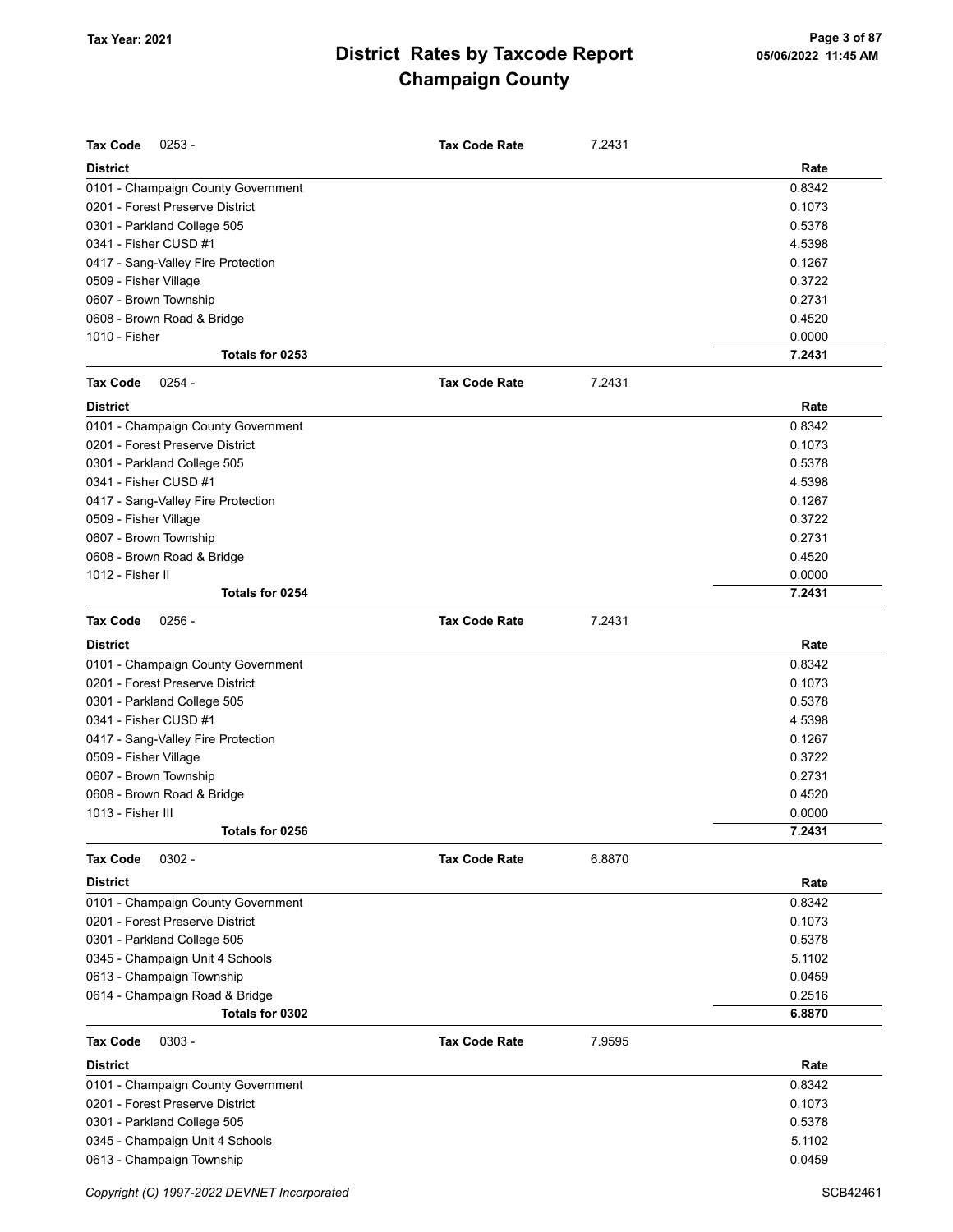| <b>Tax Code</b><br>$0303 -$            | <b>Tax Code Rate</b> | 7.9595 |        |
|----------------------------------------|----------------------|--------|--------|
| <b>District</b>                        |                      |        | Rate   |
| 0614 - Champaign Road & Bridge         |                      |        | 0.2516 |
| 0911 - Champaign Park District         |                      |        | 0.7259 |
| 0921 - Champaign-Urbana Mass Transit   |                      |        | 0.3466 |
| Totals for 0303                        |                      |        | 7.9595 |
| <b>Tax Code</b><br>$0304 -$            | <b>Tax Code Rate</b> | 7.2336 |        |
| <b>District</b>                        |                      |        | Rate   |
| 0101 - Champaign County Government     |                      |        | 0.8342 |
| 0201 - Forest Preserve District        |                      |        | 0.1073 |
| 0301 - Parkland College 505            |                      |        | 0.5378 |
| 0345 - Champaign Unit 4 Schools        |                      |        | 5.1102 |
| 0613 - Champaign Township              |                      |        | 0.0459 |
| 0614 - Champaign Road & Bridge         |                      |        | 0.2516 |
| 0901 - Urbana-Champaign Sanit Distr    |                      |        | 0.0000 |
| 0921 - Champaign-Urbana Mass Transit   |                      |        | 0.3466 |
| Totals for 0304                        |                      |        | 7.2336 |
| $0304A -$<br><b>Tax Code</b>           | <b>Tax Code Rate</b> | 7.6516 |        |
| <b>District</b>                        |                      |        | Rate   |
| 0101 - Champaign County Government     |                      |        | 0.8342 |
| 0201 - Forest Preserve District        |                      |        | 0.1073 |
| 0301 - Parkland College 505            |                      |        | 0.5378 |
| 0345 - Champaign Unit 4 Schools        |                      |        | 5.1102 |
| 0405 - Eastern-Prairie Fire Protection |                      |        | 0.4180 |
| 0613 - Champaign Township              |                      |        | 0.0459 |
| 0614 - Champaign Road & Bridge         |                      |        | 0.2516 |
| 0901 - Urbana-Champaign Sanit Distr    |                      |        | 0.0000 |
| 0921 - Champaign-Urbana Mass Transit   |                      |        | 0.3466 |
| Totals for 0304A                       |                      |        | 7.6516 |
| <b>Tax Code</b><br>$0306 -$            | <b>Tax Code Rate</b> | 7.9595 |        |
| <b>District</b>                        |                      |        | Rate   |
| 0101 - Champaign County Government     |                      |        | 0.8342 |
| 0201 - Forest Preserve District        |                      |        | 0.1073 |
| 0301 - Parkland College 505            |                      |        | 0.5378 |
| 0345 - Champaign Unit 4 Schools        |                      |        | 5.1102 |
| 0613 - Champaign Township              |                      |        | 0.0459 |
| 0614 - Champaign Road & Bridge         |                      |        | 0.2516 |
| 0901 - Urbana-Champaign Sanit Distr    |                      |        | 0.0000 |
| 0911 - Champaign Park District         |                      |        | 0.7259 |
| 0921 - Champaign-Urbana Mass Transit   |                      |        | 0.3466 |
| Totals for 0306                        |                      |        | 7.9595 |
| <b>Tax Code</b><br>$0307 -$            | <b>Tax Code Rate</b> | 7.3861 |        |
| <b>District</b>                        |                      |        | Rate   |
| 0101 - Champaign County Government     |                      |        | 0.8342 |
| 0201 - Forest Preserve District        |                      |        | 0.1073 |
| 0301 - Parkland College 505            |                      |        | 0.5378 |
| 0345 - Champaign Unit 4 Schools        |                      |        | 5.1102 |
| 0421 - Windsor Park Fire Protection    |                      |        | 0.1525 |
| 0613 - Champaign Township              |                      |        | 0.0459 |
| 0614 - Champaign Road & Bridge         |                      |        | 0.2516 |

0901 - Urbana-Champaign Sanit Distr 0.0000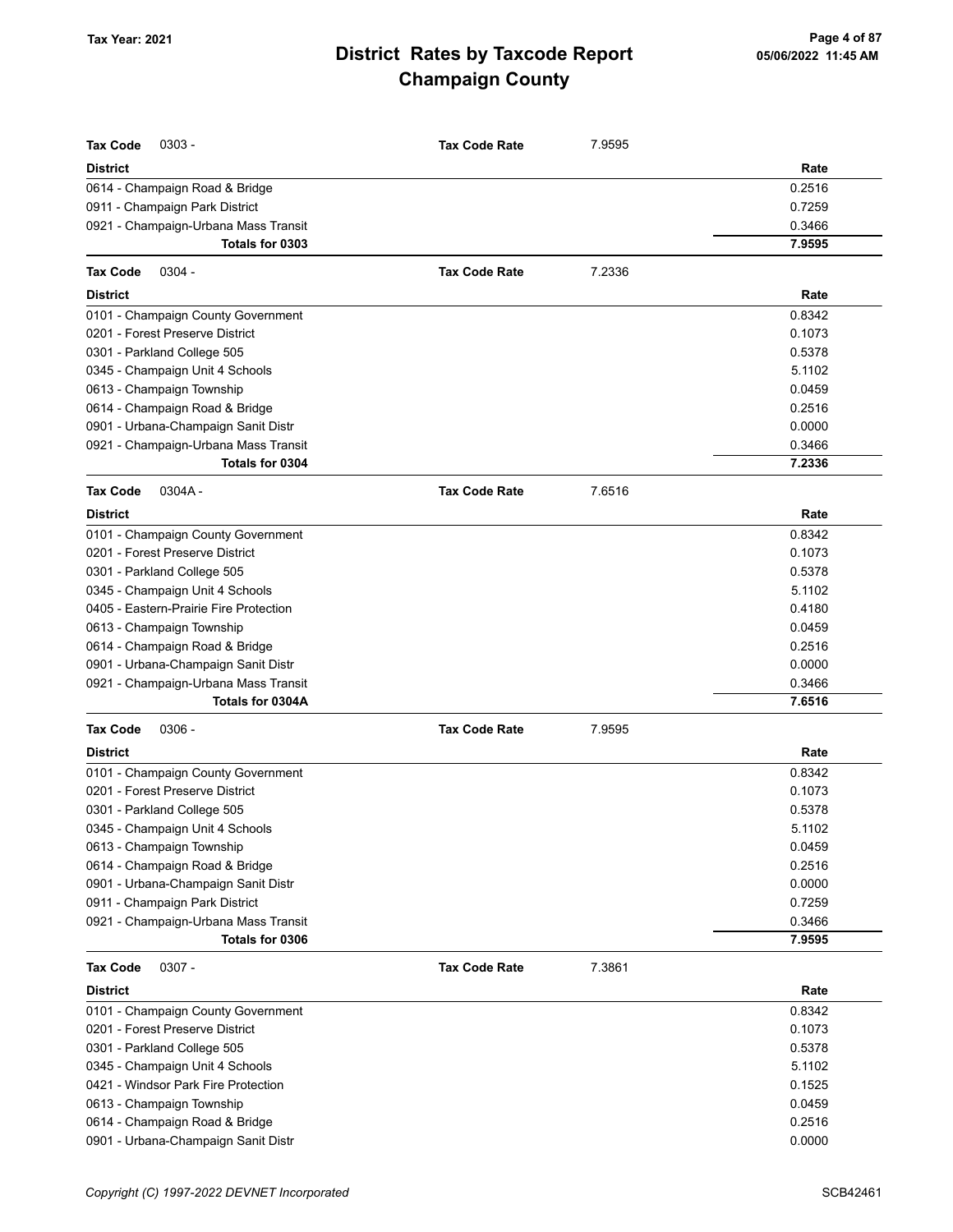| <b>District</b><br>Rate<br>0.3466<br>0921 - Champaign-Urbana Mass Transit<br>7.3861<br>Totals for 0307<br>0307A-<br>8.1120<br><b>Tax Code</b><br><b>Tax Code Rate</b><br><b>District</b><br>Rate<br>0.8342<br>0101 - Champaign County Government<br>0201 - Forest Preserve District<br>0.1073<br>0301 - Parkland College 505<br>0.5378<br>5.1102<br>0345 - Champaign Unit 4 Schools<br>0421 - Windsor Park Fire Protection<br>0.1525<br>0.0459<br>0613 - Champaign Township<br>0.2516<br>0614 - Champaign Road & Bridge<br>0901 - Urbana-Champaign Sanit Distr<br>0.0000<br>0911 - Champaign Park District<br>0.7259<br>0921 - Champaign-Urbana Mass Transit<br>0.3466<br>8.1120<br>Totals for 0307A<br>$0308 -$<br>7.2336<br><b>Tax Code</b><br><b>Tax Code Rate</b><br><b>District</b><br>Rate<br>0.8342<br>0101 - Champaign County Government<br>0201 - Forest Preserve District<br>0.1073<br>0301 - Parkland College 505<br>0.5378<br>0345 - Champaign Unit 4 Schools<br>5.1102<br>0613 - Champaign Township<br>0.0459<br>0614 - Champaign Road & Bridge<br>0.2516<br>0921 - Champaign-Urbana Mass Transit<br>0.3466<br>Totals for 0308<br>7.2336<br><b>Tax Code</b><br>0308A-<br><b>Tax Code Rate</b><br>7.5693<br>Rate<br><b>District</b><br>0101 - Champaign County Government<br>0.8342<br>0201 - Forest Preserve District<br>0.1073<br>0.5378<br>0301 - Parkland College 505<br>5.1102<br>0345 - Champaign Unit 4 Schools<br>0422 - Cherry Hills Fire Protection<br>0.3357<br>0.0459<br>0613 - Champaign Township<br>0614 - Champaign Road & Bridge<br>0.2516<br>0901 - Urbana-Champaign Sanit Distr<br>0.0000<br>0921 - Champaign-Urbana Mass Transit<br>0.3466<br>Totals for 0308A<br>7.5693<br><b>Tax Code</b><br>$0309 -$<br><b>Tax Code Rate</b><br>7.7531<br><b>District</b><br>Rate<br>0.8342<br>0101 - Champaign County Government<br>0201 - Forest Preserve District<br>0.1073<br>0301 - Parkland College 505<br>0.5378<br>5.1102<br>0345 - Champaign Unit 4 Schools<br>0525 - Savoy Village<br>0.7330<br>0613 - Champaign Township<br>0.0459<br>0614 - Champaign Road & Bridge<br>0.2516<br>0.0000<br>0901 - Urbana-Champaign Sanit Distr<br>0941 - Tolono Library<br>0.1331<br>7.7531<br>Totals for 0309 | <b>Tax Code</b><br>$0307 -$ | <b>Tax Code Rate</b> | 7.3861 |  |
|------------------------------------------------------------------------------------------------------------------------------------------------------------------------------------------------------------------------------------------------------------------------------------------------------------------------------------------------------------------------------------------------------------------------------------------------------------------------------------------------------------------------------------------------------------------------------------------------------------------------------------------------------------------------------------------------------------------------------------------------------------------------------------------------------------------------------------------------------------------------------------------------------------------------------------------------------------------------------------------------------------------------------------------------------------------------------------------------------------------------------------------------------------------------------------------------------------------------------------------------------------------------------------------------------------------------------------------------------------------------------------------------------------------------------------------------------------------------------------------------------------------------------------------------------------------------------------------------------------------------------------------------------------------------------------------------------------------------------------------------------------------------------------------------------------------------------------------------------------------------------------------------------------------------------------------------------------------------------------------------------------------------------------------------------------------------------------------------------------------------------------------------------------------------------------------------------------------------------|-----------------------------|----------------------|--------|--|
|                                                                                                                                                                                                                                                                                                                                                                                                                                                                                                                                                                                                                                                                                                                                                                                                                                                                                                                                                                                                                                                                                                                                                                                                                                                                                                                                                                                                                                                                                                                                                                                                                                                                                                                                                                                                                                                                                                                                                                                                                                                                                                                                                                                                                              |                             |                      |        |  |
|                                                                                                                                                                                                                                                                                                                                                                                                                                                                                                                                                                                                                                                                                                                                                                                                                                                                                                                                                                                                                                                                                                                                                                                                                                                                                                                                                                                                                                                                                                                                                                                                                                                                                                                                                                                                                                                                                                                                                                                                                                                                                                                                                                                                                              |                             |                      |        |  |
|                                                                                                                                                                                                                                                                                                                                                                                                                                                                                                                                                                                                                                                                                                                                                                                                                                                                                                                                                                                                                                                                                                                                                                                                                                                                                                                                                                                                                                                                                                                                                                                                                                                                                                                                                                                                                                                                                                                                                                                                                                                                                                                                                                                                                              |                             |                      |        |  |
|                                                                                                                                                                                                                                                                                                                                                                                                                                                                                                                                                                                                                                                                                                                                                                                                                                                                                                                                                                                                                                                                                                                                                                                                                                                                                                                                                                                                                                                                                                                                                                                                                                                                                                                                                                                                                                                                                                                                                                                                                                                                                                                                                                                                                              |                             |                      |        |  |
|                                                                                                                                                                                                                                                                                                                                                                                                                                                                                                                                                                                                                                                                                                                                                                                                                                                                                                                                                                                                                                                                                                                                                                                                                                                                                                                                                                                                                                                                                                                                                                                                                                                                                                                                                                                                                                                                                                                                                                                                                                                                                                                                                                                                                              |                             |                      |        |  |
|                                                                                                                                                                                                                                                                                                                                                                                                                                                                                                                                                                                                                                                                                                                                                                                                                                                                                                                                                                                                                                                                                                                                                                                                                                                                                                                                                                                                                                                                                                                                                                                                                                                                                                                                                                                                                                                                                                                                                                                                                                                                                                                                                                                                                              |                             |                      |        |  |
|                                                                                                                                                                                                                                                                                                                                                                                                                                                                                                                                                                                                                                                                                                                                                                                                                                                                                                                                                                                                                                                                                                                                                                                                                                                                                                                                                                                                                                                                                                                                                                                                                                                                                                                                                                                                                                                                                                                                                                                                                                                                                                                                                                                                                              |                             |                      |        |  |
|                                                                                                                                                                                                                                                                                                                                                                                                                                                                                                                                                                                                                                                                                                                                                                                                                                                                                                                                                                                                                                                                                                                                                                                                                                                                                                                                                                                                                                                                                                                                                                                                                                                                                                                                                                                                                                                                                                                                                                                                                                                                                                                                                                                                                              |                             |                      |        |  |
|                                                                                                                                                                                                                                                                                                                                                                                                                                                                                                                                                                                                                                                                                                                                                                                                                                                                                                                                                                                                                                                                                                                                                                                                                                                                                                                                                                                                                                                                                                                                                                                                                                                                                                                                                                                                                                                                                                                                                                                                                                                                                                                                                                                                                              |                             |                      |        |  |
|                                                                                                                                                                                                                                                                                                                                                                                                                                                                                                                                                                                                                                                                                                                                                                                                                                                                                                                                                                                                                                                                                                                                                                                                                                                                                                                                                                                                                                                                                                                                                                                                                                                                                                                                                                                                                                                                                                                                                                                                                                                                                                                                                                                                                              |                             |                      |        |  |
|                                                                                                                                                                                                                                                                                                                                                                                                                                                                                                                                                                                                                                                                                                                                                                                                                                                                                                                                                                                                                                                                                                                                                                                                                                                                                                                                                                                                                                                                                                                                                                                                                                                                                                                                                                                                                                                                                                                                                                                                                                                                                                                                                                                                                              |                             |                      |        |  |
|                                                                                                                                                                                                                                                                                                                                                                                                                                                                                                                                                                                                                                                                                                                                                                                                                                                                                                                                                                                                                                                                                                                                                                                                                                                                                                                                                                                                                                                                                                                                                                                                                                                                                                                                                                                                                                                                                                                                                                                                                                                                                                                                                                                                                              |                             |                      |        |  |
|                                                                                                                                                                                                                                                                                                                                                                                                                                                                                                                                                                                                                                                                                                                                                                                                                                                                                                                                                                                                                                                                                                                                                                                                                                                                                                                                                                                                                                                                                                                                                                                                                                                                                                                                                                                                                                                                                                                                                                                                                                                                                                                                                                                                                              |                             |                      |        |  |
|                                                                                                                                                                                                                                                                                                                                                                                                                                                                                                                                                                                                                                                                                                                                                                                                                                                                                                                                                                                                                                                                                                                                                                                                                                                                                                                                                                                                                                                                                                                                                                                                                                                                                                                                                                                                                                                                                                                                                                                                                                                                                                                                                                                                                              |                             |                      |        |  |
|                                                                                                                                                                                                                                                                                                                                                                                                                                                                                                                                                                                                                                                                                                                                                                                                                                                                                                                                                                                                                                                                                                                                                                                                                                                                                                                                                                                                                                                                                                                                                                                                                                                                                                                                                                                                                                                                                                                                                                                                                                                                                                                                                                                                                              |                             |                      |        |  |
|                                                                                                                                                                                                                                                                                                                                                                                                                                                                                                                                                                                                                                                                                                                                                                                                                                                                                                                                                                                                                                                                                                                                                                                                                                                                                                                                                                                                                                                                                                                                                                                                                                                                                                                                                                                                                                                                                                                                                                                                                                                                                                                                                                                                                              |                             |                      |        |  |
|                                                                                                                                                                                                                                                                                                                                                                                                                                                                                                                                                                                                                                                                                                                                                                                                                                                                                                                                                                                                                                                                                                                                                                                                                                                                                                                                                                                                                                                                                                                                                                                                                                                                                                                                                                                                                                                                                                                                                                                                                                                                                                                                                                                                                              |                             |                      |        |  |
|                                                                                                                                                                                                                                                                                                                                                                                                                                                                                                                                                                                                                                                                                                                                                                                                                                                                                                                                                                                                                                                                                                                                                                                                                                                                                                                                                                                                                                                                                                                                                                                                                                                                                                                                                                                                                                                                                                                                                                                                                                                                                                                                                                                                                              |                             |                      |        |  |
|                                                                                                                                                                                                                                                                                                                                                                                                                                                                                                                                                                                                                                                                                                                                                                                                                                                                                                                                                                                                                                                                                                                                                                                                                                                                                                                                                                                                                                                                                                                                                                                                                                                                                                                                                                                                                                                                                                                                                                                                                                                                                                                                                                                                                              |                             |                      |        |  |
|                                                                                                                                                                                                                                                                                                                                                                                                                                                                                                                                                                                                                                                                                                                                                                                                                                                                                                                                                                                                                                                                                                                                                                                                                                                                                                                                                                                                                                                                                                                                                                                                                                                                                                                                                                                                                                                                                                                                                                                                                                                                                                                                                                                                                              |                             |                      |        |  |
|                                                                                                                                                                                                                                                                                                                                                                                                                                                                                                                                                                                                                                                                                                                                                                                                                                                                                                                                                                                                                                                                                                                                                                                                                                                                                                                                                                                                                                                                                                                                                                                                                                                                                                                                                                                                                                                                                                                                                                                                                                                                                                                                                                                                                              |                             |                      |        |  |
|                                                                                                                                                                                                                                                                                                                                                                                                                                                                                                                                                                                                                                                                                                                                                                                                                                                                                                                                                                                                                                                                                                                                                                                                                                                                                                                                                                                                                                                                                                                                                                                                                                                                                                                                                                                                                                                                                                                                                                                                                                                                                                                                                                                                                              |                             |                      |        |  |
|                                                                                                                                                                                                                                                                                                                                                                                                                                                                                                                                                                                                                                                                                                                                                                                                                                                                                                                                                                                                                                                                                                                                                                                                                                                                                                                                                                                                                                                                                                                                                                                                                                                                                                                                                                                                                                                                                                                                                                                                                                                                                                                                                                                                                              |                             |                      |        |  |
|                                                                                                                                                                                                                                                                                                                                                                                                                                                                                                                                                                                                                                                                                                                                                                                                                                                                                                                                                                                                                                                                                                                                                                                                                                                                                                                                                                                                                                                                                                                                                                                                                                                                                                                                                                                                                                                                                                                                                                                                                                                                                                                                                                                                                              |                             |                      |        |  |
|                                                                                                                                                                                                                                                                                                                                                                                                                                                                                                                                                                                                                                                                                                                                                                                                                                                                                                                                                                                                                                                                                                                                                                                                                                                                                                                                                                                                                                                                                                                                                                                                                                                                                                                                                                                                                                                                                                                                                                                                                                                                                                                                                                                                                              |                             |                      |        |  |
|                                                                                                                                                                                                                                                                                                                                                                                                                                                                                                                                                                                                                                                                                                                                                                                                                                                                                                                                                                                                                                                                                                                                                                                                                                                                                                                                                                                                                                                                                                                                                                                                                                                                                                                                                                                                                                                                                                                                                                                                                                                                                                                                                                                                                              |                             |                      |        |  |
|                                                                                                                                                                                                                                                                                                                                                                                                                                                                                                                                                                                                                                                                                                                                                                                                                                                                                                                                                                                                                                                                                                                                                                                                                                                                                                                                                                                                                                                                                                                                                                                                                                                                                                                                                                                                                                                                                                                                                                                                                                                                                                                                                                                                                              |                             |                      |        |  |
|                                                                                                                                                                                                                                                                                                                                                                                                                                                                                                                                                                                                                                                                                                                                                                                                                                                                                                                                                                                                                                                                                                                                                                                                                                                                                                                                                                                                                                                                                                                                                                                                                                                                                                                                                                                                                                                                                                                                                                                                                                                                                                                                                                                                                              |                             |                      |        |  |
|                                                                                                                                                                                                                                                                                                                                                                                                                                                                                                                                                                                                                                                                                                                                                                                                                                                                                                                                                                                                                                                                                                                                                                                                                                                                                                                                                                                                                                                                                                                                                                                                                                                                                                                                                                                                                                                                                                                                                                                                                                                                                                                                                                                                                              |                             |                      |        |  |
|                                                                                                                                                                                                                                                                                                                                                                                                                                                                                                                                                                                                                                                                                                                                                                                                                                                                                                                                                                                                                                                                                                                                                                                                                                                                                                                                                                                                                                                                                                                                                                                                                                                                                                                                                                                                                                                                                                                                                                                                                                                                                                                                                                                                                              |                             |                      |        |  |
|                                                                                                                                                                                                                                                                                                                                                                                                                                                                                                                                                                                                                                                                                                                                                                                                                                                                                                                                                                                                                                                                                                                                                                                                                                                                                                                                                                                                                                                                                                                                                                                                                                                                                                                                                                                                                                                                                                                                                                                                                                                                                                                                                                                                                              |                             |                      |        |  |
|                                                                                                                                                                                                                                                                                                                                                                                                                                                                                                                                                                                                                                                                                                                                                                                                                                                                                                                                                                                                                                                                                                                                                                                                                                                                                                                                                                                                                                                                                                                                                                                                                                                                                                                                                                                                                                                                                                                                                                                                                                                                                                                                                                                                                              |                             |                      |        |  |
|                                                                                                                                                                                                                                                                                                                                                                                                                                                                                                                                                                                                                                                                                                                                                                                                                                                                                                                                                                                                                                                                                                                                                                                                                                                                                                                                                                                                                                                                                                                                                                                                                                                                                                                                                                                                                                                                                                                                                                                                                                                                                                                                                                                                                              |                             |                      |        |  |
|                                                                                                                                                                                                                                                                                                                                                                                                                                                                                                                                                                                                                                                                                                                                                                                                                                                                                                                                                                                                                                                                                                                                                                                                                                                                                                                                                                                                                                                                                                                                                                                                                                                                                                                                                                                                                                                                                                                                                                                                                                                                                                                                                                                                                              |                             |                      |        |  |
|                                                                                                                                                                                                                                                                                                                                                                                                                                                                                                                                                                                                                                                                                                                                                                                                                                                                                                                                                                                                                                                                                                                                                                                                                                                                                                                                                                                                                                                                                                                                                                                                                                                                                                                                                                                                                                                                                                                                                                                                                                                                                                                                                                                                                              |                             |                      |        |  |
|                                                                                                                                                                                                                                                                                                                                                                                                                                                                                                                                                                                                                                                                                                                                                                                                                                                                                                                                                                                                                                                                                                                                                                                                                                                                                                                                                                                                                                                                                                                                                                                                                                                                                                                                                                                                                                                                                                                                                                                                                                                                                                                                                                                                                              |                             |                      |        |  |
|                                                                                                                                                                                                                                                                                                                                                                                                                                                                                                                                                                                                                                                                                                                                                                                                                                                                                                                                                                                                                                                                                                                                                                                                                                                                                                                                                                                                                                                                                                                                                                                                                                                                                                                                                                                                                                                                                                                                                                                                                                                                                                                                                                                                                              |                             |                      |        |  |
|                                                                                                                                                                                                                                                                                                                                                                                                                                                                                                                                                                                                                                                                                                                                                                                                                                                                                                                                                                                                                                                                                                                                                                                                                                                                                                                                                                                                                                                                                                                                                                                                                                                                                                                                                                                                                                                                                                                                                                                                                                                                                                                                                                                                                              |                             |                      |        |  |
|                                                                                                                                                                                                                                                                                                                                                                                                                                                                                                                                                                                                                                                                                                                                                                                                                                                                                                                                                                                                                                                                                                                                                                                                                                                                                                                                                                                                                                                                                                                                                                                                                                                                                                                                                                                                                                                                                                                                                                                                                                                                                                                                                                                                                              |                             |                      |        |  |
|                                                                                                                                                                                                                                                                                                                                                                                                                                                                                                                                                                                                                                                                                                                                                                                                                                                                                                                                                                                                                                                                                                                                                                                                                                                                                                                                                                                                                                                                                                                                                                                                                                                                                                                                                                                                                                                                                                                                                                                                                                                                                                                                                                                                                              |                             |                      |        |  |
|                                                                                                                                                                                                                                                                                                                                                                                                                                                                                                                                                                                                                                                                                                                                                                                                                                                                                                                                                                                                                                                                                                                                                                                                                                                                                                                                                                                                                                                                                                                                                                                                                                                                                                                                                                                                                                                                                                                                                                                                                                                                                                                                                                                                                              |                             |                      |        |  |
|                                                                                                                                                                                                                                                                                                                                                                                                                                                                                                                                                                                                                                                                                                                                                                                                                                                                                                                                                                                                                                                                                                                                                                                                                                                                                                                                                                                                                                                                                                                                                                                                                                                                                                                                                                                                                                                                                                                                                                                                                                                                                                                                                                                                                              |                             |                      |        |  |
|                                                                                                                                                                                                                                                                                                                                                                                                                                                                                                                                                                                                                                                                                                                                                                                                                                                                                                                                                                                                                                                                                                                                                                                                                                                                                                                                                                                                                                                                                                                                                                                                                                                                                                                                                                                                                                                                                                                                                                                                                                                                                                                                                                                                                              |                             |                      |        |  |
|                                                                                                                                                                                                                                                                                                                                                                                                                                                                                                                                                                                                                                                                                                                                                                                                                                                                                                                                                                                                                                                                                                                                                                                                                                                                                                                                                                                                                                                                                                                                                                                                                                                                                                                                                                                                                                                                                                                                                                                                                                                                                                                                                                                                                              |                             |                      |        |  |
|                                                                                                                                                                                                                                                                                                                                                                                                                                                                                                                                                                                                                                                                                                                                                                                                                                                                                                                                                                                                                                                                                                                                                                                                                                                                                                                                                                                                                                                                                                                                                                                                                                                                                                                                                                                                                                                                                                                                                                                                                                                                                                                                                                                                                              |                             |                      |        |  |
|                                                                                                                                                                                                                                                                                                                                                                                                                                                                                                                                                                                                                                                                                                                                                                                                                                                                                                                                                                                                                                                                                                                                                                                                                                                                                                                                                                                                                                                                                                                                                                                                                                                                                                                                                                                                                                                                                                                                                                                                                                                                                                                                                                                                                              |                             |                      |        |  |
|                                                                                                                                                                                                                                                                                                                                                                                                                                                                                                                                                                                                                                                                                                                                                                                                                                                                                                                                                                                                                                                                                                                                                                                                                                                                                                                                                                                                                                                                                                                                                                                                                                                                                                                                                                                                                                                                                                                                                                                                                                                                                                                                                                                                                              |                             |                      |        |  |
|                                                                                                                                                                                                                                                                                                                                                                                                                                                                                                                                                                                                                                                                                                                                                                                                                                                                                                                                                                                                                                                                                                                                                                                                                                                                                                                                                                                                                                                                                                                                                                                                                                                                                                                                                                                                                                                                                                                                                                                                                                                                                                                                                                                                                              |                             |                      |        |  |
|                                                                                                                                                                                                                                                                                                                                                                                                                                                                                                                                                                                                                                                                                                                                                                                                                                                                                                                                                                                                                                                                                                                                                                                                                                                                                                                                                                                                                                                                                                                                                                                                                                                                                                                                                                                                                                                                                                                                                                                                                                                                                                                                                                                                                              |                             |                      |        |  |
|                                                                                                                                                                                                                                                                                                                                                                                                                                                                                                                                                                                                                                                                                                                                                                                                                                                                                                                                                                                                                                                                                                                                                                                                                                                                                                                                                                                                                                                                                                                                                                                                                                                                                                                                                                                                                                                                                                                                                                                                                                                                                                                                                                                                                              |                             |                      |        |  |
|                                                                                                                                                                                                                                                                                                                                                                                                                                                                                                                                                                                                                                                                                                                                                                                                                                                                                                                                                                                                                                                                                                                                                                                                                                                                                                                                                                                                                                                                                                                                                                                                                                                                                                                                                                                                                                                                                                                                                                                                                                                                                                                                                                                                                              |                             |                      |        |  |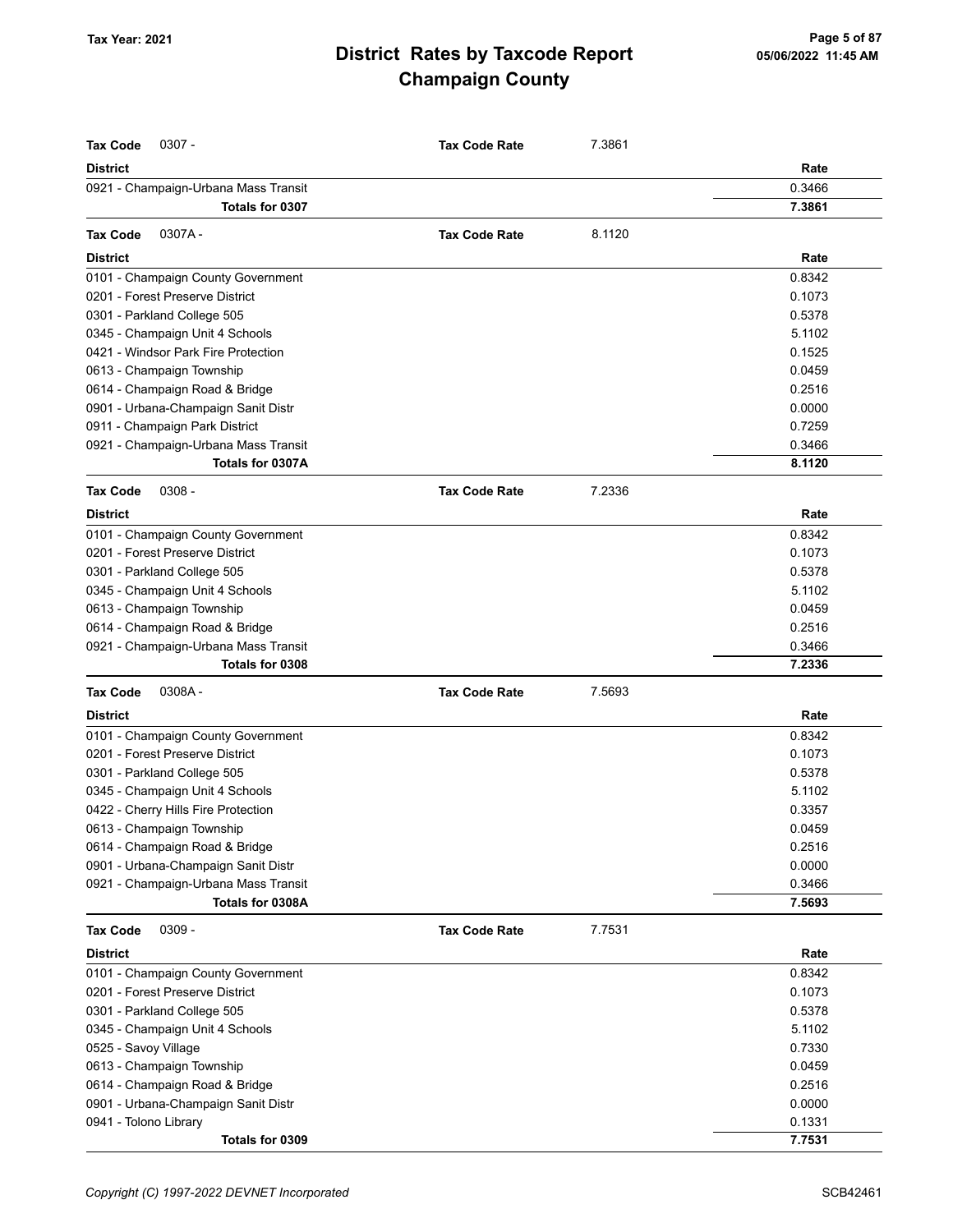| <b>Tax Code</b><br>0309A-                                             | <b>Tax Code Rate</b> | 7.7531 |                  |
|-----------------------------------------------------------------------|----------------------|--------|------------------|
| <b>District</b>                                                       |                      |        | Rate             |
| 0101 - Champaign County Government                                    |                      |        | 0.8342           |
| 0201 - Forest Preserve District                                       |                      |        | 0.1073           |
| 0301 - Parkland College 505                                           |                      |        | 0.5378           |
| 0345 - Champaign Unit 4 Schools                                       |                      |        | 5.1102           |
| 0525 - Savoy Village                                                  |                      |        | 0.7330           |
| 0613 - Champaign Township                                             |                      |        | 0.0459           |
| 0614 - Champaign Road & Bridge                                        |                      |        | 0.2516           |
| 0941 - Tolono Library                                                 |                      |        | 0.1331           |
| Totals for 0309A                                                      |                      |        | 7.7531           |
| $0311 -$<br><b>Tax Code</b>                                           | <b>Tax Code Rate</b> | 6.8870 |                  |
| <b>District</b>                                                       |                      |        | Rate             |
| 0101 - Champaign County Government                                    |                      |        | 0.8342           |
| 0201 - Forest Preserve District                                       |                      |        | 0.1073           |
| 0301 - Parkland College 505                                           |                      |        | 0.5378           |
| 0345 - Champaign Unit 4 Schools                                       |                      |        | 5.1102           |
| 0613 - Champaign Township                                             |                      |        | 0.0459           |
| 0614 - Champaign Road & Bridge                                        |                      |        | 0.2516           |
| 0901 - Urbana-Champaign Sanit Distr                                   |                      |        | 0.0000           |
| Totals for 0311                                                       |                      |        | 6.8870           |
| <b>Tax Code</b><br>$0313 -$                                           | <b>Tax Code Rate</b> | 7.2836 |                  |
| <b>District</b>                                                       |                      |        | Rate             |
|                                                                       |                      |        |                  |
| 0101 - Champaign County Government<br>0201 - Forest Preserve District |                      |        | 0.8342           |
|                                                                       |                      |        | 0.1073<br>0.5378 |
| 0301 - Parkland College 505                                           |                      |        |                  |
| 0345 - Champaign Unit 4 Schools                                       |                      |        | 5.1102           |
| 0416 - Rolling Acres Fire Protection                                  |                      |        | 0.3966           |
| 0613 - Champaign Township                                             |                      |        | 0.0459           |
| 0614 - Champaign Road & Bridge<br>Totals for 0313                     |                      |        | 0.2516<br>7.2836 |
|                                                                       |                      |        |                  |
| <b>Tax Code</b><br>0313A-                                             | <b>Tax Code Rate</b> | 7.6302 |                  |
| <b>District</b>                                                       |                      |        | Rate             |
| 0101 - Champaign County Government                                    |                      |        | 0.8342           |
| 0201 - Forest Preserve District                                       |                      |        | 0.1073           |
| 0301 - Parkland College 505                                           |                      |        | 0.5378           |
| 0345 - Champaign Unit 4 Schools                                       |                      |        | 5.1102           |
| 0416 - Rolling Acres Fire Protection                                  |                      |        | 0.3966           |
| 0613 - Champaign Township                                             |                      |        | 0.0459           |
| 0614 - Champaign Road & Bridge                                        |                      |        | 0.2516           |
| 0921 - Champaign-Urbana Mass Transit                                  |                      |        | 0.3466           |
| Totals for 0313A                                                      |                      |        | 7.6302           |
| <b>Tax Code</b><br>$0316 -$                                           | <b>Tax Code Rate</b> | 7.3615 |                  |
| <b>District</b>                                                       |                      |        | Rate             |
| 0101 - Champaign County Government                                    |                      |        | 0.8342           |
| 0201 - Forest Preserve District                                       |                      |        | 0.1073           |
| 0301 - Parkland College 505                                           |                      |        | 0.5378           |
| 0345 - Champaign Unit 4 Schools                                       |                      |        | 5.1102           |
| 0410 - Lincolnshire Fire Protection                                   |                      |        | 0.1279           |
| 0613 - Champaign Township                                             |                      |        | 0.0459           |
| 0614 - Champaign Road & Bridge                                        |                      |        | 0.2516           |
| 0901 - Urbana-Champaign Sanit Distr                                   |                      |        | 0.0000           |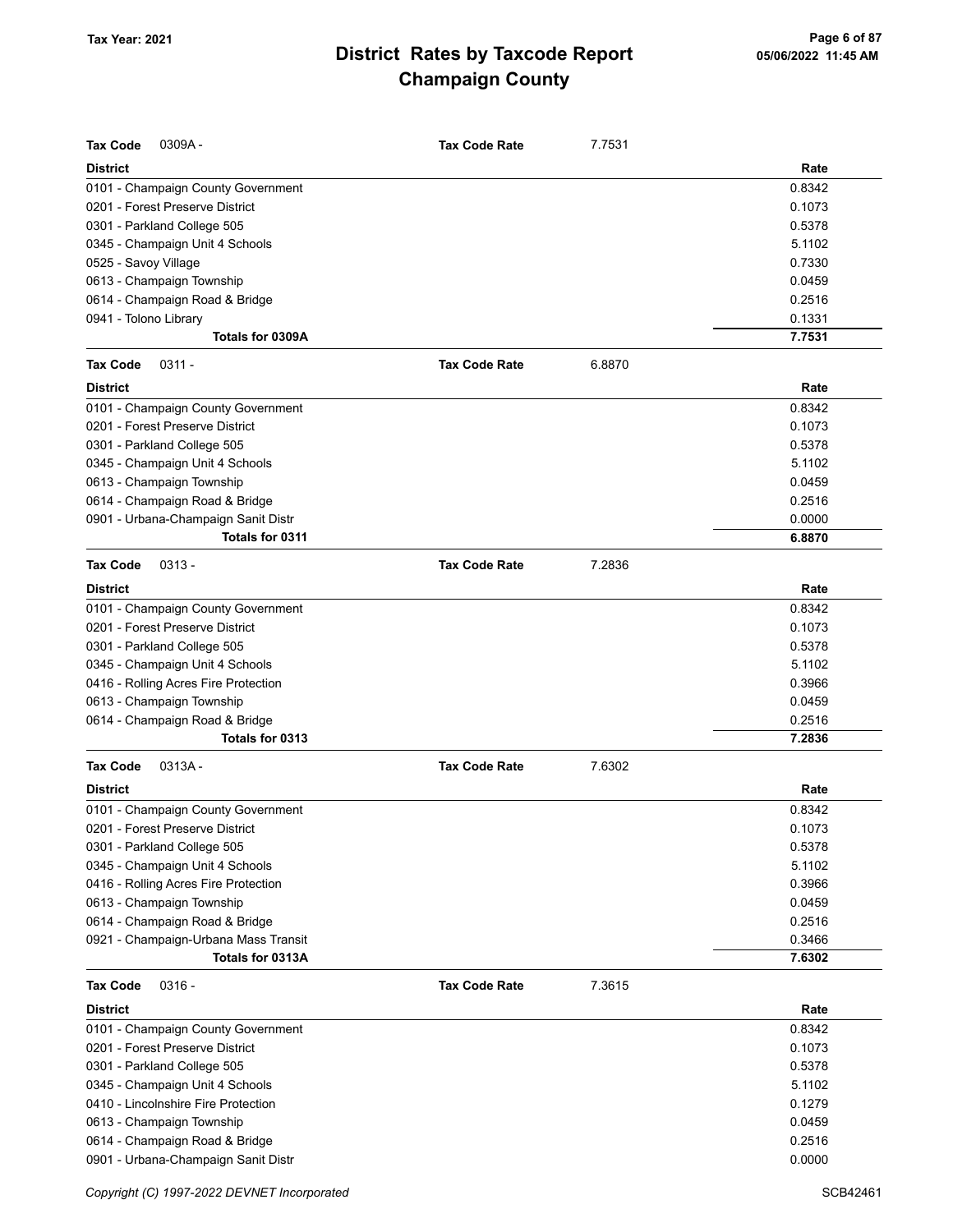| <b>Tax Code</b><br>$0316 -$          | <b>Tax Code Rate</b> | 7.3615 |        |
|--------------------------------------|----------------------|--------|--------|
| <b>District</b>                      |                      |        | Rate   |
| 0921 - Champaign-Urbana Mass Transit |                      |        | 0.3466 |
| Totals for 0316                      |                      |        | 7.3615 |
| $0318 -$<br><b>Tax Code</b>          | <b>Tax Code Rate</b> | 8.0997 |        |
| <b>District</b>                      |                      |        | Rate   |
| 0101 - Champaign County Government   |                      |        | 0.8342 |
| 0201 - Forest Preserve District      |                      |        | 0.1073 |
| 0301 - Parkland College 505          |                      |        | 0.5378 |
| 0345 - Champaign Unit 4 Schools      |                      |        | 5.1102 |
| 0525 - Savoy Village                 |                      |        | 0.7330 |
| 0613 - Champaign Township            |                      |        | 0.0459 |
| 0614 - Champaign Road & Bridge       |                      |        | 0.2516 |
| 0901 - Urbana-Champaign Sanit Distr  |                      |        | 0.0000 |
| 0921 - Champaign-Urbana Mass Transit |                      |        | 0.3466 |
| 0941 - Tolono Library                |                      |        | 0.1331 |
| Totals for 0318                      |                      |        | 8.0997 |
| $0319 -$<br><b>Tax Code</b>          | <b>Tax Code Rate</b> | 7.0938 |        |
| <b>District</b>                      |                      |        | Rate   |
| 0101 - Champaign County Government   |                      |        | 0.8342 |
| 0201 - Forest Preserve District      |                      |        | 0.1073 |
| 0301 - Parkland College 505          |                      |        | 0.5378 |
| 0345 - Champaign Unit 4 Schools      |                      |        | 5.1102 |
| 0424 - Scott Fire Protection         |                      |        | 0.2068 |
| 0613 - Champaign Township            |                      |        | 0.0459 |
| 0614 - Champaign Road & Bridge       |                      |        | 0.2516 |
| Totals for 0319                      |                      |        | 7.0938 |
| <b>Tax Code</b><br>$0320 -$          | <b>Tax Code Rate</b> | 6.6090 |        |
| <b>District</b>                      |                      |        | Rate   |
| 0101 - Champaign County Government   |                      |        | 0.8342 |
| 0201 - Forest Preserve District      |                      |        | 0.1073 |
| 0301 - Parkland College 505          |                      |        | 0.5378 |
| 0344 - Mahomet-Seymour CUSD #3       |                      |        | 4.6254 |
| 0424 - Scott Fire Protection         |                      |        | 0.2068 |
| 0613 - Champaign Township            |                      |        | 0.0459 |
| 0614 - Champaign Road & Bridge       |                      |        | 0.2516 |
| Totals for 0320                      |                      |        | 6.6090 |
| $0321 -$<br><b>Tax Code</b>          | <b>Tax Code Rate</b> | 7.4404 |        |
| <b>District</b>                      |                      |        | Rate   |
| 0101 - Champaign County Government   |                      |        | 0.8342 |
| 0201 - Forest Preserve District      |                      |        | 0.1073 |
| 0301 - Parkland College 505          |                      |        | 0.5378 |
| 0345 - Champaign Unit 4 Schools      |                      |        | 5.1102 |
| 0424 - Scott Fire Protection         |                      |        | 0.2068 |
| 0613 - Champaign Township            |                      |        | 0.0459 |
| 0614 - Champaign Road & Bridge       |                      |        | 0.2516 |
| 0901 - Urbana-Champaign Sanit Distr  |                      |        | 0.0000 |
| 0921 - Champaign-Urbana Mass Transit |                      |        | 0.3466 |
| Totals for 0321                      |                      |        | 7.4404 |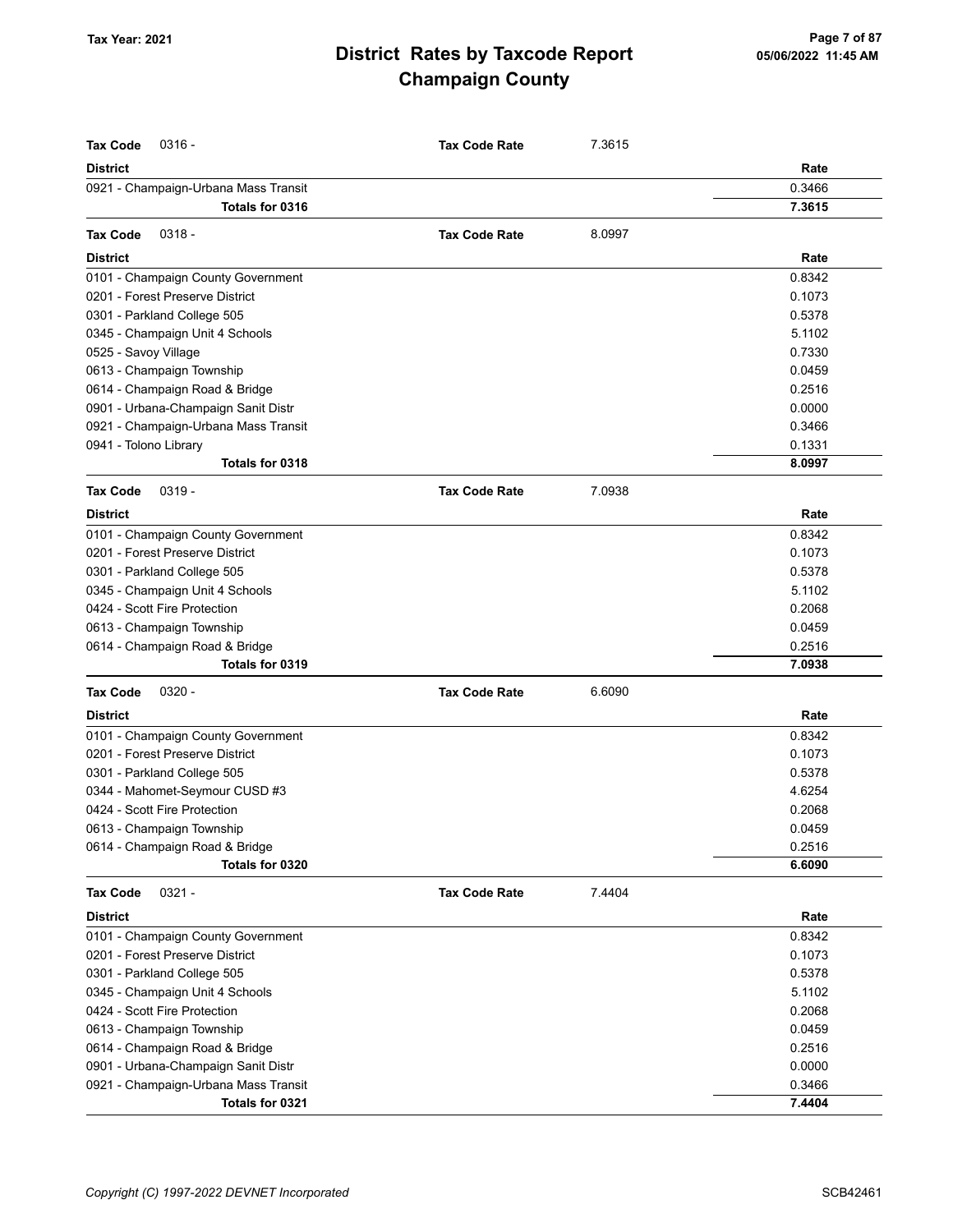| <b>Tax Code</b><br>$0322 -$          | <b>Tax Code Rate</b> | 7.0938 |        |
|--------------------------------------|----------------------|--------|--------|
| <b>District</b>                      |                      |        | Rate   |
| 0101 - Champaign County Government   |                      |        | 0.8342 |
| 0201 - Forest Preserve District      |                      |        | 0.1073 |
| 0301 - Parkland College 505          |                      |        | 0.5378 |
| 0345 - Champaign Unit 4 Schools      |                      |        | 5.1102 |
| 0424 - Scott Fire Protection         |                      |        | 0.2068 |
| 0613 - Champaign Township            |                      |        | 0.0459 |
| 0614 - Champaign Road & Bridge       |                      |        | 0.2516 |
| 0901 - Urbana-Champaign Sanit Distr  |                      |        | 0.0000 |
| Totals for 0322                      |                      |        | 7.0938 |
| <b>Tax Code</b><br>$0334 -$          | <b>Tax Code Rate</b> | 7.3615 |        |
| <b>District</b>                      |                      |        | Rate   |
| 0101 - Champaign County Government   |                      |        | 0.8342 |
| 0201 - Forest Preserve District      |                      |        | 0.1073 |
| 0301 - Parkland College 505          |                      |        | 0.5378 |
| 0345 - Champaign Unit 4 Schools      |                      |        | 5.1102 |
| 0410 - Lincolnshire Fire Protection  |                      |        | 0.1279 |
| 0613 - Champaign Township            |                      |        | 0.0459 |
| 0614 - Champaign Road & Bridge       |                      |        | 0.2516 |
| 0921 - Champaign-Urbana Mass Transit |                      |        | 0.3466 |
| Totals for 0334                      |                      |        | 7.3615 |
| <b>Tax Code</b><br>$0335 -$          | <b>Tax Code Rate</b> | 7.4404 |        |
| <b>District</b>                      |                      |        | Rate   |
| 0101 - Champaign County Government   |                      |        | 0.8342 |
| 0201 - Forest Preserve District      |                      |        | 0.1073 |
| 0301 - Parkland College 505          |                      |        | 0.5378 |
| 0345 - Champaign Unit 4 Schools      |                      |        | 5.1102 |
| 0424 - Scott Fire Protection         |                      |        | 0.2068 |
| 0613 - Champaign Township            |                      |        | 0.0459 |
| 0614 - Champaign Road & Bridge       |                      |        | 0.2516 |
| 0921 - Champaign-Urbana Mass Transit |                      |        | 0.3466 |
| Totals for 0335                      |                      |        | 7.4404 |
| <b>Tax Code</b><br>$0336 -$          | <b>Tax Code Rate</b> | 8.0997 |        |
| <b>District</b>                      |                      |        | Rate   |
| 0101 - Champaign County Government   |                      |        | 0.8342 |
| 0201 - Forest Preserve District      |                      |        | 0.1073 |
| 0301 - Parkland College 505          |                      |        | 0.5378 |
| 0345 - Champaign Unit 4 Schools      |                      |        | 5.1102 |
| 0525 - Savoy Village                 |                      |        | 0.7330 |
| 0613 - Champaign Township            |                      |        | 0.0459 |
| 0614 - Champaign Road & Bridge       |                      |        | 0.2516 |
| 0921 - Champaign-Urbana Mass Transit |                      |        | 0.3466 |
| 0941 - Tolono Library                |                      |        | 0.1331 |
| Totals for 0336                      |                      |        | 8.0997 |
| <b>Tax Code</b><br>$0340 -$          | <b>Tax Code Rate</b> | 8.9281 |        |
| <b>District</b>                      |                      |        | Rate   |
| 0101 - Champaign County Government   |                      |        | 0.8342 |
| 0201 - Forest Preserve District      |                      |        | 0.1073 |
| 0301 - Parkland College 505          |                      |        | 0.5378 |
| 0345 - Champaign Unit 4 Schools      |                      |        | 5.1102 |
| 0504 - Champaign City                |                      |        | 1.3152 |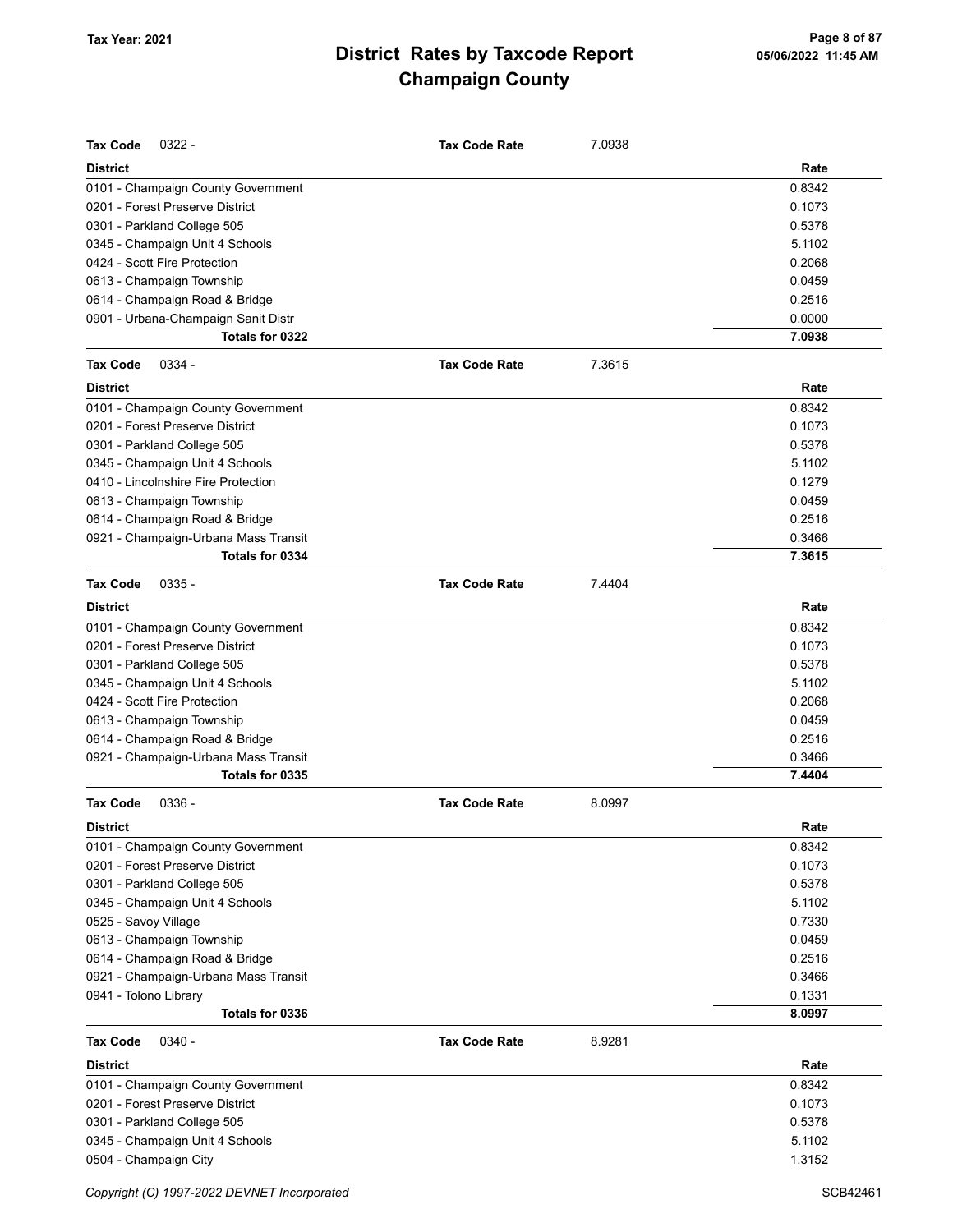| <b>Tax Code</b><br>$0340 -$          | <b>Tax Code Rate</b> | 8.9281 |        |
|--------------------------------------|----------------------|--------|--------|
| <b>District</b>                      |                      |        | Rate   |
| 0613 - Champaign Township            |                      |        | 0.0459 |
| 0614 - Champaign Road & Bridge       |                      |        | 0.2516 |
| 0901 - Urbana-Champaign Sanit Distr  |                      |        | 0.0000 |
| 0911 - Champaign Park District       |                      |        | 0.7259 |
| Totals for 0340                      |                      |        | 8.9281 |
|                                      | <b>Tax Code Rate</b> |        |        |
| <b>Tax Code</b><br>$0341 -$          |                      | 9.2747 |        |
| <b>District</b>                      |                      |        | Rate   |
| 0101 - Champaign County Government   |                      |        | 0.8342 |
| 0201 - Forest Preserve District      |                      |        | 0.1073 |
| 0301 - Parkland College 505          |                      |        | 0.5378 |
| 0345 - Champaign Unit 4 Schools      |                      |        | 5.1102 |
| 0504 - Champaign City                |                      |        | 1.3152 |
| 0613 - Champaign Township            |                      |        | 0.0459 |
| 0614 - Champaign Road & Bridge       |                      |        | 0.2516 |
| 0901 - Urbana-Champaign Sanit Distr  |                      |        | 0.0000 |
| 0911 - Champaign Park District       |                      |        | 0.7259 |
| 0921 - Champaign-Urbana Mass Transit |                      |        | 0.3466 |
| Totals for 0341                      |                      |        | 9.2747 |
| <b>Tax Code</b><br>$0342 -$          | <b>Tax Code Rate</b> | 9.2747 |        |
| <b>District</b>                      |                      |        | Rate   |
| 0101 - Champaign County Government   |                      |        | 0.8342 |
| 0201 - Forest Preserve District      |                      |        | 0.1073 |
| 0301 - Parkland College 505          |                      |        | 0.5378 |
| 0345 - Champaign Unit 4 Schools      |                      |        | 5.1102 |
| 0504 - Champaign City                |                      |        | 1.3152 |
| 0613 - Champaign Township            |                      |        | 0.0459 |
| 0614 - Champaign Road & Bridge       |                      |        | 0.2516 |
| 0911 - Champaign Park District       |                      |        | 0.7259 |
| 0921 - Champaign-Urbana Mass Transit |                      |        | 0.3466 |
| Totals for 0342                      |                      |        | 9.2747 |
| <b>Tax Code</b><br>0343              | <b>Tax Code Rate</b> | 8.0095 |        |
| <b>District</b>                      |                      |        | Rate   |
| 0101 - Champaign County Government   |                      |        | 0.8342 |
| 0201 - Forest Preserve District      |                      |        | 0.1073 |
| 0301 - Parkland College 505          |                      |        | 0.5378 |
| 0345 - Champaign Unit 4 Schools      |                      |        | 5.1102 |
| 0416 - Rolling Acres Fire Protection |                      |        | 0.3966 |
| 0613 - Champaign Township            |                      |        | 0.0459 |
| 0614 - Champaign Road & Bridge       |                      |        | 0.2516 |
| 0911 - Champaign Park District       |                      |        | 0.7259 |
| Totals for 0343                      |                      |        | 8.0095 |
| $0352 -$<br><b>Tax Code</b>          | <b>Tax Code Rate</b> | 7.7531 |        |
| <b>District</b>                      |                      |        | Rate   |
| 0101 - Champaign County Government   |                      |        | 0.8342 |
| 0201 - Forest Preserve District      |                      |        | 0.1073 |
| 0301 - Parkland College 505          |                      |        | 0.5378 |
| 0345 - Champaign Unit 4 Schools      |                      |        | 5.1102 |
| 0525 - Savoy Village                 |                      |        | 0.7330 |
| 0613 - Champaign Township            |                      |        | 0.0459 |
| 0614 - Champaign Road & Bridge       |                      |        | 0.2516 |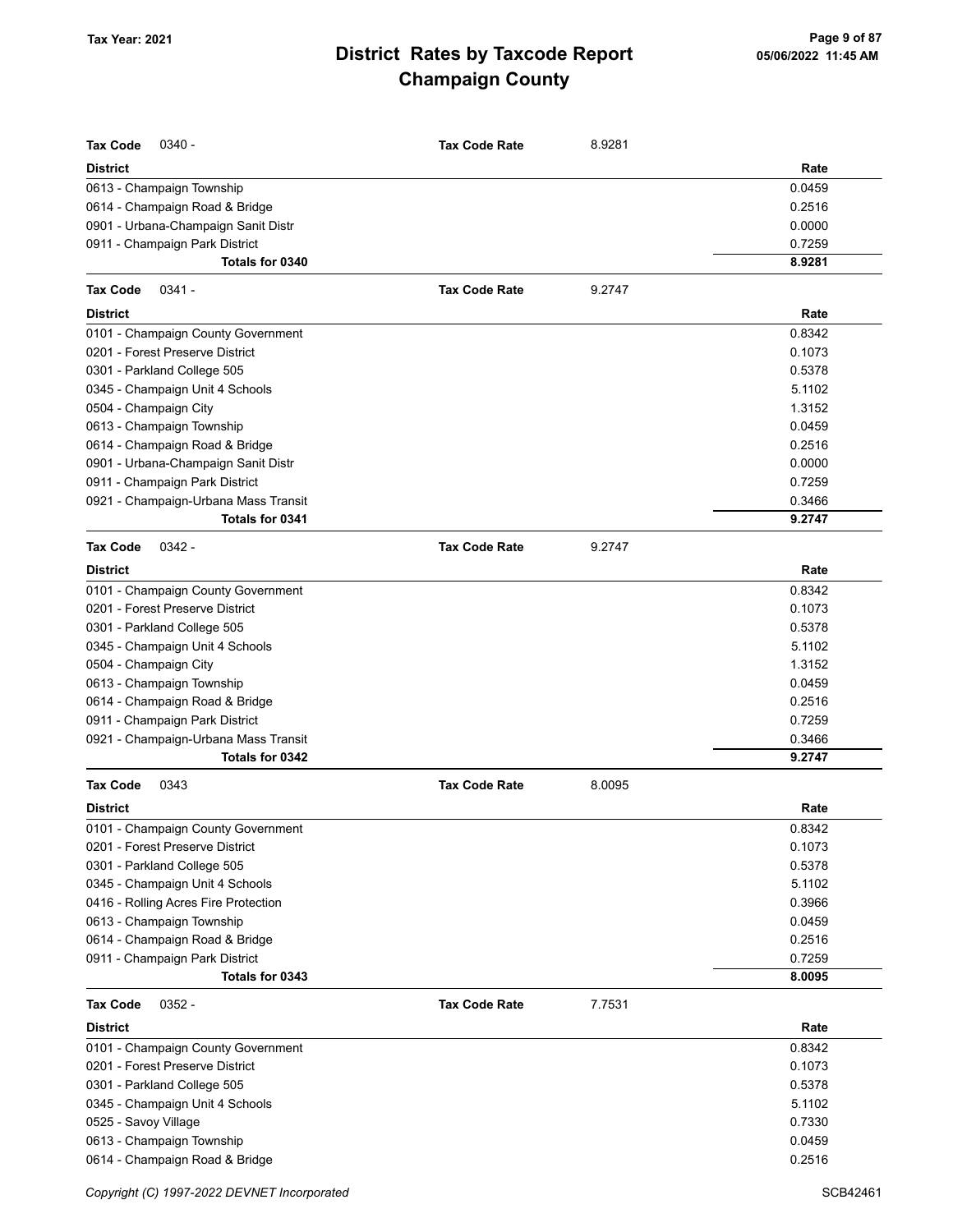| <b>Tax Code</b><br>$0352 -$          | <b>Tax Code Rate</b> | 7.7531 |                  |
|--------------------------------------|----------------------|--------|------------------|
| <b>District</b>                      |                      |        | Rate             |
| 0901 - Urbana-Champaign Sanit Distr  |                      |        | 0.0000           |
| 0941 - Tolono Library                |                      |        | 0.1331<br>0.0000 |
| 1052 - Savoy II<br>Totals for 0352   |                      |        | 7.7531           |
|                                      |                      |        |                  |
| <b>Tax Code</b><br>$0357 -$          | <b>Tax Code Rate</b> | 8.0997 |                  |
| <b>District</b>                      |                      |        | Rate             |
| 0101 - Champaign County Government   |                      |        | 0.8342           |
| 0201 - Forest Preserve District      |                      |        | 0.1073           |
| 0301 - Parkland College 505          |                      |        | 0.5378           |
| 0345 - Champaign Unit 4 Schools      |                      |        | 5.1102           |
| 0525 - Savoy Village                 |                      |        | 0.7330           |
| 0613 - Champaign Township            |                      |        | 0.0459           |
| 0614 - Champaign Road & Bridge       |                      |        | 0.2516           |
| 0921 - Champaign-Urbana Mass Transit |                      |        | 0.3466           |
| 0941 - Tolono Library                |                      |        | 0.1331           |
| 1051 - Savoy I                       |                      |        | 0.0000           |
| Totals for 0357                      |                      |        | 8.0997           |
| <b>Tax Code</b><br>$0358 -$          | <b>Tax Code Rate</b> | 8.0997 |                  |
| <b>District</b>                      |                      |        | Rate             |
| 0101 - Champaign County Government   |                      |        | 0.8342           |
| 0201 - Forest Preserve District      |                      |        | 0.1073           |
| 0301 - Parkland College 505          |                      |        | 0.5378           |
| 0345 - Champaign Unit 4 Schools      |                      |        | 5.1102           |
| 0525 - Savoy Village                 |                      |        | 0.7330           |
| 0613 - Champaign Township            |                      |        | 0.0459           |
| 0614 - Champaign Road & Bridge       |                      |        | 0.2516           |
| 0901 - Urbana-Champaign Sanit Distr  |                      |        | 0.0000           |
| 0921 - Champaign-Urbana Mass Transit |                      |        | 0.3466           |
| 0941 - Tolono Library                |                      |        | 0.1331           |
| 1051 - Savoy I                       |                      |        | 0.0000           |
| Totals for 0358                      |                      |        | 8.0997           |
| <b>Tax Code</b><br>0359 -            | <b>Tax Code Rate</b> | 7.7531 |                  |
| <b>District</b>                      |                      |        | Rate             |
| 0101 - Champaign County Government   |                      |        | 0.8342           |
| 0201 - Forest Preserve District      |                      |        | 0.1073           |
| 0301 - Parkland College 505          |                      |        | 0.5378           |
| 0345 - Champaign Unit 4 Schools      |                      |        | 5.1102           |
| 0525 - Savoy Village                 |                      |        | 0.7330           |
| 0613 - Champaign Township            |                      |        | 0.0459           |
| 0614 - Champaign Road & Bridge       |                      |        | 0.2516           |
| 0901 - Urbana-Champaign Sanit Distr  |                      |        | 0.0000           |
| 0941 - Tolono Library                |                      |        | 0.1331           |
| 1051 - Savoy I                       |                      |        | 0.0000           |
| Totals for 0359                      |                      |        | 7.7531           |
| <b>Tax Code</b><br>0359A-            | <b>Tax Code Rate</b> | 7.7531 |                  |
| <b>District</b>                      |                      |        | Rate             |
| 0101 - Champaign County Government   |                      |        | 0.8342           |
| 0201 - Forest Preserve District      |                      |        | 0.1073           |
| 0301 - Parkland College 505          |                      |        | 0.5378           |
| 0345 - Champaign Unit 4 Schools      |                      |        | 5.1102           |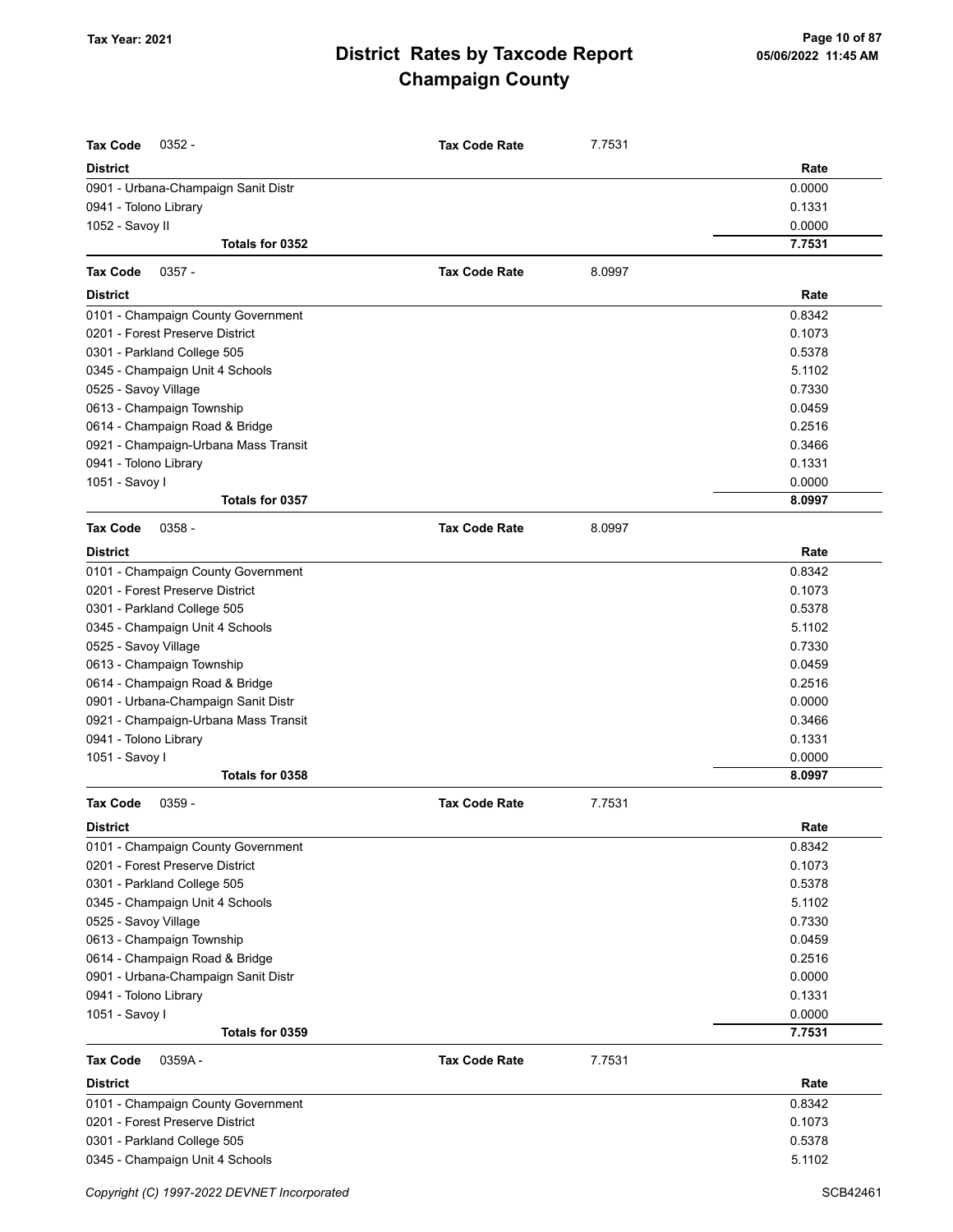| <b>Tax Code</b><br>0359A-            | <b>Tax Code Rate</b> | 7.7531 |        |
|--------------------------------------|----------------------|--------|--------|
| <b>District</b>                      |                      |        | Rate   |
| 0525 - Savoy Village                 |                      |        | 0.7330 |
| 0613 - Champaign Township            |                      |        | 0.0459 |
| 0614 - Champaign Road & Bridge       |                      |        | 0.2516 |
| 0941 - Tolono Library                |                      |        | 0.1331 |
| Totals for 0359A                     |                      |        | 7.7531 |
| <b>Tax Code</b><br>$0364 -$          | <b>Tax Code Rate</b> | 7.7531 |        |
| <b>District</b>                      |                      |        | Rate   |
| 0101 - Champaign County Government   |                      |        | 0.8342 |
| 0201 - Forest Preserve District      |                      |        | 0.1073 |
| 0301 - Parkland College 505          |                      |        | 0.5378 |
| 0345 - Champaign Unit 4 Schools      |                      |        | 5.1102 |
| 0525 - Savoy Village                 |                      |        | 0.7330 |
| 0613 - Champaign Township            |                      |        | 0.0459 |
| 0614 - Champaign Road & Bridge       |                      |        | 0.2516 |
| 0941 - Tolono Library                |                      |        | 0.1331 |
| Totals for 0364                      |                      |        | 7.7531 |
| $0368 -$<br><b>Tax Code</b>          | <b>Tax Code Rate</b> | 7.4404 |        |
| <b>District</b>                      |                      |        | Rate   |
| 0101 - Champaign County Government   |                      |        | 0.8342 |
| 0201 - Forest Preserve District      |                      |        | 0.1073 |
| 0301 - Parkland College 505          |                      |        | 0.5378 |
| 0345 - Champaign Unit 4 Schools      |                      |        | 5.1102 |
| 0424 - Scott Fire Protection         |                      |        | 0.2068 |
| 0613 - Champaign Township            |                      |        | 0.0459 |
| 0614 - Champaign Road & Bridge       |                      |        | 0.2516 |
| 0921 - Champaign-Urbana Mass Transit |                      |        | 0.3466 |
| Totals for 0368                      |                      |        | 7.4404 |
| <b>Tax Code</b><br>$0501 -$          | <b>Tax Code Rate</b> | 5.8650 |        |
| <b>District</b>                      |                      |        | Rate   |
| 0101 - Champaign County Government   |                      |        | 0.8342 |
| 0201 - Forest Preserve District      |                      |        | 0.1073 |
| 0301 - Parkland College 505          |                      |        | 0.5378 |
| 0348 - Tolono CUSD #7                |                      |        | 3.3676 |
| 0425 - Sadorus Fire Protection       |                      |        | 0.2638 |
| 0624 - Colfax Township               |                      |        | 0.2827 |
| 0625 - Colfax Road & Bridge          |                      |        | 0.4716 |
| 0806 - Sadorus-Colfax MA             |                      |        | 0.0000 |
| Totals for 0501                      |                      |        | 5.8650 |
| <b>Tax Code</b><br>$0502 -$          | <b>Tax Code Rate</b> | 6.1540 |        |
| <b>District</b>                      |                      |        | Rate   |
| 0101 - Champaign County Government   |                      |        | 0.8342 |
| 0201 - Forest Preserve District      |                      |        | 0.1073 |
| 0301 - Parkland College 505          |                      |        | 0.5378 |
| 0348 - Tolono CUSD #7                |                      |        | 3.3676 |
| 0409 - Ivesdale Fire Protection      |                      |        | 0.5528 |
| 0624 - Colfax Township               |                      |        | 0.2827 |
| 0625 - Colfax Road & Bridge          |                      |        | 0.4716 |
| 0806 - Sadorus-Colfax MA             |                      |        | 0.0000 |
| Totals for 0502                      |                      |        | 6.1540 |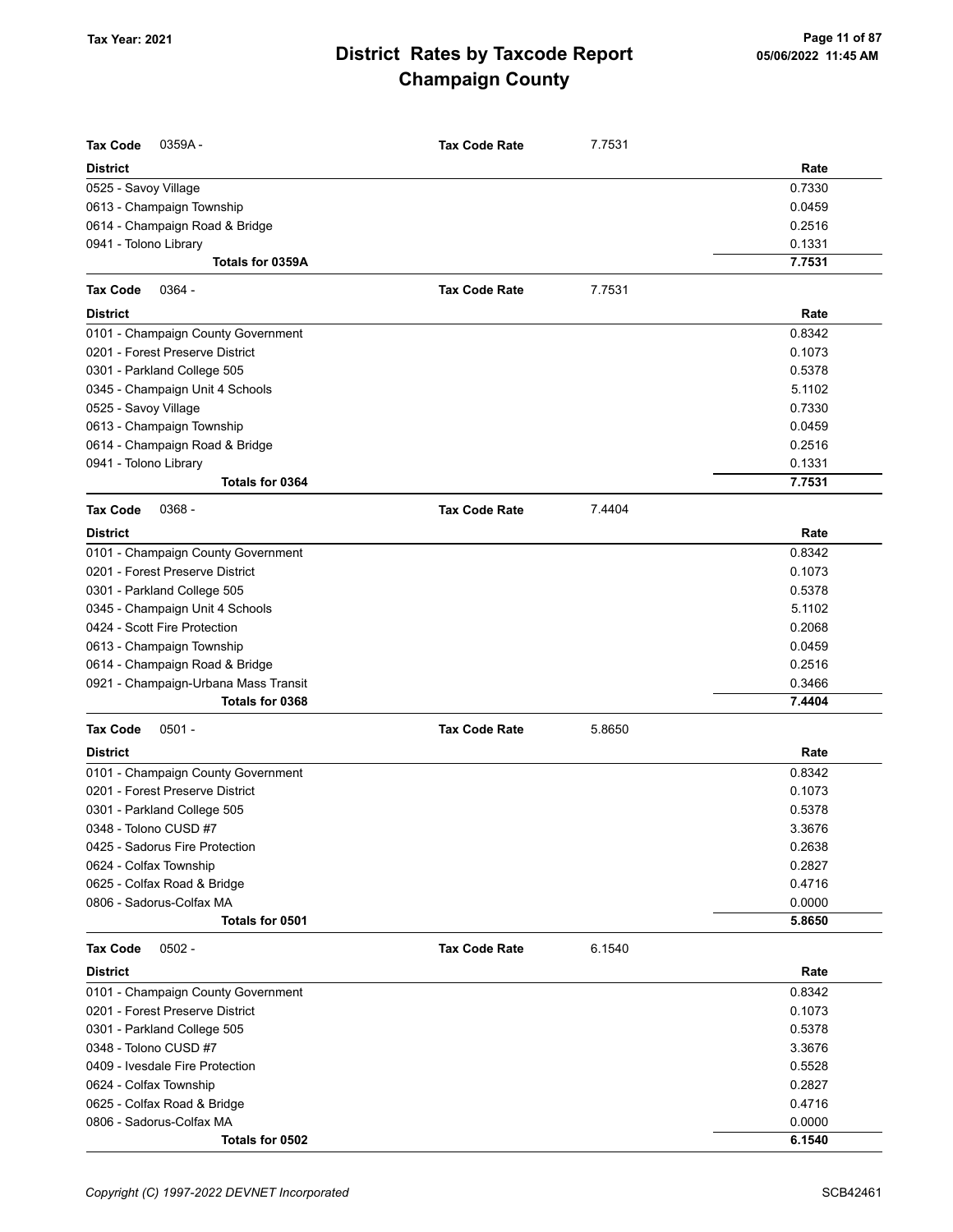| <b>Tax Code</b><br>$0503 -$          | <b>Tax Code Rate</b> | 6.2017 |        |
|--------------------------------------|----------------------|--------|--------|
| <b>District</b>                      |                      |        | Rate   |
| 0101 - Champaign County Government   |                      |        | 0.8342 |
| 0201 - Forest Preserve District      |                      |        | 0.1073 |
| 0301 - Parkland College 505          |                      |        | 0.5378 |
| 0349 - Monticello CUSD #25           |                      |        | 3.7613 |
| 0424 - Scott Fire Protection         |                      |        | 0.2068 |
| 0624 - Colfax Township               |                      |        | 0.2827 |
| 0625 - Colfax Road & Bridge          |                      |        | 0.4716 |
| 0806 - Sadorus-Colfax MA             |                      |        | 0.0000 |
| Totals for 0503                      |                      |        | 6.2017 |
| <b>Tax Code</b><br>$0504 -$          | <b>Tax Code Rate</b> | 6.5477 |        |
| <b>District</b>                      |                      |        | Rate   |
| 0101 - Champaign County Government   |                      |        | 0.8342 |
| 0201 - Forest Preserve District      |                      |        | 0.1073 |
| 0301 - Parkland College 505          |                      |        | 0.5378 |
| 0349 - Monticello CUSD #25           |                      |        | 3.7613 |
| 0409 - Ivesdale Fire Protection      |                      |        | 0.5528 |
| 0624 - Colfax Township               |                      |        | 0.2827 |
| 0625 - Colfax Road & Bridge          |                      |        | 0.4716 |
| 0806 - Sadorus-Colfax MA             |                      |        | 0.0000 |
| Totals for 0504                      |                      |        | 6.5477 |
| <b>Tax Code</b><br>$0505 -$          | <b>Tax Code Rate</b> | 5.8080 |        |
| <b>District</b>                      |                      |        | Rate   |
| 0101 - Champaign County Government   |                      |        | 0.8342 |
| 0201 - Forest Preserve District      |                      |        | 0.1073 |
| 0301 - Parkland College 505          |                      |        | 0.5378 |
| 0348 - Tolono CUSD #7                |                      |        | 3.3676 |
| 0424 - Scott Fire Protection         |                      |        | 0.2068 |
| 0624 - Colfax Township               |                      |        | 0.2827 |
| 0625 - Colfax Road & Bridge          |                      |        | 0.4716 |
| 0806 - Sadorus-Colfax MA             |                      |        | 0.0000 |
| Totals for 0505                      |                      |        | 5.8080 |
| <b>Tax Code</b><br>$0603 -$          | <b>Tax Code Rate</b> | 7.5127 |        |
| <b>District</b>                      |                      |        | Rate   |
| 0101 - Champaign County Government   |                      |        | 0.8342 |
| 0201 - Forest Preserve District      |                      |        | 0.1073 |
| 0301 - Parkland College 505          |                      |        | 0.5378 |
| 0315 - Gifford CCSD #188             |                      |        | 2.4661 |
| 0331 - Rantoul Twp High School #193  |                      |        | 2.3812 |
| 0407 - Gifford Fire Protection       |                      |        | 0.2934 |
| 0630 - Compromise Township           |                      |        | 0.3349 |
| 0631 - Compromise Road & Bridge      |                      |        | 0.5307 |
| 0804 - Comp-Harwood-Kerr Multi-Assmt |                      |        | 0.0271 |
| Totals for 0603                      |                      |        | 7.5127 |
| <b>Tax Code</b><br>$0604 -$          | <b>Tax Code Rate</b> | 7.9541 |        |
| <b>District</b>                      |                      |        | Rate   |
| 0101 - Champaign County Government   |                      |        | 0.8342 |
| 0201 - Forest Preserve District      |                      |        | 0.1073 |
| 0301 - Parkland College 505          |                      |        | 0.5378 |
| 0315 - Gifford CCSD #188             |                      |        | 2.4661 |
| 0331 - Rantoul Twp High School #193  |                      |        | 2.3812 |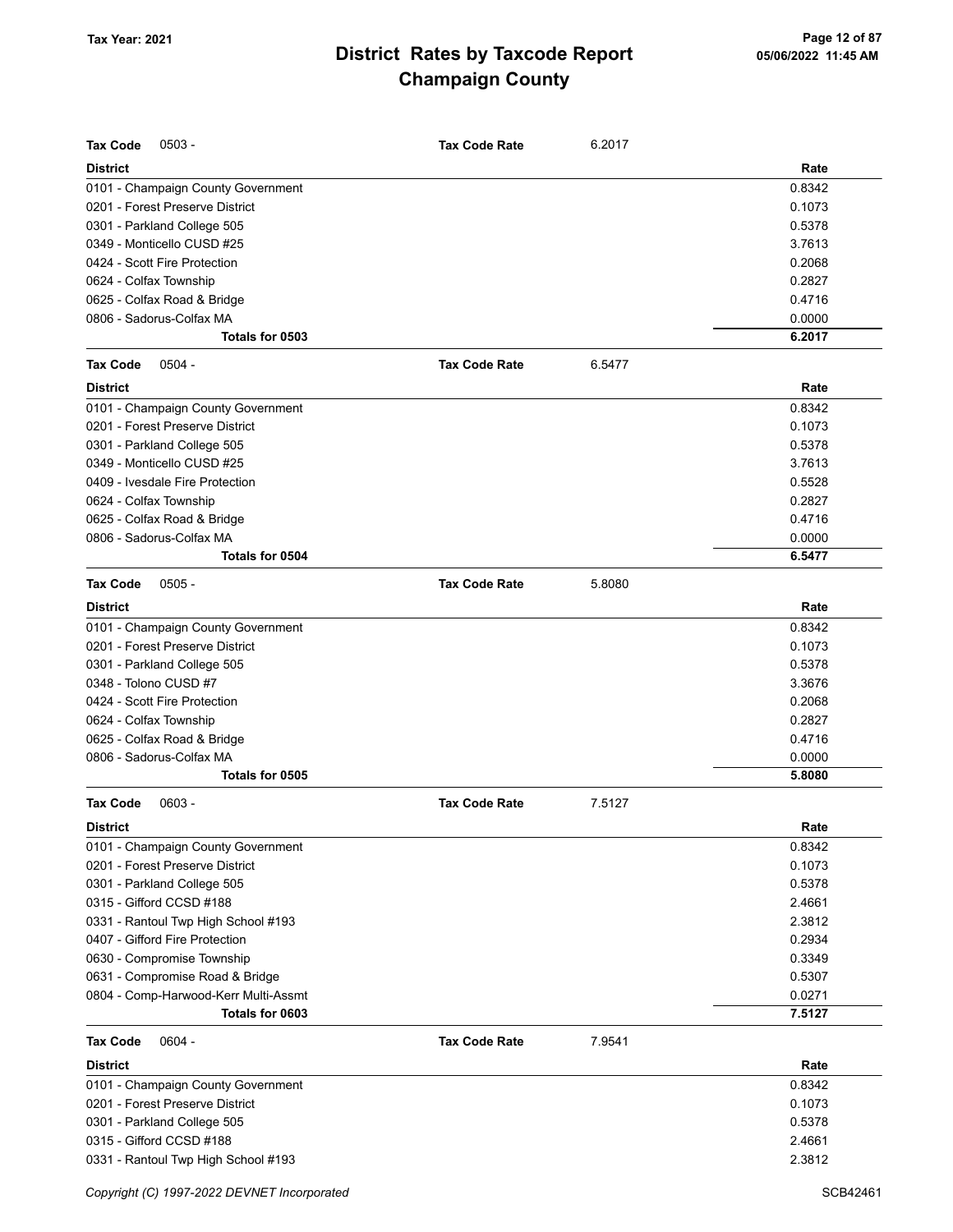| <b>Tax Code</b><br>$0604 -$           | <b>Tax Code Rate</b> | 7.9541 |        |
|---------------------------------------|----------------------|--------|--------|
| <b>District</b>                       |                      |        | Rate   |
| 0407 - Gifford Fire Protection        |                      |        | 0.2934 |
| 0511 - Gifford Village                |                      |        | 0.4414 |
| 0630 - Compromise Township            |                      |        | 0.3349 |
| 0631 - Compromise Road & Bridge       |                      |        | 0.5307 |
| 0804 - Comp-Harwood-Kerr Multi-Assmt  |                      |        | 0.0271 |
| Totals for 0604                       |                      |        | 7.9541 |
| <b>Tax Code</b><br>$0605 -$           | <b>Tax Code Rate</b> | 7.2835 |        |
| <b>District</b>                       |                      |        | Rate   |
| 0101 - Champaign County Government    |                      |        | 0.8342 |
| 0201 - Forest Preserve District       |                      |        | 0.1073 |
| 0302 - Danville Community College 507 |                      |        | 0.6190 |
| 0315 - Gifford CCSD #188              |                      |        | 2.4661 |
| 0332 - Armstrong Twp High School #225 |                      |        | 2.2080 |
| 0413 - Ogden-Royal Fire Protection    |                      |        | 0.1562 |
| 0630 - Compromise Township            |                      |        | 0.3349 |
| 0631 - Compromise Road & Bridge       |                      |        | 0.5307 |
| 0804 - Comp-Harwood-Kerr Multi-Assmt  |                      |        | 0.0271 |
| Totals for 0605                       |                      |        | 7.2835 |
| <b>Tax Code</b><br>$0606 -$           | <b>Tax Code Rate</b> | 7.4207 |        |
| <b>District</b>                       |                      |        | Rate   |
| 0101 - Champaign County Government    |                      |        | 0.8342 |
| 0201 - Forest Preserve District       |                      |        | 0.1073 |
| 0302 - Danville Community College 507 |                      |        | 0.6190 |
| 0315 - Gifford CCSD #188              |                      |        | 2.4661 |
| 0332 - Armstrong Twp High School #225 |                      |        | 2.2080 |
| 0407 - Gifford Fire Protection        |                      |        | 0.2934 |
| 0630 - Compromise Township            |                      |        | 0.3349 |
| 0631 - Compromise Road & Bridge       |                      |        | 0.5307 |
| 0804 - Comp-Harwood-Kerr Multi-Assmt  |                      |        | 0.0271 |
| <b>Totals for 0606</b>                |                      |        | 7.4207 |
| <b>Tax Code</b><br>$0611 -$           | <b>Tax Code Rate</b> | 7.8041 |        |
| <b>District</b>                       |                      |        | Rate   |
| 0101 - Champaign County Government    |                      |        | 0.8342 |
| 0201 - Forest Preserve District       |                      |        | 0.1073 |
| 0302 - Danville Community College 507 |                      |        | 0.6190 |
| 0332 - Armstrong Twp High School #225 |                      |        | 2.2080 |
| 0358 - Prairieview-Ogden CCSD #197    |                      |        | 2.9867 |
| 0413 - Ogden-Royal Fire Protection    |                      |        | 0.1562 |
| 0630 - Compromise Township            |                      |        | 0.3349 |
| 0631 - Compromise Road & Bridge       |                      |        | 0.5307 |
| 0804 - Comp-Harwood-Kerr Multi-Assmt  |                      |        | 0.0271 |
| Totals for 0611                       |                      |        | 7.8041 |
| $0612 -$<br><b>Tax Code</b>           | <b>Tax Code Rate</b> | 8.0333 |        |
| <b>District</b>                       |                      |        | Rate   |
| 0101 - Champaign County Government    |                      |        | 0.8342 |
| 0201 - Forest Preserve District       |                      |        | 0.1073 |
| 0301 - Parkland College 505           |                      |        | 0.5378 |
| 0331 - Rantoul Twp High School #193   |                      |        | 2.3812 |
| 0358 - Prairieview-Ogden CCSD #197    |                      |        | 2.9867 |
| 0407 - Gifford Fire Protection        |                      |        | 0.2934 |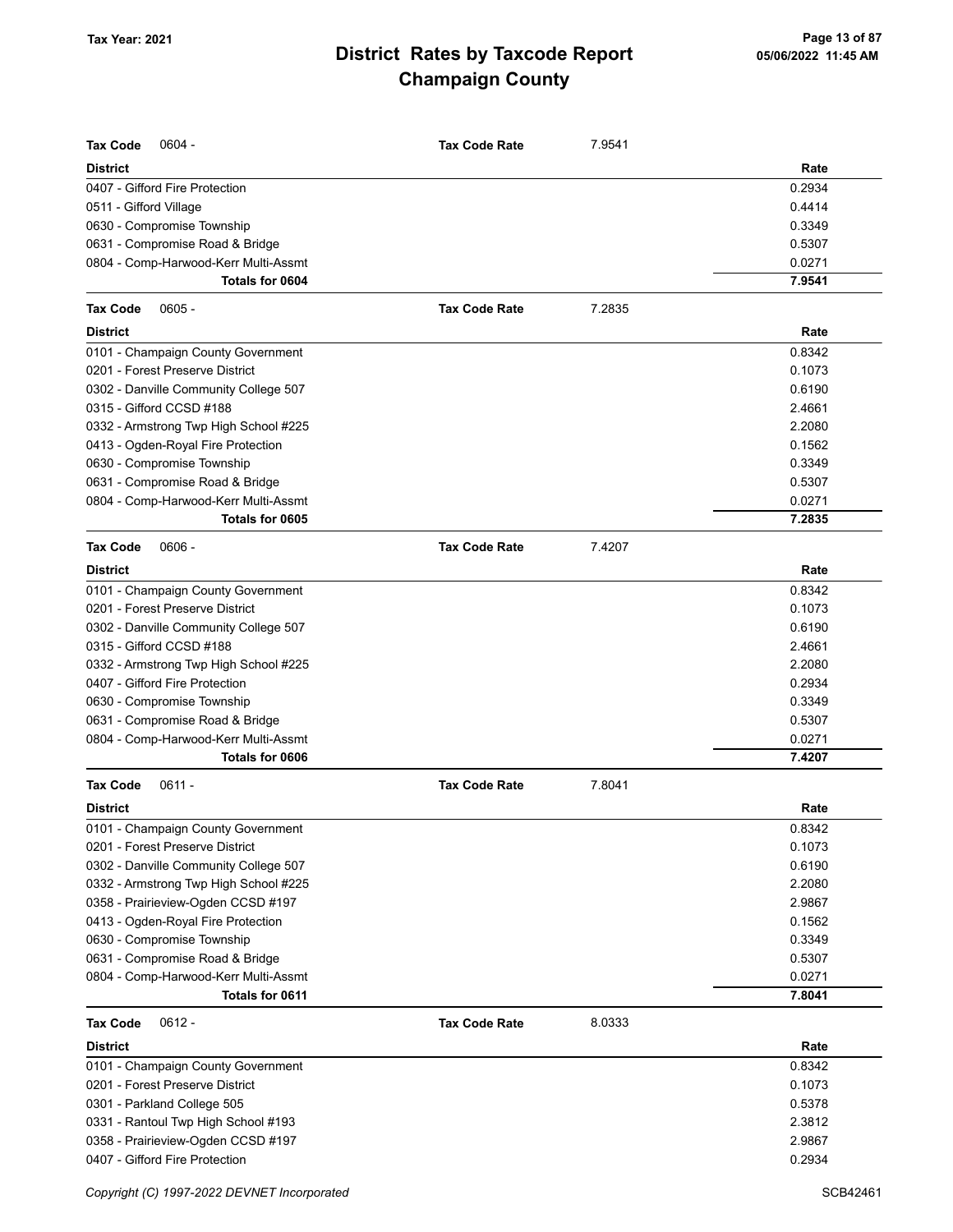| <b>Tax Code</b><br>$0612 -$          | <b>Tax Code Rate</b> | 8.0333 |        |
|--------------------------------------|----------------------|--------|--------|
| <b>District</b>                      |                      |        | Rate   |
| 0630 - Compromise Township           |                      |        | 0.3349 |
| 0631 - Compromise Road & Bridge      |                      |        | 0.5307 |
| 0804 - Comp-Harwood-Kerr Multi-Assmt |                      |        | 0.0271 |
| Totals for 0612                      |                      |        | 8.0333 |
| $0701 -$<br><b>Tax Code</b>          | <b>Tax Code Rate</b> | 6.8633 |        |
| <b>District</b>                      |                      |        | Rate   |
| 0101 - Champaign County Government   |                      |        | 0.8342 |
| 0201 - Forest Preserve District      |                      |        | 0.1073 |
| 0301 - Parkland College 505          |                      |        | 0.5378 |
| 0341 - Fisher CUSD #1                |                      |        | 4.5398 |
| 0417 - Sang-Valley Fire Protection   |                      |        | 0.1267 |
| 0636 - Condit Township               |                      |        | 0.2128 |
| 0637 - Condit Road & Bridge          |                      |        | 0.4810 |
| 0802 - Condit-East Bend Multi-Assmt  |                      |        | 0.0237 |
| Totals for 0701                      |                      |        | 6.8633 |
| $0702 -$<br><b>Tax Code</b>          | <b>Tax Code Rate</b> | 7.2355 |        |
| <b>District</b>                      |                      |        | Rate   |
| 0101 - Champaign County Government   |                      |        | 0.8342 |
| 0201 - Forest Preserve District      |                      |        | 0.1073 |
| 0301 - Parkland College 505          |                      |        | 0.5378 |
| 0341 - Fisher CUSD #1                |                      |        | 4.5398 |
| 0417 - Sang-Valley Fire Protection   |                      |        | 0.1267 |
| 0509 - Fisher Village                |                      |        | 0.3722 |
| 0636 - Condit Township               |                      |        | 0.2128 |
| 0637 - Condit Road & Bridge          |                      |        | 0.4810 |
| 0802 - Condit-East Bend Multi-Assmt  |                      |        | 0.0237 |
| Totals for 0702                      |                      |        | 7.2355 |
| <b>Tax Code</b><br>$0703 -$          | <b>Tax Code Rate</b> | 7.0037 |        |
| <b>District</b>                      |                      |        | Rate   |
| 0101 - Champaign County Government   |                      |        | 0.8342 |
| 0201 - Forest Preserve District      |                      |        | 0.1073 |
| 0301 - Parkland College 505          |                      |        | 0.5378 |
| 0341 - Fisher CUSD #1                |                      |        | 4.5398 |
| 0420 - Thomasboro Fire Protection    |                      |        | 0.2671 |
| 0636 - Condit Township               |                      |        | 0.2128 |
| 0637 - Condit Road & Bridge          |                      |        | 0.4810 |
| 0802 - Condit-East Bend Multi-Assmt  |                      |        | 0.0237 |
| Totals for 0703                      |                      |        | 7.0037 |
| <b>Tax Code</b><br>$0704 -$          | <b>Tax Code Rate</b> | 7.5172 |        |
| <b>District</b>                      |                      |        | Rate   |
| 0101 - Champaign County Government   |                      |        | 0.8342 |
| 0201 - Forest Preserve District      |                      |        | 0.1073 |
| 0301 - Parkland College 505          |                      |        | 0.5378 |
| 0311 - Thomasboro CCSD #130          |                      |        | 2.6721 |
| 0331 - Rantoul Twp High School #193  |                      |        | 2.3812 |
| 0420 - Thomasboro Fire Protection    |                      |        | 0.2671 |
| 0636 - Condit Township               |                      |        | 0.2128 |
| 0637 - Condit Road & Bridge          |                      |        | 0.4810 |
| 0802 - Condit-East Bend Multi-Assmt  |                      |        | 0.0237 |
| Totals for 0704                      |                      |        | 7.5172 |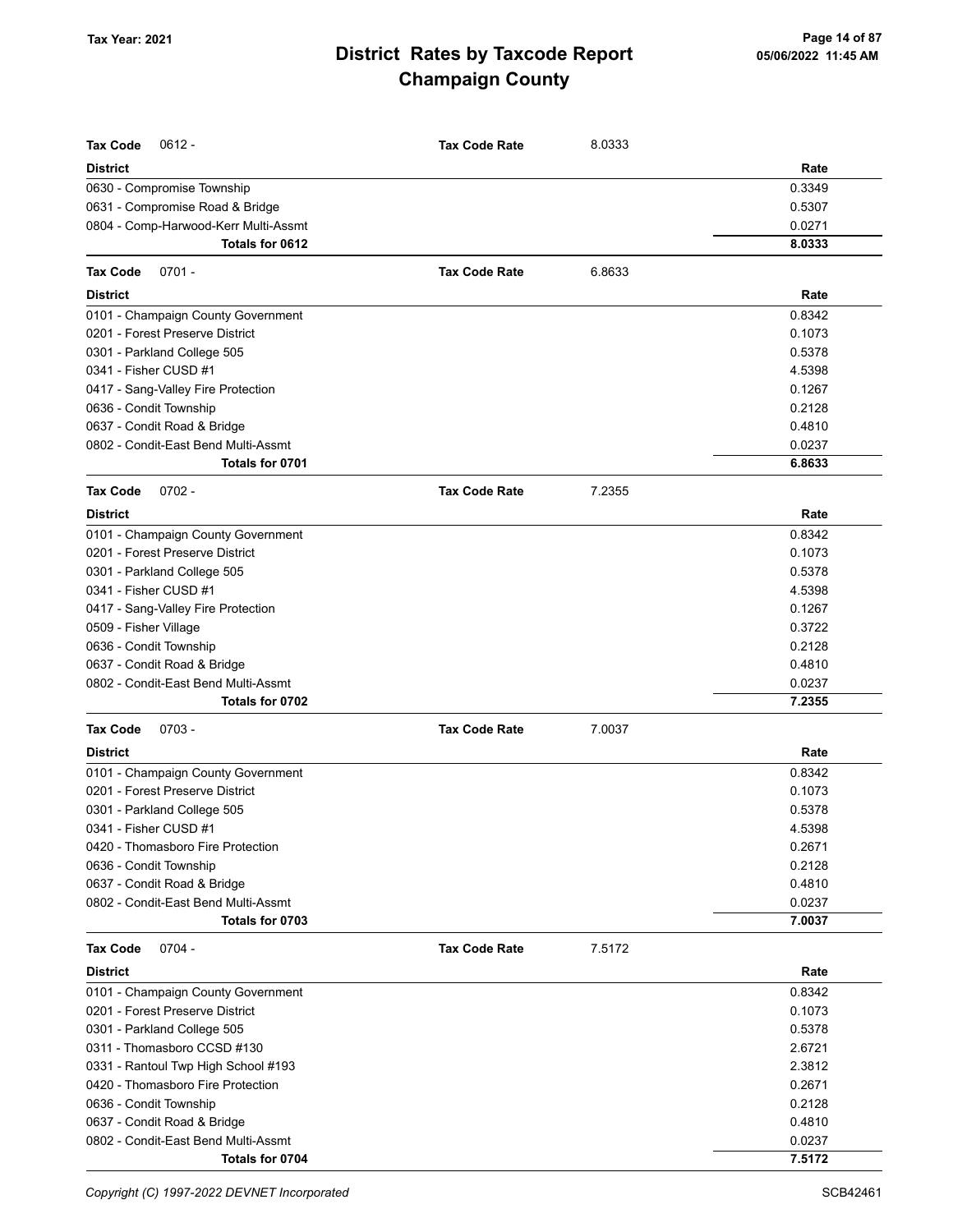| <b>Tax Code</b><br>$0705 -$         | <b>Tax Code Rate</b> | 7.3768 |        |
|-------------------------------------|----------------------|--------|--------|
| <b>District</b>                     |                      |        | Rate   |
| 0101 - Champaign County Government  |                      |        | 0.8342 |
| 0201 - Forest Preserve District     |                      |        | 0.1073 |
| 0301 - Parkland College 505         |                      |        | 0.5378 |
| 0311 - Thomasboro CCSD #130         |                      |        | 2.6721 |
| 0331 - Rantoul Twp High School #193 |                      |        | 2.3812 |
| 0417 - Sang-Valley Fire Protection  |                      |        | 0.1267 |
| 0636 - Condit Township              |                      |        | 0.2128 |
| 0637 - Condit Road & Bridge         |                      |        | 0.4810 |
| 0802 - Condit-East Bend Multi-Assmt |                      |        | 0.0237 |
| Totals for 0705                     |                      |        | 7.3768 |
| <b>Tax Code</b><br>$0706 -$         | <b>Tax Code Rate</b> | 9.5565 |        |
| <b>District</b>                     |                      |        | Rate   |
| 0101 - Champaign County Government  |                      |        | 0.8342 |
| 0201 - Forest Preserve District     |                      |        | 0.1073 |
| 0301 - Parkland College 505         |                      |        | 0.5378 |
| 0312 - Rantoul City Schools #137    |                      |        | 4.7114 |
| 0331 - Rantoul Twp High School #193 |                      |        | 2.3812 |
| 0420 - Thomasboro Fire Protection   |                      |        | 0.2671 |
| 0636 - Condit Township              |                      |        | 0.2128 |
| 0637 - Condit Road & Bridge         |                      |        | 0.4810 |
| 0802 - Condit-East Bend Multi-Assmt |                      |        | 0.0237 |
| Totals for 0706                     |                      |        | 9.5565 |
| $0707 -$<br><b>Tax Code</b>         | <b>Tax Code Rate</b> | 9.4161 |        |
| <b>District</b>                     |                      |        | Rate   |
| 0101 - Champaign County Government  |                      |        | 0.8342 |
| 0201 - Forest Preserve District     |                      |        | 0.1073 |
| 0301 - Parkland College 505         |                      |        | 0.5378 |
| 0312 - Rantoul City Schools #137    |                      |        | 4.7114 |
| 0331 - Rantoul Twp High School #193 |                      |        | 2.3812 |
| 0417 - Sang-Valley Fire Protection  |                      |        | 0.1267 |
| 0636 - Condit Township              |                      |        | 0.2128 |
| 0637 - Condit Road & Bridge         |                      |        | 0.4810 |
| 0802 - Condit-East Bend Multi-Assmt |                      |        | 0.0237 |
| Totals for 0707                     |                      |        | 9.4161 |
| $0752 -$<br><b>Tax Code</b>         | <b>Tax Code Rate</b> | 7.2355 |        |
| <b>District</b>                     |                      |        | Rate   |
| 0101 - Champaign County Government  |                      |        | 0.8342 |
| 0201 - Forest Preserve District     |                      |        | 0.1073 |
| 0301 - Parkland College 505         |                      |        | 0.5378 |
| 0341 - Fisher CUSD #1               |                      |        | 4.5398 |
| 0417 - Sang-Valley Fire Protection  |                      |        | 0.1267 |
| 0509 - Fisher Village               |                      |        | 0.3722 |
| 0636 - Condit Township              |                      |        | 0.2128 |
| 0637 - Condit Road & Bridge         |                      |        | 0.4810 |
| 0802 - Condit-East Bend Multi-Assmt |                      |        | 0.0237 |
| 1010 - Fisher                       |                      |        | 0.0000 |
| Totals for 0752                     |                      |        | 7.2355 |
| $0801 -$<br><b>Tax Code</b>         | <b>Tax Code Rate</b> | 5.8573 |        |
| <b>District</b>                     |                      |        | Rate   |
| 0101 - Champaign County Government  |                      |        | 0.8342 |
|                                     |                      |        |        |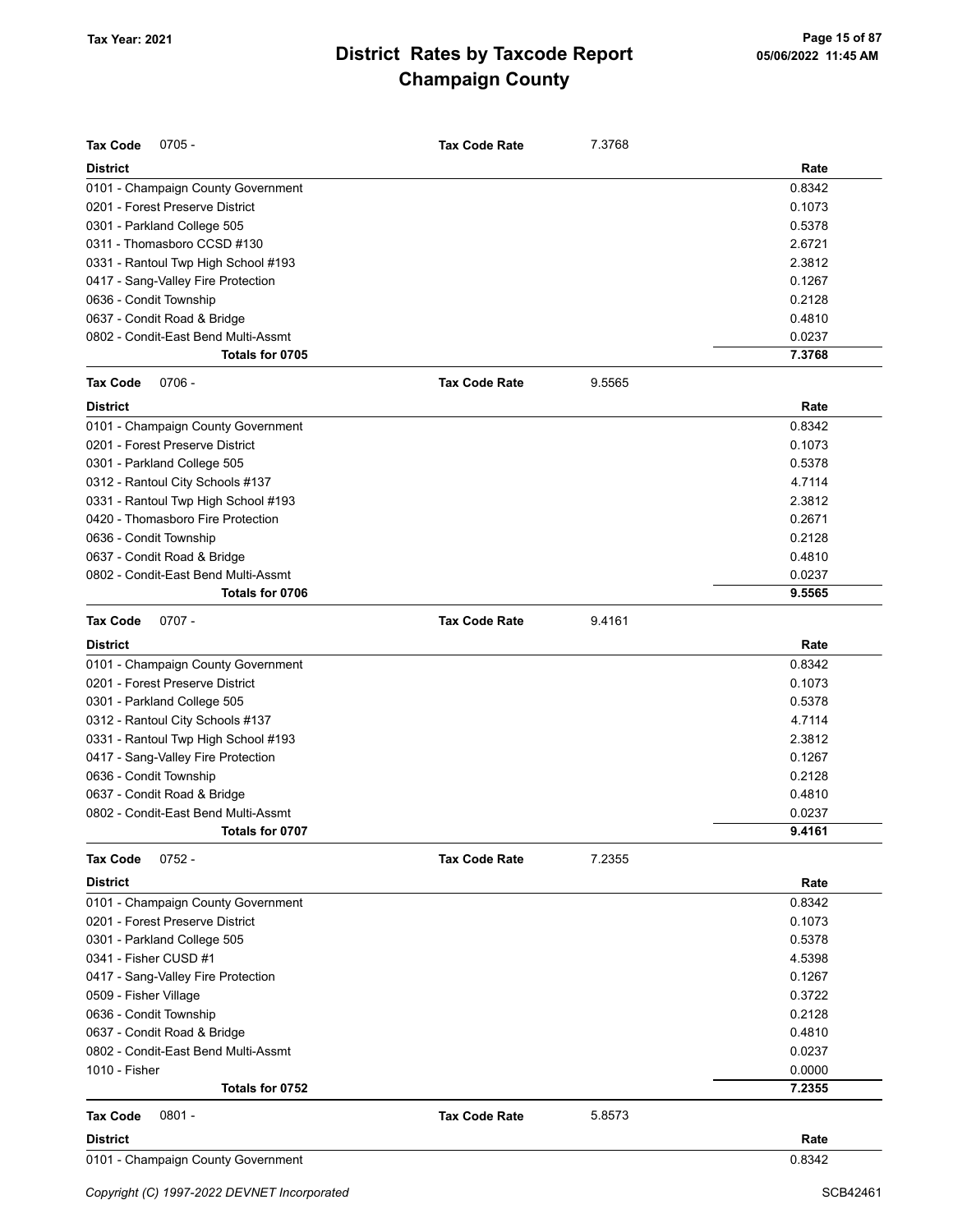| <b>Tax Code</b><br>$0801 -$        | <b>Tax Code Rate</b> | 5.8573 |        |
|------------------------------------|----------------------|--------|--------|
| <b>District</b>                    |                      |        | Rate   |
| 0201 - Forest Preserve District    |                      |        | 0.1073 |
| 0301 - Parkland College 505        |                      |        | 0.5378 |
| 0348 - Tolono CUSD #7              |                      |        | 3.3676 |
| 0426 - Tolono Fire Protection      |                      |        | 0.2252 |
| 0642 - Crittenden Township         |                      |        | 0.3904 |
| 0643 - Crittenden Road & Bridge    |                      |        | 0.3801 |
| 0807 - Pesotum-Critt Multi-Assmt   |                      |        | 0.0147 |
| Totals for 0801                    |                      |        | 5.8573 |
| $0802 -$<br><b>Tax Code</b>        | <b>Tax Code Rate</b> | 5.8665 |        |
| <b>District</b>                    |                      |        | Rate   |
| 0101 - Champaign County Government |                      |        | 0.8342 |
| 0201 - Forest Preserve District    |                      |        | 0.1073 |
| 0301 - Parkland College 505        |                      |        | 0.5378 |
| 0348 - Tolono CUSD #7              |                      |        | 3.3676 |
| 0414 - Pesotum Fire Protection     |                      |        | 0.2344 |
| 0642 - Crittenden Township         |                      |        | 0.3904 |
| 0643 - Crittenden Road & Bridge    |                      |        | 0.3801 |
| 0807 - Pesotum-Critt Multi-Assmt   |                      |        | 0.0147 |
| Totals for 0802                    |                      |        | 5.8665 |
| <b>Tax Code</b><br>$0803 -$        | <b>Tax Code Rate</b> | 5.8196 |        |
| <b>District</b>                    |                      |        | Rate   |
| 0101 - Champaign County Government |                      |        | 0.8342 |
| 0201 - Forest Preserve District    |                      |        | 0.1073 |
| 0301 - Parkland College 505        |                      |        | 0.5378 |
| 0348 - Tolono CUSD #7              |                      |        | 3.3676 |
| 0415 - Philo Fire Protection       |                      |        | 0.1875 |
| 0642 - Crittenden Township         |                      |        | 0.3904 |
| 0643 - Crittenden Road & Bridge    |                      |        | 0.3801 |
| 0807 - Pesotum-Critt Multi-Assmt   |                      |        | 0.0147 |
| Totals for 0803                    |                      |        | 5.8196 |
|                                    |                      |        |        |
| <b>Tax Code</b><br>$0804 -$        | <b>Tax Code Rate</b> | 7.0951 |        |
| <b>District</b>                    |                      |        | Rate   |
| 0101 - Champaign County Government |                      |        | 0.8342 |
| 0201 - Forest Preserve District    |                      |        | 0.1073 |
| 0301 - Parkland College 505        |                      |        | 0.5378 |
| 0353 - Villa Grove CUSD #302       |                      |        | 4.3867 |
| 0415 - Philo Fire Protection       |                      |        | 0.1875 |
| 0642 - Crittenden Township         |                      |        | 0.3904 |
| 0643 - Crittenden Road & Bridge    |                      |        | 0.3801 |
| 0807 - Pesotum-Critt Multi-Assmt   |                      |        | 0.0147 |
| 0943 - Camargo Library             |                      |        | 0.2564 |
| Totals for 0804                    |                      |        | 7.0951 |
| $0805 -$<br><b>Tax Code</b>        | <b>Tax Code Rate</b> | 7.4446 |        |
| <b>District</b>                    |                      |        | Rate   |
| 0101 - Champaign County Government |                      |        | 0.8342 |
| 0201 - Forest Preserve District    |                      |        | 0.1073 |
| 0301 - Parkland College 505        |                      |        | 0.5378 |
| 0353 - Villa Grove CUSD #302       |                      |        | 4.3867 |
| 0402 - Broadlands Fire Protection  |                      |        | 0.5370 |
| 0642 - Crittenden Township         |                      |        | 0.3904 |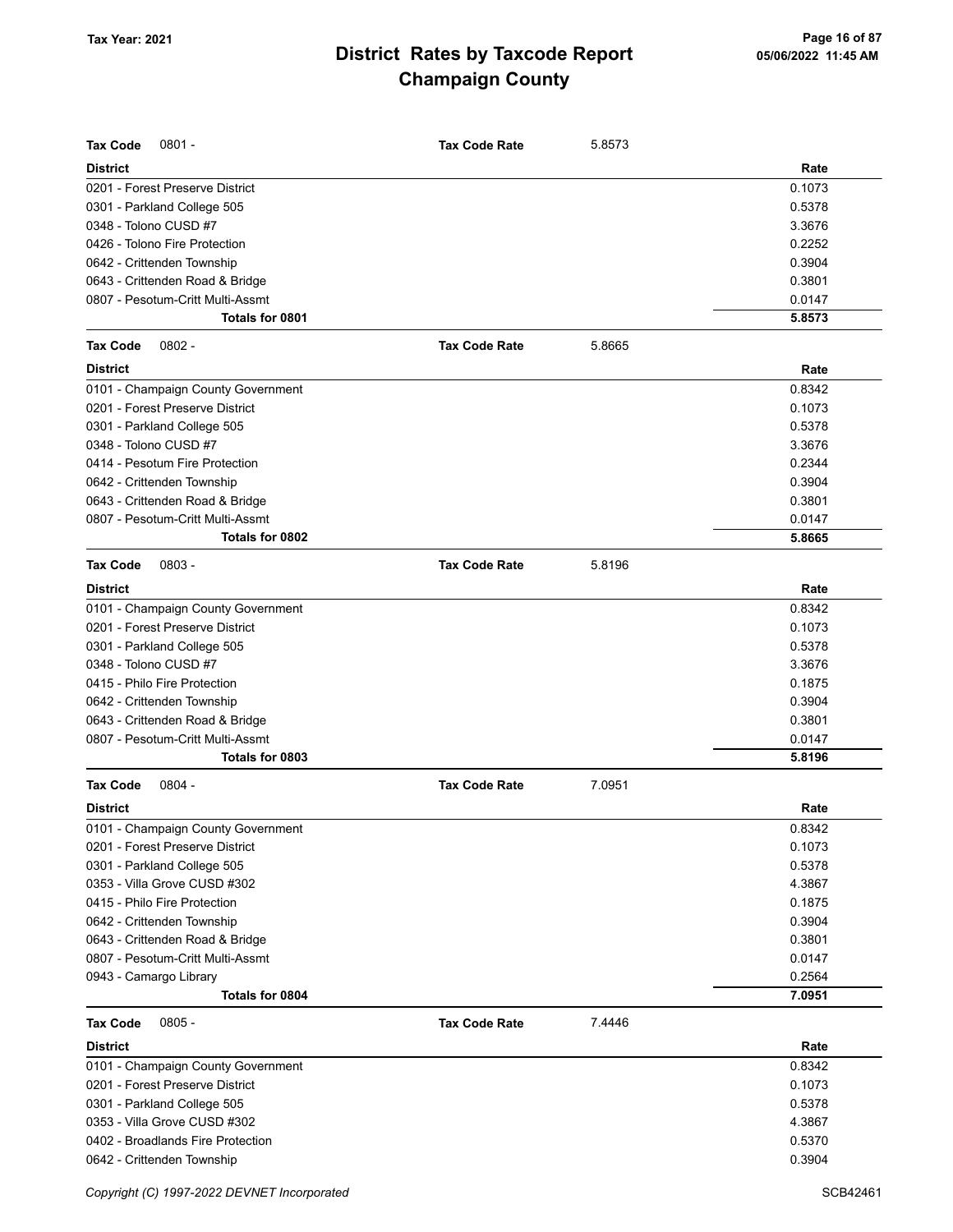| <b>Tax Code</b><br>$0805 -$         | <b>Tax Code Rate</b> | 7.4446 |        |
|-------------------------------------|----------------------|--------|--------|
|                                     |                      |        |        |
| <b>District</b>                     |                      |        | Rate   |
| 0643 - Crittenden Road & Bridge     |                      |        | 0.3801 |
| 0807 - Pesotum-Critt Multi-Assmt    |                      |        | 0.0147 |
| 0943 - Camargo Library              |                      |        | 0.2564 |
| Totals for 0805                     |                      |        | 7.4446 |
| Tax Code<br>$0806 -$                | <b>Tax Code Rate</b> | 7.1420 |        |
| <b>District</b>                     |                      |        | Rate   |
| 0101 - Champaign County Government  |                      |        | 0.8342 |
| 0201 - Forest Preserve District     |                      |        | 0.1073 |
| 0301 - Parkland College 505         |                      |        | 0.5378 |
| 0353 - Villa Grove CUSD #302        |                      |        | 4.3867 |
| 0414 - Pesotum Fire Protection      |                      |        | 0.2344 |
| 0642 - Crittenden Township          |                      |        | 0.3904 |
| 0643 - Crittenden Road & Bridge     |                      |        | 0.3801 |
| 0807 - Pesotum-Critt Multi-Assmt    |                      |        | 0.0147 |
| 0943 - Camargo Library              |                      |        | 0.2564 |
| Totals for 0806                     |                      |        | 7.1420 |
| $0807 -$<br><b>Tax Code</b>         | <b>Tax Code Rate</b> | 6.9076 |        |
| <b>District</b>                     |                      |        | Rate   |
| 0101 - Champaign County Government  |                      |        | 0.8342 |
| 0201 - Forest Preserve District     |                      |        | 0.1073 |
| 0301 - Parkland College 505         |                      |        | 0.5378 |
| 0353 - Villa Grove CUSD #302        |                      |        | 4.3867 |
| 0642 - Crittenden Township          |                      |        | 0.3904 |
| 0643 - Crittenden Road & Bridge     |                      |        | 0.3801 |
| 0807 - Pesotum-Critt Multi-Assmt    |                      |        | 0.0147 |
| 0943 - Camargo Library              |                      |        | 0.2564 |
| Totals for 0807                     |                      |        | 6.9076 |
| <b>Tax Code</b><br>$1001 -$         | <b>Tax Code Rate</b> | 7.2075 |        |
| <b>District</b>                     |                      |        | Rate   |
| 0101 - Champaign County Government  |                      |        | 0.8342 |
| 0201 - Forest Preserve District     |                      |        | 0.1073 |
| 0301 - Parkland College 505         |                      |        | 0.5378 |
| 0341 - Fisher CUSD #1               |                      |        | 4.5398 |
| 0417 - Sang-Valley Fire Protection  |                      |        | 0.1267 |
| 0653 - East Bend Township           |                      |        | 0.2727 |
| 0654 - East Bend Road & Bridge      |                      |        | 0.7653 |
| 0802 - Condit-East Bend Multi-Assmt |                      |        | 0.0237 |
| Totals for 1001                     |                      |        | 7.2075 |
| <b>Tax Code</b><br>$1002 -$         | <b>Tax Code Rate</b> | 7.5797 |        |
| <b>District</b>                     |                      |        | Rate   |
| 0101 - Champaign County Government  |                      |        | 0.8342 |
| 0201 - Forest Preserve District     |                      |        | 0.1073 |
| 0301 - Parkland College 505         |                      |        | 0.5378 |
| 0341 - Fisher CUSD #1               |                      |        | 4.5398 |
| 0417 - Sang-Valley Fire Protection  |                      |        | 0.1267 |
| 0509 - Fisher Village               |                      |        | 0.3722 |
| 0653 - East Bend Township           |                      |        | 0.2727 |
| 0654 - East Bend Road & Bridge      |                      |        | 0.7653 |
| 0802 - Condit-East Bend Multi-Assmt |                      |        | 0.0237 |
| Totals for 1002                     |                      |        | 7.5797 |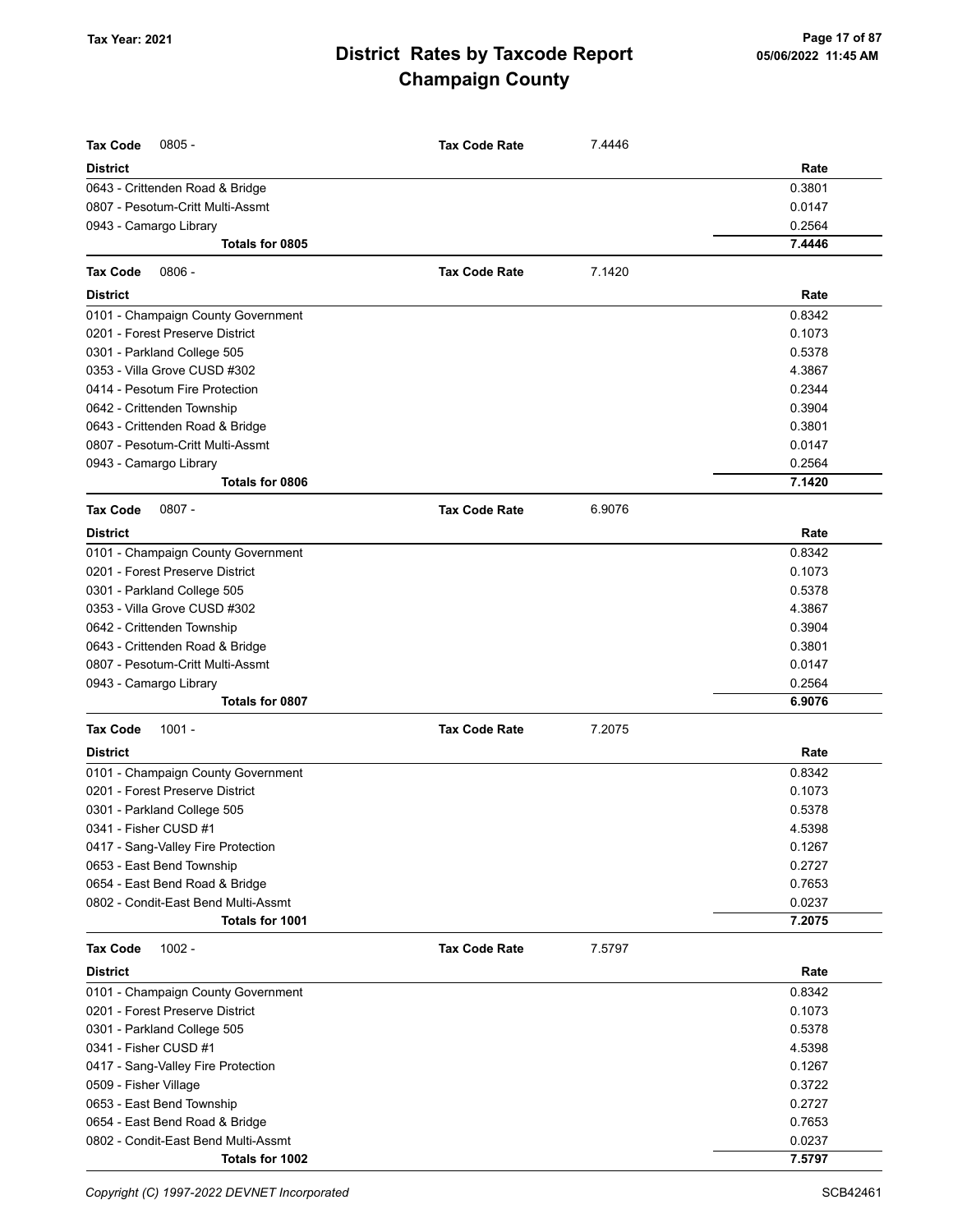| <b>Tax Code</b><br>$1003 -$         | <b>Tax Code Rate</b> | 7.1002 |        |
|-------------------------------------|----------------------|--------|--------|
| <b>District</b>                     |                      |        | Rate   |
| 0101 - Champaign County Government  |                      |        | 0.8342 |
| 0301 - Parkland College 505         |                      |        | 0.5378 |
| 0341 - Fisher CUSD #1               |                      |        | 4.5398 |
| 0417 - Sang-Valley Fire Protection  |                      |        | 0.1267 |
| 0653 - East Bend Township           |                      |        | 0.2727 |
| 0654 - East Bend Road & Bridge      |                      |        | 0.7653 |
| 0802 - Condit-East Bend Multi-Assmt |                      |        | 0.0237 |
| Totals for 1003                     |                      |        | 7.1002 |
| $1004 -$<br><b>Tax Code</b>         | <b>Tax Code Rate</b> | 9.7603 |        |
| <b>District</b>                     |                      |        | Rate   |
| 0101 - Champaign County Government  |                      |        | 0.8342 |
| 0201 - Forest Preserve District     |                      |        | 0.1073 |
| 0301 - Parkland College 505         |                      |        | 0.5378 |
| 0312 - Rantoul City Schools #137    |                      |        | 4.7114 |
| 0331 - Rantoul Twp High School #193 |                      |        | 2.3812 |
| 0417 - Sang-Valley Fire Protection  |                      |        | 0.1267 |
| 0653 - East Bend Township           |                      |        | 0.2727 |
| 0654 - East Bend Road & Bridge      |                      |        | 0.7653 |
| 0802 - Condit-East Bend Multi-Assmt |                      |        | 0.0237 |
| <b>Totals for 1004</b>              |                      |        | 9.7603 |
| <b>Tax Code</b><br>$1005 -$         | <b>Tax Code Rate</b> | 8.5965 |        |
| <b>District</b>                     |                      |        | Rate   |
| 0101 - Champaign County Government  |                      |        | 0.8342 |
| 0201 - Forest Preserve District     |                      |        | 0.1073 |
| 0301 - Parkland College 505         |                      |        | 0.5378 |
| 0356 - GC-M-S CUSD #5               |                      |        | 5.7247 |
| 0417 - Sang-Valley Fire Protection  |                      |        | 0.1267 |
| 0653 - East Bend Township           |                      |        | 0.2727 |
| 0654 - East Bend Road & Bridge      |                      |        | 0.7653 |
| 0802 - Condit-East Bend Multi-Assmt |                      |        | 0.0237 |
| 0946 - Moyer Library                |                      |        | 0.2041 |
| Totals for 1005                     |                      |        | 8.5965 |
| 1052 -<br>Tax Code                  | <b>Tax Code Rate</b> | 7.5797 |        |
| District                            |                      |        | Rate   |
| 0101 - Champaign County Government  |                      |        | 0.8342 |
| 0201 - Forest Preserve District     |                      |        | 0.1073 |
| 0301 - Parkland College 505         |                      |        | 0.5378 |
| 0341 - Fisher CUSD #1               |                      |        | 4.5398 |
| 0417 - Sang-Valley Fire Protection  |                      |        | 0.1267 |
| 0509 - Fisher Village               |                      |        | 0.3722 |
| 0653 - East Bend Township           |                      |        | 0.2727 |
| 0654 - East Bend Road & Bridge      |                      |        | 0.7653 |
| 0802 - Condit-East Bend Multi-Assmt |                      |        | 0.0237 |
| Totals for 1052                     |                      |        | 7.5797 |
| <b>Tax Code</b><br>1054 -           | <b>Tax Code Rate</b> | 7.5797 |        |
| <b>District</b>                     |                      |        | Rate   |
| 0101 - Champaign County Government  |                      |        | 0.8342 |
| 0201 - Forest Preserve District     |                      |        | 0.1073 |
| 0301 - Parkland College 505         |                      |        | 0.5378 |
| 0341 - Fisher CUSD #1               |                      |        | 4.5398 |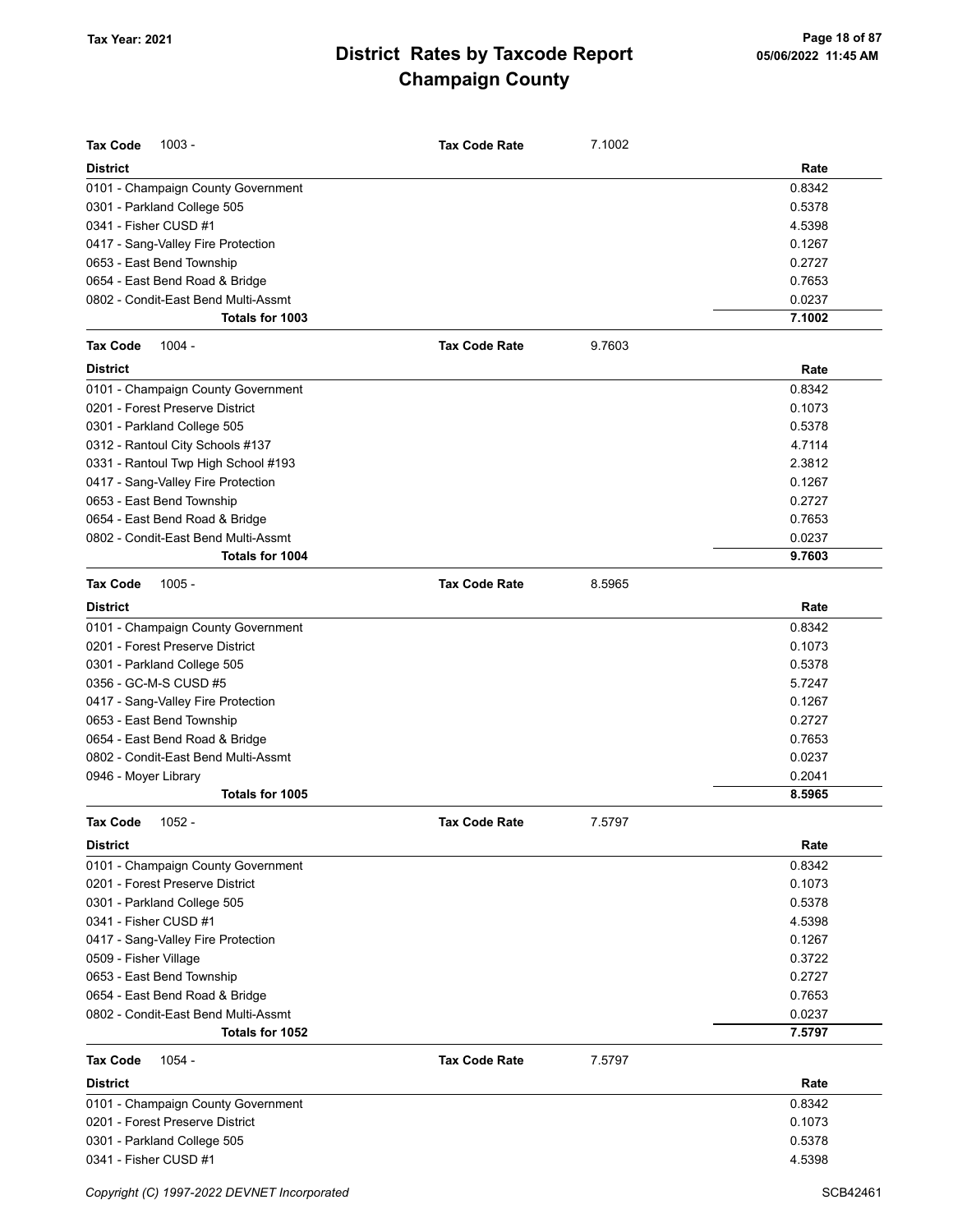| <b>Tax Code</b><br>1054 -            | <b>Tax Code Rate</b> | 7.5797 |                  |
|--------------------------------------|----------------------|--------|------------------|
|                                      |                      |        |                  |
| <b>District</b>                      |                      |        | Rate             |
| 0417 - Sang-Valley Fire Protection   |                      |        | 0.1267           |
| 0509 - Fisher Village                |                      |        | 0.3722           |
| 0653 - East Bend Township            |                      |        | 0.2727           |
| 0654 - East Bend Road & Bridge       |                      |        | 0.7653           |
| 0802 - Condit-East Bend Multi-Assmt  |                      |        | 0.0237           |
| 1012 - Fisher II<br>Totals for 1054  |                      |        | 0.0000<br>7.5797 |
|                                      |                      |        |                  |
| <b>Tax Code</b><br>$1101 -$          | <b>Tax Code Rate</b> | 8.7639 |                  |
| <b>District</b>                      |                      |        | Rate             |
| 0101 - Champaign County Government   |                      |        | 0.8342           |
| 0201 - Forest Preserve District      |                      |        | 0.1073           |
| 0301 - Parkland College 505          |                      |        | 0.5378           |
| 0355 - P-B-L CUSD #10                |                      |        | 5.9814           |
| 0411 - Ludlow Fire Protection        |                      |        | 0.4203           |
| 0659 - Harwood Township              |                      |        | 0.2198           |
| 0660 - Harwood Road & Bridge         |                      |        | 0.6360           |
| 0804 - Comp-Harwood-Kerr Multi-Assmt |                      |        | 0.0271           |
| Totals for 1101                      |                      |        | 8.7639           |
| <b>Tax Code</b><br>$1102 -$          | <b>Tax Code Rate</b> | 8.6370 |                  |
| <b>District</b>                      |                      |        | Rate             |
| 0101 - Champaign County Government   |                      |        | 0.8342           |
| 0201 - Forest Preserve District      |                      |        | 0.1073           |
| 0301 - Parkland College 505          |                      |        | 0.5378           |
| 0355 - P-B-L CUSD #10                |                      |        | 5.9814           |
| 0407 - Gifford Fire Protection       |                      |        | 0.2934           |
| 0659 - Harwood Township              |                      |        | 0.2198           |
| 0660 - Harwood Road & Bridge         |                      |        | 0.6360           |
| 0804 - Comp-Harwood-Kerr Multi-Assmt |                      |        | 0.0271           |
| Totals for 1102                      |                      |        | 8.6370           |
| $1103 -$<br><b>Tax Code</b>          | <b>Tax Code Rate</b> | 7.6770 |                  |
| <b>District</b>                      |                      |        | Rate             |
| 0101 - Champaign County Government   |                      |        | 0.8342           |
| 0201 - Forest Preserve District      |                      |        | 0.1073           |
| 0301 - Parkland College 505          |                      |        | 0.5378           |
| 0313 - Ludlow CCSD #142              |                      |        | 2.9336           |
| 0331 - Rantoul Twp High School #193  |                      |        | 2.3812           |
| 0659 - Harwood Township              |                      |        | 0.2198           |
| 0660 - Harwood Road & Bridge         |                      |        | 0.6360           |
| 0804 - Comp-Harwood-Kerr Multi-Assmt |                      |        | 0.0271           |
| Totals for 1103                      |                      |        | 7.6770           |
| <b>Tax Code</b><br>1104 -            | <b>Tax Code Rate</b> | 8.0973 |                  |
| <b>District</b>                      |                      |        | Rate             |
| 0101 - Champaign County Government   |                      |        | 0.8342           |
| 0201 - Forest Preserve District      |                      |        | 0.1073           |
| 0301 - Parkland College 505          |                      |        | 0.5378           |
| 0313 - Ludlow CCSD #142              |                      |        | 2.9336           |
| 0331 - Rantoul Twp High School #193  |                      |        | 2.3812           |
| 0411 - Ludlow Fire Protection        |                      |        | 0.4203           |
| 0659 - Harwood Township              |                      |        | 0.2198           |
| 0660 - Harwood Road & Bridge         |                      |        | 0.6360           |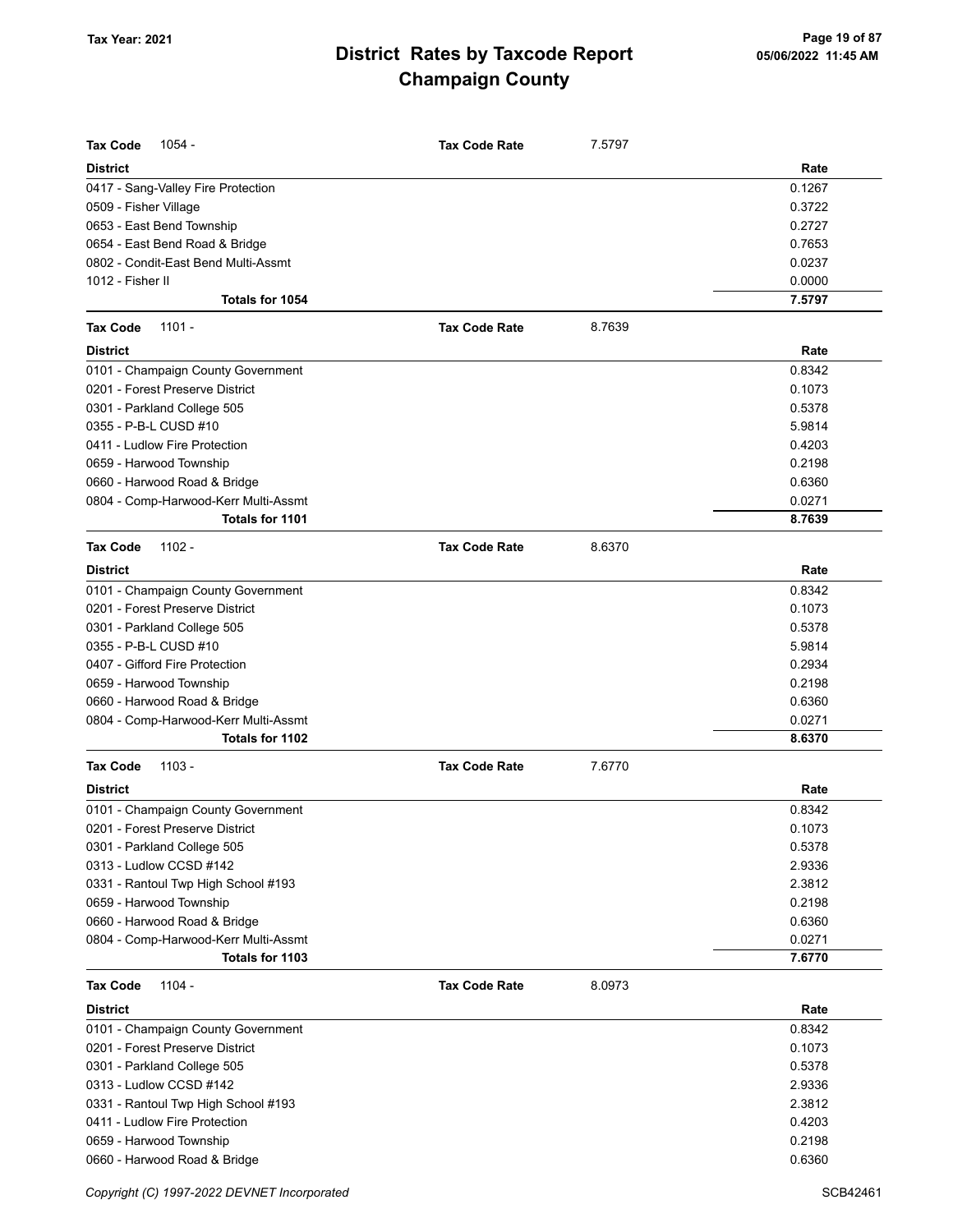| <b>Tax Code</b><br>1104 -             | <b>Tax Code Rate</b> | 8.0973 |        |
|---------------------------------------|----------------------|--------|--------|
| <b>District</b>                       |                      |        | Rate   |
| 0804 - Comp-Harwood-Kerr Multi-Assmt  |                      |        | 0.0271 |
| Totals for 1104                       |                      |        | 8.0973 |
| 1105 -<br><b>Tax Code</b>             | <b>Tax Code Rate</b> | 7.5029 |        |
| <b>District</b>                       |                      |        | Rate   |
| 0101 - Champaign County Government    |                      |        | 0.8342 |
| 0201 - Forest Preserve District       |                      |        | 0.1073 |
| 0301 - Parkland College 505           |                      |        | 0.5378 |
| 0315 - Gifford CCSD #188              |                      |        | 2.4661 |
| 0331 - Rantoul Twp High School #193   |                      |        | 2.3812 |
| 0407 - Gifford Fire Protection        |                      |        | 0.2934 |
| 0659 - Harwood Township               |                      |        | 0.2198 |
| 0660 - Harwood Road & Bridge          |                      |        | 0.6360 |
| 0804 - Comp-Harwood-Kerr Multi-Assmt  |                      |        | 0.0271 |
| Totals for 1105                       |                      |        | 7.5029 |
| <b>Tax Code</b><br>$1106 -$           | <b>Tax Code Rate</b> | 7.4109 |        |
| <b>District</b>                       |                      |        | Rate   |
| 0101 - Champaign County Government    |                      |        | 0.8342 |
| 0201 - Forest Preserve District       |                      |        | 0.1073 |
| 0302 - Danville Community College 507 |                      |        | 0.6190 |
| 0315 - Gifford CCSD #188              |                      |        | 2.4661 |
| 0332 - Armstrong Twp High School #225 |                      |        | 2.2080 |
| 0407 - Gifford Fire Protection        |                      |        | 0.2934 |
| 0659 - Harwood Township               |                      |        | 0.2198 |
| 0660 - Harwood Road & Bridge          |                      |        | 0.6360 |
| 0804 - Comp-Harwood-Kerr Multi-Assmt  |                      |        | 0.0271 |
| Totals for 1106                       |                      |        | 7.4109 |
| <b>Tax Code</b><br>1107 -             | <b>Tax Code Rate</b> | 7.5378 |        |
| <b>District</b>                       |                      |        | Rate   |
| 0101 - Champaign County Government    |                      |        | 0.8342 |
| 0201 - Forest Preserve District       |                      |        | 0.1073 |
| 0302 - Danville Community College 507 |                      |        | 0.6190 |
| 0315 - Gifford CCSD #188              |                      |        | 2.4661 |
| 0332 - Armstrong Twp High School #225 |                      |        | 2.2080 |
| 0411 - Ludlow Fire Protection         |                      |        | 0.4203 |
| 0659 - Harwood Township               |                      |        | 0.2198 |
| 0660 - Harwood Road & Bridge          |                      |        | 0.6360 |
| 0804 - Comp-Harwood-Kerr Multi-Assmt  |                      |        | 0.0271 |
| Totals for 1107                       |                      |        | 7.5378 |
| <b>Tax Code</b><br>$1108 -$           | <b>Tax Code Rate</b> | 7.9704 |        |
| <b>District</b>                       |                      |        | Rate   |
| 0101 - Champaign County Government    |                      |        | 0.8342 |
| 0201 - Forest Preserve District       |                      |        | 0.1073 |
| 0301 - Parkland College 505           |                      |        | 0.5378 |
| 0313 - Ludlow CCSD #142               |                      |        | 2.9336 |
| 0331 - Rantoul Twp High School #193   |                      |        | 2.3812 |
| 0407 - Gifford Fire Protection        |                      |        | 0.2934 |
| 0659 - Harwood Township               |                      |        | 0.2198 |
| 0660 - Harwood Road & Bridge          |                      |        | 0.6360 |
| 0804 - Comp-Harwood-Kerr Multi-Assmt  |                      |        | 0.0271 |
| Totals for 1108                       |                      |        | 7.9704 |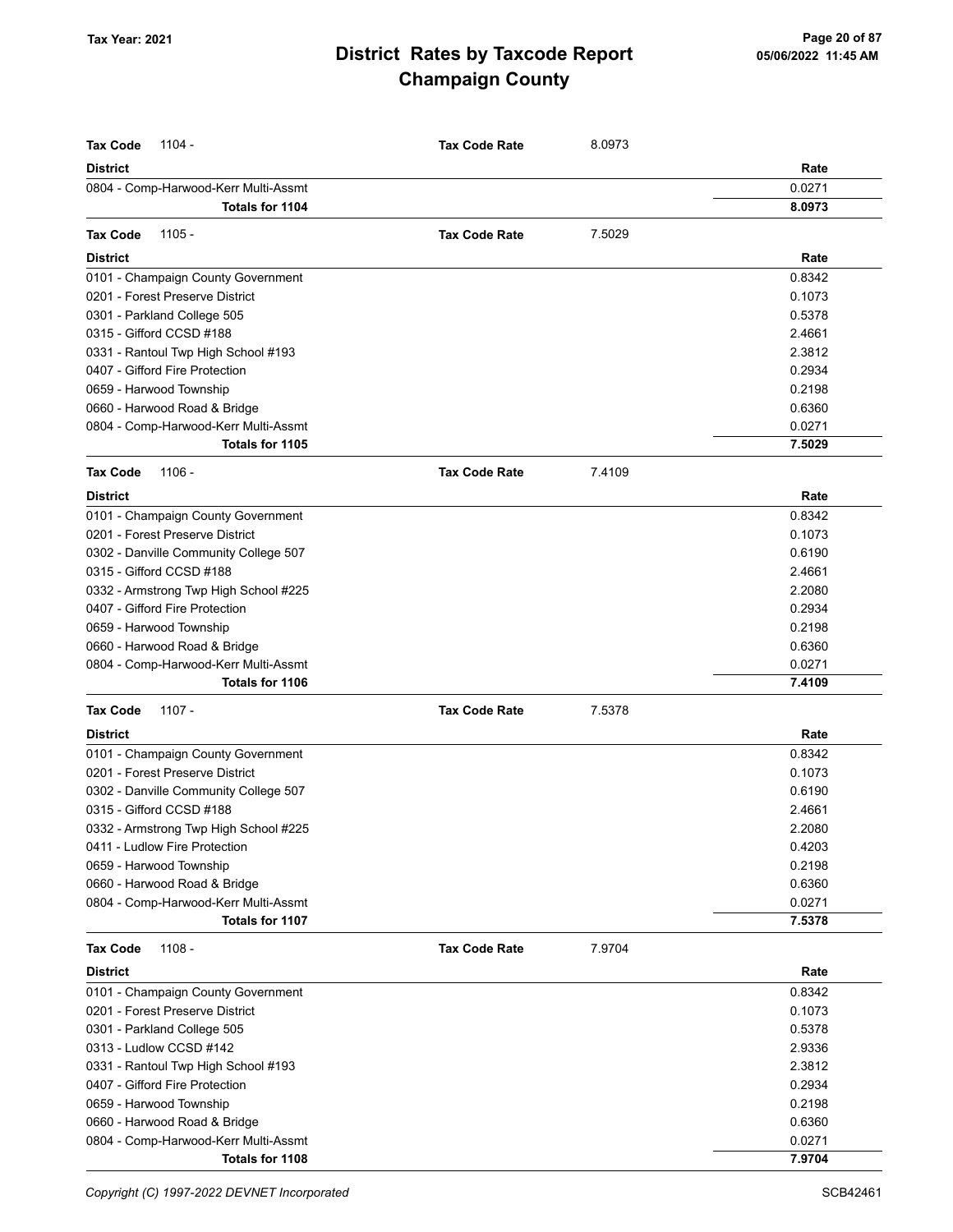| <b>Tax Code</b><br>1109 -              | <b>Tax Code Rate</b> | 7.9443 |        |
|----------------------------------------|----------------------|--------|--------|
| <b>District</b>                        |                      |        | Rate   |
| 0101 - Champaign County Government     |                      |        | 0.8342 |
| 0201 - Forest Preserve District        |                      |        | 0.1073 |
| 0301 - Parkland College 505            |                      |        | 0.5378 |
| 0315 - Gifford CCSD #188               |                      |        | 2.4661 |
| 0331 - Rantoul Twp High School #193    |                      |        | 2.3812 |
| 0407 - Gifford Fire Protection         |                      |        | 0.2934 |
| 0511 - Gifford Village                 |                      |        | 0.4414 |
| 0659 - Harwood Township                |                      |        | 0.2198 |
| 0660 - Harwood Road & Bridge           |                      |        | 0.6360 |
| 0804 - Comp-Harwood-Kerr Multi-Assmt   |                      |        | 0.0271 |
| Totals for 1109                        |                      |        | 7.9443 |
| <b>Tax Code</b><br>$1201 -$            | <b>Tax Code Rate</b> | 7.3113 |        |
| <b>District</b>                        |                      |        | Rate   |
| 0101 - Champaign County Government     |                      |        | 0.8342 |
| 0201 - Forest Preserve District        |                      |        | 0.1073 |
| 0301 - Parkland College 505            |                      |        | 0.5378 |
| 0345 - Champaign Unit 4 Schools        |                      |        | 5.1102 |
| 0665 - Hensley Township                |                      |        | 0.1671 |
| 0666 - Hensley Road & Bridge           |                      |        | 0.5310 |
| 0802 - Condit-East Bend Multi-Assmt    |                      |        | 0.0237 |
| 0901 - Urbana-Champaign Sanit Distr    |                      |        | 0.0000 |
| Totals for 1201                        |                      |        | 7.3113 |
| <b>Tax Code</b><br>$1202 -$            | <b>Tax Code Rate</b> | 7.3113 |        |
| <b>District</b>                        |                      |        | Rate   |
| 0101 - Champaign County Government     |                      |        | 0.8342 |
| 0201 - Forest Preserve District        |                      |        | 0.1073 |
| 0301 - Parkland College 505            |                      |        | 0.5378 |
| 0345 - Champaign Unit 4 Schools        |                      |        | 5.1102 |
| 0665 - Hensley Township                |                      |        | 0.1671 |
| 0666 - Hensley Road & Bridge           |                      |        | 0.5310 |
| 0802 - Condit-East Bend Multi-Assmt    |                      |        | 0.0237 |
| Totals for 1202                        |                      |        | 7.3113 |
| 1202A-<br>Tax Code                     | <b>Tax Code Rate</b> | 7.7293 |        |
| <b>District</b>                        |                      |        | Rate   |
| 0101 - Champaign County Government     |                      |        | 0.8342 |
| 0201 - Forest Preserve District        |                      |        | 0.1073 |
| 0301 - Parkland College 505            |                      |        | 0.5378 |
| 0345 - Champaign Unit 4 Schools        |                      |        | 5.1102 |
| 0405 - Eastern-Prairie Fire Protection |                      |        | 0.4180 |
| 0665 - Hensley Township                |                      |        | 0.1671 |
| 0666 - Hensley Road & Bridge           |                      |        | 0.5310 |
| 0802 - Condit-East Bend Multi-Assmt    |                      |        | 0.0237 |
| Totals for 1202A                       |                      |        | 7.7293 |
| <b>Tax Code</b><br>$1203 -$            | <b>Tax Code Rate</b> | 7.5784 |        |
| <b>District</b>                        |                      |        | Rate   |
| 0101 - Champaign County Government     |                      |        | 0.8342 |
| 0201 - Forest Preserve District        |                      |        | 0.1073 |
| 0301 - Parkland College 505            |                      |        | 0.5378 |
| 0345 - Champaign Unit 4 Schools        |                      |        | 5.1102 |
| 0420 - Thomasboro Fire Protection      |                      |        | 0.2671 |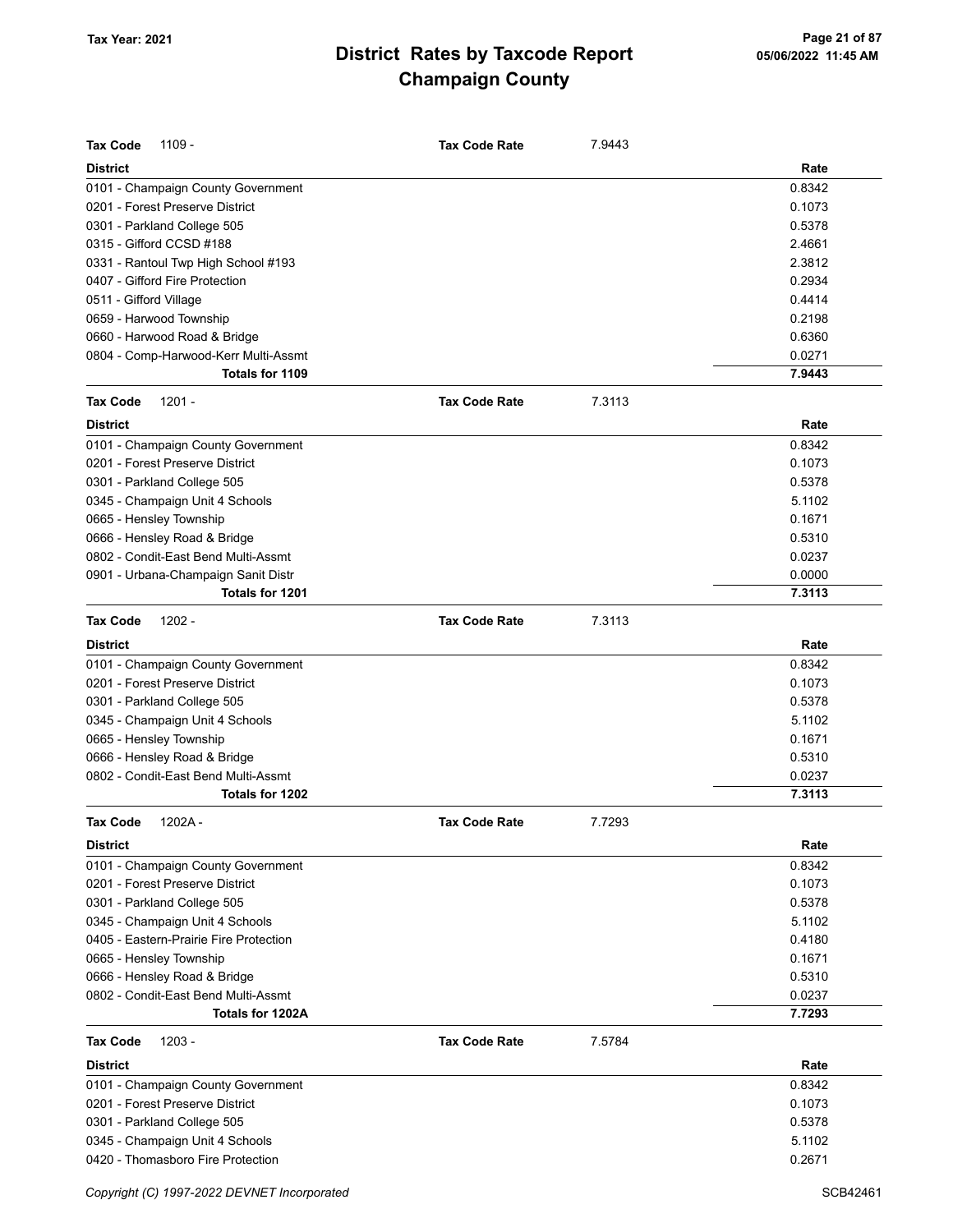| <b>Tax Code</b><br>$1203 -$                                         | <b>Tax Code Rate</b><br>7.5784 |        |
|---------------------------------------------------------------------|--------------------------------|--------|
| <b>District</b>                                                     |                                | Rate   |
| 0665 - Hensley Township                                             |                                | 0.1671 |
| 0666 - Hensley Road & Bridge<br>0802 - Condit-East Bend Multi-Assmt |                                | 0.5310 |
| Totals for 1203                                                     |                                | 0.0237 |
|                                                                     |                                | 7.5784 |
| <b>Tax Code</b><br>$1204 -$                                         | <b>Tax Code Rate</b><br>8.0759 |        |
| <b>District</b>                                                     |                                | Rate   |
| 0101 - Champaign County Government                                  |                                | 0.8342 |
| 0201 - Forest Preserve District                                     |                                | 0.1073 |
| 0301 - Parkland College 505                                         |                                | 0.5378 |
| 0345 - Champaign Unit 4 Schools                                     |                                | 5.1102 |
| 0405 - Eastern-Prairie Fire Protection                              |                                | 0.4180 |
| 0665 - Hensley Township                                             |                                | 0.1671 |
| 0666 - Hensley Road & Bridge                                        |                                | 0.5310 |
| 0802 - Condit-East Bend Multi-Assmt                                 |                                | 0.0237 |
| 0901 - Urbana-Champaign Sanit Distr                                 |                                | 0.0000 |
| 0921 - Champaign-Urbana Mass Transit                                |                                | 0.3466 |
| <b>Totals for 1204</b>                                              |                                | 8.0759 |
| <b>Tax Code</b><br>1206A-                                           | <b>Tax Code Rate</b><br>8.0759 |        |
| <b>District</b>                                                     |                                | Rate   |
| 0101 - Champaign County Government                                  |                                | 0.8342 |
| 0201 - Forest Preserve District                                     |                                | 0.1073 |
| 0301 - Parkland College 505                                         |                                | 0.5378 |
| 0345 - Champaign Unit 4 Schools                                     |                                | 5.1102 |
| 0405 - Eastern-Prairie Fire Protection                              |                                | 0.4180 |
| 0665 - Hensley Township                                             |                                | 0.1671 |
| 0666 - Hensley Road & Bridge                                        |                                | 0.5310 |
| 0802 - Condit-East Bend Multi-Assmt                                 |                                | 0.0237 |
| 0921 - Champaign-Urbana Mass Transit                                |                                | 0.3466 |
| Totals for 1206A                                                    |                                | 8.0759 |
| $1207 -$<br><b>Tax Code</b>                                         | 7.1867<br><b>Tax Code Rate</b> |        |
| <b>District</b>                                                     |                                | Rate   |
| 0101 - Champaign County Government                                  |                                | 0.8342 |
| 0201 - Forest Preserve District                                     |                                | 0.1073 |
| 0301 - Parkland College 505                                         |                                | 0.5378 |
| 0344 - Mahomet-Seymour CUSD #3                                      |                                | 4.6254 |
| 0404 - Cornbelt Fire Protection                                     |                                | 0.3602 |
| 0665 - Hensley Township                                             |                                | 0.1671 |
| 0666 - Hensley Road & Bridge                                        |                                | 0.5310 |
| 0802 - Condit-East Bend Multi-Assmt                                 |                                | 0.0237 |
| Totals for 1207                                                     |                                | 7.1867 |
| <b>Tax Code</b><br>$1208 -$                                         | <b>Tax Code Rate</b><br>8.8018 |        |
| <b>District</b>                                                     |                                | Rate   |
| 0101 - Champaign County Government                                  |                                | 0.8342 |
| 0201 - Forest Preserve District                                     |                                | 0.1073 |
| 0301 - Parkland College 505                                         |                                | 0.5378 |
| 0345 - Champaign Unit 4 Schools                                     |                                | 5.1102 |
| 0405 - Eastern-Prairie Fire Protection                              |                                | 0.4180 |
| 0665 - Hensley Township                                             |                                | 0.1671 |
| 0666 - Hensley Road & Bridge                                        |                                | 0.5310 |
| 0802 - Condit-East Bend Multi-Assmt                                 |                                | 0.0237 |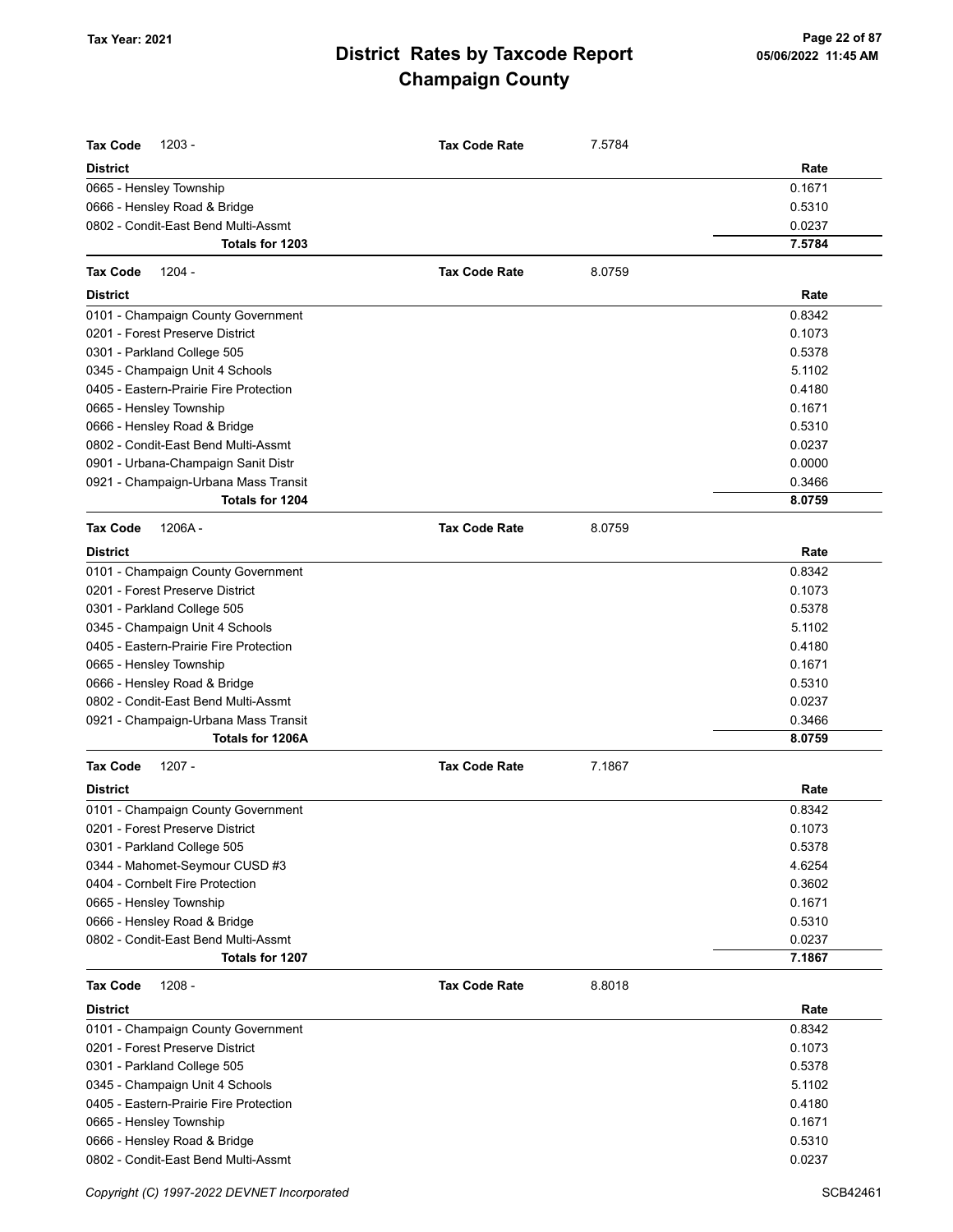| Rate<br>District<br>0.0000<br>0901 - Urbana-Champaign Sanit Distr<br>0911 - Champaign Park District<br>0.7259<br>0921 - Champaign-Urbana Mass Transit<br>0.3466<br>Totals for 1208<br>8.8018<br>Tax Code<br>1209 -<br><b>Tax Code Rate</b><br>7.6715<br><b>District</b><br>Rate<br>0.8342<br>0101 - Champaign County Government<br>0201 - Forest Preserve District<br>0.1073<br>0.5378<br>0301 - Parkland College 505<br>5.1102<br>0345 - Champaign Unit 4 Schools<br>0404 - Cornbelt Fire Protection<br>0.3602<br>0665 - Hensley Township<br>0.1671<br>0.5310<br>0666 - Hensley Road & Bridge<br>0802 - Condit-East Bend Multi-Assmt<br>0.0237<br>Totals for 1209<br>7.6715<br>$1210 -$<br>7.6579<br><b>Tax Code</b><br><b>Tax Code Rate</b><br><b>District</b><br>Rate<br>0.8342<br>0101 - Champaign County Government | Tax Code<br>$1208 -$ | <b>Tax Code Rate</b> | 8.8018 |  |
|--------------------------------------------------------------------------------------------------------------------------------------------------------------------------------------------------------------------------------------------------------------------------------------------------------------------------------------------------------------------------------------------------------------------------------------------------------------------------------------------------------------------------------------------------------------------------------------------------------------------------------------------------------------------------------------------------------------------------------------------------------------------------------------------------------------------------|----------------------|----------------------|--------|--|
|                                                                                                                                                                                                                                                                                                                                                                                                                                                                                                                                                                                                                                                                                                                                                                                                                          |                      |                      |        |  |
|                                                                                                                                                                                                                                                                                                                                                                                                                                                                                                                                                                                                                                                                                                                                                                                                                          |                      |                      |        |  |
|                                                                                                                                                                                                                                                                                                                                                                                                                                                                                                                                                                                                                                                                                                                                                                                                                          |                      |                      |        |  |
|                                                                                                                                                                                                                                                                                                                                                                                                                                                                                                                                                                                                                                                                                                                                                                                                                          |                      |                      |        |  |
|                                                                                                                                                                                                                                                                                                                                                                                                                                                                                                                                                                                                                                                                                                                                                                                                                          |                      |                      |        |  |
|                                                                                                                                                                                                                                                                                                                                                                                                                                                                                                                                                                                                                                                                                                                                                                                                                          |                      |                      |        |  |
|                                                                                                                                                                                                                                                                                                                                                                                                                                                                                                                                                                                                                                                                                                                                                                                                                          |                      |                      |        |  |
|                                                                                                                                                                                                                                                                                                                                                                                                                                                                                                                                                                                                                                                                                                                                                                                                                          |                      |                      |        |  |
|                                                                                                                                                                                                                                                                                                                                                                                                                                                                                                                                                                                                                                                                                                                                                                                                                          |                      |                      |        |  |
|                                                                                                                                                                                                                                                                                                                                                                                                                                                                                                                                                                                                                                                                                                                                                                                                                          |                      |                      |        |  |
|                                                                                                                                                                                                                                                                                                                                                                                                                                                                                                                                                                                                                                                                                                                                                                                                                          |                      |                      |        |  |
|                                                                                                                                                                                                                                                                                                                                                                                                                                                                                                                                                                                                                                                                                                                                                                                                                          |                      |                      |        |  |
|                                                                                                                                                                                                                                                                                                                                                                                                                                                                                                                                                                                                                                                                                                                                                                                                                          |                      |                      |        |  |
|                                                                                                                                                                                                                                                                                                                                                                                                                                                                                                                                                                                                                                                                                                                                                                                                                          |                      |                      |        |  |
|                                                                                                                                                                                                                                                                                                                                                                                                                                                                                                                                                                                                                                                                                                                                                                                                                          |                      |                      |        |  |
|                                                                                                                                                                                                                                                                                                                                                                                                                                                                                                                                                                                                                                                                                                                                                                                                                          |                      |                      |        |  |
|                                                                                                                                                                                                                                                                                                                                                                                                                                                                                                                                                                                                                                                                                                                                                                                                                          |                      |                      |        |  |
|                                                                                                                                                                                                                                                                                                                                                                                                                                                                                                                                                                                                                                                                                                                                                                                                                          |                      |                      |        |  |
|                                                                                                                                                                                                                                                                                                                                                                                                                                                                                                                                                                                                                                                                                                                                                                                                                          |                      |                      |        |  |
| 0201 - Forest Preserve District<br>0.1073                                                                                                                                                                                                                                                                                                                                                                                                                                                                                                                                                                                                                                                                                                                                                                                |                      |                      |        |  |
| 0301 - Parkland College 505<br>0.5378                                                                                                                                                                                                                                                                                                                                                                                                                                                                                                                                                                                                                                                                                                                                                                                    |                      |                      |        |  |
| 0345 - Champaign Unit 4 Schools<br>5.1102                                                                                                                                                                                                                                                                                                                                                                                                                                                                                                                                                                                                                                                                                                                                                                                |                      |                      |        |  |
| 0665 - Hensley Township<br>0.1671                                                                                                                                                                                                                                                                                                                                                                                                                                                                                                                                                                                                                                                                                                                                                                                        |                      |                      |        |  |
| 0666 - Hensley Road & Bridge<br>0.5310                                                                                                                                                                                                                                                                                                                                                                                                                                                                                                                                                                                                                                                                                                                                                                                   |                      |                      |        |  |
| 0802 - Condit-East Bend Multi-Assmt<br>0.0237                                                                                                                                                                                                                                                                                                                                                                                                                                                                                                                                                                                                                                                                                                                                                                            |                      |                      |        |  |
| 0901 - Urbana-Champaign Sanit Distr<br>0.0000                                                                                                                                                                                                                                                                                                                                                                                                                                                                                                                                                                                                                                                                                                                                                                            |                      |                      |        |  |
| 0921 - Champaign-Urbana Mass Transit<br>0.3466                                                                                                                                                                                                                                                                                                                                                                                                                                                                                                                                                                                                                                                                                                                                                                           |                      |                      |        |  |
| Totals for 1210<br>7.6579                                                                                                                                                                                                                                                                                                                                                                                                                                                                                                                                                                                                                                                                                                                                                                                                |                      |                      |        |  |
| Tax Code<br>$1211 -$<br><b>Tax Code Rate</b><br>7.5181                                                                                                                                                                                                                                                                                                                                                                                                                                                                                                                                                                                                                                                                                                                                                                   |                      |                      |        |  |
| <b>District</b><br>Rate                                                                                                                                                                                                                                                                                                                                                                                                                                                                                                                                                                                                                                                                                                                                                                                                  |                      |                      |        |  |
| 0.8342<br>0101 - Champaign County Government                                                                                                                                                                                                                                                                                                                                                                                                                                                                                                                                                                                                                                                                                                                                                                             |                      |                      |        |  |
| 0201 - Forest Preserve District<br>0.1073                                                                                                                                                                                                                                                                                                                                                                                                                                                                                                                                                                                                                                                                                                                                                                                |                      |                      |        |  |
| 0.5378<br>0301 - Parkland College 505                                                                                                                                                                                                                                                                                                                                                                                                                                                                                                                                                                                                                                                                                                                                                                                    |                      |                      |        |  |
| 0345 - Champaign Unit 4 Schools<br>5.1102                                                                                                                                                                                                                                                                                                                                                                                                                                                                                                                                                                                                                                                                                                                                                                                |                      |                      |        |  |
| 0424 - Scott Fire Protection<br>0.2068                                                                                                                                                                                                                                                                                                                                                                                                                                                                                                                                                                                                                                                                                                                                                                                   |                      |                      |        |  |
| 0665 - Hensley Township<br>0.1671                                                                                                                                                                                                                                                                                                                                                                                                                                                                                                                                                                                                                                                                                                                                                                                        |                      |                      |        |  |
| 0666 - Hensley Road & Bridge<br>0.5310                                                                                                                                                                                                                                                                                                                                                                                                                                                                                                                                                                                                                                                                                                                                                                                   |                      |                      |        |  |
| 0802 - Condit-East Bend Multi-Assmt<br>0.0237<br>Totals for 1211<br>7.5181                                                                                                                                                                                                                                                                                                                                                                                                                                                                                                                                                                                                                                                                                                                                               |                      |                      |        |  |
| Tax Code<br><b>Tax Code Rate</b><br>6.9532<br>1212 -                                                                                                                                                                                                                                                                                                                                                                                                                                                                                                                                                                                                                                                                                                                                                                     |                      |                      |        |  |
| <b>District</b><br>Rate                                                                                                                                                                                                                                                                                                                                                                                                                                                                                                                                                                                                                                                                                                                                                                                                  |                      |                      |        |  |
|                                                                                                                                                                                                                                                                                                                                                                                                                                                                                                                                                                                                                                                                                                                                                                                                                          |                      |                      |        |  |
| 0101 - Champaign County Government<br>0.8342<br>0201 - Forest Preserve District<br>0.1073                                                                                                                                                                                                                                                                                                                                                                                                                                                                                                                                                                                                                                                                                                                                |                      |                      |        |  |
|                                                                                                                                                                                                                                                                                                                                                                                                                                                                                                                                                                                                                                                                                                                                                                                                                          |                      |                      |        |  |
| 0301 - Parkland College 505<br>0.5378                                                                                                                                                                                                                                                                                                                                                                                                                                                                                                                                                                                                                                                                                                                                                                                    |                      |                      |        |  |
| 0344 - Mahomet-Seymour CUSD #3<br>4.6254                                                                                                                                                                                                                                                                                                                                                                                                                                                                                                                                                                                                                                                                                                                                                                                 |                      |                      |        |  |
| 0417 - Sang-Valley Fire Protection<br>0.1267<br>0.1671                                                                                                                                                                                                                                                                                                                                                                                                                                                                                                                                                                                                                                                                                                                                                                   |                      |                      |        |  |
| 0665 - Hensley Township<br>0666 - Hensley Road & Bridge<br>0.5310                                                                                                                                                                                                                                                                                                                                                                                                                                                                                                                                                                                                                                                                                                                                                        |                      |                      |        |  |
| 0802 - Condit-East Bend Multi-Assmt<br>0.0237                                                                                                                                                                                                                                                                                                                                                                                                                                                                                                                                                                                                                                                                                                                                                                            |                      |                      |        |  |
| Totals for 1212<br>6.9532                                                                                                                                                                                                                                                                                                                                                                                                                                                                                                                                                                                                                                                                                                                                                                                                |                      |                      |        |  |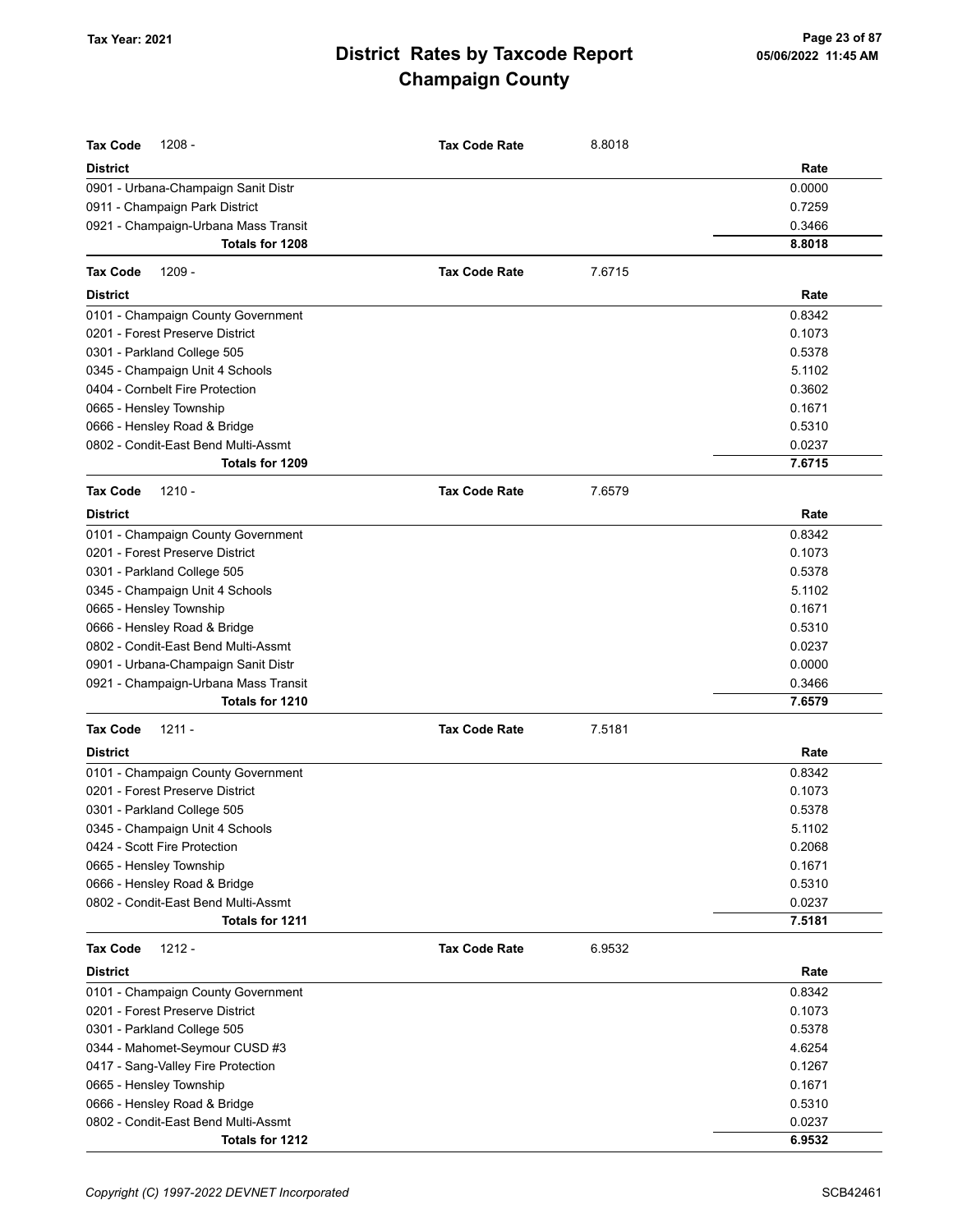| <b>Tax Code</b><br>$1213 -$            | <b>Tax Code Rate</b> | 8.0319 |        |
|----------------------------------------|----------------------|--------|--------|
| <b>District</b>                        |                      |        | Rate   |
| 0101 - Champaign County Government     |                      |        | 0.8342 |
| 0201 - Forest Preserve District        |                      |        | 0.1073 |
| 0301 - Parkland College 505            |                      |        | 0.5378 |
| 0344 - Mahomet-Seymour CUSD #3         |                      |        | 4.6254 |
| 0404 - Cornbelt Fire Protection        |                      |        | 0.3602 |
| 0516 - Mahomet Village                 |                      |        | 0.8452 |
| 0665 - Hensley Township                |                      |        | 0.1671 |
| 0666 - Hensley Road & Bridge           |                      |        | 0.5310 |
| 0802 - Condit-East Bend Multi-Assmt    |                      |        | 0.0237 |
| Totals for 1213                        |                      |        | 8.0319 |
| <b>Tax Code</b><br>1214 -              | <b>Tax Code Rate</b> | 7.6579 |        |
| <b>District</b>                        |                      |        | Rate   |
| 0101 - Champaign County Government     |                      |        | 0.8342 |
| 0201 - Forest Preserve District        |                      |        | 0.1073 |
| 0301 - Parkland College 505            |                      |        | 0.5378 |
| 0345 - Champaign Unit 4 Schools        |                      |        | 5.1102 |
| 0665 - Hensley Township                |                      |        | 0.1671 |
| 0666 - Hensley Road & Bridge           |                      |        | 0.5310 |
| 0802 - Condit-East Bend Multi-Assmt    |                      |        | 0.0237 |
| 0921 - Champaign-Urbana Mass Transit   |                      |        | 0.3466 |
| Totals for 1214                        |                      |        | 7.6579 |
| $1215 -$<br><b>Tax Code</b>            | <b>Tax Code Rate</b> | 7.5784 |        |
| <b>District</b>                        |                      |        | Rate   |
| 0101 - Champaign County Government     |                      |        | 0.8342 |
| 0201 - Forest Preserve District        |                      |        | 0.1073 |
| 0301 - Parkland College 505            |                      |        | 0.5378 |
| 0345 - Champaign Unit 4 Schools        |                      |        | 5.1102 |
| 0420 - Thomasboro Fire Protection      |                      |        | 0.2671 |
| 0665 - Hensley Township                |                      |        | 0.1671 |
| 0666 - Hensley Road & Bridge           |                      |        | 0.5310 |
| 0802 - Condit-East Bend Multi-Assmt    |                      |        | 0.0237 |
| 0901 - Urbana-Champaign Sanit Distr    |                      |        | 0.0000 |
| Totals for 1215                        |                      |        | 7.5784 |
| <b>Tax Code</b><br>$1216 -$            | <b>Tax Code Rate</b> | 7.7293 |        |
| <b>District</b>                        |                      |        | Rate   |
| 0101 - Champaign County Government     |                      |        | 0.8342 |
| 0201 - Forest Preserve District        |                      |        | 0.1073 |
| 0301 - Parkland College 505            |                      |        | 0.5378 |
| 0345 - Champaign Unit 4 Schools        |                      |        | 5.1102 |
| 0405 - Eastern-Prairie Fire Protection |                      |        | 0.4180 |
| 0665 - Hensley Township                |                      |        | 0.1671 |
| 0666 - Hensley Road & Bridge           |                      |        | 0.5310 |
| 0802 - Condit-East Bend Multi-Assmt    |                      |        | 0.0237 |
| 0901 - Urbana-Champaign Sanit Distr    |                      |        | 0.0000 |
| Totals for 1216                        |                      |        | 7.7293 |
| <b>Tax Code</b><br>$1217 -$            | <b>Tax Code Rate</b> | 7.6715 |        |
| <b>District</b>                        |                      |        | Rate   |
| 0101 - Champaign County Government     |                      |        | 0.8342 |
| 0201 - Forest Preserve District        |                      |        | 0.1073 |
| 0301 - Parkland College 505            |                      |        | 0.5378 |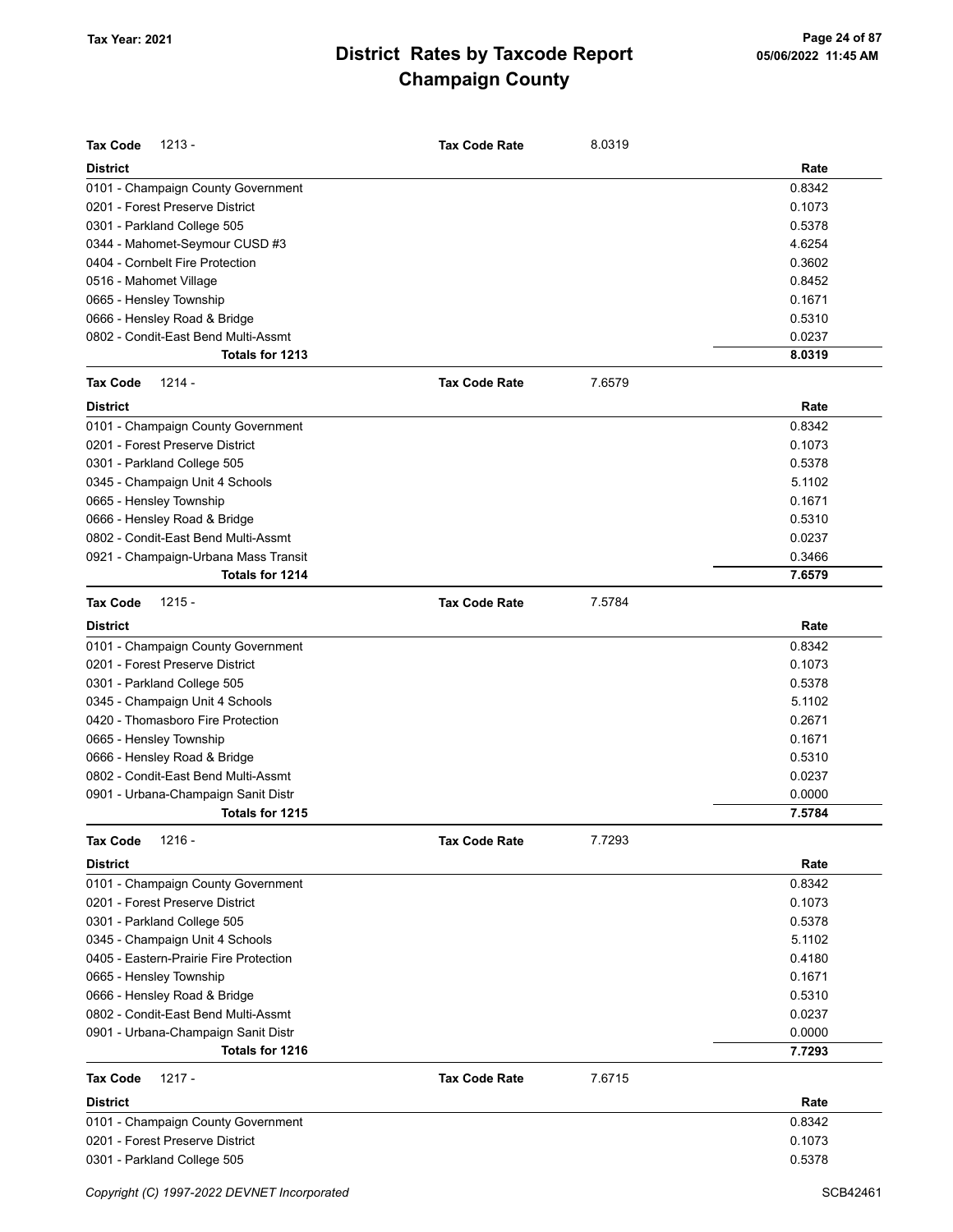| <b>Tax Code</b><br>1217 -             | <b>Tax Code Rate</b> | 7.6715 |        |
|---------------------------------------|----------------------|--------|--------|
| <b>District</b>                       |                      |        | Rate   |
| 0345 - Champaign Unit 4 Schools       |                      |        | 5.1102 |
| 0404 - Cornbelt Fire Protection       |                      |        | 0.3602 |
| 0665 - Hensley Township               |                      |        | 0.1671 |
| 0666 - Hensley Road & Bridge          |                      |        | 0.5310 |
| 0802 - Condit-East Bend Multi-Assmt   |                      |        | 0.0237 |
| 0901 - Urbana-Champaign Sanit Distr   |                      |        | 0.0000 |
| Totals for 1217                       |                      |        | 7.6715 |
| <b>Tax Code</b><br>$1250 -$           | <b>Tax Code Rate</b> | 8.0319 |        |
| <b>District</b>                       |                      |        | Rate   |
| 0101 - Champaign County Government    |                      |        | 0.8342 |
| 0201 - Forest Preserve District       |                      |        | 0.1073 |
| 0301 - Parkland College 505           |                      |        | 0.5378 |
| 0344 - Mahomet-Seymour CUSD #3        |                      |        | 4.6254 |
| 0404 - Cornbelt Fire Protection       |                      |        | 0.3602 |
| 0516 - Mahomet Village                |                      |        | 0.8452 |
| 0665 - Hensley Township               |                      |        | 0.1671 |
| 0666 - Hensley Road & Bridge          |                      |        | 0.5310 |
| 0802 - Condit-East Bend Multi-Assmt   |                      |        | 0.0237 |
| 1030 - Mahomet                        |                      |        | 0.0000 |
| Totals for 1250                       |                      |        | 8.0319 |
| <b>Tax Code</b><br>1302 -             | <b>Tax Code Rate</b> | 7.2765 |        |
| <b>District</b>                       |                      |        | Rate   |
| 0101 - Champaign County Government    |                      |        | 0.8342 |
| 0201 - Forest Preserve District       |                      |        | 0.1073 |
| 0302 - Danville Community College 507 |                      |        | 0.6190 |
| 0315 - Gifford CCSD #188              |                      |        | 2.4661 |
| 0332 - Armstrong Twp High School #225 |                      |        | 2.2080 |
| 0407 - Gifford Fire Protection        |                      |        | 0.2934 |
| 0671 - Kerr Township                  |                      |        | 0.2576 |
| 0672 - Kerr Road & Bridge             |                      |        | 0.4638 |
| 0804 - Comp-Harwood-Kerr Multi-Assmt  |                      |        | 0.0271 |
| <b>Totals for 1302</b>                |                      |        | 7.2765 |
| <b>Tax Code</b><br>1304 -             | <b>Tax Code Rate</b> | 7.1903 |        |
| <b>District</b>                       |                      |        | Rate   |
| 0101 - Champaign County Government    |                      |        | 0.8342 |
| 0201 - Forest Preserve District       |                      |        | 0.1073 |
| 0302 - Danville Community College 507 |                      |        | 0.6190 |
| 0320 - Armstrong-Ellis CCSD #61       |                      |        | 2.3799 |
| 0332 - Armstrong Twp High School #225 |                      |        | 2.2080 |
| 0407 - Gifford Fire Protection        |                      |        | 0.2934 |
| 0671 - Kerr Township                  |                      |        | 0.2576 |
| 0672 - Kerr Road & Bridge             |                      |        | 0.4638 |
| 0804 - Comp-Harwood-Kerr Multi-Assmt  |                      |        | 0.0271 |
| Totals for 1304                       |                      |        | 7.1903 |
| <b>Tax Code</b><br>$1305 -$           | <b>Tax Code Rate</b> | 8.5026 |        |
| <b>District</b>                       |                      |        | Rate   |
| 0101 - Champaign County Government    |                      |        | 0.8342 |
| 0201 - Forest Preserve District       |                      |        | 0.1073 |
| 0301 - Parkland College 505           |                      |        | 0.5378 |
| 0355 - P-B-L CUSD #10                 |                      |        | 5.9814 |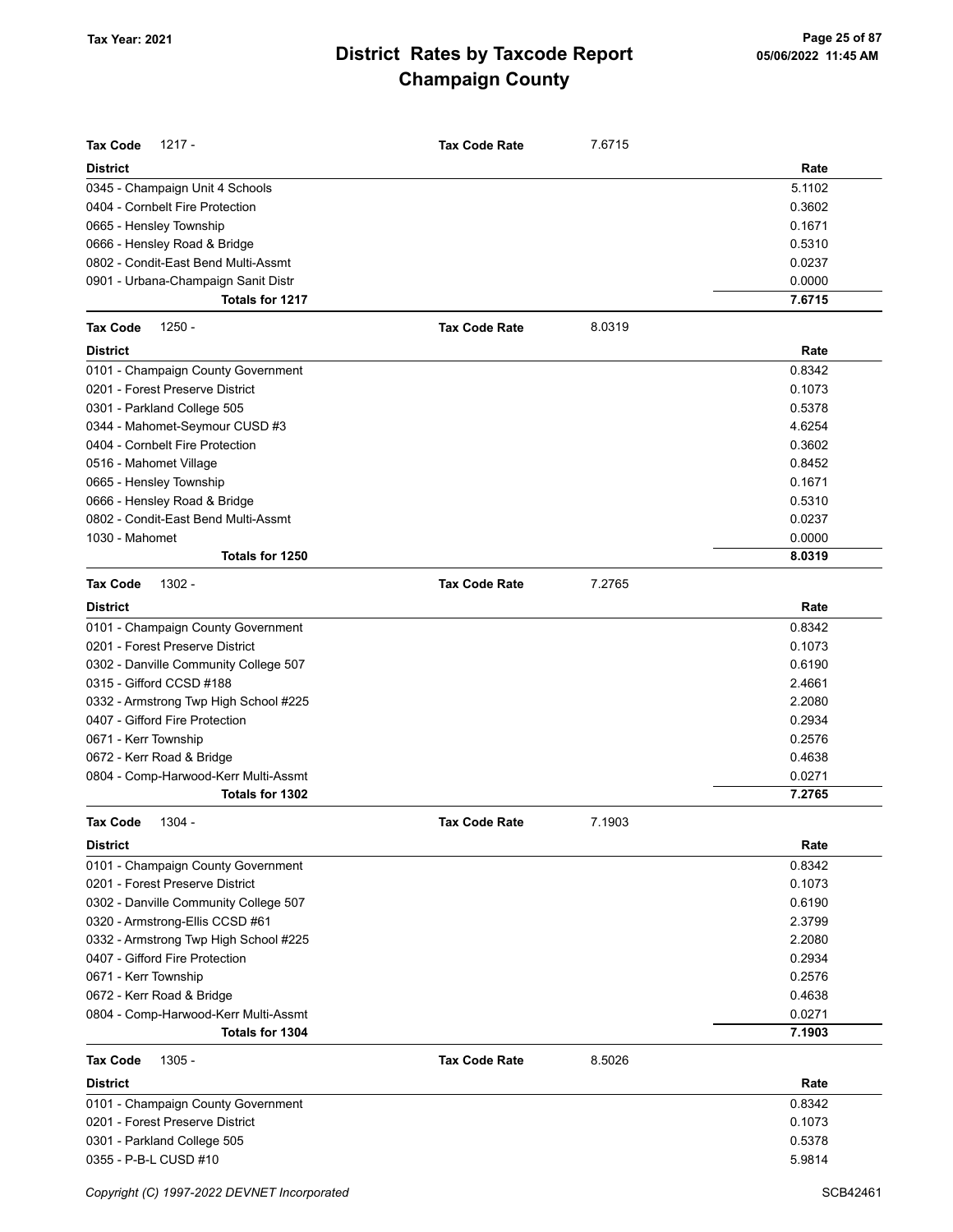| <b>Tax Code</b><br>$1305 -$                       | <b>Tax Code Rate</b> | 8.5026 | Rate   |
|---------------------------------------------------|----------------------|--------|--------|
| <b>District</b><br>0407 - Gifford Fire Protection |                      |        | 0.2934 |
| 0671 - Kerr Township                              |                      |        | 0.2576 |
| 0672 - Kerr Road & Bridge                         |                      |        | 0.4638 |
| 0804 - Comp-Harwood-Kerr Multi-Assmt              |                      |        | 0.0271 |
| Totals for 1305                                   |                      |        | 8.5026 |
| <b>Tax Code</b><br>1306 -                         | <b>Tax Code Rate</b> | 7.3685 |        |
| <b>District</b>                                   |                      |        | Rate   |
| 0101 - Champaign County Government                |                      |        | 0.8342 |
| 0201 - Forest Preserve District                   |                      |        | 0.1073 |
| 0301 - Parkland College 505                       |                      |        | 0.5378 |
| 0315 - Gifford CCSD #188                          |                      |        | 2.4661 |
| 0331 - Rantoul Twp High School #193               |                      |        | 2.3812 |
| 0407 - Gifford Fire Protection                    |                      |        | 0.2934 |
| 0671 - Kerr Township                              |                      |        | 0.2576 |
| 0672 - Kerr Road & Bridge                         |                      |        | 0.4638 |
| 0804 - Comp-Harwood-Kerr Multi-Assmt              |                      |        | 0.0271 |
| <b>Totals for 1306</b>                            |                      |        | 7.3685 |
| <b>Tax Code</b><br>1401 -                         | <b>Tax Code Rate</b> | 8.6167 |        |
| <b>District</b>                                   |                      |        | Rate   |
| 0101 - Champaign County Government                |                      |        | 0.8342 |
| 0301 - Parkland College 505                       |                      |        | 0.5378 |
| 0355 - P-B-L CUSD #10                             |                      |        | 5.9814 |
| 0411 - Ludlow Fire Protection                     |                      |        | 0.4203 |
| 0677 - Ludlow Township                            |                      |        | 0.2407 |
| 0678 - Ludlow Road & Bridge                       |                      |        | 0.4947 |
| 0803 - Rantoul-Ludlow Multi-Assmt                 |                      |        | 0.0388 |
| 0961 - Rantoul-Ludlow Cemetery                    |                      |        | 0.0688 |
| Totals for 1401                                   |                      |        | 8.6167 |
| 1402 -<br><b>Tax Code</b>                         | <b>Tax Code Rate</b> | 8.7240 |        |
| <b>District</b>                                   |                      |        | Rate   |
| 0101 - Champaign County Government                |                      |        | 0.8342 |
| 0201 - Forest Preserve District                   |                      |        | 0.1073 |
| 0301 - Parkland College 505                       |                      |        | 0.5378 |
| 0355 - P-B-L CUSD #10                             |                      |        | 5.9814 |
| 0411 - Ludlow Fire Protection                     |                      |        | 0.4203 |
| 0677 - Ludlow Township                            |                      |        | 0.2407 |
| 0678 - Ludlow Road & Bridge                       |                      |        | 0.4947 |
| 0803 - Rantoul-Ludlow Multi-Assmt                 |                      |        | 0.0388 |
| 0961 - Rantoul-Ludlow Cemetery                    |                      |        | 0.0688 |
| Totals for 1402                                   |                      |        | 8.7240 |
| <b>Tax Code</b><br>1403 -                         | <b>Tax Code Rate</b> | 9.6513 |        |
| <b>District</b>                                   |                      |        | Rate   |
| 0101 - Champaign County Government                |                      |        | 0.8342 |
| 0201 - Forest Preserve District                   |                      |        | 0.1073 |
| 0301 - Parkland College 505                       |                      |        | 0.5378 |
| 0312 - Rantoul City Schools #137                  |                      |        | 4.7114 |
| 0331 - Rantoul Twp High School #193               |                      |        | 2.3812 |
| 0677 - Ludlow Township                            |                      |        | 0.2407 |
| 0678 - Ludlow Road & Bridge                       |                      |        | 0.4947 |
| 0803 - Rantoul-Ludlow Multi-Assmt                 |                      |        | 0.0388 |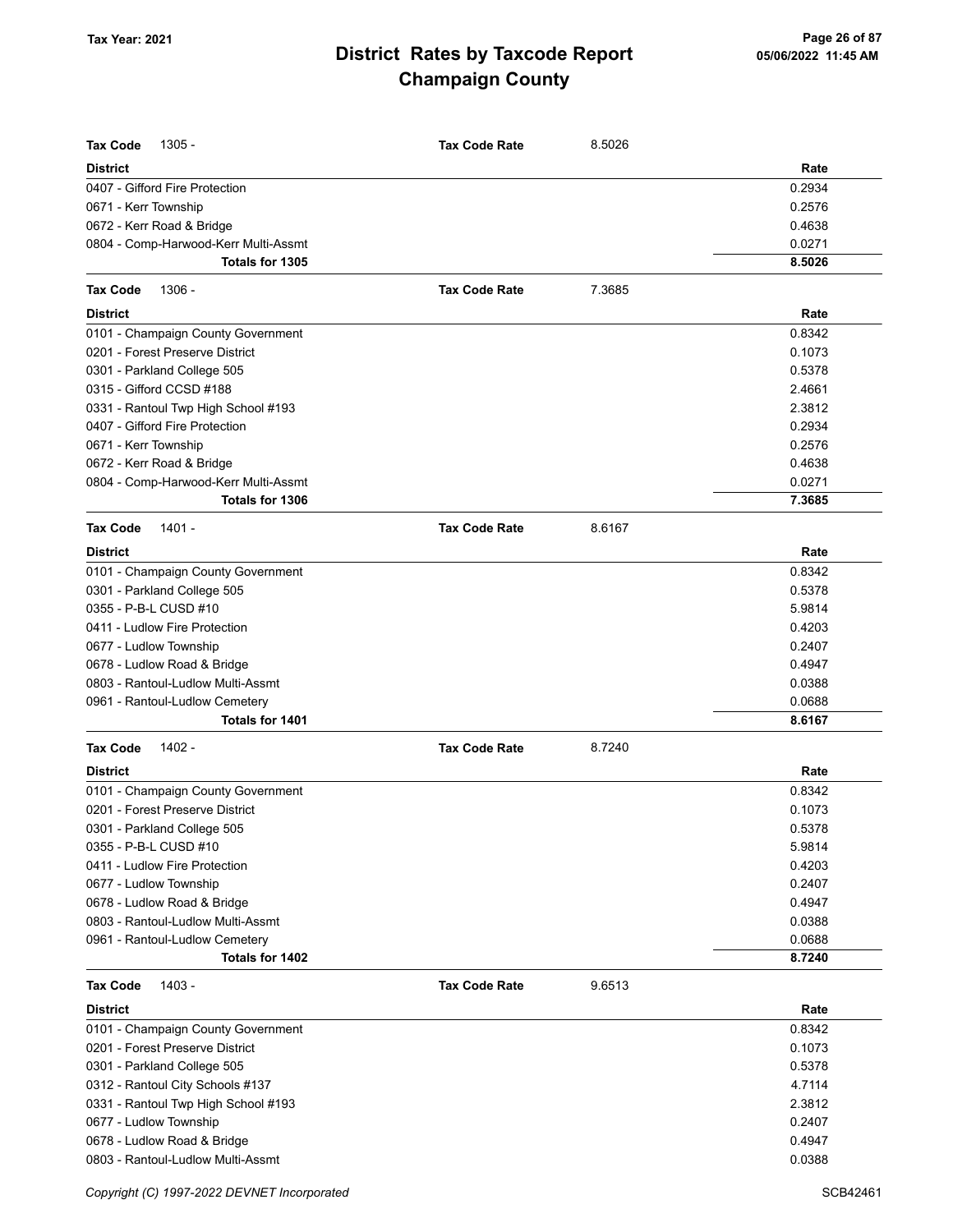|                                                                | <b>Tax Code Rate</b> |         |                   |
|----------------------------------------------------------------|----------------------|---------|-------------------|
| <b>Tax Code</b><br>1403 -<br><b>District</b>                   |                      | 9.6513  | Rate              |
| 0912 - Rantoul Park District                                   |                      |         | 0.2364            |
| 0961 - Rantoul-Ludlow Cemetery                                 |                      |         | 0.0688            |
| Totals for 1403                                                |                      |         | 9.6513            |
| 1404 -<br><b>Tax Code</b>                                      | <b>Tax Code Rate</b> | 9.4149  |                   |
| <b>District</b>                                                |                      |         | Rate              |
|                                                                |                      |         |                   |
| 0101 - Champaign County Government                             |                      |         | 0.8342<br>0.1073  |
| 0201 - Forest Preserve District<br>0301 - Parkland College 505 |                      |         | 0.5378            |
| 0312 - Rantoul City Schools #137                               |                      |         | 4.7114            |
| 0331 - Rantoul Twp High School #193                            |                      |         | 2.3812            |
| 0677 - Ludlow Township                                         |                      |         | 0.2407            |
| 0678 - Ludlow Road & Bridge                                    |                      |         | 0.4947            |
| 0803 - Rantoul-Ludlow Multi-Assmt                              |                      |         | 0.0388            |
| 0961 - Rantoul-Ludlow Cemetery                                 |                      |         | 0.0688            |
| Totals for 1404                                                |                      |         | 9.4149            |
| 1405 -<br><b>Tax Code</b>                                      | <b>Tax Code Rate</b> | 10.9434 |                   |
| <b>District</b>                                                |                      |         | Rate              |
| 0101 - Champaign County Government                             |                      |         | 0.8342            |
| 0201 - Forest Preserve District                                |                      |         | 0.1073            |
| 0301 - Parkland College 505                                    |                      |         | 0.5378            |
| 0312 - Rantoul City Schools #137                               |                      |         | 4.7114            |
| 0331 - Rantoul Twp High School #193                            |                      |         | 2.3812            |
| 0520 - Rantoul Village                                         |                      |         | 1.2921            |
| 0677 - Ludlow Township                                         |                      |         | 0.2407            |
| 0678 - Ludlow Road & Bridge                                    |                      |         | 0.4947            |
| 0803 - Rantoul-Ludlow Multi-Assmt                              |                      |         | 0.0388            |
| 0912 - Rantoul Park District                                   |                      |         | 0.2364            |
| 0961 - Rantoul-Ludlow Cemetery                                 |                      |         | 0.0688            |
| Totals for 1405                                                |                      |         | 10.9434           |
| 1406 -<br><b>Tax Code</b>                                      | <b>Tax Code Rate</b> | 10.7070 |                   |
| <b>District</b>                                                |                      |         | Rate              |
| 0101 - Champaign County Government                             |                      |         | 0.8342            |
| 0201 - Forest Preserve District                                |                      |         | 0.1073            |
| 0301 - Parkland College 505                                    |                      |         | 0.5378            |
| 0312 - Rantoul City Schools #137                               |                      |         | 4.7114            |
| 0331 - Rantoul Twp High School #193                            |                      |         | 2.3812            |
| 0520 - Rantoul Village                                         |                      |         | 1.2921            |
| 0677 - Ludlow Township                                         |                      |         | 0.2407            |
| 0678 - Ludlow Road & Bridge                                    |                      |         | 0.4947            |
| 0803 - Rantoul-Ludlow Multi-Assmt                              |                      |         | 0.0388            |
| 0961 - Rantoul-Ludlow Cemetery<br>Totals for 1406              |                      |         | 0.0688<br>10.7070 |
| 1408 -<br><b>Tax Code</b>                                      | <b>Tax Code Rate</b> | 7.9501  |                   |
| <b>District</b>                                                |                      |         | Rate              |
| 0101 - Champaign County Government                             |                      |         | 0.8342            |
| 0301 - Parkland College 505                                    |                      |         | 0.5378            |
| 0313 - Ludlow CCSD #142                                        |                      |         | 2.9336            |
| 0331 - Rantoul Twp High School #193                            |                      |         | 2.3812            |
| 0411 - Ludlow Fire Protection                                  |                      |         | 0.4203            |
| 0677 - Ludlow Township                                         |                      |         | 0.2407            |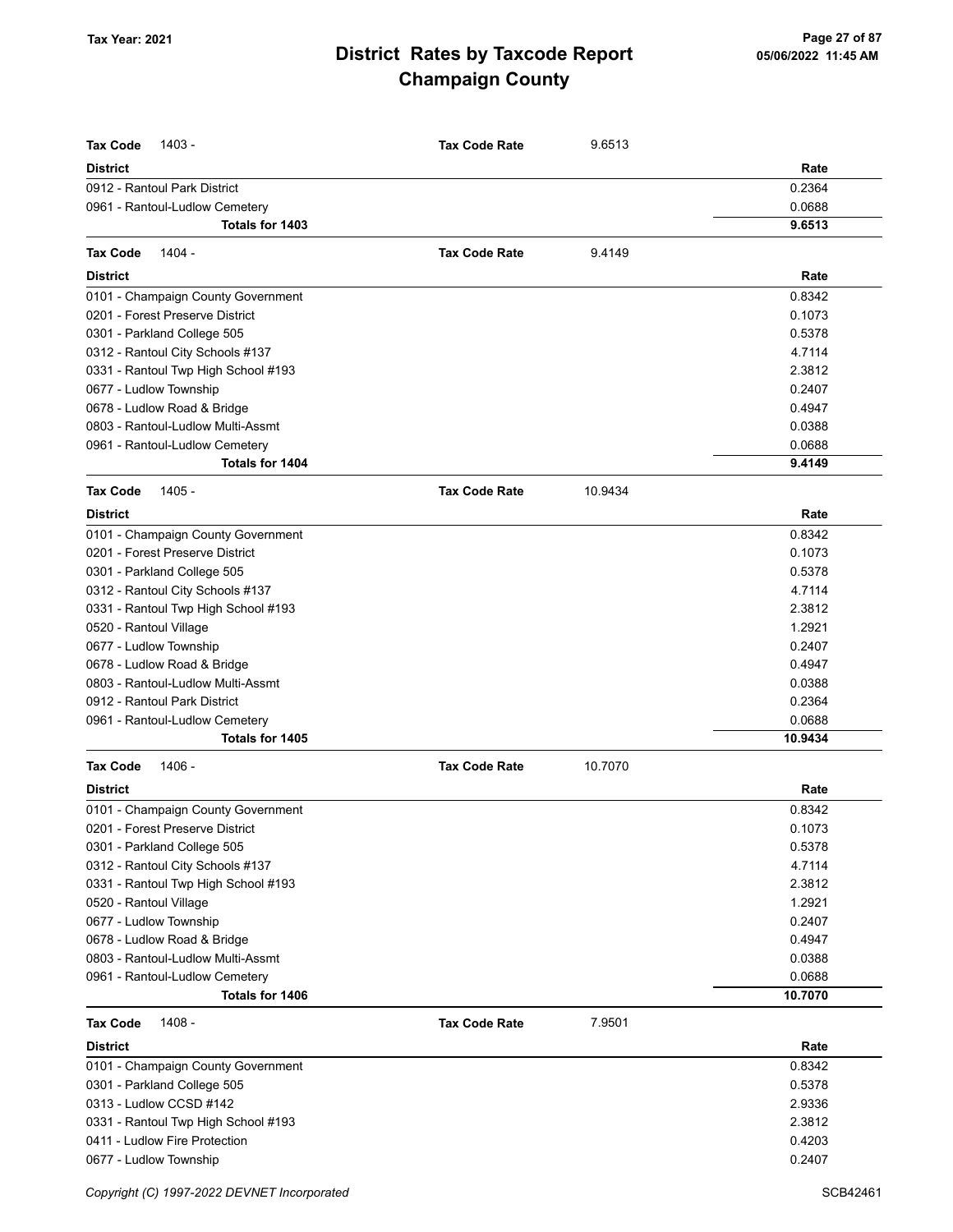| <b>Tax Code</b><br>1408 -<br><b>District</b>                     | <b>Tax Code Rate</b> | 7.9501  | Rate             |
|------------------------------------------------------------------|----------------------|---------|------------------|
|                                                                  |                      |         |                  |
| 0678 - Ludlow Road & Bridge<br>0803 - Rantoul-Ludlow Multi-Assmt |                      |         | 0.4947<br>0.0388 |
| 0961 - Rantoul-Ludlow Cemetery                                   |                      |         | 0.0688           |
| Totals for 1408                                                  |                      |         | 7.9501           |
|                                                                  |                      |         |                  |
| <b>Tax Code</b><br>1409 -<br><b>District</b>                     | <b>Tax Code Rate</b> | 8.0574  | Rate             |
|                                                                  |                      |         |                  |
| 0101 - Champaign County Government                               |                      |         | 0.8342           |
| 0201 - Forest Preserve District                                  |                      |         | 0.1073           |
| 0301 - Parkland College 505                                      |                      |         | 0.5378           |
| 0313 - Ludlow CCSD #142                                          |                      |         | 2.9336           |
| 0331 - Rantoul Twp High School #193                              |                      |         | 2.3812           |
| 0411 - Ludlow Fire Protection                                    |                      |         | 0.4203<br>0.2407 |
| 0677 - Ludlow Township                                           |                      |         |                  |
| 0678 - Ludlow Road & Bridge                                      |                      |         | 0.4947           |
| 0803 - Rantoul-Ludlow Multi-Assmt                                |                      |         | 0.0388           |
| 0961 - Rantoul-Ludlow Cemetery<br><b>Totals for 1409</b>         |                      |         | 0.0688<br>8.0574 |
|                                                                  |                      |         |                  |
| <b>Tax Code</b><br>$1410 -$                                      | <b>Tax Code Rate</b> | 8.2798  |                  |
| <b>District</b>                                                  |                      |         | Rate             |
| 0101 - Champaign County Government                               |                      |         | 0.8342           |
| 0201 - Forest Preserve District                                  |                      |         | 0.1073           |
| 0301 - Parkland College 505                                      |                      |         | 0.5378           |
| 0313 - Ludlow CCSD #142                                          |                      |         | 2.9336           |
| 0331 - Rantoul Twp High School #193                              |                      |         | 2.3812           |
| 0411 - Ludlow Fire Protection                                    |                      |         | 0.4203           |
| 0515 - Ludlow Village                                            |                      |         | 0.2224           |
| 0677 - Ludlow Township                                           |                      |         | 0.2407           |
| 0678 - Ludlow Road & Bridge                                      |                      |         | 0.4947           |
| 0803 - Rantoul-Ludlow Multi-Assmt                                |                      |         | 0.0388           |
| 0961 - Rantoul-Ludlow Cemetery<br>Totals for 1410                |                      |         | 0.0688<br>8.2798 |
| <b>Tax Code</b><br>1411 -                                        | <b>Tax Code Rate</b> | 7.6371  |                  |
| <b>District</b>                                                  |                      |         | Rate             |
| 0101 - Champaign County Government                               |                      |         | 0.8342           |
| 0201 - Forest Preserve District                                  |                      |         | 0.1073           |
| 0301 - Parkland College 505                                      |                      |         | 0.5378           |
| 0313 - Ludlow CCSD #142                                          |                      |         | 2.9336           |
| 0331 - Rantoul Twp High School #193                              |                      |         | 2.3812           |
| 0677 - Ludlow Township                                           |                      |         | 0.2407           |
| 0678 - Ludlow Road & Bridge                                      |                      |         | 0.4947           |
| 0803 - Rantoul-Ludlow Multi-Assmt                                |                      |         | 0.0388           |
| 0961 - Rantoul-Ludlow Cemetery                                   |                      |         | 0.0688           |
| Totals for 1411                                                  |                      |         | 7.6371           |
| <b>Tax Code</b><br>1450 -                                        | <b>Tax Code Rate</b> | 10.7070 |                  |
| <b>District</b>                                                  |                      |         | Rate             |
| 0101 - Champaign County Government                               |                      |         | 0.8342           |
| 0201 - Forest Preserve District                                  |                      |         | 0.1073           |
| 0301 - Parkland College 505                                      |                      |         | 0.5378           |
| 0312 - Rantoul City Schools #137                                 |                      |         | 4.7114           |
| 0331 - Rantoul Twp High School #193                              |                      |         | 2.3812           |
|                                                                  |                      |         |                  |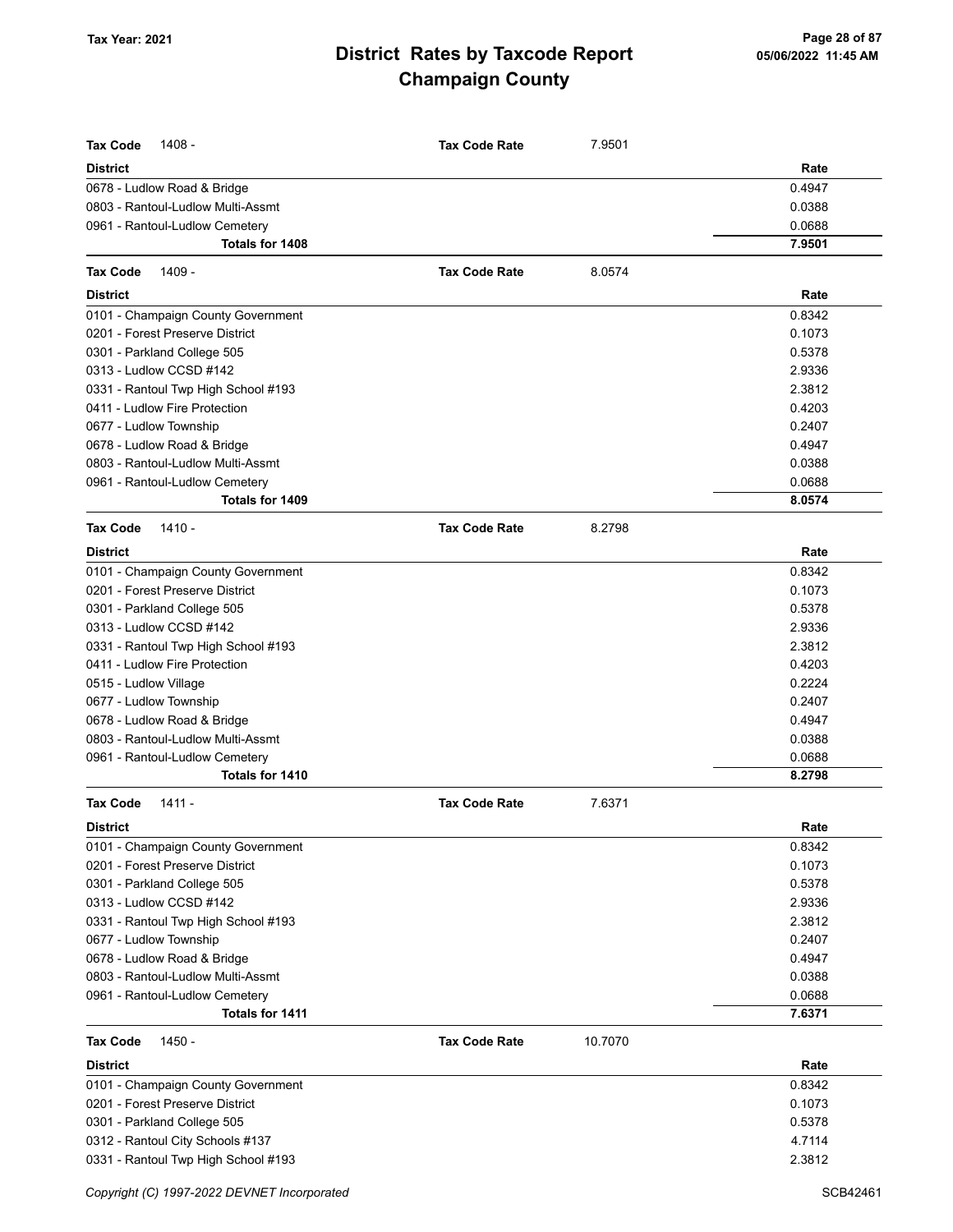| Rate<br>1.2921<br>0.2407<br>0.4947<br>0.0388<br>0.0688<br>1043 - Rantoul III<br>0.0000<br>Totals for 1450<br>10.7070<br>$1451 -$<br><b>Tax Code Rate</b><br>10.9434<br>Rate<br>0.8342<br>0.1073<br>0.5378<br>4.7114<br>2.3812<br>1.2921<br>0.2407<br>0.4947<br>0.0388<br>0.2364<br>0.0688<br>1043 - Rantoul III<br>0.0000<br>Totals for 1451<br>10.9434<br>1460 -<br>10.9434<br><b>Tax Code Rate</b><br>Rate<br>0.8342<br>0.1073<br>0.5378<br>4.7114<br>2.3812<br>1.2921<br>0.2407<br>0.4947<br>0.0388<br>0.2364<br>0.0688<br>10.9434<br>Totals for 1460<br>$1501 -$<br><b>Tax Code Rate</b><br>7.2109<br>Rate<br>0.8342<br>0.1073<br>0.5378<br>4.6254<br>0.3602<br>0.1192<br>0.3207<br>0.3061<br>Totals for 1501<br>7.2109<br>$1502 -$<br>8.0561<br><b>Tax Code Rate</b><br><b>District</b><br>Rate<br>0.8342 | <b>Tax Code</b><br>1450 -           | <b>Tax Code Rate</b> | 10.7070 |  |
|----------------------------------------------------------------------------------------------------------------------------------------------------------------------------------------------------------------------------------------------------------------------------------------------------------------------------------------------------------------------------------------------------------------------------------------------------------------------------------------------------------------------------------------------------------------------------------------------------------------------------------------------------------------------------------------------------------------------------------------------------------------------------------------------------------------|-------------------------------------|----------------------|---------|--|
|                                                                                                                                                                                                                                                                                                                                                                                                                                                                                                                                                                                                                                                                                                                                                                                                                | <b>District</b>                     |                      |         |  |
|                                                                                                                                                                                                                                                                                                                                                                                                                                                                                                                                                                                                                                                                                                                                                                                                                | 0520 - Rantoul Village              |                      |         |  |
|                                                                                                                                                                                                                                                                                                                                                                                                                                                                                                                                                                                                                                                                                                                                                                                                                | 0677 - Ludlow Township              |                      |         |  |
|                                                                                                                                                                                                                                                                                                                                                                                                                                                                                                                                                                                                                                                                                                                                                                                                                | 0678 - Ludlow Road & Bridge         |                      |         |  |
|                                                                                                                                                                                                                                                                                                                                                                                                                                                                                                                                                                                                                                                                                                                                                                                                                | 0803 - Rantoul-Ludlow Multi-Assmt   |                      |         |  |
|                                                                                                                                                                                                                                                                                                                                                                                                                                                                                                                                                                                                                                                                                                                                                                                                                | 0961 - Rantoul-Ludlow Cemetery      |                      |         |  |
|                                                                                                                                                                                                                                                                                                                                                                                                                                                                                                                                                                                                                                                                                                                                                                                                                |                                     |                      |         |  |
|                                                                                                                                                                                                                                                                                                                                                                                                                                                                                                                                                                                                                                                                                                                                                                                                                |                                     |                      |         |  |
|                                                                                                                                                                                                                                                                                                                                                                                                                                                                                                                                                                                                                                                                                                                                                                                                                | <b>Tax Code</b>                     |                      |         |  |
|                                                                                                                                                                                                                                                                                                                                                                                                                                                                                                                                                                                                                                                                                                                                                                                                                | <b>District</b>                     |                      |         |  |
|                                                                                                                                                                                                                                                                                                                                                                                                                                                                                                                                                                                                                                                                                                                                                                                                                | 0101 - Champaign County Government  |                      |         |  |
|                                                                                                                                                                                                                                                                                                                                                                                                                                                                                                                                                                                                                                                                                                                                                                                                                | 0201 - Forest Preserve District     |                      |         |  |
|                                                                                                                                                                                                                                                                                                                                                                                                                                                                                                                                                                                                                                                                                                                                                                                                                | 0301 - Parkland College 505         |                      |         |  |
|                                                                                                                                                                                                                                                                                                                                                                                                                                                                                                                                                                                                                                                                                                                                                                                                                | 0312 - Rantoul City Schools #137    |                      |         |  |
|                                                                                                                                                                                                                                                                                                                                                                                                                                                                                                                                                                                                                                                                                                                                                                                                                | 0331 - Rantoul Twp High School #193 |                      |         |  |
|                                                                                                                                                                                                                                                                                                                                                                                                                                                                                                                                                                                                                                                                                                                                                                                                                | 0520 - Rantoul Village              |                      |         |  |
|                                                                                                                                                                                                                                                                                                                                                                                                                                                                                                                                                                                                                                                                                                                                                                                                                | 0677 - Ludlow Township              |                      |         |  |
|                                                                                                                                                                                                                                                                                                                                                                                                                                                                                                                                                                                                                                                                                                                                                                                                                | 0678 - Ludlow Road & Bridge         |                      |         |  |
|                                                                                                                                                                                                                                                                                                                                                                                                                                                                                                                                                                                                                                                                                                                                                                                                                | 0803 - Rantoul-Ludlow Multi-Assmt   |                      |         |  |
|                                                                                                                                                                                                                                                                                                                                                                                                                                                                                                                                                                                                                                                                                                                                                                                                                | 0912 - Rantoul Park District        |                      |         |  |
|                                                                                                                                                                                                                                                                                                                                                                                                                                                                                                                                                                                                                                                                                                                                                                                                                | 0961 - Rantoul-Ludlow Cemetery      |                      |         |  |
|                                                                                                                                                                                                                                                                                                                                                                                                                                                                                                                                                                                                                                                                                                                                                                                                                |                                     |                      |         |  |
|                                                                                                                                                                                                                                                                                                                                                                                                                                                                                                                                                                                                                                                                                                                                                                                                                |                                     |                      |         |  |
|                                                                                                                                                                                                                                                                                                                                                                                                                                                                                                                                                                                                                                                                                                                                                                                                                | <b>Tax Code</b>                     |                      |         |  |
|                                                                                                                                                                                                                                                                                                                                                                                                                                                                                                                                                                                                                                                                                                                                                                                                                | <b>District</b>                     |                      |         |  |
|                                                                                                                                                                                                                                                                                                                                                                                                                                                                                                                                                                                                                                                                                                                                                                                                                | 0101 - Champaign County Government  |                      |         |  |
|                                                                                                                                                                                                                                                                                                                                                                                                                                                                                                                                                                                                                                                                                                                                                                                                                | 0201 - Forest Preserve District     |                      |         |  |
|                                                                                                                                                                                                                                                                                                                                                                                                                                                                                                                                                                                                                                                                                                                                                                                                                | 0301 - Parkland College 505         |                      |         |  |
|                                                                                                                                                                                                                                                                                                                                                                                                                                                                                                                                                                                                                                                                                                                                                                                                                | 0312 - Rantoul City Schools #137    |                      |         |  |
|                                                                                                                                                                                                                                                                                                                                                                                                                                                                                                                                                                                                                                                                                                                                                                                                                | 0331 - Rantoul Twp High School #193 |                      |         |  |
|                                                                                                                                                                                                                                                                                                                                                                                                                                                                                                                                                                                                                                                                                                                                                                                                                | 0520 - Rantoul Village              |                      |         |  |
|                                                                                                                                                                                                                                                                                                                                                                                                                                                                                                                                                                                                                                                                                                                                                                                                                | 0677 - Ludlow Township              |                      |         |  |
|                                                                                                                                                                                                                                                                                                                                                                                                                                                                                                                                                                                                                                                                                                                                                                                                                | 0678 - Ludlow Road & Bridge         |                      |         |  |
|                                                                                                                                                                                                                                                                                                                                                                                                                                                                                                                                                                                                                                                                                                                                                                                                                | 0803 - Rantoul-Ludlow Multi-Assmt   |                      |         |  |
|                                                                                                                                                                                                                                                                                                                                                                                                                                                                                                                                                                                                                                                                                                                                                                                                                | 0912 - Rantoul Park District        |                      |         |  |
|                                                                                                                                                                                                                                                                                                                                                                                                                                                                                                                                                                                                                                                                                                                                                                                                                | 0961 - Rantoul-Ludlow Cemetery      |                      |         |  |
|                                                                                                                                                                                                                                                                                                                                                                                                                                                                                                                                                                                                                                                                                                                                                                                                                |                                     |                      |         |  |
|                                                                                                                                                                                                                                                                                                                                                                                                                                                                                                                                                                                                                                                                                                                                                                                                                | <b>Tax Code</b>                     |                      |         |  |
|                                                                                                                                                                                                                                                                                                                                                                                                                                                                                                                                                                                                                                                                                                                                                                                                                | <b>District</b>                     |                      |         |  |
|                                                                                                                                                                                                                                                                                                                                                                                                                                                                                                                                                                                                                                                                                                                                                                                                                | 0101 - Champaign County Government  |                      |         |  |
|                                                                                                                                                                                                                                                                                                                                                                                                                                                                                                                                                                                                                                                                                                                                                                                                                | 0201 - Forest Preserve District     |                      |         |  |
|                                                                                                                                                                                                                                                                                                                                                                                                                                                                                                                                                                                                                                                                                                                                                                                                                | 0301 - Parkland College 505         |                      |         |  |
|                                                                                                                                                                                                                                                                                                                                                                                                                                                                                                                                                                                                                                                                                                                                                                                                                | 0344 - Mahomet-Seymour CUSD #3      |                      |         |  |
|                                                                                                                                                                                                                                                                                                                                                                                                                                                                                                                                                                                                                                                                                                                                                                                                                | 0404 - Cornbelt Fire Protection     |                      |         |  |
|                                                                                                                                                                                                                                                                                                                                                                                                                                                                                                                                                                                                                                                                                                                                                                                                                | 0683 - Mahomet Township             |                      |         |  |
|                                                                                                                                                                                                                                                                                                                                                                                                                                                                                                                                                                                                                                                                                                                                                                                                                | 0684 - Mahomet Road & Bridge        |                      |         |  |
|                                                                                                                                                                                                                                                                                                                                                                                                                                                                                                                                                                                                                                                                                                                                                                                                                | 0944 - Mahomet Library              |                      |         |  |
|                                                                                                                                                                                                                                                                                                                                                                                                                                                                                                                                                                                                                                                                                                                                                                                                                |                                     |                      |         |  |
|                                                                                                                                                                                                                                                                                                                                                                                                                                                                                                                                                                                                                                                                                                                                                                                                                | <b>Tax Code</b>                     |                      |         |  |
|                                                                                                                                                                                                                                                                                                                                                                                                                                                                                                                                                                                                                                                                                                                                                                                                                |                                     |                      |         |  |
|                                                                                                                                                                                                                                                                                                                                                                                                                                                                                                                                                                                                                                                                                                                                                                                                                | 0101 - Champaign County Government  |                      |         |  |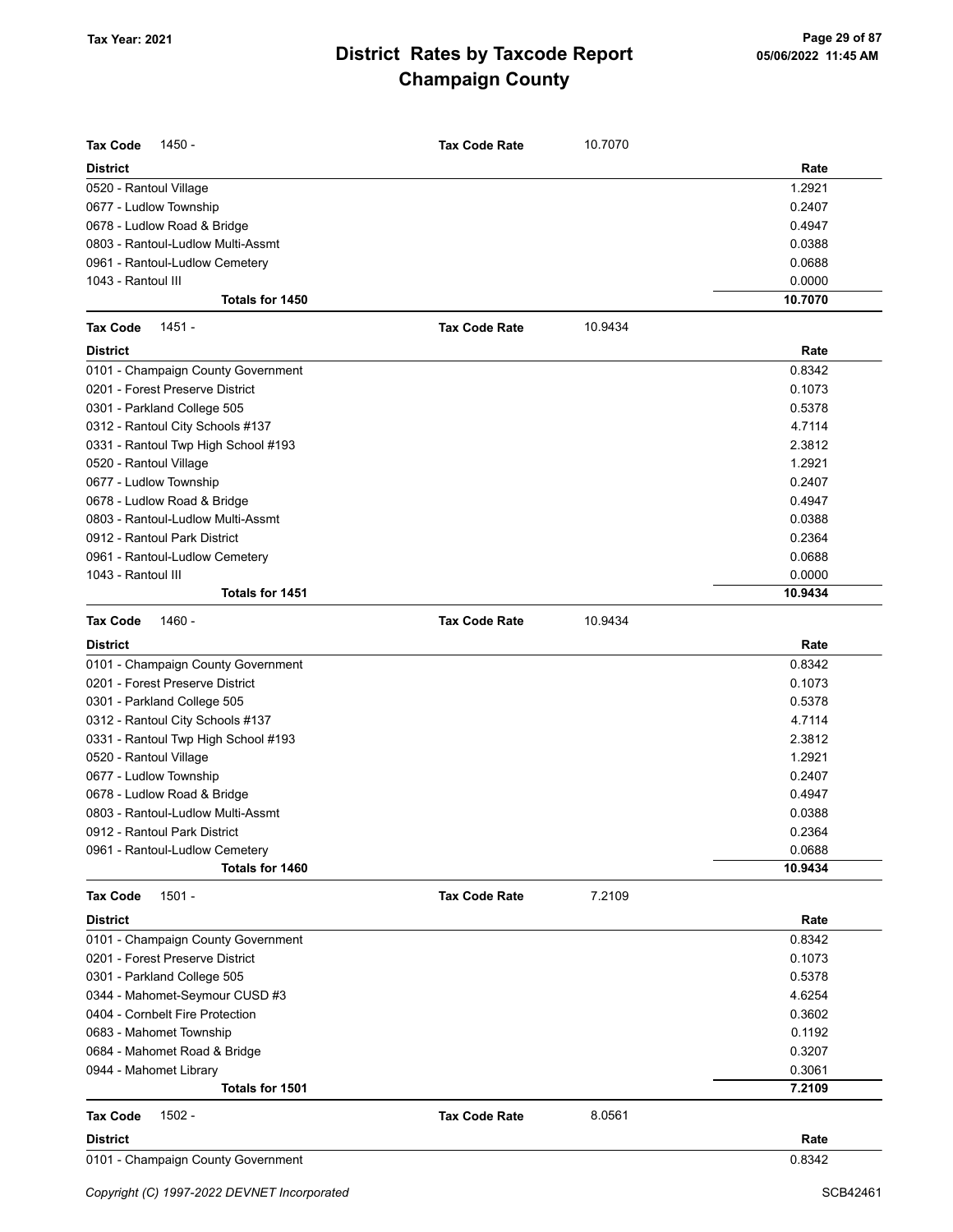| <b>Tax Code</b><br>$1502 -$              | <b>Tax Code Rate</b> | 8.0561 |        |
|------------------------------------------|----------------------|--------|--------|
| <b>District</b>                          |                      |        | Rate   |
| 0201 - Forest Preserve District          |                      |        | 0.1073 |
| 0301 - Parkland College 505              |                      |        | 0.5378 |
| 0344 - Mahomet-Seymour CUSD #3           |                      |        | 4.6254 |
| 0404 - Cornbelt Fire Protection          |                      |        | 0.3602 |
| 0516 - Mahomet Village                   |                      |        | 0.8452 |
| 0683 - Mahomet Township                  |                      |        | 0.1192 |
| 0684 - Mahomet Road & Bridge             |                      |        | 0.3207 |
| 0944 - Mahomet Library                   |                      |        | 0.3061 |
| Totals for 1502                          |                      |        | 8.0561 |
| <b>Tax Code</b><br>$1503 -$              | <b>Tax Code Rate</b> | 7.1516 |        |
| <b>District</b>                          |                      |        | Rate   |
| 0101 - Champaign County Government       |                      |        | 0.8342 |
| 0201 - Forest Preserve District          |                      |        | 0.1073 |
| 0301 - Parkland College 505              |                      |        | 0.5378 |
| 0344 - Mahomet-Seymour CUSD #3           |                      |        | 4.6254 |
| 0412 - Northern Piatt Fire Protection    |                      |        | 0.3009 |
| 0683 - Mahomet Township                  |                      |        | 0.1192 |
| 0684 - Mahomet Road & Bridge             |                      |        | 0.3207 |
| 0944 - Mahomet Library                   |                      |        | 0.3061 |
| Totals for 1503                          |                      |        | 7.1516 |
| <b>Tax Code</b><br>$1505 -$              | <b>Tax Code Rate</b> | 7.0575 |        |
| <b>District</b>                          |                      |        | Rate   |
| 0101 - Champaign County Government       |                      |        | 0.8342 |
| 0201 - Forest Preserve District          |                      |        | 0.1073 |
| 0301 - Parkland College 505              |                      |        | 0.5378 |
| 0344 - Mahomet-Seymour CUSD #3           |                      |        | 4.6254 |
| 0424 - Scott Fire Protection             |                      |        | 0.2068 |
| 0683 - Mahomet Township                  |                      |        | 0.1192 |
| 0684 - Mahomet Road & Bridge             |                      |        | 0.3207 |
| 0944 - Mahomet Library                   |                      |        | 0.3061 |
| Totals for 1505                          |                      |        | 7.0575 |
| <b>Tax Code</b><br>1550 -                | <b>Tax Code Rate</b> | 8.0561 |        |
| <b>District</b>                          |                      |        | Rate   |
| 0101 - Champaign County Government       |                      |        | 0.8342 |
| 0201 - Forest Preserve District          |                      |        | 0.1073 |
| 0301 - Parkland College 505              |                      |        | 0.5378 |
| 0344 - Mahomet-Seymour CUSD #3           |                      |        | 4.6254 |
| 0404 - Cornbelt Fire Protection          |                      |        | 0.3602 |
| 0516 - Mahomet Village                   |                      |        | 0.8452 |
| 0683 - Mahomet Township                  |                      |        | 0.1192 |
| 0684 - Mahomet Road & Bridge             |                      |        | 0.3207 |
| 0944 - Mahomet Library                   |                      |        | 0.3061 |
| 1030 - Mahomet                           |                      |        | 0.0000 |
| Totals for 1550                          |                      |        | 8.0561 |
| <b>Tax Code</b><br>1551 - Mahomet TIF II | <b>Tax Code Rate</b> | 8.0561 |        |
| <b>District</b>                          |                      |        | Rate   |
| 0101 - Champaign County Government       |                      |        | 0.8342 |
| 0201 - Forest Preserve District          |                      |        | 0.1073 |
| 0301 - Parkland College 505              |                      |        | 0.5378 |
| 0344 - Mahomet-Seymour CUSD #3           |                      |        | 4.6254 |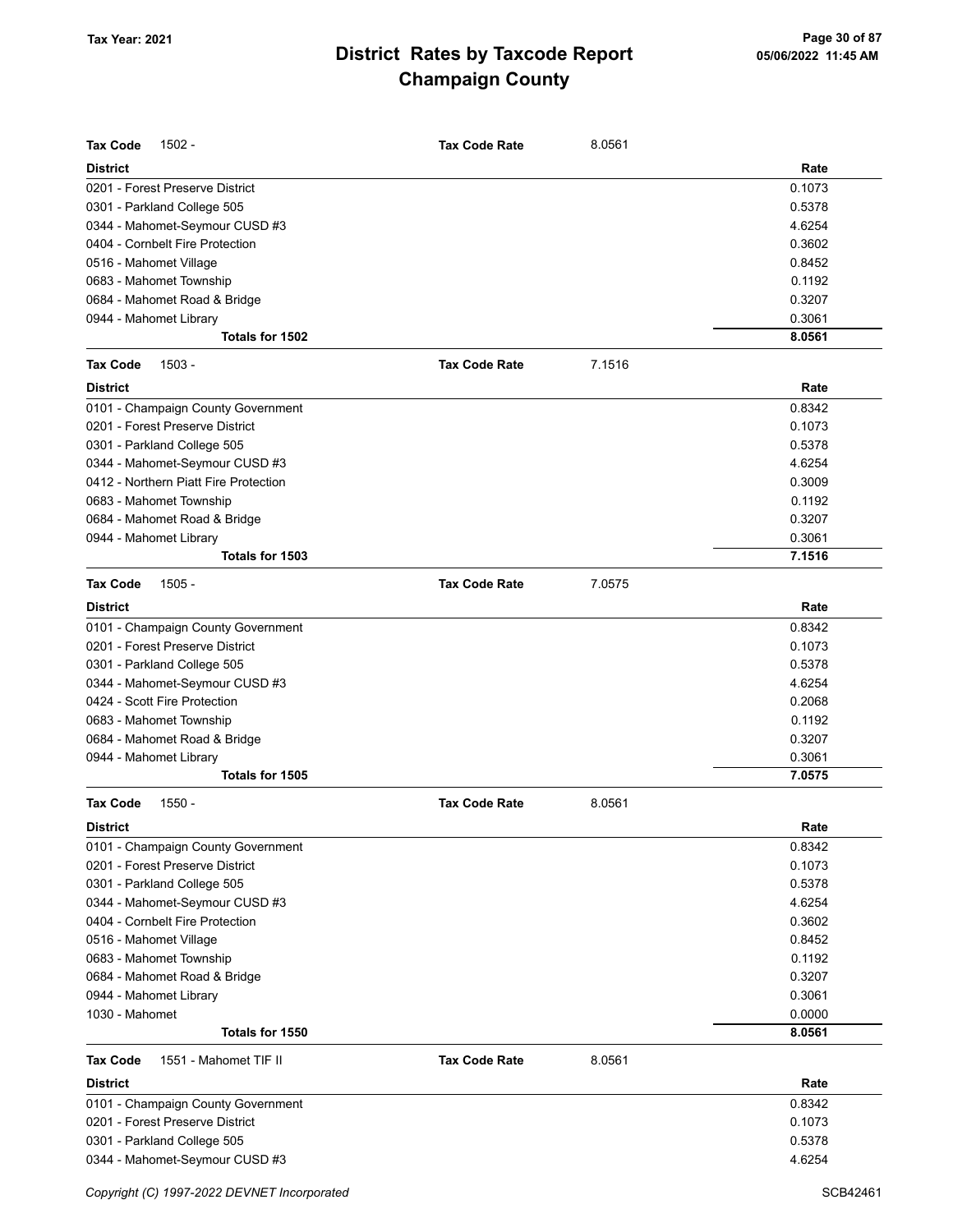| <b>Tax Code</b><br>1551 - Mahomet TIF II | <b>Tax Code Rate</b> | 8.0561 |        |
|------------------------------------------|----------------------|--------|--------|
| <b>District</b>                          |                      |        | Rate   |
| 0404 - Cornbelt Fire Protection          |                      |        | 0.3602 |
| 0516 - Mahomet Village                   |                      |        | 0.8452 |
| 0683 - Mahomet Township                  |                      |        | 0.1192 |
| 0684 - Mahomet Road & Bridge             |                      |        | 0.3207 |
| 0944 - Mahomet Library                   |                      |        | 0.3061 |
| 1076 - Mahomet TIF II                    |                      |        | 0.0000 |
| Totals for 1551                          |                      |        | 8.0561 |
| <b>Tax Code</b><br>$1601 -$              | <b>Tax Code Rate</b> | 6.8487 |        |
| <b>District</b>                          |                      |        | Rate   |
| 0101 - Champaign County Government       |                      |        | 0.8342 |
| 0201 - Forest Preserve District          |                      |        | 0.1073 |
| 0301 - Parkland College 505              |                      |        | 0.5378 |
| 0341 - Fisher CUSD #1                    |                      |        | 4.5398 |
| 0417 - Sang-Valley Fire Protection       |                      |        | 0.1267 |
| 0689 - Newcomb Township                  |                      |        | 0.2490 |
| 0690 - Newcomb Road & Bridge             |                      |        | 0.4302 |
| 0802 - Condit-East Bend Multi-Assmt      |                      |        | 0.0237 |
| Totals for 1601                          |                      |        | 6.8487 |
| <b>Tax Code</b><br>$1602 -$              | <b>Tax Code Rate</b> | 7.0229 |        |
| <b>District</b>                          |                      |        | Rate   |
| 0101 - Champaign County Government       |                      |        | 0.8342 |
| 0201 - Forest Preserve District          |                      |        | 0.1073 |
| 0301 - Parkland College 505              |                      |        | 0.5378 |
| 0341 - Fisher CUSD #1                    |                      |        | 4.5398 |
| 0412 - Northern Piatt Fire Protection    |                      |        | 0.3009 |
| 0689 - Newcomb Township                  |                      |        | 0.2490 |
| 0690 - Newcomb Road & Bridge             |                      |        | 0.4302 |
| 0802 - Condit-East Bend Multi-Assmt      |                      |        | 0.0237 |
| Totals for 1602                          |                      |        | 7.0229 |
| $1603 -$<br><b>Tax Code</b>              | <b>Tax Code Rate</b> | 7.1678 |        |
| <b>District</b>                          |                      |        | Rate   |
| 0101 - Champaign County Government       |                      |        | 0.8342 |
| 0201 - Forest Preserve District          |                      |        | 0.1073 |
| 0301 - Parkland College 505              |                      |        | 0.5378 |
| 0344 - Mahomet-Seymour CUSD #3           |                      |        | 4.6254 |
| 0404 - Cornbelt Fire Protection          |                      |        | 0.3602 |
| 0689 - Newcomb Township                  |                      |        | 0.2490 |
| 0690 - Newcomb Road & Bridge             |                      |        | 0.4302 |
| 0802 - Condit-East Bend Multi-Assmt      |                      |        | 0.0237 |
| Totals for 1603                          |                      |        | 7.1678 |
| <b>Tax Code</b><br>$1604 -$              | <b>Tax Code Rate</b> | 7.1085 |        |
| <b>District</b>                          |                      |        | Rate   |
| 0101 - Champaign County Government       |                      |        | 0.8342 |
| 0201 - Forest Preserve District          |                      |        | 0.1073 |
| 0301 - Parkland College 505              |                      |        | 0.5378 |
| 0344 - Mahomet-Seymour CUSD #3           |                      |        | 4.6254 |
| 0412 - Northern Piatt Fire Protection    |                      |        | 0.3009 |
| 0689 - Newcomb Township                  |                      |        | 0.2490 |
| 0690 - Newcomb Road & Bridge             |                      |        | 0.4302 |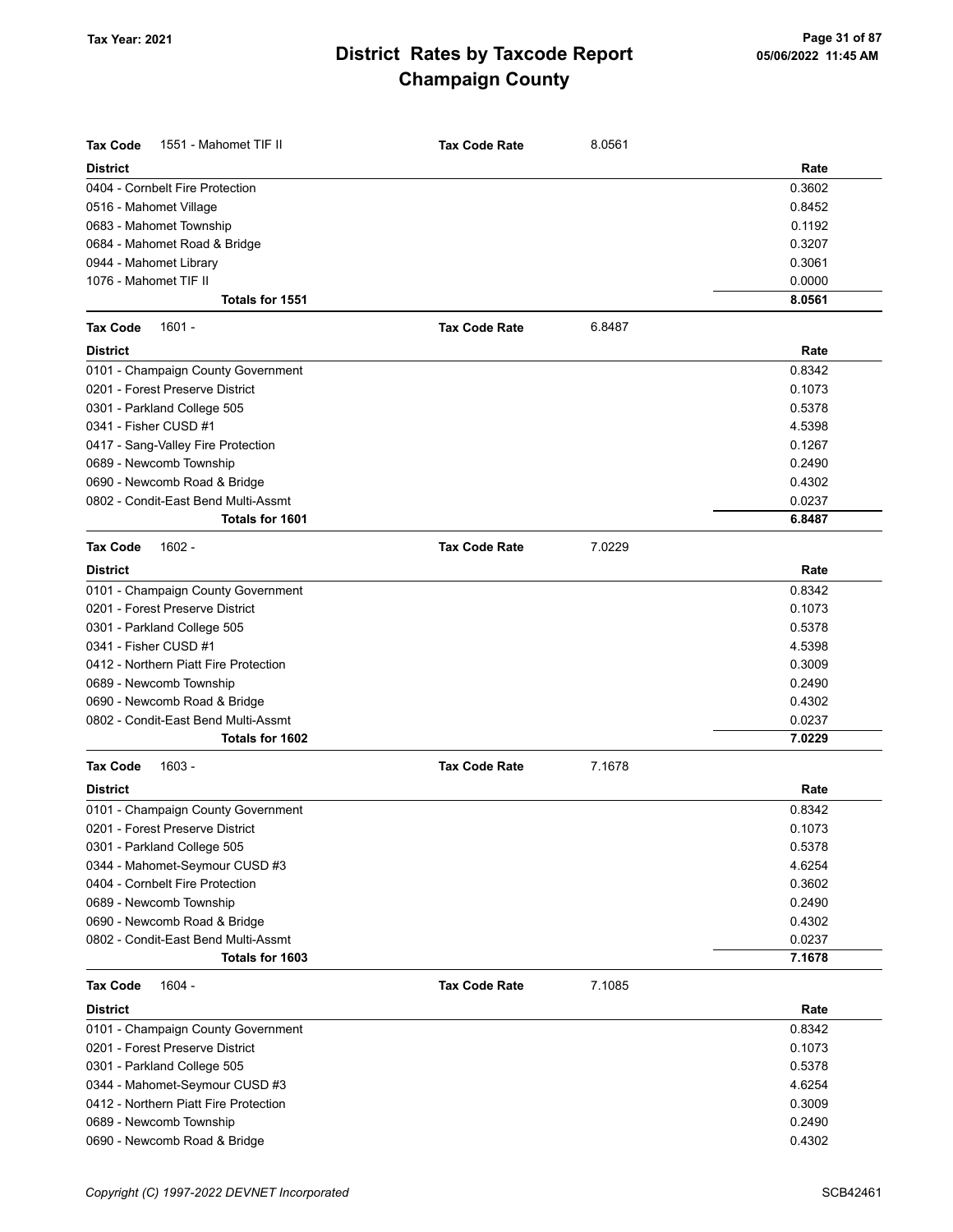| <b>Tax Code</b><br>$1604 -$         | <b>Tax Code Rate</b> | 7.1085 |        |
|-------------------------------------|----------------------|--------|--------|
| <b>District</b>                     |                      |        | Rate   |
| 0802 - Condit-East Bend Multi-Assmt |                      |        | 0.0237 |
| Totals for 1604                     |                      |        | 7.1085 |
| $1605 -$<br><b>Tax Code</b>         | <b>Tax Code Rate</b> | 7.2209 |        |
| <b>District</b>                     |                      |        | Rate   |
| 0101 - Champaign County Government  |                      |        | 0.8342 |
| 0201 - Forest Preserve District     |                      |        | 0.1073 |
| 0301 - Parkland College 505         |                      |        | 0.5378 |
| 0341 - Fisher CUSD #1               |                      |        | 4.5398 |
| 0417 - Sang-Valley Fire Protection  |                      |        | 0.1267 |
| 0509 - Fisher Village               |                      |        | 0.3722 |
| 0689 - Newcomb Township             |                      |        | 0.2490 |
| 0690 - Newcomb Road & Bridge        |                      |        | 0.4302 |
| 0802 - Condit-East Bend Multi-Assmt |                      |        | 0.0237 |
| Totals for 1605                     |                      |        | 7.2209 |
|                                     |                      |        |        |
| <b>Tax Code</b><br>$1606 -$         | <b>Tax Code Rate</b> | 6.9343 |        |
| <b>District</b>                     |                      |        | Rate   |
| 0101 - Champaign County Government  |                      |        | 0.8342 |
| 0201 - Forest Preserve District     |                      |        | 0.1073 |
| 0301 - Parkland College 505         |                      |        | 0.5378 |
| 0344 - Mahomet-Seymour CUSD #3      |                      |        | 4.6254 |
| 0417 - Sang-Valley Fire Protection  |                      |        | 0.1267 |
| 0689 - Newcomb Township             |                      |        | 0.2490 |
| 0690 - Newcomb Road & Bridge        |                      |        | 0.4302 |
| 0802 - Condit-East Bend Multi-Assmt |                      |        | 0.0237 |
| Totals for 1606                     |                      |        | 6.9343 |
| <b>Tax Code</b><br>1607 -           | <b>Tax Code Rate</b> | 8.0130 |        |
| <b>District</b>                     |                      |        | Rate   |
| 0101 - Champaign County Government  |                      |        | 0.8342 |
| 0201 - Forest Preserve District     |                      |        | 0.1073 |
| 0301 - Parkland College 505         |                      |        | 0.5378 |
| 0344 - Mahomet-Seymour CUSD #3      |                      |        | 4.6254 |
| 0404 - Cornbelt Fire Protection     |                      |        | 0.3602 |
| 0516 - Mahomet Village              |                      |        | 0.8452 |
| 0689 - Newcomb Township             |                      |        | 0.2490 |
| 0690 - Newcomb Road & Bridge        |                      |        | 0.4302 |
| 0802 - Condit-East Bend Multi-Assmt |                      |        | 0.0237 |
| Totals for 1607                     |                      |        | 8.0130 |
| <b>Tax Code</b><br>$1608 -$         | <b>Tax Code Rate</b> | 7.0822 |        |
| <b>District</b>                     |                      |        | Rate   |
| 0101 - Champaign County Government  |                      |        | 0.8342 |
| 0201 - Forest Preserve District     |                      |        | 0.1073 |
| 0301 - Parkland College 505         |                      |        | 0.5378 |
| 0341 - Fisher CUSD #1               |                      |        | 4.5398 |
| 0404 - Cornbelt Fire Protection     |                      |        | 0.3602 |
| 0689 - Newcomb Township             |                      |        | 0.2490 |
| 0690 - Newcomb Road & Bridge        |                      |        | 0.4302 |
| 0802 - Condit-East Bend Multi-Assmt |                      |        | 0.0237 |
| Totals for 1608                     |                      |        | 7.0822 |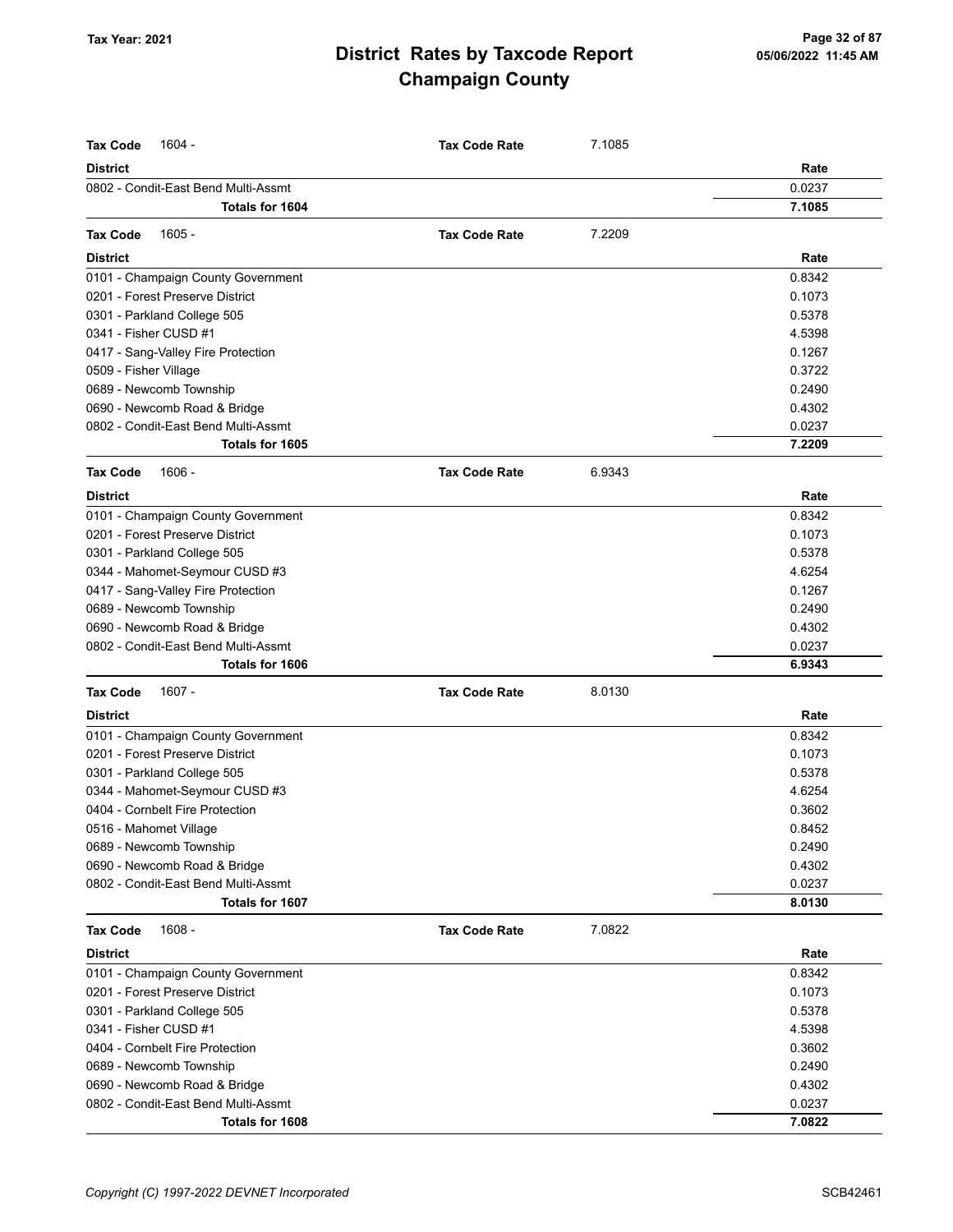| <b>Tax Code</b><br>$1655 -$            | <b>Tax Code Rate</b> | 7.2209 |        |
|----------------------------------------|----------------------|--------|--------|
| <b>District</b>                        |                      |        | Rate   |
| 0101 - Champaign County Government     |                      |        | 0.8342 |
| 0201 - Forest Preserve District        |                      |        | 0.1073 |
| 0301 - Parkland College 505            |                      |        | 0.5378 |
| 0341 - Fisher CUSD #1                  |                      |        | 4.5398 |
| 0417 - Sang-Valley Fire Protection     |                      |        | 0.1267 |
| 0509 - Fisher Village                  |                      |        | 0.3722 |
| 0689 - Newcomb Township                |                      |        | 0.2490 |
| 0690 - Newcomb Road & Bridge           |                      |        | 0.4302 |
| 0802 - Condit-East Bend Multi-Assmt    |                      |        | 0.0237 |
| 1010 - Fisher                          |                      |        | 0.0000 |
| Totals for 1655                        |                      |        | 7.2209 |
| <b>Tax Code</b><br>1656 -              | <b>Tax Code Rate</b> | 7.2209 |        |
| <b>District</b>                        |                      |        | Rate   |
| 0101 - Champaign County Government     |                      |        | 0.8342 |
| 0201 - Forest Preserve District        |                      |        | 0.1073 |
| 0301 - Parkland College 505            |                      |        | 0.5378 |
| 0341 - Fisher CUSD #1                  |                      |        | 4.5398 |
| 0417 - Sang-Valley Fire Protection     |                      |        | 0.1267 |
| 0509 - Fisher Village                  |                      |        | 0.3722 |
| 0689 - Newcomb Township                |                      |        | 0.2490 |
| 0690 - Newcomb Road & Bridge           |                      |        | 0.4302 |
| 0802 - Condit-East Bend Multi-Assmt    |                      |        | 0.0237 |
| 1013 - Fisher III                      |                      |        | 0.0000 |
| Totals for 1656                        |                      |        | 7.2209 |
| <b>Tax Code</b><br>$1701 -$            | <b>Tax Code Rate</b> | 7.1407 |        |
| <b>District</b>                        |                      |        | Rate   |
| 0101 - Champaign County Government     |                      |        | 0.8342 |
| 0201 - Forest Preserve District        |                      |        | 0.1073 |
| 0301 - Parkland College 505            |                      |        | 0.5378 |
| 0314 - St. Joseph CCSD #169            |                      |        | 2.7325 |
| 0333 - St.Jos-Ogden High School #305   |                      |        | 1.9629 |
| 0419 - St. Jos-Stanton Fire Protection |                      |        | 0.2810 |
| 0695 - Ogden Township                  |                      |        | 0.2982 |
| 0696 - Ogden Road & Bridge             |                      |        | 0.3530 |
| 0805 - Ogden-Stanton Multi-Assmt       |                      |        | 0.0338 |
| Totals for 1701                        |                      |        | 7.1407 |
| <b>Tax Code</b><br>1708 -              | <b>Tax Code Rate</b> | 7.4534 |        |
| <b>District</b>                        |                      |        | Rate   |
| 0101 - Champaign County Government     |                      |        | 0.8342 |
| 0201 - Forest Preserve District        |                      |        | 0.1073 |
| 0301 - Parkland College 505            |                      |        | 0.5378 |
| 0357 - Oakwood CUSD #76                |                      |        | 5.1329 |
| 0413 - Ogden-Royal Fire Protection     |                      |        | 0.1562 |
| 0695 - Ogden Township                  |                      |        | 0.2982 |
| 0696 - Ogden Road & Bridge             |                      |        | 0.3530 |
| 0805 - Ogden-Stanton Multi-Assmt       |                      |        | 0.0338 |
| Totals for 1708                        |                      |        | 7.4534 |
| 1709 -<br><b>Tax Code</b>              | <b>Tax Code Rate</b> | 7.2701 |        |
| <b>District</b>                        |                      |        | Rate   |
|                                        |                      |        |        |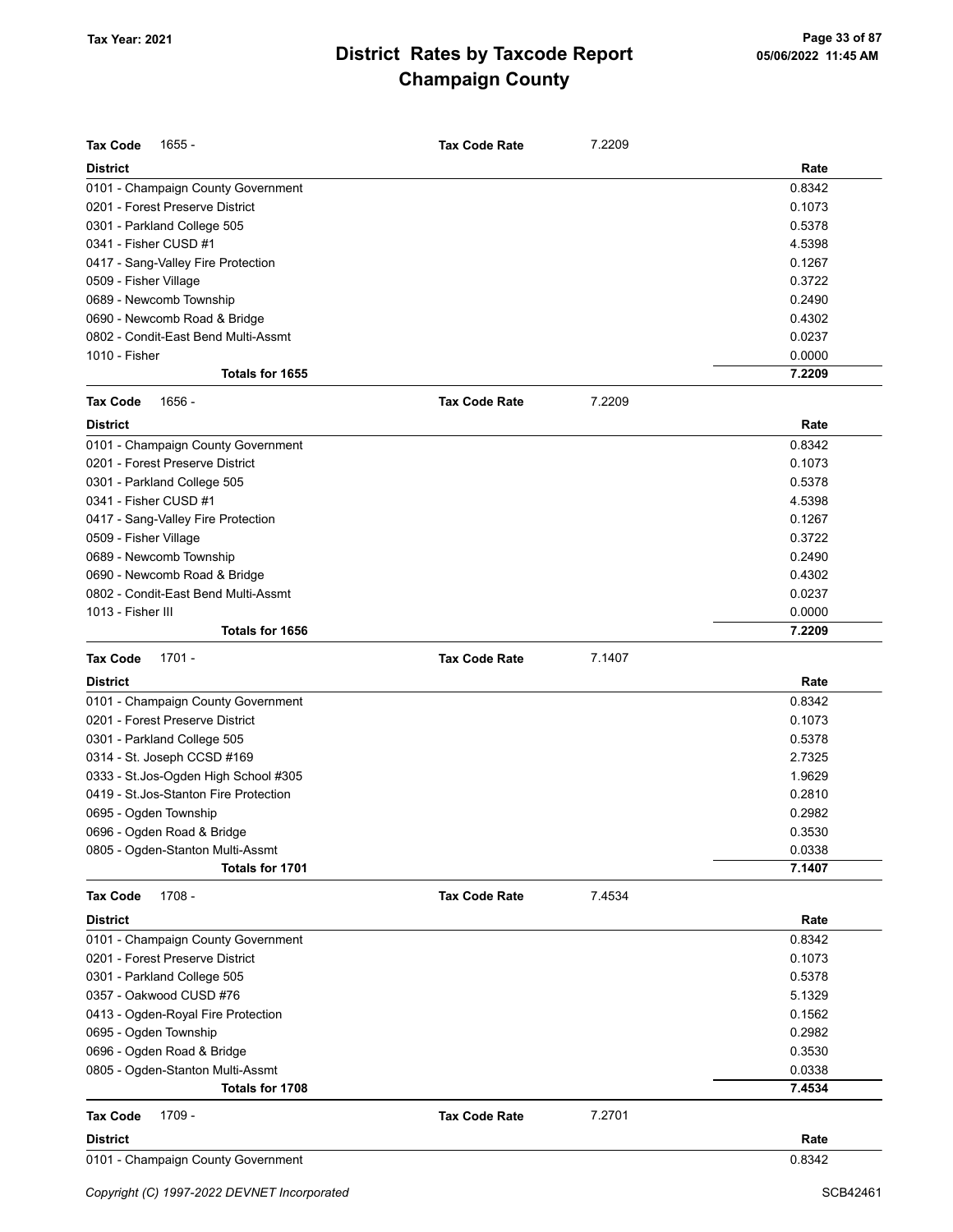| Tax Code<br>1709 -                     | <b>Tax Code Rate</b> | 7.2701 |        |
|----------------------------------------|----------------------|--------|--------|
| <b>District</b>                        |                      |        | Rate   |
| 0201 - Forest Preserve District        |                      |        | 0.1073 |
| 0301 - Parkland College 505            |                      |        | 0.5378 |
| 0333 - St. Jos-Ogden High School #305  |                      |        | 1.9629 |
| 0358 - Prairieview-Ogden CCSD #197     |                      |        | 2.9867 |
| 0413 - Ogden-Royal Fire Protection     |                      |        | 0.1562 |
| 0695 - Ogden Township                  |                      |        | 0.2982 |
| 0696 - Ogden Road & Bridge             |                      |        | 0.3530 |
| 0805 - Ogden-Stanton Multi-Assmt       |                      |        | 0.0338 |
| Totals for 1709                        |                      |        | 7.2701 |
| $1710 -$<br><b>Tax Code</b>            | <b>Tax Code Rate</b> | 7.3949 |        |
| <b>District</b>                        |                      |        | Rate   |
| 0101 - Champaign County Government     |                      |        | 0.8342 |
| 0201 - Forest Preserve District        |                      |        | 0.1073 |
| 0301 - Parkland College 505            |                      |        | 0.5378 |
| 0333 - St.Jos-Ogden High School #305   |                      |        | 1.9629 |
| 0358 - Prairieview-Ogden CCSD #197     |                      |        | 2.9867 |
| 0419 - St. Jos-Stanton Fire Protection |                      |        | 0.2810 |
| 0695 - Ogden Township                  |                      |        | 0.2982 |
| 0696 - Ogden Road & Bridge             |                      |        | 0.3530 |
| 0805 - Ogden-Stanton Multi-Assmt       |                      |        | 0.0338 |
| Totals for 1710                        |                      |        | 7.3949 |
| <b>Tax Code</b><br>$1711 -$            | <b>Tax Code Rate</b> | 7.9035 |        |
| <b>District</b>                        |                      |        | Rate   |
| 0101 - Champaign County Government     |                      |        | 0.8342 |
| 0201 - Forest Preserve District        |                      |        | 0.1073 |
| 0301 - Parkland College 505            |                      |        | 0.5378 |
| 0333 - St.Jos-Ogden High School #305   |                      |        | 1.9629 |
| 0358 - Prairieview-Ogden CCSD #197     |                      |        | 2.9867 |
| 0413 - Ogden-Royal Fire Protection     |                      |        | 0.1562 |
| 0517 - Ogden Village                   |                      |        | 0.6334 |
| 0695 - Ogden Township                  |                      |        | 0.2982 |
| 0696 - Ogden Road & Bridge             |                      |        | 0.3530 |
| 0805 - Ogden-Stanton Multi-Assmt       |                      |        | 0.0338 |
| Totals for 1711                        |                      |        | 7.9035 |
| $1712 -$<br><b>Tax Code</b>            | <b>Tax Code Rate</b> | 7.3325 |        |
| District                               |                      |        | Rate   |
| 0101 - Champaign County Government     |                      |        | 0.8342 |
| 0201 - Forest Preserve District        |                      |        | 0.1073 |
| 0301 - Parkland College 505            |                      |        | 0.5378 |
| 0333 - St.Jos-Ogden High School #305   |                      |        | 1.9629 |
| 0358 - Prairieview-Ogden CCSD #197     |                      |        | 2.9867 |
| 0413 - Ogden-Royal Fire Protection     |                      |        | 0.1562 |
| 0522 - Royal Village                   |                      |        | 0.0624 |
| 0695 - Ogden Township                  |                      |        | 0.2982 |
| 0696 - Ogden Road & Bridge             |                      |        | 0.3530 |
| 0805 - Ogden-Stanton Multi-Assmt       |                      |        | 0.0338 |
| Totals for 1712                        |                      |        | 7.3325 |
| 1801 -<br><b>Tax Code</b>              | <b>Tax Code Rate</b> | 5.7275 |        |
| <b>District</b>                        |                      |        | Rate   |
| 0101 - Champaign County Government     |                      |        | 0.8342 |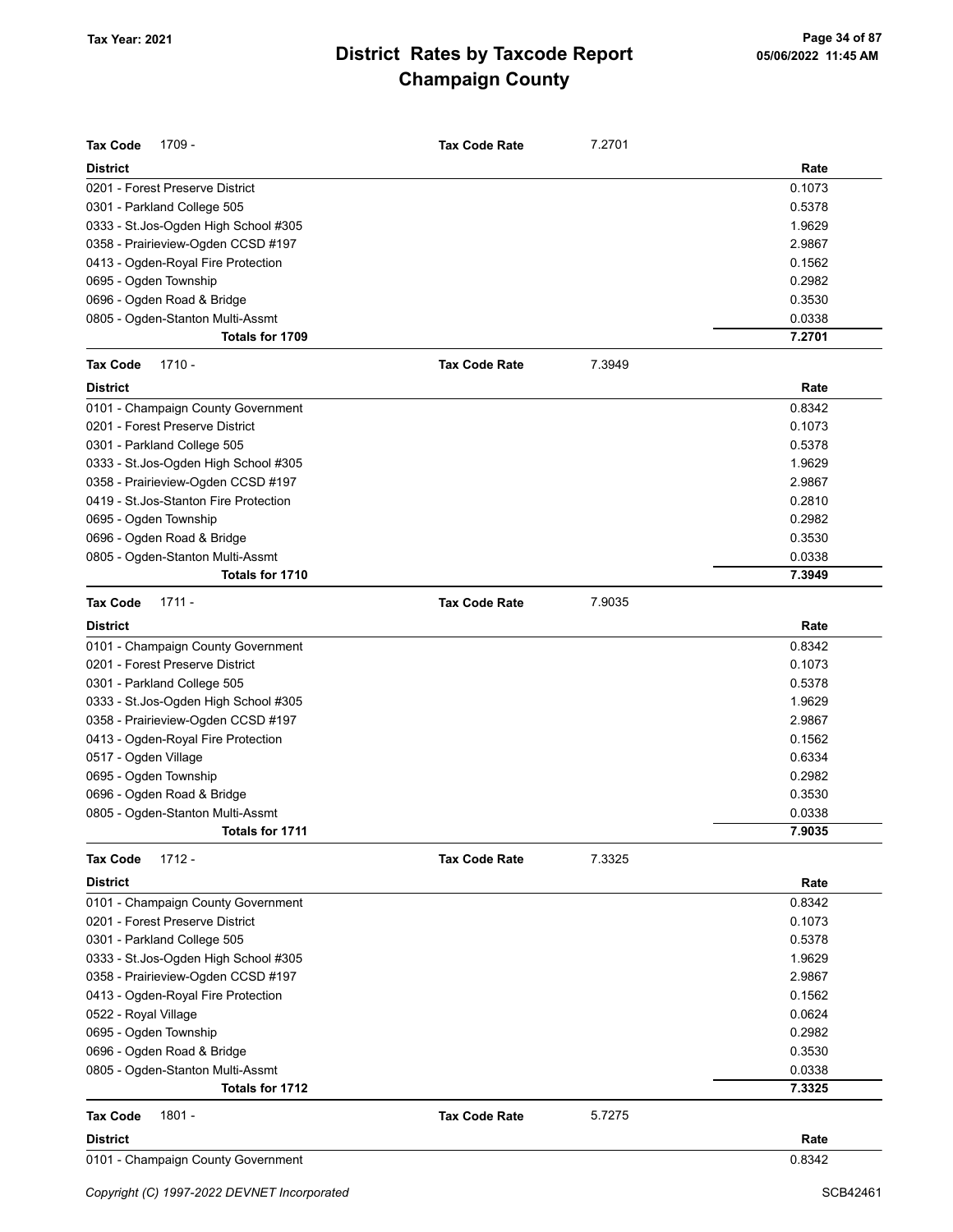| <b>Tax Code</b><br>1801 -                                        | <b>Tax Code Rate</b> | 5.7275 |                  |
|------------------------------------------------------------------|----------------------|--------|------------------|
|                                                                  |                      |        |                  |
| <b>District</b>                                                  |                      |        | Rate             |
| 0201 - Forest Preserve District                                  |                      |        | 0.1073           |
| 0301 - Parkland College 505<br>0348 - Tolono CUSD #7             |                      |        | 0.5378<br>3.3676 |
| 0414 - Pesotum Fire Protection                                   |                      |        | 0.2344           |
|                                                                  |                      |        | 0.2272           |
| 0701 - Pesotum Township                                          |                      |        | 0.4043           |
| 0702 - Pesotum Road & Bridge                                     |                      |        |                  |
| 0807 - Pesotum-Critt Multi-Assmt<br>Totals for 1801              |                      |        | 0.0147<br>5.7275 |
|                                                                  |                      |        |                  |
| $1802 -$<br><b>Tax Code</b>                                      | <b>Tax Code Rate</b> | 5.9703 |                  |
| <b>District</b>                                                  |                      |        | Rate             |
| 0101 - Champaign County Government                               |                      |        | 0.8342           |
| 0201 - Forest Preserve District                                  |                      |        | 0.1073           |
| 0301 - Parkland College 505                                      |                      |        | 0.5378           |
| 0348 - Tolono CUSD #7                                            |                      |        | 3.3676           |
| 0414 - Pesotum Fire Protection                                   |                      |        | 0.2344           |
| 0518 - Pesotum Village                                           |                      |        | 0.2428           |
| 0701 - Pesotum Township                                          |                      |        | 0.2272           |
| 0702 - Pesotum Road & Bridge                                     |                      |        | 0.4043           |
| 0807 - Pesotum-Critt Multi-Assmt                                 |                      |        | 0.0147           |
| <b>Totals for 1802</b>                                           |                      |        | 5.9703           |
| <b>Tax Code</b><br>$1803 -$                                      | <b>Tax Code Rate</b> | 7.1077 |                  |
| <b>District</b>                                                  |                      |        | Rate             |
| 0101 - Champaign County Government                               |                      |        | 0.8342           |
| 0201 - Forest Preserve District                                  |                      |        | 0.1073           |
| 0301 - Parkland College 505                                      |                      |        | 0.5378           |
| 0352 - Tuscola CUSD #301                                         |                      |        | 4.7478           |
| 0414 - Pesotum Fire Protection                                   |                      |        | 0.2344           |
| 0701 - Pesotum Township                                          |                      |        | 0.2272           |
| 0702 - Pesotum Road & Bridge                                     |                      |        | 0.4043           |
| 0807 - Pesotum-Critt Multi-Assmt                                 |                      |        | 0.0147           |
| Totals for 1803                                                  |                      |        | 7.1077           |
| <b>Tax Code</b><br>1804 -                                        | <b>Tax Code Rate</b> | 7.0030 |                  |
| <b>District</b>                                                  |                      |        | Rate             |
| 0101 - Champaign County Government                               |                      |        | 0.8342           |
| 0201 - Forest Preserve District                                  |                      |        | 0.1073           |
| 0301 - Parkland College 505                                      |                      |        | 0.5378           |
| 0353 - Villa Grove CUSD #302                                     |                      |        | 4.3867           |
| 0414 - Pesotum Fire Protection                                   |                      |        | 0.2344           |
| 0701 - Pesotum Township                                          |                      |        | 0.2272           |
|                                                                  |                      |        | 0.4043           |
| 0702 - Pesotum Road & Bridge<br>0807 - Pesotum-Critt Multi-Assmt |                      |        | 0.0147           |
| 0943 - Camargo Library                                           |                      |        | 0.2564           |
| Totals for 1804                                                  |                      |        | 7.0030           |
|                                                                  |                      |        |                  |
| <b>Tax Code</b><br>1805 -                                        | <b>Tax Code Rate</b> | 5.7183 |                  |
| <b>District</b>                                                  |                      |        | Rate             |
| 0101 - Champaign County Government                               |                      |        | 0.8342           |
| 0201 - Forest Preserve District                                  |                      |        | 0.1073           |
| 0301 - Parkland College 505                                      |                      |        | 0.5378           |
| 0348 - Tolono CUSD #7                                            |                      |        | 3.3676           |
| 0426 - Tolono Fire Protection                                    |                      |        | 0.2252           |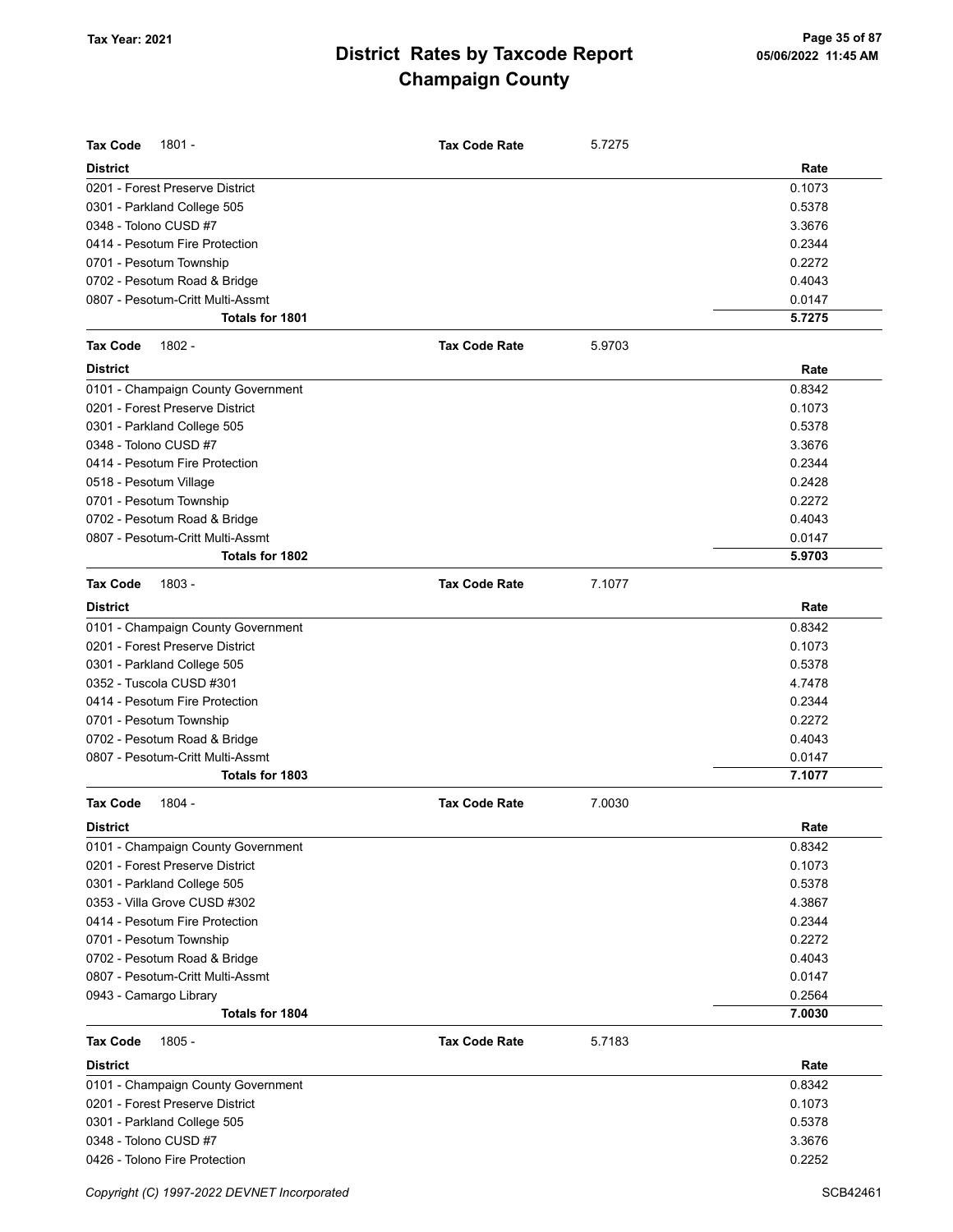| <b>Tax Code</b><br>1805 -           | <b>Tax Code Rate</b> | 5.7183 |        |
|-------------------------------------|----------------------|--------|--------|
| <b>District</b>                     |                      |        | Rate   |
| 0701 - Pesotum Township             |                      |        | 0.2272 |
| 0702 - Pesotum Road & Bridge        |                      |        | 0.4043 |
| 0807 - Pesotum-Critt Multi-Assmt    |                      |        | 0.0147 |
| <b>Totals for 1805</b>              |                      |        | 5.7183 |
| <b>Tax Code</b><br>1806 -           | <b>Tax Code Rate</b> | 5.7569 |        |
| <b>District</b>                     |                      |        | Rate   |
| 0101 - Champaign County Government  |                      |        | 0.8342 |
| 0201 - Forest Preserve District     |                      |        | 0.1073 |
| 0301 - Parkland College 505         |                      |        | 0.5378 |
| 0348 - Tolono CUSD #7               |                      |        | 3.3676 |
| 0425 - Sadorus Fire Protection      |                      |        | 0.2638 |
| 0701 - Pesotum Township             |                      |        | 0.2272 |
| 0702 - Pesotum Road & Bridge        |                      |        | 0.4043 |
| 0807 - Pesotum-Critt Multi-Assmt    |                      |        | 0.0147 |
| <b>Totals for 1806</b>              |                      |        | 5.7569 |
| 1901 -<br><b>Tax Code</b>           | <b>Tax Code Rate</b> | 6.1029 |        |
| <b>District</b>                     |                      |        | Rate   |
| 0101 - Champaign County Government  |                      |        | 0.8342 |
| 0201 - Forest Preserve District     |                      |        | 0.1073 |
| 0301 - Parkland College 505         |                      |        | 0.5378 |
| 0348 - Tolono CUSD #7               |                      |        | 3.3676 |
| 0415 - Philo Fire Protection        |                      |        | 0.1875 |
| 0707 - Philo Township               |                      |        | 0.2101 |
| 0708 - Philo Road & Bridge          |                      |        | 0.6881 |
| 0942 - Philo Library                |                      |        | 0.1703 |
| <b>Totals for 1901</b>              |                      |        | 6.1029 |
| <b>Tax Code</b><br>1901A            | <b>Tax Code Rate</b> | 6.1029 |        |
| <b>District</b>                     |                      |        | Rate   |
| 0101 - Champaign County Government  |                      |        | 0.8342 |
| 0201 - Forest Preserve District     |                      |        | 0.1073 |
| 0301 - Parkland College 505         |                      |        | 0.5378 |
| 0348 - Tolono CUSD #7               |                      |        | 3.3676 |
| 0415 - Philo Fire Protection        |                      |        | 0.1875 |
| 0707 - Philo Township               |                      |        | 0.2101 |
| 0708 - Philo Road & Bridge          |                      |        | 0.6881 |
| 0901 - Urbana-Champaign Sanit Distr |                      |        | 0.0000 |
| 0942 - Philo Library                |                      |        | 0.1703 |
| Totals for 1901A                    |                      |        | 6.1029 |
| <b>Tax Code</b><br>1902 -           | <b>Tax Code Rate</b> | 6.4401 |        |
| <b>District</b>                     |                      |        | Rate   |
| 0101 - Champaign County Government  |                      |        | 0.8342 |
| 0201 - Forest Preserve District     |                      |        | 0.1073 |
| 0301 - Parkland College 505         |                      |        | 0.5378 |
| 0348 - Tolono CUSD #7               |                      |        | 3.3676 |
| 0415 - Philo Fire Protection        |                      |        | 0.1875 |
| 0519 - Philo Village                |                      |        | 0.3372 |
| 0707 - Philo Township               |                      |        | 0.2101 |
| 0708 - Philo Road & Bridge          |                      |        | 0.6881 |
| 0942 - Philo Library                |                      |        | 0.1703 |
| Totals for 1902                     |                      |        | 6.4401 |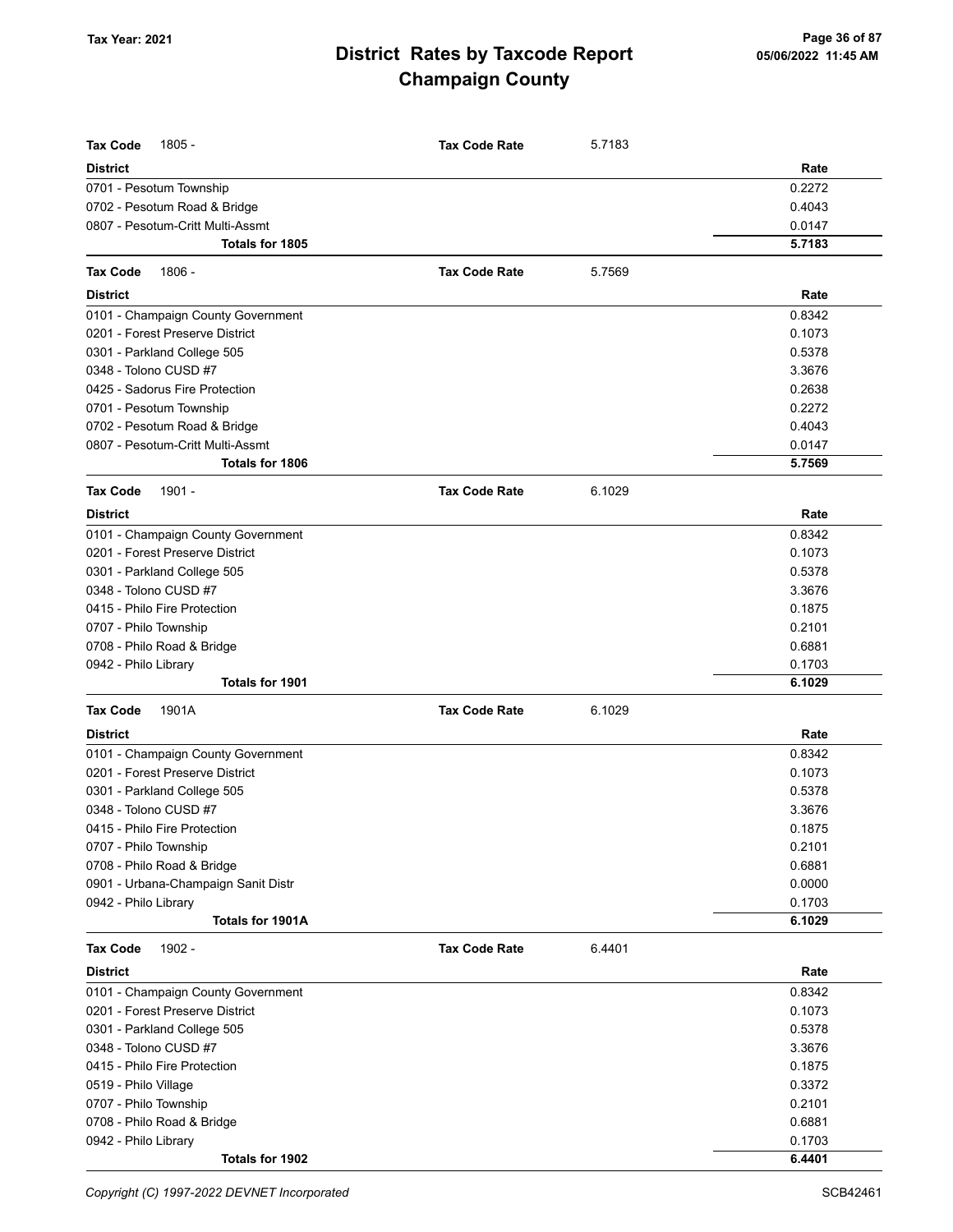| <b>Tax Code</b><br>1903 -           | <b>Tax Code Rate</b> | 6.1406 |        |
|-------------------------------------|----------------------|--------|--------|
| <b>District</b>                     |                      |        | Rate   |
| 0101 - Champaign County Government  |                      |        | 0.8342 |
| 0201 - Forest Preserve District     |                      |        | 0.1073 |
| 0301 - Parkland College 505         |                      |        | 0.5378 |
| 0348 - Tolono CUSD #7               |                      |        | 3.3676 |
| 0426 - Tolono Fire Protection       |                      |        | 0.2252 |
| 0707 - Philo Township               |                      |        | 0.2101 |
| 0708 - Philo Road & Bridge          |                      |        | 0.6881 |
| 0942 - Philo Library                |                      |        | 0.1703 |
| Totals for 1903                     |                      |        | 6.1406 |
| <b>Tax Code</b><br>$2001 -$         | <b>Tax Code Rate</b> | 7.5319 |        |
| <b>District</b>                     |                      |        | Rate   |
| 0101 - Champaign County Government  |                      |        | 0.8342 |
| 0201 - Forest Preserve District     |                      |        | 0.1073 |
| 0301 - Parkland College 505         |                      |        | 0.5378 |
| 0311 - Thomasboro CCSD #130         |                      |        | 2.6721 |
| 0331 - Rantoul Twp High School #193 |                      |        | 2.3812 |
| 0420 - Thomasboro Fire Protection   |                      |        | 0.2671 |
| 0713 - Rantoul Township             |                      |        | 0.1603 |
| 0714 - Rantoul Road & Bridge        |                      |        | 0.4643 |
| 0803 - Rantoul-Ludlow Multi-Assmt   |                      |        | 0.0388 |
| 0961 - Rantoul-Ludlow Cemetery      |                      |        | 0.0688 |
| Totals for 2001                     |                      |        | 7.5319 |
| <b>Tax Code</b><br>$2002 -$         | <b>Tax Code Rate</b> | 8.2814 |        |
| <b>District</b>                     |                      |        | Rate   |
| 0101 - Champaign County Government  |                      |        | 0.8342 |
| 0201 - Forest Preserve District     |                      |        | 0.1073 |
| 0301 - Parkland College 505         |                      |        | 0.5378 |
| 0311 - Thomasboro CCSD #130         |                      |        | 2.6721 |
| 0331 - Rantoul Twp High School #193 |                      |        | 2.3812 |
| 0420 - Thomasboro Fire Protection   |                      |        | 0.2671 |
| 0527 - Thomasboro Village           |                      |        | 0.7495 |
| 0713 - Rantoul Township             |                      |        | 0.1603 |
| 0714 - Rantoul Road & Bridge        |                      |        | 0.4643 |
| 0803 - Rantoul-Ludlow Multi-Assmt   |                      |        | 0.0388 |
| 0961 - Rantoul-Ludlow Cemetery      |                      |        | 0.0688 |
| Totals for 2002                     |                      |        | 8.2814 |
| <b>Tax Code</b><br>$2003 -$         | <b>Tax Code Rate</b> | 9.3041 |        |
| <b>District</b>                     |                      |        | Rate   |
| 0101 - Champaign County Government  |                      |        | 0.8342 |
| 0201 - Forest Preserve District     |                      |        | 0.1073 |
| 0301 - Parkland College 505         |                      |        | 0.5378 |
| 0312 - Rantoul City Schools #137    |                      |        | 4.7114 |
| 0331 - Rantoul Twp High School #193 |                      |        | 2.3812 |
| 0713 - Rantoul Township             |                      |        | 0.1603 |
| 0714 - Rantoul Road & Bridge        |                      |        | 0.4643 |
| 0803 - Rantoul-Ludlow Multi-Assmt   |                      |        | 0.0388 |
| 0961 - Rantoul-Ludlow Cemetery      |                      |        | 0.0688 |
| Totals for 2003                     |                      |        | 9.3041 |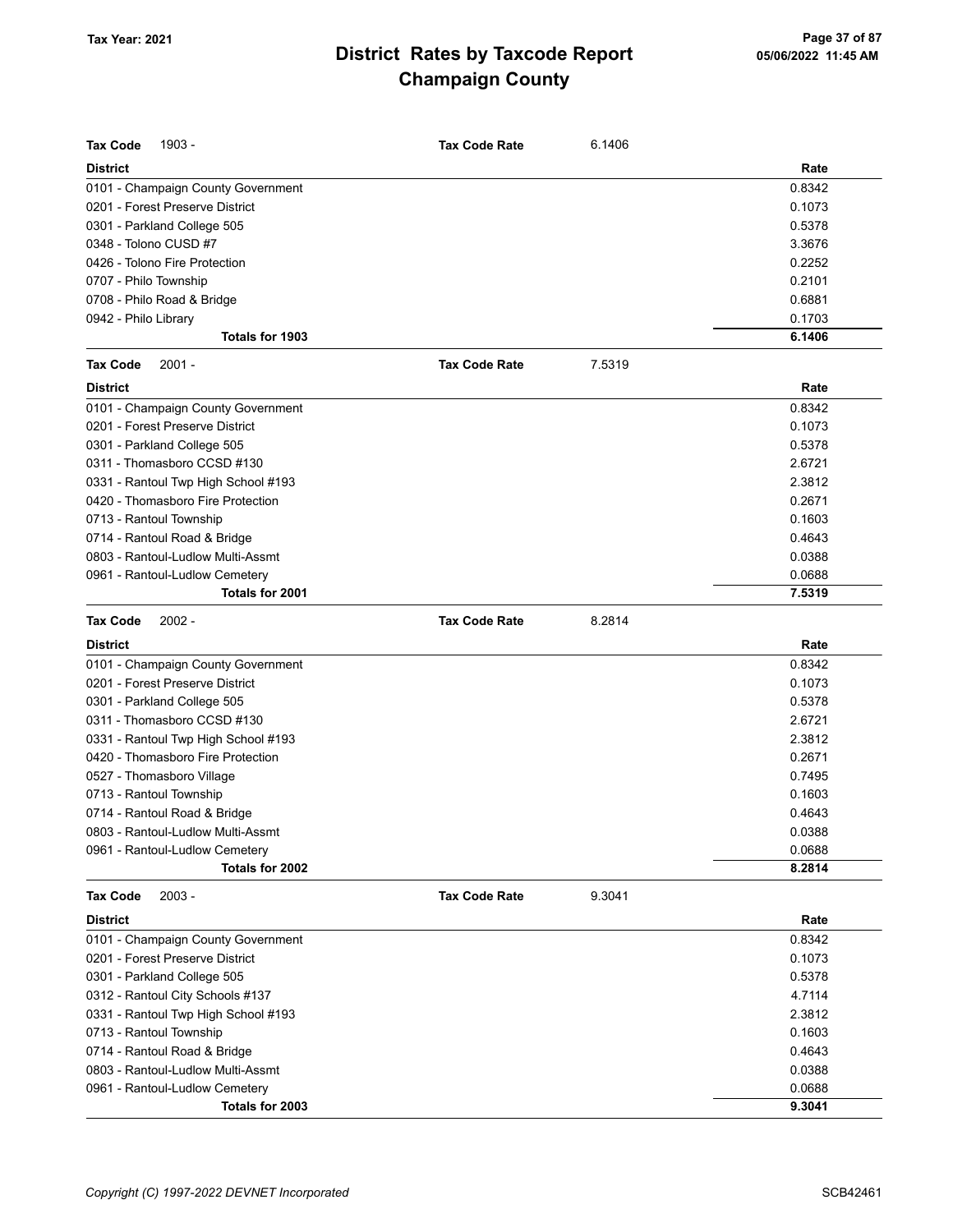| <b>Tax Code</b><br>$2004 -$                                           | <b>Tax Code Rate</b> | 10.5962 |                  |
|-----------------------------------------------------------------------|----------------------|---------|------------------|
| <b>District</b>                                                       |                      |         | Rate             |
| 0101 - Champaign County Government                                    |                      |         | 0.8342           |
| 0201 - Forest Preserve District                                       |                      |         | 0.1073           |
| 0301 - Parkland College 505                                           |                      |         | 0.5378           |
| 0312 - Rantoul City Schools #137                                      |                      |         | 4.7114           |
| 0331 - Rantoul Twp High School #193                                   |                      |         | 2.3812           |
| 0520 - Rantoul Village                                                |                      |         | 1.2921           |
| 0713 - Rantoul Township                                               |                      |         | 0.1603           |
| 0714 - Rantoul Road & Bridge                                          |                      |         | 0.4643           |
| 0803 - Rantoul-Ludlow Multi-Assmt                                     |                      |         | 0.0388           |
| 0961 - Rantoul-Ludlow Cemetery                                        |                      |         | 0.0688           |
| Totals for 2004                                                       |                      |         | 10.5962          |
| <b>Tax Code</b><br>$2005 -$                                           | <b>Tax Code Rate</b> | 10.8326 |                  |
| <b>District</b>                                                       |                      |         | Rate             |
| 0101 - Champaign County Government                                    |                      |         | 0.8342           |
| 0201 - Forest Preserve District                                       |                      |         | 0.1073           |
| 0301 - Parkland College 505                                           |                      |         | 0.5378           |
| 0312 - Rantoul City Schools #137                                      |                      |         | 4.7114           |
| 0331 - Rantoul Twp High School #193                                   |                      |         | 2.3812           |
| 0520 - Rantoul Village                                                |                      |         | 1.2921           |
| 0713 - Rantoul Township                                               |                      |         | 0.1603           |
| 0714 - Rantoul Road & Bridge                                          |                      |         | 0.4643           |
| 0803 - Rantoul-Ludlow Multi-Assmt                                     |                      |         | 0.0388           |
| 0912 - Rantoul Park District                                          |                      |         | 0.2364           |
| 0961 - Rantoul-Ludlow Cemetery                                        |                      |         | 0.0688           |
| Totals for 2005                                                       |                      |         | 10.8326          |
|                                                                       |                      |         |                  |
| <b>Tax Code</b><br>$2007 -$                                           | <b>Tax Code Rate</b> | 7.0588  |                  |
| <b>District</b>                                                       |                      |         | Rate             |
|                                                                       |                      |         | 0.8342           |
| 0101 - Champaign County Government<br>0201 - Forest Preserve District |                      |         | 0.1073           |
|                                                                       |                      |         | 0.5378           |
| 0301 - Parkland College 505<br>0315 - Gifford CCSD #188               |                      |         | 2.4661           |
|                                                                       |                      |         | 2.3812           |
| 0331 - Rantoul Twp High School #193<br>0713 - Rantoul Township        |                      |         | 0.1603           |
|                                                                       |                      |         |                  |
| 0714 - Rantoul Road & Bridge<br>0803 - Rantoul-Ludlow Multi-Assmt     |                      |         | 0.4643           |
|                                                                       |                      |         | 0.0388<br>0.0688 |
| 0961 - Rantoul-Ludlow Cemetery<br>Totals for 2007                     |                      |         | 7.0588           |
| <b>Tax Code</b><br>$2008 -$                                           | <b>Tax Code Rate</b> | 8.7933  |                  |
| <b>District</b>                                                       |                      |         | Rate             |
| 0101 - Champaign County Government                                    |                      |         | 0.8342           |
| 0201 - Forest Preserve District                                       |                      |         | 0.1073           |
| 0301 - Parkland College 505                                           |                      |         | 0.5378           |
| 0311 - Thomasboro CCSD #130                                           |                      |         | 2.6721           |
| 0331 - Rantoul Twp High School #193                                   |                      |         | 2.3812           |
| 0520 - Rantoul Village                                                |                      |         | 1.2921           |
|                                                                       |                      |         | 0.1603           |
| 0713 - Rantoul Township                                               |                      |         |                  |
| 0714 - Rantoul Road & Bridge<br>0803 - Rantoul-Ludlow Multi-Assmt     |                      |         | 0.4643           |
| 0912 - Rantoul Park District                                          |                      |         | 0.0388           |
| 0961 - Rantoul-Ludlow Cemetery                                        |                      |         | 0.2364<br>0.0688 |

Copyright (C) 1997-2022 DEVNET Incorporated SCB42461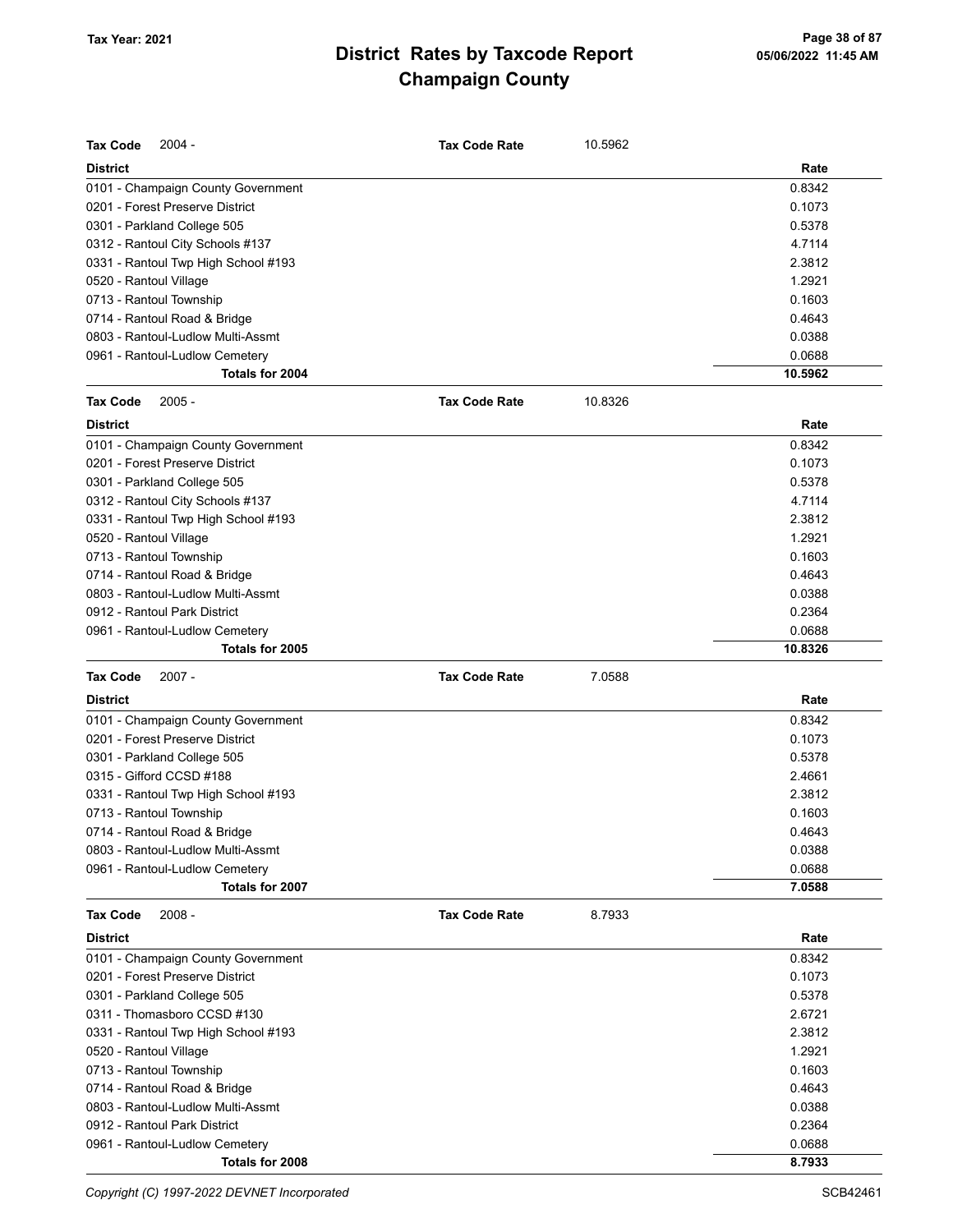| Tax Code<br>$2009 -$                | Tax Code Rate        | 7.2648 |        |
|-------------------------------------|----------------------|--------|--------|
| <b>District</b>                     |                      |        | Rate   |
| 0101 - Champaign County Government  |                      |        | 0.8342 |
| 0201 - Forest Preserve District     |                      |        | 0.1073 |
| 0301 - Parkland College 505         |                      |        | 0.5378 |
| 0311 - Thomasboro CCSD #130         |                      |        | 2.6721 |
| 0331 - Rantoul Twp High School #193 |                      |        | 2.3812 |
| 0713 - Rantoul Township             |                      |        | 0.1603 |
| 0714 - Rantoul Road & Bridge        |                      |        | 0.4643 |
| 0803 - Rantoul-Ludlow Multi-Assmt   |                      |        | 0.0388 |
| 0961 - Rantoul-Ludlow Cemetery      |                      |        | 0.0688 |
| Totals for 2009                     |                      |        | 7.2648 |
| <b>Tax Code</b><br>$2010 -$         | <b>Tax Code Rate</b> | 9.5712 |        |
| <b>District</b>                     |                      |        | Rate   |
| 0101 - Champaign County Government  |                      |        | 0.8342 |
| 0201 - Forest Preserve District     |                      |        | 0.1073 |
| 0301 - Parkland College 505         |                      |        | 0.5378 |
| 0312 - Rantoul City Schools #137    |                      |        | 4.7114 |
| 0331 - Rantoul Twp High School #193 |                      |        | 2.3812 |
| 0420 - Thomasboro Fire Protection   |                      |        | 0.2671 |
| 0713 - Rantoul Township             |                      |        | 0.1603 |
| 0714 - Rantoul Road & Bridge        |                      |        | 0.4643 |
| 0803 - Rantoul-Ludlow Multi-Assmt   |                      |        | 0.0388 |
| 0961 - Rantoul-Ludlow Cemetery      |                      |        | 0.0688 |
| Totals for 2010                     |                      |        | 9.5712 |
| <b>Tax Code</b><br>$2011 -$         | <b>Tax Code Rate</b> | 7.3522 |        |
| <b>District</b>                     |                      |        | Rate   |
| 0101 - Champaign County Government  |                      |        | 0.8342 |
| 0201 - Forest Preserve District     |                      |        | 0.1073 |
| 0301 - Parkland College 505         |                      |        | 0.5378 |
| 0315 - Gifford CCSD #188            |                      |        | 2.4661 |
| 0331 - Rantoul Twp High School #193 |                      |        | 2.3812 |
| 0407 - Gifford Fire Protection      |                      |        | 0.2934 |
| 0713 - Rantoul Township             |                      |        | 0.1603 |
| 0714 - Rantoul Road & Bridge        |                      |        | 0.4643 |
| 0803 - Rantoul-Ludlow Multi-Assmt   |                      |        | 0.0388 |
| 0961 - Rantoul-Ludlow Cemetery      |                      |        | 0.0688 |
| Totals for 2011                     |                      |        | 7.3522 |
| <b>Tax Code</b><br>$2012 -$         | <b>Tax Code Rate</b> | 8.5569 |        |
| <b>District</b>                     |                      |        | Rate   |
| 0101 - Champaign County Government  |                      |        | 0.8342 |
| 0201 - Forest Preserve District     |                      |        | 0.1073 |
| 0301 - Parkland College 505         |                      |        | 0.5378 |
| 0311 - Thomasboro CCSD #130         |                      |        | 2.6721 |
| 0331 - Rantoul Twp High School #193 |                      |        | 2.3812 |
| 0520 - Rantoul Village              |                      |        | 1.2921 |
| 0713 - Rantoul Township             |                      |        | 0.1603 |
| 0714 - Rantoul Road & Bridge        |                      |        | 0.4643 |
| 0803 - Rantoul-Ludlow Multi-Assmt   |                      |        | 0.0388 |
| 0961 - Rantoul-Ludlow Cemetery      |                      |        | 0.0688 |
| Totals for 2012                     |                      |        | 8.5569 |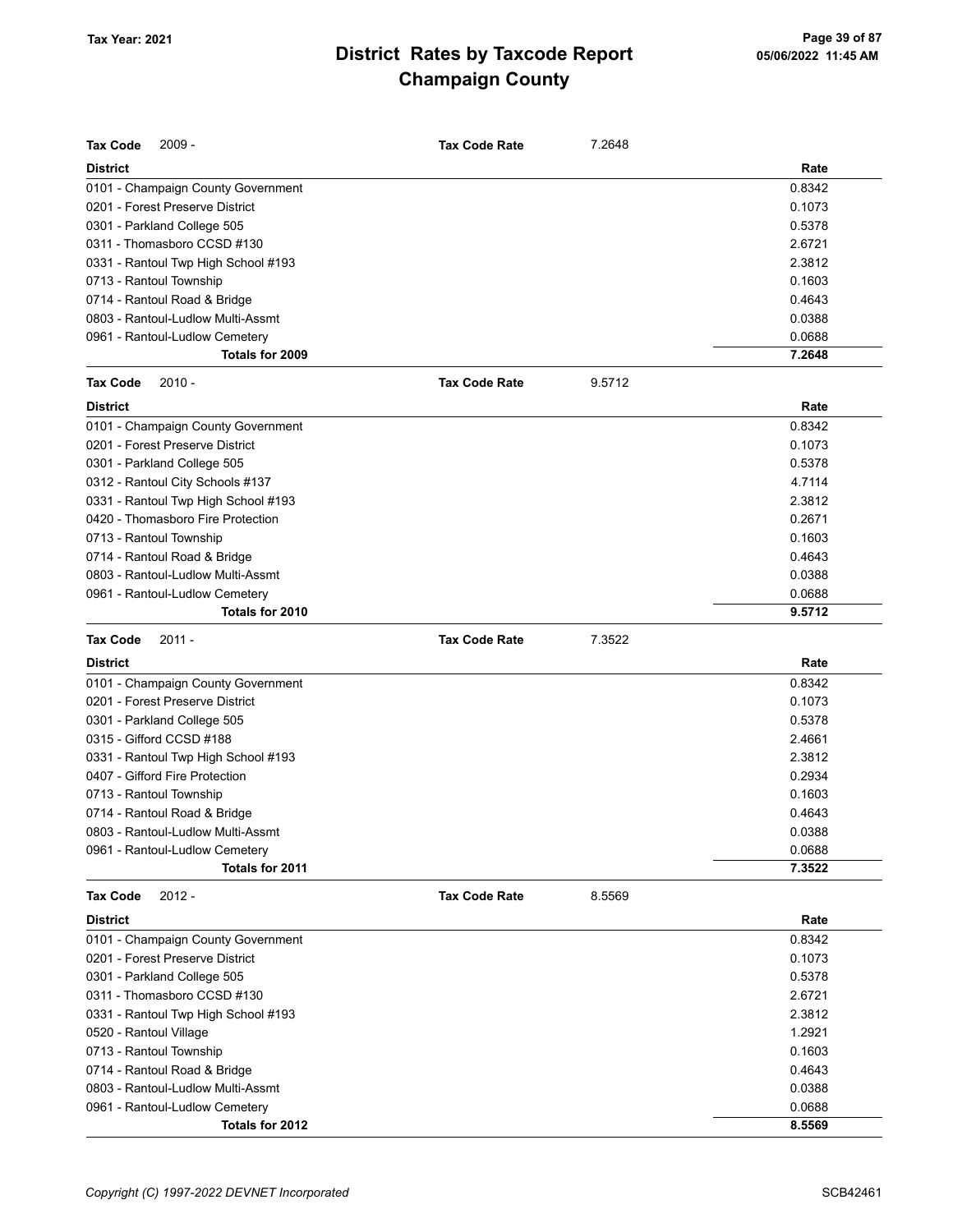| <b>Tax Code</b><br>$2013 -$         | <b>Tax Code Rate</b> | 7.8465  |         |
|-------------------------------------|----------------------|---------|---------|
| <b>District</b>                     |                      |         | Rate    |
| 0101 - Champaign County Government  |                      |         | 0.8342  |
| 0201 - Forest Preserve District     |                      |         | 0.1073  |
| 0301 - Parkland College 505         |                      |         | 0.5378  |
| 0331 - Rantoul Twp High School #193 |                      |         | 2.3812  |
| 0358 - Prairieview-Ogden CCSD #197  |                      |         | 2.9867  |
| 0420 - Thomasboro Fire Protection   |                      |         | 0.2671  |
| 0713 - Rantoul Township             |                      |         | 0.1603  |
| 0714 - Rantoul Road & Bridge        |                      |         | 0.4643  |
| 0803 - Rantoul-Ludlow Multi-Assmt   |                      |         | 0.0388  |
| 0961 - Rantoul-Ludlow Cemetery      |                      |         | 0.0688  |
| Totals for 2013                     |                      |         | 7.8465  |
| <b>Tax Code</b><br>$2014 -$         | <b>Tax Code Rate</b> | 9.5405  |         |
| <b>District</b>                     |                      |         | Rate    |
| 0101 - Champaign County Government  |                      |         | 0.8342  |
| 0201 - Forest Preserve District     |                      |         | 0.1073  |
| 0301 - Parkland College 505         |                      |         | 0.5378  |
| 0312 - Rantoul City Schools #137    |                      |         | 4.7114  |
| 0331 - Rantoul Twp High School #193 |                      |         | 2.3812  |
| 0713 - Rantoul Township             |                      |         | 0.1603  |
| 0714 - Rantoul Road & Bridge        |                      |         | 0.4643  |
| 0803 - Rantoul-Ludlow Multi-Assmt   |                      |         | 0.0388  |
| 0912 - Rantoul Park District        |                      |         | 0.2364  |
| 0961 - Rantoul-Ludlow Cemetery      |                      |         | 0.0688  |
| Totals for 2014                     |                      |         | 9.5405  |
| <b>Tax Code</b><br>$2050 -$         | <b>Tax Code Rate</b> | 10.8326 |         |
| <b>District</b>                     |                      |         | Rate    |
| 0101 - Champaign County Government  |                      |         | 0.8342  |
| 0201 - Forest Preserve District     |                      |         | 0.1073  |
| 0301 - Parkland College 505         |                      |         | 0.5378  |
| 0312 - Rantoul City Schools #137    |                      |         | 4.7114  |
| 0331 - Rantoul Twp High School #193 |                      |         | 2.3812  |
| 0520 - Rantoul Village              |                      |         | 1.2921  |
| 0713 - Rantoul Township             |                      |         | 0.1603  |
| 0714 - Rantoul Road & Bridge        |                      |         | 0.4643  |
| 0803 - Rantoul-Ludlow Multi-Assmt   |                      |         | 0.0388  |
| 0912 - Rantoul Park District        |                      |         | 0.2364  |
| 0961 - Rantoul-Ludlow Cemetery      |                      |         | 0.0688  |
| 1044 - Rantoul IV                   |                      |         | 0.0000  |
| Totals for 2050                     |                      |         | 10.8326 |
| <b>Tax Code</b><br>$2051 -$         | <b>Tax Code Rate</b> | 10.8326 |         |
| <b>District</b>                     |                      |         | Rate    |
| 0101 - Champaign County Government  |                      |         | 0.8342  |
| 0201 - Forest Preserve District     |                      |         | 0.1073  |
| 0301 - Parkland College 505         |                      |         | 0.5378  |
| 0312 - Rantoul City Schools #137    |                      |         | 4.7114  |
| 0331 - Rantoul Twp High School #193 |                      |         | 2.3812  |
| 0520 - Rantoul Village              |                      |         | 1.2921  |
| 0713 - Rantoul Township             |                      |         | 0.1603  |
| 0714 - Rantoul Road & Bridge        |                      |         | 0.4643  |
| 0803 - Rantoul-Ludlow Multi-Assmt   |                      |         | 0.0388  |
| 0912 - Rantoul Park District        |                      |         | 0.2364  |

Copyright (C) 1997-2022 DEVNET Incorporated SCB42461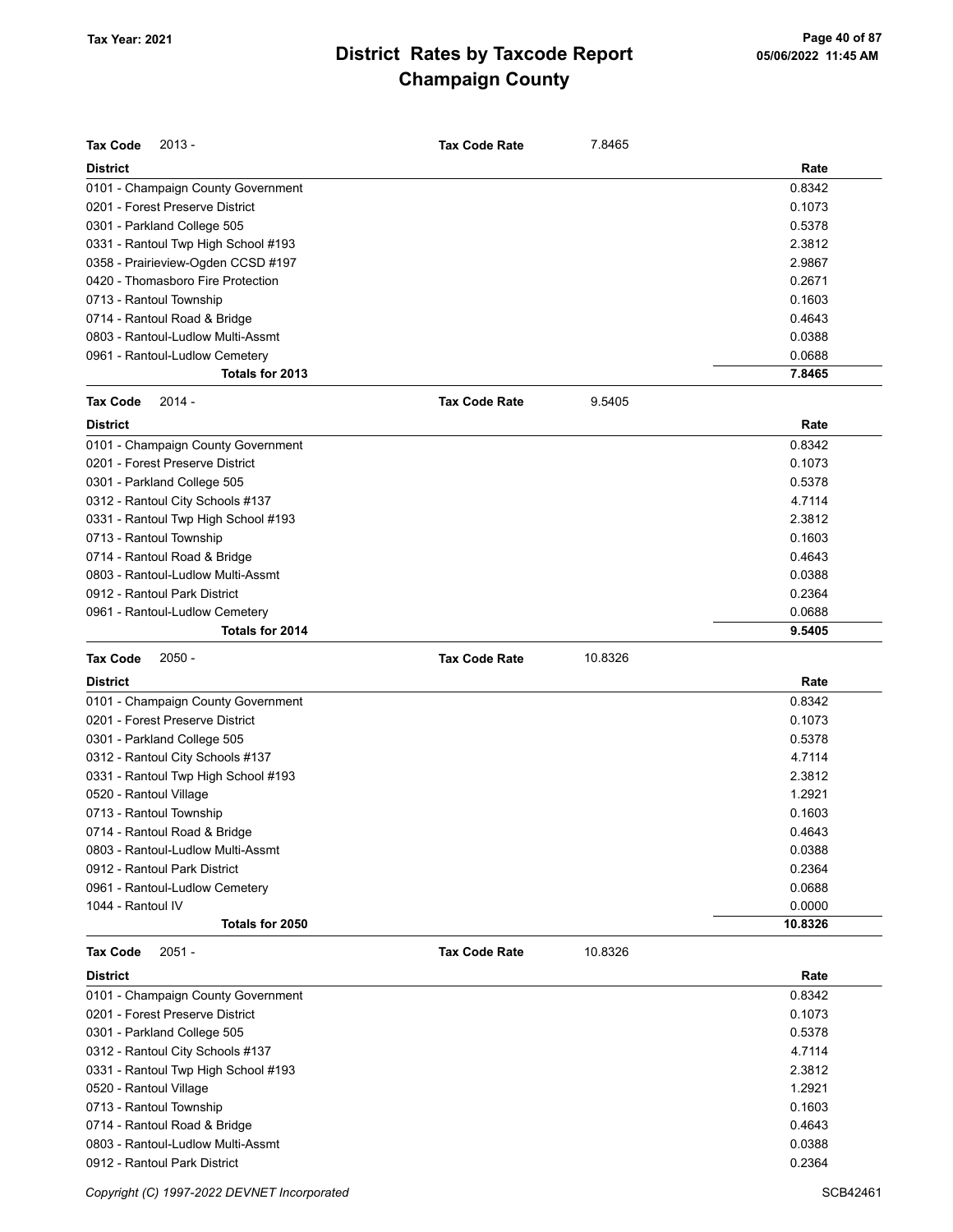| <b>Tax Code</b><br>$2051 -$         | <b>Tax Code Rate</b> | 10.8326 |         |
|-------------------------------------|----------------------|---------|---------|
| <b>District</b>                     |                      |         | Rate    |
| 0961 - Rantoul-Ludlow Cemetery      |                      |         | 0.0688  |
| 1042 - Rantoul II                   |                      |         | 0.0000  |
| Totals for 2051                     |                      |         | 10.8326 |
| $2052 -$<br><b>Tax Code</b>         | <b>Tax Code Rate</b> | 10.5962 |         |
| <b>District</b>                     |                      |         | Rate    |
| 0101 - Champaign County Government  |                      |         | 0.8342  |
| 0201 - Forest Preserve District     |                      |         | 0.1073  |
| 0301 - Parkland College 505         |                      |         | 0.5378  |
| 0312 - Rantoul City Schools #137    |                      |         | 4.7114  |
| 0331 - Rantoul Twp High School #193 |                      |         | 2.3812  |
| 0520 - Rantoul Village              |                      |         | 1.2921  |
| 0713 - Rantoul Township             |                      |         | 0.1603  |
| 0714 - Rantoul Road & Bridge        |                      |         | 0.4643  |
| 0803 - Rantoul-Ludlow Multi-Assmt   |                      |         | 0.0388  |
| 0961 - Rantoul-Ludlow Cemetery      |                      |         | 0.0688  |
| 1042 - Rantoul II                   |                      |         | 0.0000  |
| Totals for 2052                     |                      |         | 10.5962 |
| <b>Tax Code</b><br>$2054 -$         | <b>Tax Code Rate</b> | 10.5962 |         |
| <b>District</b>                     |                      |         | Rate    |
| 0101 - Champaign County Government  |                      |         | 0.8342  |
| 0201 - Forest Preserve District     |                      |         | 0.1073  |
| 0301 - Parkland College 505         |                      |         | 0.5378  |
| 0312 - Rantoul City Schools #137    |                      |         | 4.7114  |
| 0331 - Rantoul Twp High School #193 |                      |         | 2.3812  |
| 0520 - Rantoul Village              |                      |         | 1.2921  |
| 0713 - Rantoul Township             |                      |         | 0.1603  |
| 0714 - Rantoul Road & Bridge        |                      |         | 0.4643  |
| 0803 - Rantoul-Ludlow Multi-Assmt   |                      |         | 0.0388  |
| 0961 - Rantoul-Ludlow Cemetery      |                      |         | 0.0688  |
| 1044 - Rantoul IV                   |                      |         | 0.0000  |
| Totals for 2054                     |                      |         | 10.5962 |
| <b>Tax Code</b><br>$2055 -$         | <b>Tax Code Rate</b> | 10.8326 |         |
| <b>District</b>                     |                      |         | Rate    |
| 0101 - Champaign County Government  |                      |         | 0.8342  |
| 0201 - Forest Preserve District     |                      |         | 0.1073  |
| 0301 - Parkland College 505         |                      |         | 0.5378  |
| 0312 - Rantoul City Schools #137    |                      |         | 4.7114  |
| 0331 - Rantoul Twp High School #193 |                      |         | 2.3812  |
| 0520 - Rantoul Village              |                      |         | 1.2921  |
| 0713 - Rantoul Township             |                      |         | 0.1603  |
| 0714 - Rantoul Road & Bridge        |                      |         | 0.4643  |
| 0803 - Rantoul-Ludlow Multi-Assmt   |                      |         | 0.0388  |
| 0912 - Rantoul Park District        |                      |         | 0.2364  |
| 0961 - Rantoul-Ludlow Cemetery      |                      |         | 0.0688  |
| 1041 - Rantoul I                    |                      |         | 0.0000  |
| Totals for 2055                     |                      |         | 10.8326 |
| <b>Tax Code</b><br>$2058 -$         | <b>Tax Code Rate</b> | 8.7933  |         |
| <b>District</b>                     |                      |         | Rate    |
| 0101 - Champaign County Government  |                      |         | 0.8342  |
| 0201 - Forest Preserve District     |                      |         | 0.1073  |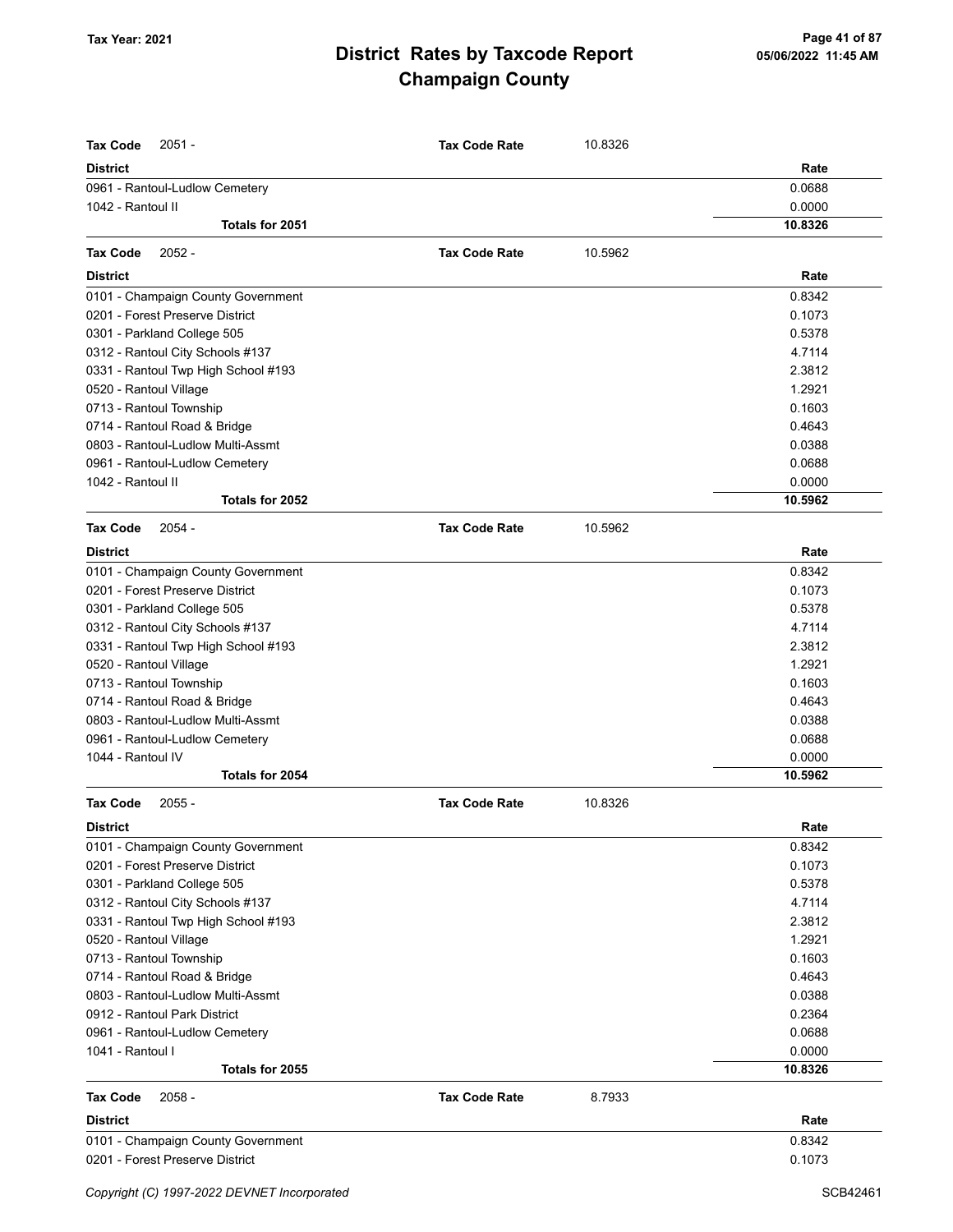| <b>Tax Code</b><br>$2058 -$         | <b>Tax Code Rate</b> | 8.7933  |         |
|-------------------------------------|----------------------|---------|---------|
| <b>District</b>                     |                      |         | Rate    |
| 0301 - Parkland College 505         |                      |         | 0.5378  |
| 0311 - Thomasboro CCSD #130         |                      |         | 2.6721  |
| 0331 - Rantoul Twp High School #193 |                      |         | 2.3812  |
| 0520 - Rantoul Village              |                      |         | 1.2921  |
| 0713 - Rantoul Township             |                      |         | 0.1603  |
| 0714 - Rantoul Road & Bridge        |                      |         | 0.4643  |
| 0803 - Rantoul-Ludlow Multi-Assmt   |                      |         | 0.0388  |
| 0912 - Rantoul Park District        |                      |         | 0.2364  |
| 0961 - Rantoul-Ludlow Cemetery      |                      |         | 0.0688  |
| 1041 - Rantoul I                    |                      |         | 0.0000  |
| Totals for 2058                     |                      |         | 8.7933  |
| <b>Tax Code</b><br>$2060 -$         | <b>Tax Code Rate</b> | 10.8326 |         |
| <b>District</b>                     |                      |         | Rate    |
| 0101 - Champaign County Government  |                      |         | 0.8342  |
| 0201 - Forest Preserve District     |                      |         | 0.1073  |
| 0301 - Parkland College 505         |                      |         | 0.5378  |
| 0312 - Rantoul City Schools #137    |                      |         | 4.7114  |
| 0331 - Rantoul Twp High School #193 |                      |         | 2.3812  |
| 0520 - Rantoul Village              |                      |         | 1.2921  |
| 0713 - Rantoul Township             |                      |         | 0.1603  |
| 0714 - Rantoul Road & Bridge        |                      |         | 0.4643  |
| 0803 - Rantoul-Ludlow Multi-Assmt   |                      |         | 0.0388  |
| 0912 - Rantoul Park District        |                      |         | 0.2364  |
| 0961 - Rantoul-Ludlow Cemetery      |                      |         | 0.0688  |
| Totals for 2060                     |                      |         | 10.8326 |
| <b>Tax Code</b><br>$2101 -$         | <b>Tax Code Rate</b> | 7.3885  |         |
| <b>District</b>                     |                      |         | Rate    |
| 0101 - Champaign County Government  |                      |         | 0.8342  |
| 0201 - Forest Preserve District     |                      |         | 0.1073  |
| 0301 - Parkland College 505         |                      |         | 0.5378  |
| 0354 - Heritage CUSD #8             |                      |         | 4.6231  |
| 0402 - Broadlands Fire Protection   |                      |         | 0.5370  |
| 0719 - Raymond Township             |                      |         | 0.3078  |
| 0720 - Raymond Road & Bridge        |                      |         | 0.4071  |
| 0808 - Ayers-Raymond Multi-Assmt    |                      |         | 0.0342  |
| Totals for 2101                     |                      |         | 7.3885  |
| $2102 -$<br><b>Tax Code</b>         | <b>Tax Code Rate</b> | 8.4563  |         |
| <b>District</b>                     |                      |         | Rate    |
| 0101 - Champaign County Government  |                      |         | 0.8342  |
| 0201 - Forest Preserve District     |                      |         | 0.1073  |
| 0301 - Parkland College 505         |                      |         | 0.5378  |
| 0354 - Heritage CUSD #8             |                      |         | 4.6231  |
| 0402 - Broadlands Fire Protection   |                      |         | 0.5370  |
| 0514 - Longview Village             |                      |         | 1.0678  |
| 0719 - Raymond Township             |                      |         | 0.3078  |
| 0720 - Raymond Road & Bridge        |                      |         | 0.4071  |
| 0808 - Ayers-Raymond Multi-Assmt    |                      |         | 0.0342  |
| Totals for 2102                     |                      |         | 8.4563  |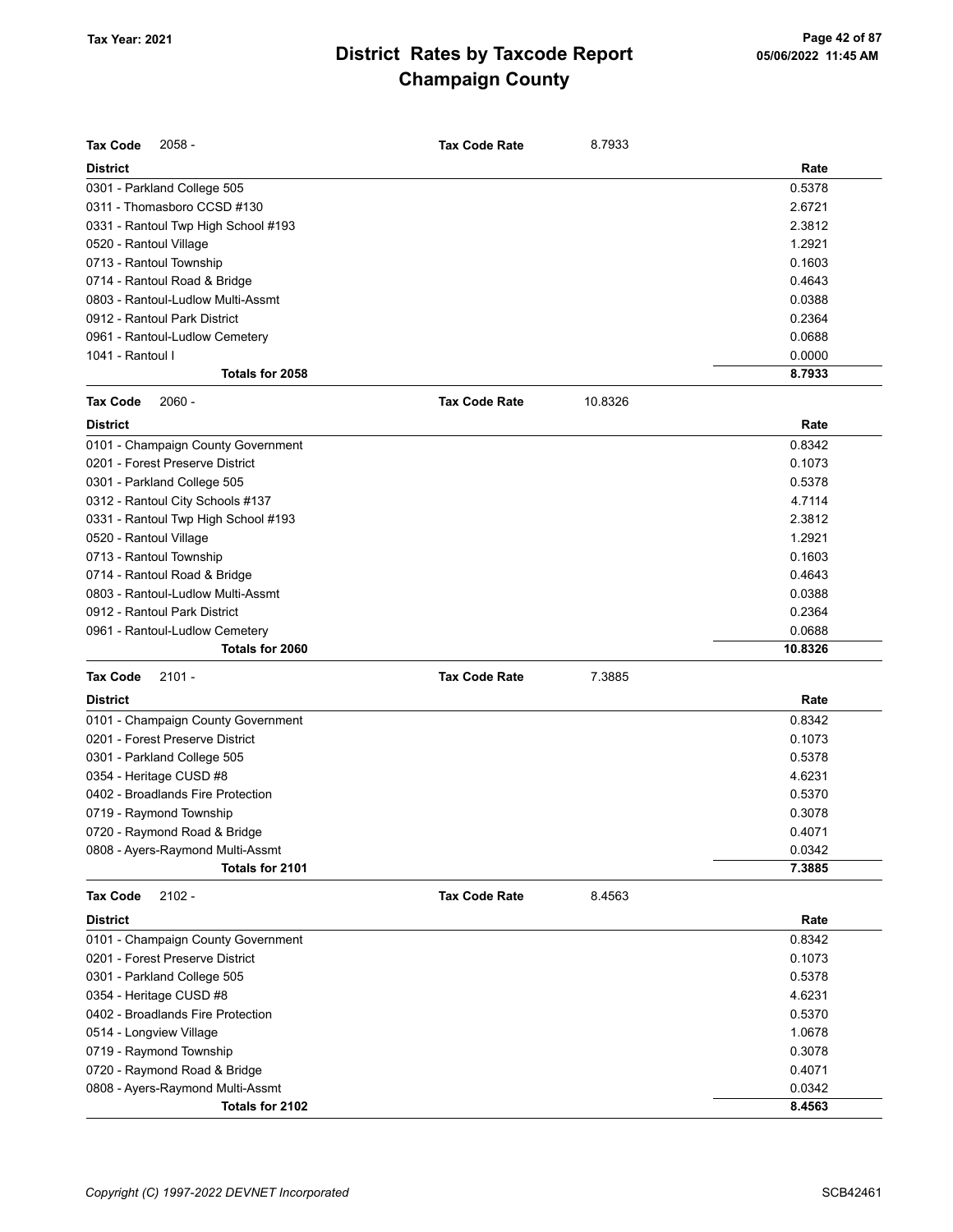| <b>Tax Code</b><br>$2103 -$        | <b>Tax Code Rate</b> | 7.4085 |        |
|------------------------------------|----------------------|--------|--------|
| <b>District</b>                    |                      |        | Rate   |
| 0101 - Champaign County Government |                      |        | 0.8342 |
| 0201 - Forest Preserve District    |                      |        | 0.1073 |
| 0301 - Parkland College 505        |                      |        | 0.5378 |
| 0353 - Villa Grove CUSD #302       |                      |        | 4.3867 |
| 0402 - Broadlands Fire Protection  |                      |        | 0.5370 |
| 0719 - Raymond Township            |                      |        | 0.3078 |
| 0720 - Raymond Road & Bridge       |                      |        | 0.4071 |
| 0808 - Ayers-Raymond Multi-Assmt   |                      |        | 0.0342 |
| 0943 - Camargo Library             |                      |        | 0.2564 |
| Totals for 2103                    |                      |        | 7.4085 |
| <b>Tax Code</b><br>$2104 -$        | <b>Tax Code Rate</b> | 7.6449 |        |
| <b>District</b>                    |                      |        | Rate   |
| 0101 - Champaign County Government |                      |        | 0.8342 |
| 0201 - Forest Preserve District    |                      |        | 0.1073 |
| 0301 - Parkland College 505        |                      |        | 0.5378 |
| 0354 - Heritage CUSD #8            |                      |        | 4.6231 |
| 0402 - Broadlands Fire Protection  |                      |        | 0.5370 |
| 0719 - Raymond Township            |                      |        | 0.3078 |
| 0720 - Raymond Road & Bridge       |                      |        | 0.4071 |
| 0808 - Ayers-Raymond Multi-Assmt   |                      |        | 0.0342 |
| 0943 - Camargo Library             |                      |        | 0.2564 |
| Totals for 2104                    |                      |        | 7.6449 |
| $2105 -$<br><b>Tax Code</b>        | <b>Tax Code Rate</b> | 7.1521 |        |
| <b>District</b>                    |                      |        | Rate   |
| 0101 - Champaign County Government |                      |        | 0.8342 |
| 0201 - Forest Preserve District    |                      |        | 0.1073 |
| 0301 - Parkland College 505        |                      |        | 0.5378 |
| 0353 - Villa Grove CUSD #302       |                      |        | 4.3867 |
| 0402 - Broadlands Fire Protection  |                      |        | 0.5370 |
| 0719 - Raymond Township            |                      |        | 0.3078 |
| 0720 - Raymond Road & Bridge       |                      |        | 0.4071 |
| 0808 - Ayers-Raymond Multi-Assmt   |                      |        | 0.0342 |
| Totals for 2105                    |                      |        | 7.1521 |
| <b>Tax Code</b><br>$2201 -$        | <b>Tax Code Rate</b> | 6.1164 |        |
| <b>District</b>                    |                      |        | Rate   |
| 0101 - Champaign County Government |                      |        | 0.8342 |
| 0201 - Forest Preserve District    |                      |        | 0.1073 |
| 0301 - Parkland College 505        |                      |        | 0.5378 |
| 0348 - Tolono CUSD #7              |                      |        | 3.3676 |
| 0425 - Sadorus Fire Protection     |                      |        | 0.2638 |
| 0725 - Sadorus Township            |                      |        | 0.3045 |
| 0726 - Sadorus Road & Bridge       |                      |        | 0.7012 |
| 0806 - Sadorus-Colfax MA           |                      |        | 0.0000 |
| Totals for 2201                    |                      |        | 6.1164 |
| <b>Tax Code</b><br>$2202 -$        | <b>Tax Code Rate</b> | 6.4054 |        |
| <b>District</b>                    |                      |        | Rate   |
| 0101 - Champaign County Government |                      |        | 0.8342 |
| 0201 - Forest Preserve District    |                      |        | 0.1073 |
| 0301 - Parkland College 505        |                      |        | 0.5378 |
| 0348 - Tolono CUSD #7              |                      |        | 3.3676 |
|                                    |                      |        |        |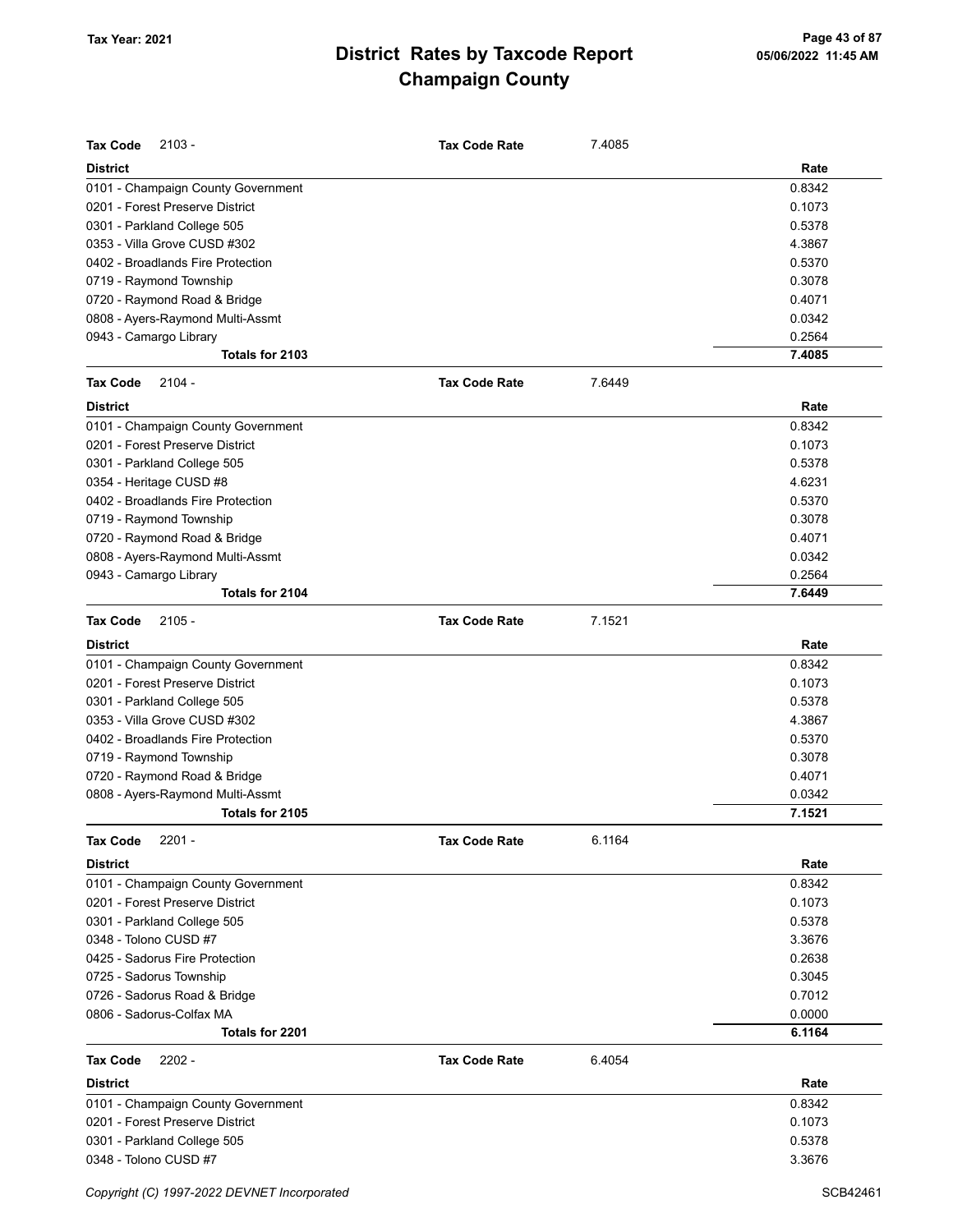| <b>Tax Code</b><br>$2202 -$                             | <b>Tax Code Rate</b> | 6.4054 | Rate             |
|---------------------------------------------------------|----------------------|--------|------------------|
| <b>District</b>                                         |                      |        |                  |
| 0409 - Ivesdale Fire Protection                         |                      |        | 0.5528<br>0.3045 |
| 0725 - Sadorus Township<br>0726 - Sadorus Road & Bridge |                      |        | 0.7012           |
| 0806 - Sadorus-Colfax MA                                |                      |        | 0.0000           |
| Totals for 2202                                         |                      |        | 6.4054           |
|                                                         |                      |        |                  |
| <b>Tax Code</b><br>$2203 -$                             | <b>Tax Code Rate</b> | 6.5288 |                  |
| <b>District</b>                                         |                      |        | Rate             |
| 0101 - Champaign County Government                      |                      |        | 0.8342           |
| 0201 - Forest Preserve District                         |                      |        | 0.1073           |
| 0301 - Parkland College 505                             |                      |        | 0.5378           |
| 0348 - Tolono CUSD #7                                   |                      |        | 3.3676           |
| 0425 - Sadorus Fire Protection                          |                      |        | 0.2638           |
| 0523 - Sadorus Village                                  |                      |        | 0.2793           |
| 0725 - Sadorus Township                                 |                      |        | 0.3045           |
| 0726 - Sadorus Road & Bridge                            |                      |        | 0.7012           |
| 0806 - Sadorus-Colfax MA                                |                      |        | 0.0000           |
| 0941 - Tolono Library<br>Totals for 2203                |                      |        | 0.1331<br>6.5288 |
|                                                         |                      |        |                  |
| <b>Tax Code</b><br>2203B-                               | <b>Tax Code Rate</b> | 6.3957 |                  |
| <b>District</b>                                         |                      |        | Rate             |
| 0101 - Champaign County Government                      |                      |        | 0.8342           |
| 0201 - Forest Preserve District                         |                      |        | 0.1073           |
| 0301 - Parkland College 505                             |                      |        | 0.5378           |
| 0348 - Tolono CUSD #7                                   |                      |        | 3.3676           |
| 0425 - Sadorus Fire Protection                          |                      |        | 0.2638           |
| 0523 - Sadorus Village                                  |                      |        | 0.2793           |
| 0725 - Sadorus Township                                 |                      |        | 0.3045           |
| 0726 - Sadorus Road & Bridge                            |                      |        | 0.7012           |
| 0806 - Sadorus-Colfax MA                                |                      |        | 0.0000           |
| Totals for 2203B                                        |                      |        | 6.3957           |
| <b>Tax Code</b><br>$2204 -$                             | <b>Tax Code Rate</b> | 8.2055 |                  |
| <b>District</b>                                         |                      |        | Rate             |
| 0101 - Champaign County Government                      |                      |        | 0.8342           |
| 0201 - Forest Preserve District                         |                      |        | 0.1073           |
| 0301 - Parkland College 505                             |                      |        | 0.5378           |
| 0346 - Bement CUSD #5                                   |                      |        | 4.8900           |
| 0409 - Ivesdale Fire Protection                         |                      |        | 0.5528           |
| 0725 - Sadorus Township                                 |                      |        | 0.3045           |
| 0726 - Sadorus Road & Bridge                            |                      |        | 0.7012           |
| 0806 - Sadorus-Colfax MA                                |                      |        | 0.0000           |
| 0945 - Bement Library                                   |                      |        | 0.2777           |
| Totals for 2204                                         |                      |        | 8.2055           |
| $2205 -$<br><b>Tax Code</b>                             | <b>Tax Code Rate</b> | 8.6295 |                  |
| <b>District</b>                                         |                      |        | Rate             |
| 0101 - Champaign County Government                      |                      |        | 0.8342           |
| 0201 - Forest Preserve District                         |                      |        | 0.1073           |
| 0301 - Parkland College 505                             |                      |        | 0.5378           |
| 0346 - Bement CUSD #5                                   |                      |        | 4.8900           |
| 0409 - Ivesdale Fire Protection                         |                      |        | 0.5528           |
| 0513 - Ivesdale Village                                 |                      |        | 0.4240           |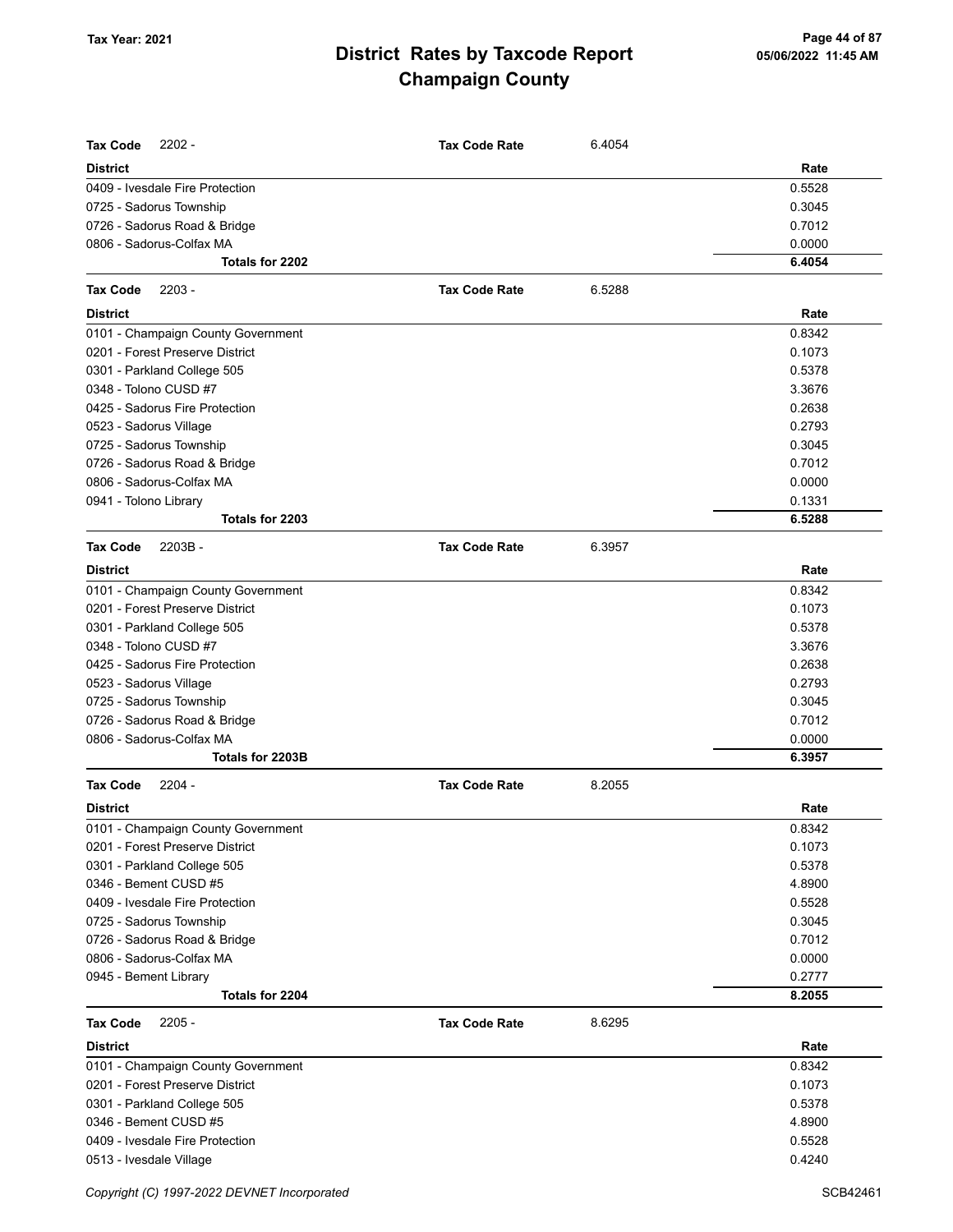| <b>Tax Code</b><br>$2205 -$         | <b>Tax Code Rate</b> | 8.6295 |        |
|-------------------------------------|----------------------|--------|--------|
| <b>District</b>                     |                      |        | Rate   |
| 0725 - Sadorus Township             |                      |        | 0.3045 |
| 0726 - Sadorus Road & Bridge        |                      |        | 0.7012 |
| 0806 - Sadorus-Colfax MA            |                      |        | 0.0000 |
| 0945 - Bement Library               |                      |        | 0.2777 |
| Totals for 2205                     |                      |        | 8.6295 |
| Tax Code<br>$2207 -$                | <b>Tax Code Rate</b> | 7.4966 |        |
| District                            |                      |        | Rate   |
| 0101 - Champaign County Government  |                      |        | 0.8342 |
| 0201 - Forest Preserve District     |                      |        | 0.1073 |
| 0301 - Parkland College 505         |                      |        | 0.5378 |
| 0352 - Tuscola CUSD #301            |                      |        | 4.7478 |
| 0425 - Sadorus Fire Protection      |                      |        | 0.2638 |
| 0725 - Sadorus Township             |                      |        | 0.3045 |
| 0726 - Sadorus Road & Bridge        |                      |        | 0.7012 |
| 0806 - Sadorus-Colfax MA            |                      |        | 0.0000 |
| Totals for 2207                     |                      |        | 7.4966 |
| $2208 -$<br><b>Tax Code</b>         | <b>Tax Code Rate</b> | 7.7856 |        |
| District                            |                      |        | Rate   |
| 0101 - Champaign County Government  |                      |        | 0.8342 |
| 0201 - Forest Preserve District     |                      |        | 0.1073 |
| 0301 - Parkland College 505         |                      |        | 0.5378 |
| 0352 - Tuscola CUSD #301            |                      |        | 4.7478 |
| 0409 - Ivesdale Fire Protection     |                      |        | 0.5528 |
| 0725 - Sadorus Township             |                      |        | 0.3045 |
| 0726 - Sadorus Road & Bridge        |                      |        | 0.7012 |
| 0806 - Sadorus-Colfax MA            |                      |        | 0.0000 |
| Totals for 2208                     |                      |        | 7.7856 |
| <b>Tax Code</b><br>$2209 -$         | <b>Tax Code Rate</b> | 6.0870 |        |
| District                            |                      |        | Rate   |
| 0101 - Champaign County Government  |                      |        | 0.8342 |
| 0201 - Forest Preserve District     |                      |        | 0.1073 |
| 0301 - Parkland College 505         |                      |        | 0.5378 |
| 0348 - Tolono CUSD #7               |                      |        | 3.3676 |
| 0414 - Pesotum Fire Protection      |                      |        | 0.2344 |
| 0725 - Sadorus Township             |                      |        | 0.3045 |
| 0726 - Sadorus Road & Bridge        |                      |        | 0.7012 |
| 0806 - Sadorus-Colfax MA            |                      |        | 0.0000 |
| Totals for 2209                     |                      |        | 6.0870 |
| Tax Code<br>$2210 -$                | <b>Tax Code Rate</b> | 7.1491 |        |
| <b>District</b>                     |                      |        | Rate   |
| 0101 - Champaign County Government  |                      |        | 0.8342 |
| 0201 - Forest Preserve District     |                      |        | 0.1073 |
| 0301 - Parkland College 505         |                      |        | 0.5378 |
| 0350 - Atwood-Hammond School # 39-P |                      |        | 0.5835 |
| 0359 - Arthur CUSD #305             |                      |        | 3.5278 |
| 0409 - Ivesdale Fire Protection     |                      |        | 0.5528 |
| 0725 - Sadorus Township             |                      |        | 0.3045 |
| 0726 - Sadorus Road & Bridge        |                      |        | 0.7012 |
| 0806 - Sadorus-Colfax MA            |                      |        | 0.0000 |
| Totals for 2210                     |                      |        | 7.1491 |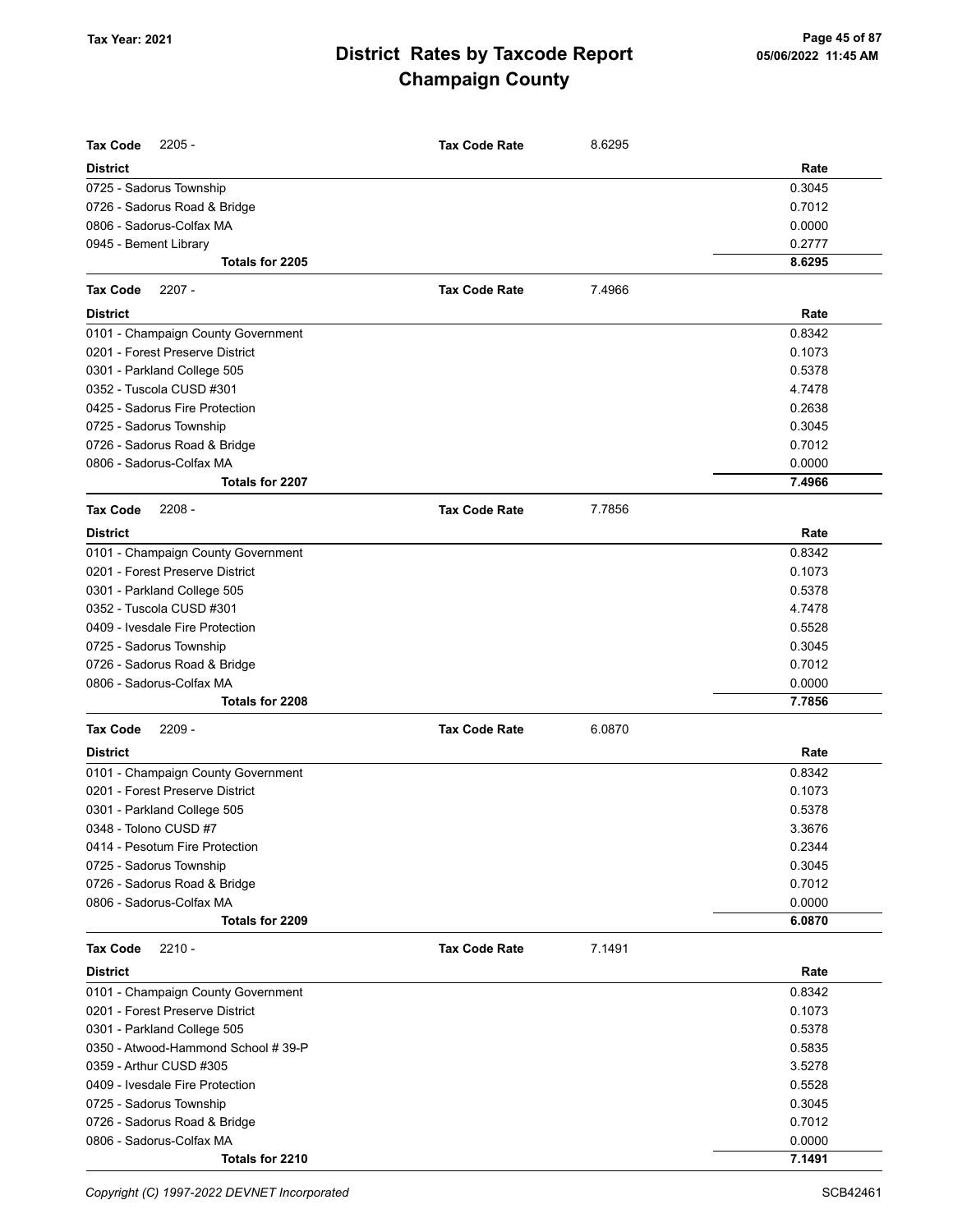| <b>Tax Code</b><br>2301 -          | <b>Tax Code Rate</b> | 6.9127 |        |
|------------------------------------|----------------------|--------|--------|
| <b>District</b>                    |                      |        | Rate   |
| 0101 - Champaign County Government |                      |        | 0.8342 |
| 0201 - Forest Preserve District    |                      |        | 0.1073 |
| 0301 - Parkland College 505        |                      |        | 0.5378 |
| 0344 - Mahomet-Seymour CUSD #3     |                      |        | 4.6254 |
| 0424 - Scott Fire Protection       |                      |        | 0.2068 |
| 0731 - Scott Township              |                      |        | 0.1939 |
| 0732 - Scott Road & Bridge         |                      |        | 0.4073 |
| Totals for 2301                    |                      |        | 6.9127 |
| <b>Tax Code</b><br>2302 -          | <b>Tax Code Rate</b> | 7.3975 |        |
| <b>District</b>                    |                      |        | Rate   |
| 0101 - Champaign County Government |                      |        | 0.8342 |
| 0201 - Forest Preserve District    |                      |        | 0.1073 |
| 0301 - Parkland College 505        |                      |        | 0.5378 |
| 0345 - Champaign Unit 4 Schools    |                      |        | 5.1102 |
| 0424 - Scott Fire Protection       |                      |        | 0.2068 |
| 0731 - Scott Township              |                      |        | 0.1939 |
| 0732 - Scott Road & Bridge         |                      |        | 0.4073 |
| Totals for 2302                    |                      |        | 7.3975 |
| <b>Tax Code</b><br>$2303 -$        | <b>Tax Code Rate</b> | 6.0486 |        |
| <b>District</b>                    |                      |        | Rate   |
| 0101 - Champaign County Government |                      |        | 0.8342 |
| 0201 - Forest Preserve District    |                      |        | 0.1073 |
| 0301 - Parkland College 505        |                      |        | 0.5378 |
| 0349 - Monticello CUSD #25         |                      |        | 3.7613 |
| 0424 - Scott Fire Protection       |                      |        | 0.2068 |
| 0731 - Scott Township              |                      |        | 0.1939 |
| 0732 - Scott Road & Bridge         |                      |        | 0.4073 |
| Totals for 2303                    |                      |        | 6.0486 |
| <b>Tax Code</b><br>$2304 -$        | <b>Tax Code Rate</b> | 7.0661 |        |
| <b>District</b>                    |                      |        | Rate   |
| 0101 - Champaign County Government |                      |        | 0.8342 |
| 0201 - Forest Preserve District    |                      |        | 0.1073 |
| 0301 - Parkland College 505        |                      |        | 0.5378 |
| 0344 - Mahomet-Seymour CUSD #3     |                      |        | 4.6254 |
| 0404 - Cornbelt Fire Protection    |                      |        | 0.3602 |
| 0731 - Scott Township              |                      |        | 0.1939 |
| 0732 - Scott Road & Bridge         |                      |        | 0.4073 |
| Totals for 2304                    |                      |        | 7.0661 |
| <b>Tax Code</b><br>$2305 -$        | <b>Tax Code Rate</b> | 7.6170 |        |
| <b>District</b>                    |                      |        | Rate   |
| 0101 - Champaign County Government |                      |        | 0.8342 |
| 0201 - Forest Preserve District    |                      |        | 0.1073 |
| 0301 - Parkland College 505        |                      |        | 0.5378 |
| 0345 - Champaign Unit 4 Schools    |                      |        | 5.1102 |
| 0424 - Scott Fire Protection       |                      |        | 0.2068 |
| 0502 - Bondville Village           |                      |        | 0.2195 |
| 0731 - Scott Township              |                      |        | 0.1939 |
| 0732 - Scott Road & Bridge         |                      |        | 0.4073 |
| Totals for 2305                    |                      |        | 7.6170 |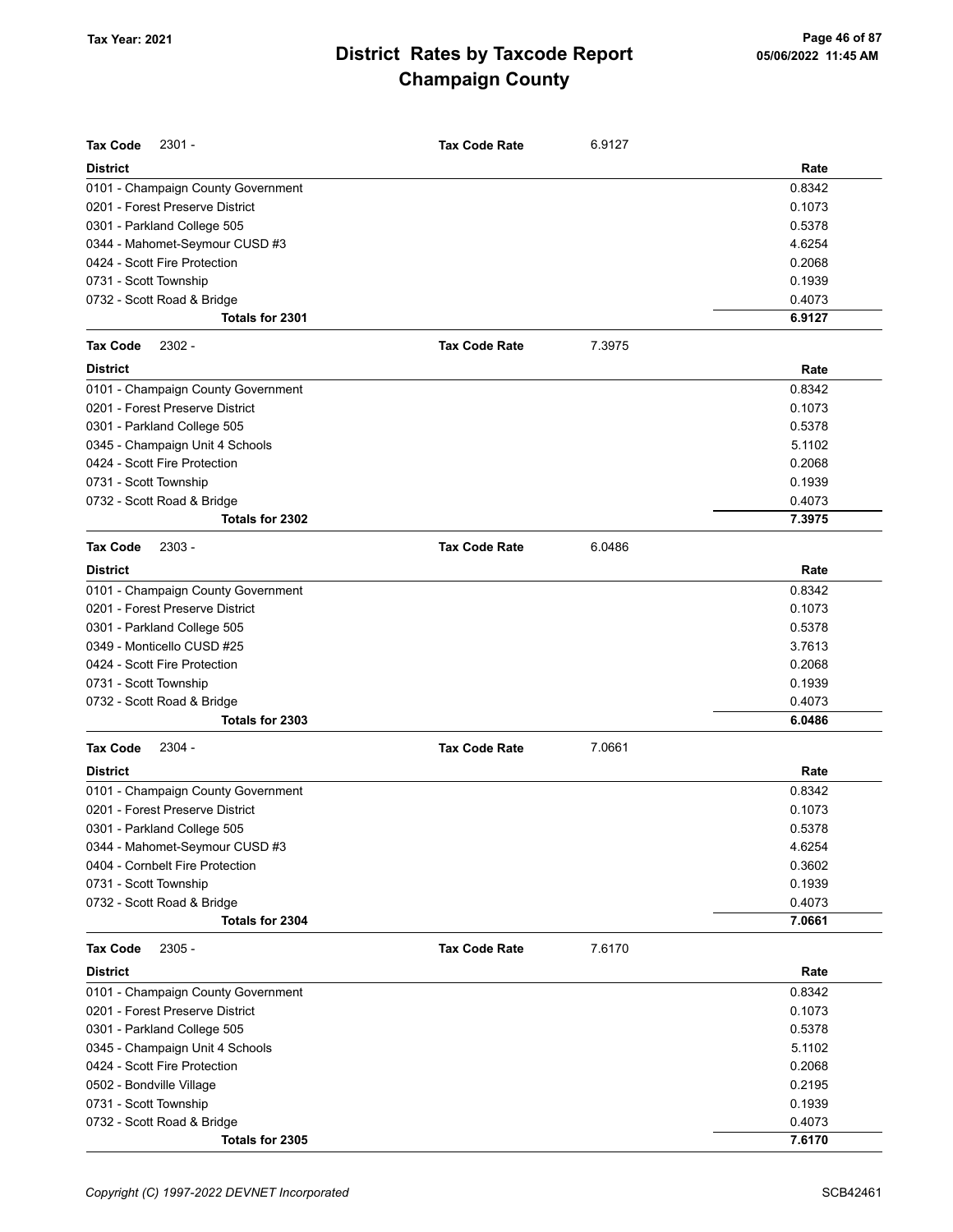| <b>Tax Code</b><br>2401 -              | <b>Tax Code Rate</b> | 5.6927 |        |
|----------------------------------------|----------------------|--------|--------|
| <b>District</b>                        |                      |        | Rate   |
| 0101 - Champaign County Government     |                      |        | 0.8342 |
| 0201 - Forest Preserve District        |                      |        | 0.1073 |
| 0301 - Parkland College 505            |                      |        | 0.5378 |
| 0348 - Tolono CUSD #7                  |                      |        | 3.3676 |
| 0418 - Sidney Fire Protection          |                      |        | 0.2466 |
| 0737 - Sidney Township                 |                      |        | 0.2179 |
| 0738 - Sidney Road & Bridge            |                      |        | 0.3813 |
| 0740 - Sidney Cemetery                 |                      |        | 0.0000 |
| Totals for 2401                        |                      |        | 5.6927 |
| 2402 -<br>Tax Code                     | <b>Tax Code Rate</b> | 6.0016 |        |
| <b>District</b>                        |                      |        | Rate   |
| 0101 - Champaign County Government     |                      |        | 0.8342 |
| 0201 - Forest Preserve District        |                      |        | 0.1073 |
| 0301 - Parkland College 505            |                      |        | 0.5378 |
| 0348 - Tolono CUSD #7                  |                      |        | 3.3676 |
| 0418 - Sidney Fire Protection          |                      |        | 0.2466 |
| 0526 - Sidney Village                  |                      |        | 0.3089 |
| 0737 - Sidney Township                 |                      |        | 0.2179 |
| 0738 - Sidney Road & Bridge            |                      |        | 0.3813 |
| 0740 - Sidney Cemetery                 |                      |        | 0.0000 |
| Totals for 2402                        |                      |        | 6.0016 |
| 2403 -<br><b>Tax Code</b>              | <b>Tax Code Rate</b> | 6.9482 |        |
| <b>District</b>                        |                      |        | Rate   |
| 0101 - Champaign County Government     |                      |        | 0.8342 |
| 0201 - Forest Preserve District        |                      |        | 0.1073 |
| 0301 - Parkland College 505            |                      |        | 0.5378 |
| 0354 - Heritage CUSD #8                |                      |        | 4.6231 |
| 0418 - Sidney Fire Protection          |                      |        | 0.2466 |
| 0737 - Sidney Township                 |                      |        | 0.2179 |
| 0738 - Sidney Road & Bridge            |                      |        | 0.3813 |
| 0740 - Sidney Cemetery                 |                      |        | 0.0000 |
| Totals for 2403                        |                      |        | 6.9482 |
| Tax Code<br>$2501 -$                   | <b>Tax Code Rate</b> | 8.1330 |        |
| <b>District</b>                        |                      |        | Rate   |
| 0101 - Champaign County Government     |                      |        | 0.8342 |
| 0201 - Forest Preserve District        |                      |        | 0.1073 |
| 0301 - Parkland College 505            |                      |        | 0.5378 |
| 0351 - Urbana Unit 116 Schools         |                      |        | 5.9026 |
| 0403 - Carroll Fire Protection         |                      |        | 0.3042 |
| 0743 - Somer Township                  |                      |        | 0.1105 |
| 0744 - Somer Road & Bridge             |                      |        | 0.3364 |
| 0901 - Urbana-Champaign Sanit Distr    |                      |        | 0.0000 |
| Totals for 2501                        |                      |        | 8.1330 |
| Tax Code<br>$2501A -$                  | <b>Tax Code Rate</b> | 7.4544 |        |
| <b>District</b>                        |                      |        | Rate   |
| 0101 - Champaign County Government     |                      |        | 0.8342 |
| 0201 - Forest Preserve District        |                      |        | 0.1073 |
| 0301 - Parkland College 505            |                      |        | 0.5378 |
| 0345 - Champaign Unit 4 Schools        |                      |        | 5.1102 |
| 0405 - Eastern-Prairie Fire Protection |                      |        | 0.4180 |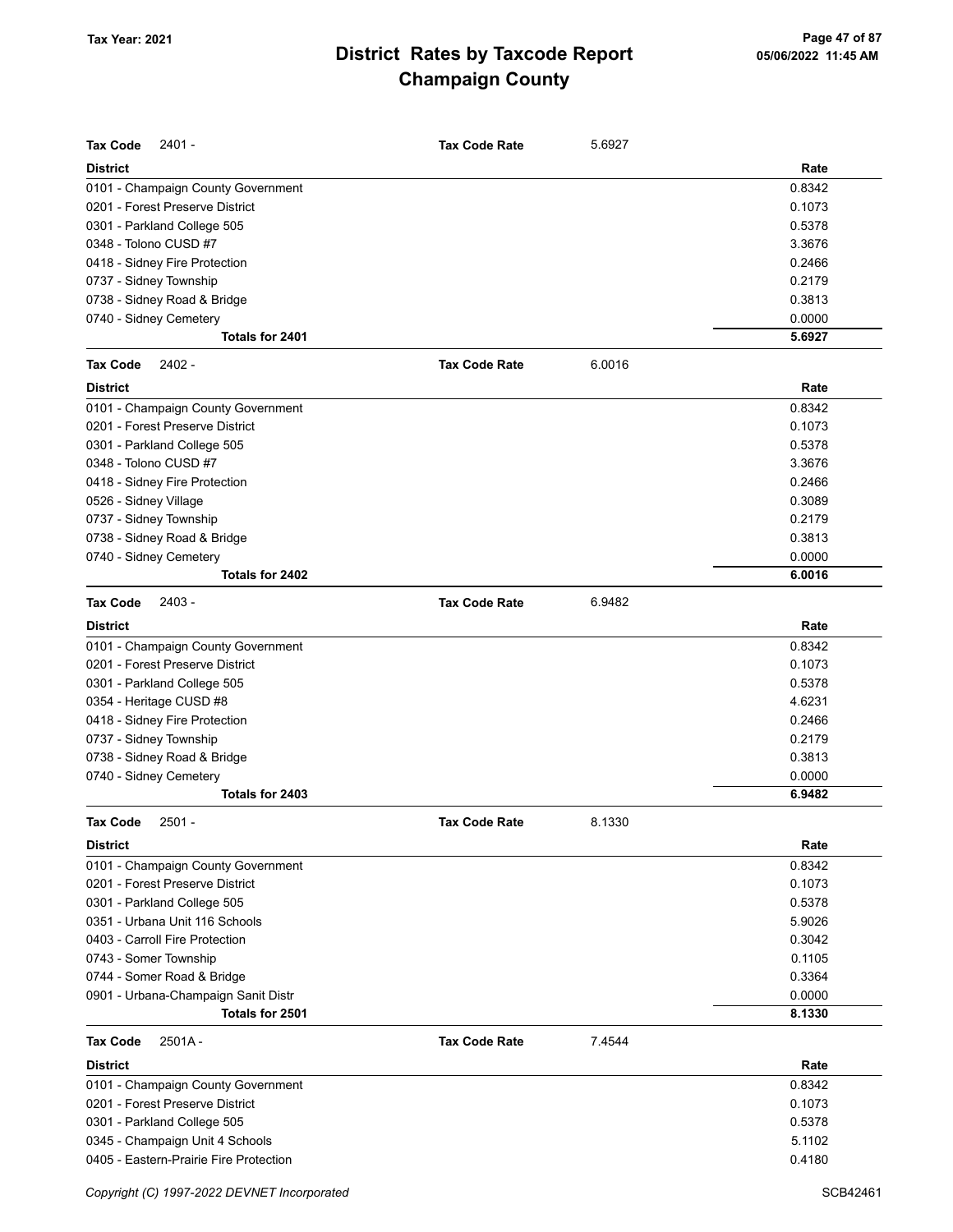| <b>Tax Code</b><br>$2501A -$           | <b>Tax Code Rate</b> | 7.4544 |        |
|----------------------------------------|----------------------|--------|--------|
| <b>District</b>                        |                      |        | Rate   |
| 0743 - Somer Township                  |                      |        | 0.1105 |
| 0744 - Somer Road & Bridge             |                      |        | 0.3364 |
| Totals for 2501A                       |                      |        | 7.4544 |
| $2502 -$<br><b>Tax Code</b>            | <b>Tax Code Rate</b> | 8.1330 |        |
| <b>District</b>                        |                      |        | Rate   |
| 0101 - Champaign County Government     |                      |        | 0.8342 |
| 0201 - Forest Preserve District        |                      |        | 0.1073 |
| 0301 - Parkland College 505            |                      |        | 0.5378 |
| 0351 - Urbana Unit 116 Schools         |                      |        | 5.9026 |
| 0403 - Carroll Fire Protection         |                      |        | 0.3042 |
| 0743 - Somer Township                  |                      |        | 0.1105 |
| 0744 - Somer Road & Bridge             |                      |        | 0.3364 |
| Totals for 2502                        |                      |        | 8.1330 |
| <b>Tax Code</b><br>2502A-              | <b>Tax Code Rate</b> | 8.2468 |        |
| <b>District</b>                        |                      |        | Rate   |
| 0101 - Champaign County Government     |                      |        | 0.8342 |
| 0201 - Forest Preserve District        |                      |        | 0.1073 |
| 0301 - Parkland College 505            |                      |        | 0.5378 |
| 0351 - Urbana Unit 116 Schools         |                      |        | 5.9026 |
| 0405 - Eastern-Prairie Fire Protection |                      |        | 0.4180 |
| 0743 - Somer Township                  |                      |        | 0.1105 |
| 0744 - Somer Road & Bridge             |                      |        | 0.3364 |
| Totals for 2502A                       |                      |        | 8.2468 |
| $2503 -$<br><b>Tax Code</b>            | <b>Tax Code Rate</b> | 6.8283 |        |
| <b>District</b>                        |                      |        | Rate   |
| 0101 - Champaign County Government     |                      |        | 0.8342 |
| 0201 - Forest Preserve District        |                      |        | 0.1073 |
| 0301 - Parkland College 505            |                      |        | 0.5378 |
| 0311 - Thomasboro CCSD #130            |                      |        | 2.6721 |
| 0333 - St.Jos-Ogden High School #305   |                      |        | 1.9629 |
| 0420 - Thomasboro Fire Protection      |                      |        | 0.2671 |
| 0743 - Somer Township                  |                      |        | 0.1105 |
| 0744 - Somer Road & Bridge             |                      |        | 0.3364 |
| Totals for 2503                        |                      |        | 6.8283 |
| <b>Tax Code</b><br>$2504 -$            | <b>Tax Code Rate</b> | 6.9258 |        |
| <b>District</b>                        |                      |        | Rate   |
| 0101 - Champaign County Government     |                      |        | 0.8342 |
| 0201 - Forest Preserve District        |                      |        | 0.1073 |
| 0301 - Parkland College 505            |                      |        | 0.5378 |
| 0314 - St. Joseph CCSD #169            |                      |        | 2.7325 |
| 0333 - St.Jos-Ogden High School #305   |                      |        | 1.9629 |
| 0403 - Carroll Fire Protection         |                      |        | 0.3042 |
| 0743 - Somer Township                  |                      |        | 0.1105 |
| 0744 - Somer Road & Bridge             |                      |        | 0.3364 |
| Totals for 2504                        |                      |        | 6.9258 |
| <b>Tax Code</b><br>$2505 -$            | <b>Tax Code Rate</b> | 7.2466 |        |
| <b>District</b>                        |                      |        | Rate   |
| 0101 - Champaign County Government     |                      |        | 0.8342 |
| 0201 - Forest Preserve District        |                      |        | 0.1073 |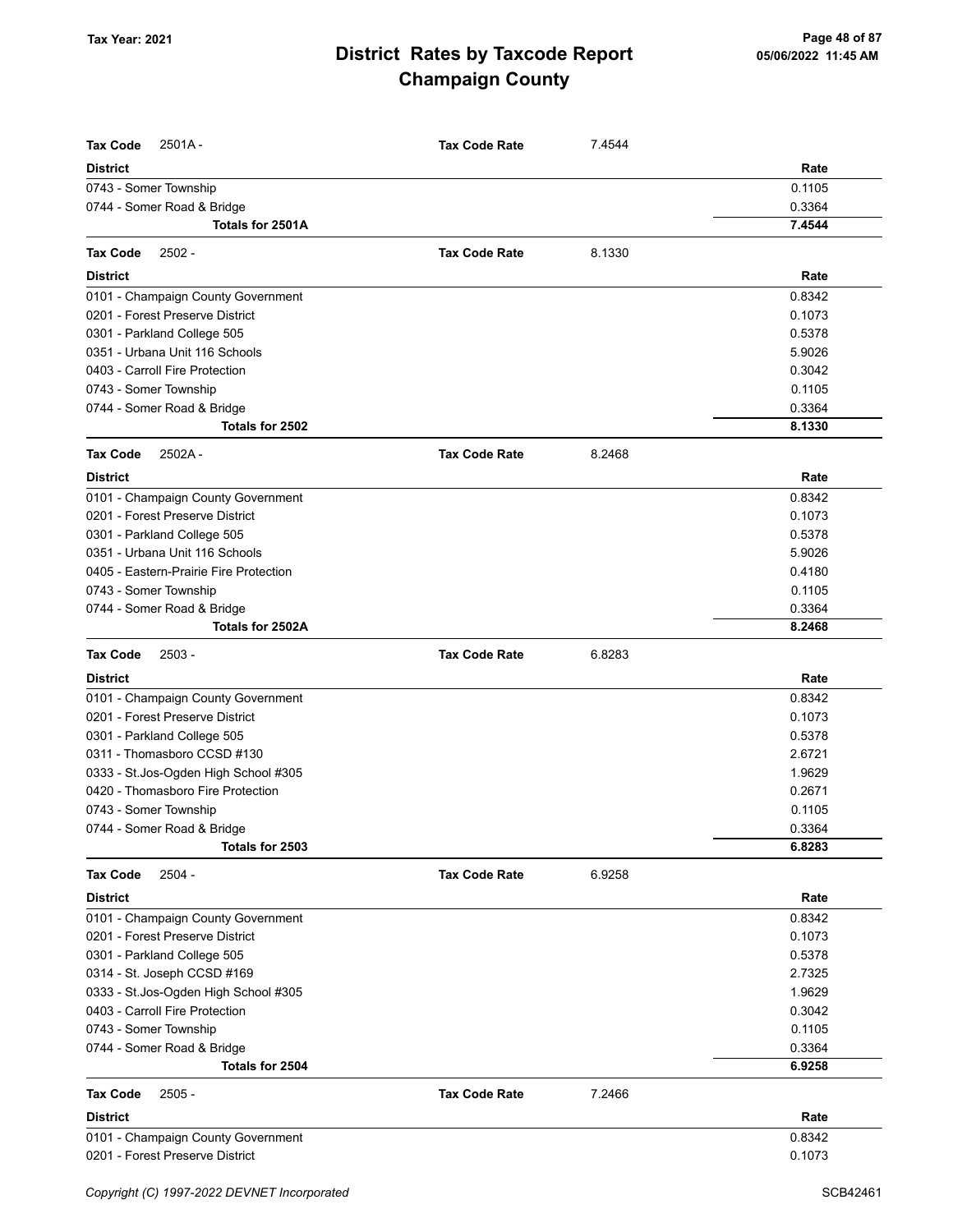| <b>Tax Code</b><br>$2505 -$            | <b>Tax Code Rate</b> | 7.2466 |        |
|----------------------------------------|----------------------|--------|--------|
| <b>District</b>                        |                      |        | Rate   |
| 0301 - Parkland College 505            |                      |        | 0.5378 |
| 0311 - Thomasboro CCSD #130            |                      |        | 2.6721 |
| 0331 - Rantoul Twp High School #193    |                      |        | 2.3812 |
| 0420 - Thomasboro Fire Protection      |                      |        | 0.2671 |
| 0743 - Somer Township                  |                      |        | 0.1105 |
| 0744 - Somer Road & Bridge             |                      |        | 0.3364 |
| Totals for 2505                        |                      |        | 7.2466 |
| <b>Tax Code</b><br>$2507 -$            | <b>Tax Code Rate</b> | 7.3035 |        |
| <b>District</b>                        |                      |        | Rate   |
| 0101 - Champaign County Government     |                      |        | 0.8342 |
| 0201 - Forest Preserve District        |                      |        | 0.1073 |
| 0301 - Parkland College 505            |                      |        | 0.5378 |
| 0345 - Champaign Unit 4 Schools        |                      |        | 5.1102 |
| 0420 - Thomasboro Fire Protection      |                      |        | 0.2671 |
| 0743 - Somer Township                  |                      |        | 0.1105 |
| 0744 - Somer Road & Bridge             |                      |        | 0.3364 |
| Totals for 2507                        |                      |        | 7.3035 |
| <b>Tax Code</b><br>$2508 -$            | <b>Tax Code Rate</b> | 8.0959 |        |
| <b>District</b>                        |                      |        | Rate   |
| 0101 - Champaign County Government     |                      |        | 0.8342 |
| 0201 - Forest Preserve District        |                      |        | 0.1073 |
| 0301 - Parkland College 505            |                      |        | 0.5378 |
| 0351 - Urbana Unit 116 Schools         |                      |        | 5.9026 |
| 0420 - Thomasboro Fire Protection      |                      |        | 0.2671 |
| 0743 - Somer Township                  |                      |        | 0.1105 |
| 0744 - Somer Road & Bridge             |                      |        | 0.3364 |
| Totals for 2508                        |                      |        | 8.0959 |
| <b>Tax Code</b><br>$2509 -$            | <b>Tax Code Rate</b> | 7.4544 |        |
| <b>District</b>                        |                      |        | Rate   |
| 0101 - Champaign County Government     |                      |        | 0.8342 |
| 0201 - Forest Preserve District        |                      |        | 0.1073 |
| 0301 - Parkland College 505            |                      |        | 0.5378 |
| 0345 - Champaign Unit 4 Schools        |                      |        | 5.1102 |
| 0405 - Eastern-Prairie Fire Protection |                      |        | 0.4180 |
| 0743 - Somer Township                  |                      |        | 0.1105 |
| 0744 - Somer Road & Bridge             |                      |        | 0.3364 |
| 0901 - Urbana-Champaign Sanit Distr    |                      |        | 0.0000 |
| Totals for 2509                        |                      |        | 7.4544 |
| <b>Tax Code</b><br>$2510 -$            | <b>Tax Code Rate</b> | 6.9026 |        |
| <b>District</b>                        |                      |        | Rate   |
| 0101 - Champaign County Government     |                      |        | 0.8342 |
| 0201 - Forest Preserve District        |                      |        | 0.1073 |
| 0301 - Parkland College 505            |                      |        | 0.5378 |
| 0314 - St. Joseph CCSD #169            |                      |        | 2.7325 |
| 0333 - St. Jos-Ogden High School #305  |                      |        | 1.9629 |
| 0419 - St.Jos-Stanton Fire Protection  |                      |        | 0.2810 |
| 0743 - Somer Township                  |                      |        | 0.1105 |
| 0744 - Somer Road & Bridge             |                      |        | 0.3364 |
| Totals for 2510                        |                      |        | 6.9026 |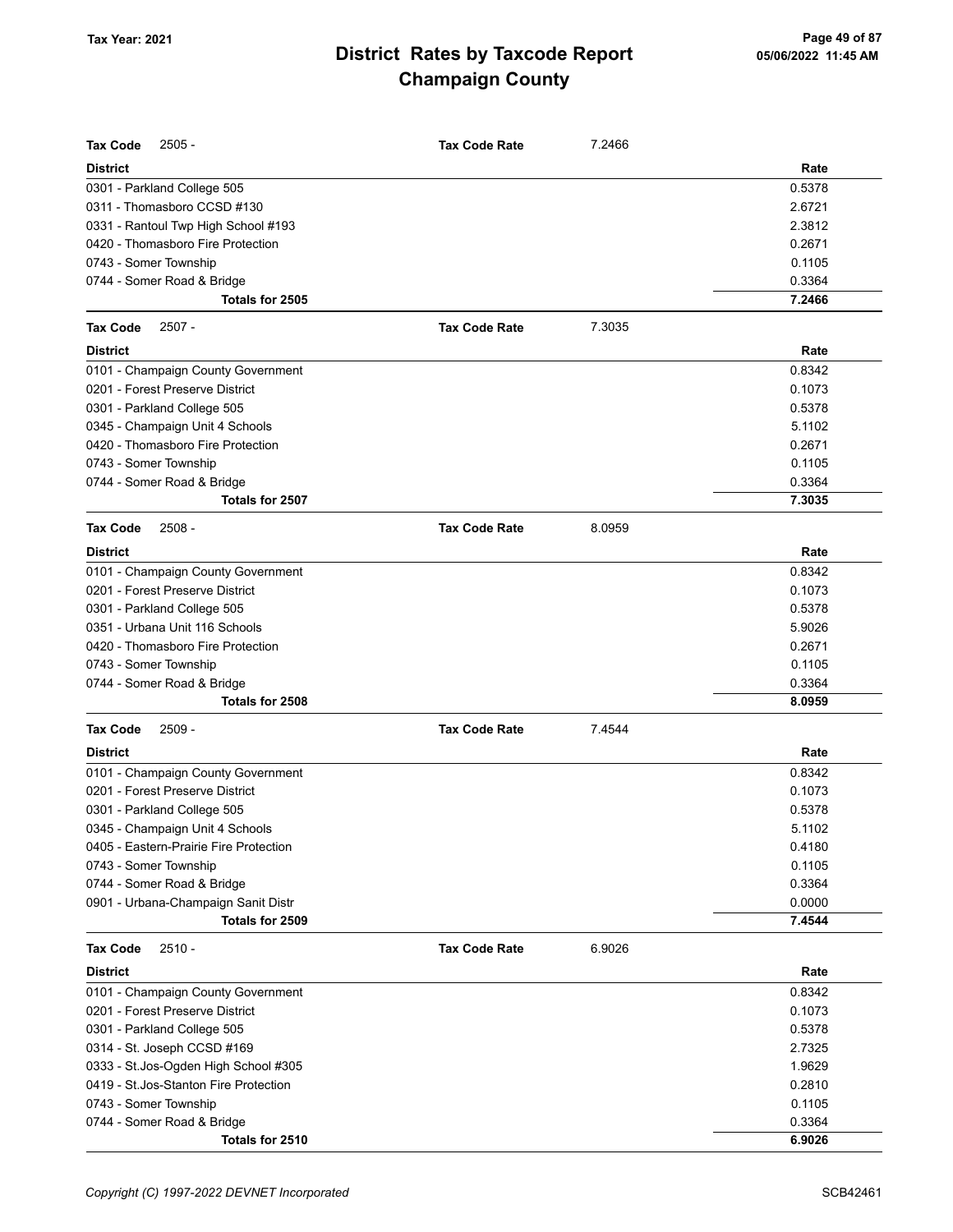| <b>Tax Code</b><br>$2511 -$            | <b>Tax Code Rate</b> | 8.2468 |        |
|----------------------------------------|----------------------|--------|--------|
| <b>District</b>                        |                      |        | Rate   |
| 0101 - Champaign County Government     |                      |        | 0.8342 |
| 0201 - Forest Preserve District        |                      |        | 0.1073 |
| 0301 - Parkland College 505            |                      |        | 0.5378 |
| 0351 - Urbana Unit 116 Schools         |                      |        | 5.9026 |
| 0405 - Eastern-Prairie Fire Protection |                      |        | 0.4180 |
| 0743 - Somer Township                  |                      |        | 0.1105 |
| 0744 - Somer Road & Bridge             |                      |        | 0.3364 |
| 0901 - Urbana-Champaign Sanit Distr    |                      |        | 0.0000 |
| Totals for 2511                        |                      |        | 8.2468 |
| $2512 -$<br><b>Tax Code</b>            | <b>Tax Code Rate</b> | 7.8010 |        |
| <b>District</b>                        |                      |        | Rate   |
| 0101 - Champaign County Government     |                      |        | 0.8342 |
| 0201 - Forest Preserve District        |                      |        | 0.1073 |
| 0301 - Parkland College 505            |                      |        | 0.5378 |
| 0345 - Champaign Unit 4 Schools        |                      |        | 5.1102 |
| 0405 - Eastern-Prairie Fire Protection |                      |        | 0.4180 |
| 0743 - Somer Township                  |                      |        | 0.1105 |
| 0744 - Somer Road & Bridge             |                      |        | 0.3364 |
| 0901 - Urbana-Champaign Sanit Distr    |                      |        | 0.0000 |
| 0921 - Champaign-Urbana Mass Transit   |                      |        | 0.3466 |
| Totals for 2512                        |                      |        | 7.8010 |
| <b>Tax Code</b><br>$2513 -$            | <b>Tax Code Rate</b> | 7.1429 |        |
| <b>District</b>                        |                      |        | Rate   |
| 0101 - Champaign County Government     |                      |        | 0.8342 |
| 0201 - Forest Preserve District        |                      |        | 0.1073 |
| 0301 - Parkland College 505            |                      |        | 0.5378 |
| 0333 - St. Jos-Ogden High School #305  |                      |        | 1.9629 |
| 0358 - Prairieview-Ogden CCSD #197     |                      |        | 2.9867 |
| 0420 - Thomasboro Fire Protection      |                      |        | 0.2671 |
| 0743 - Somer Township                  |                      |        | 0.1105 |
| 0744 - Somer Road & Bridge             |                      |        | 0.3364 |
| Totals for 2513                        |                      |        | 7.1429 |
| Tax Code<br>2562 -                     | Tax Code Rate        | 7.8010 |        |
| <b>District</b>                        |                      |        | Rate   |
| 0101 - Champaign County Government     |                      |        | 0.8342 |
| 0201 - Forest Preserve District        |                      |        | 0.1073 |
| 0301 - Parkland College 505            |                      |        | 0.5378 |
| 0345 - Champaign Unit 4 Schools        |                      |        | 5.1102 |
| 0405 - Eastern-Prairie Fire Protection |                      |        | 0.4180 |
| 0743 - Somer Township                  |                      |        | 0.1105 |
| 0744 - Somer Road & Bridge             |                      |        | 0.3364 |
| 0901 - Urbana-Champaign Sanit Distr    |                      |        | 0.0000 |
| 0921 - Champaign-Urbana Mass Transit   |                      |        | 0.3466 |
| Totals for 2562                        |                      |        | 7.8010 |
| <b>Tax Code</b><br>$2601 -$            | <b>Tax Code Rate</b> | 7.2280 |        |
| <b>District</b>                        |                      |        | Rate   |
| 0101 - Champaign County Government     |                      |        | 0.8342 |
| 0201 - Forest Preserve District        |                      |        | 0.1073 |
| 0301 - Parkland College 505            |                      |        | 0.5378 |
| 0314 - St. Joseph CCSD #169            |                      |        | 2.7325 |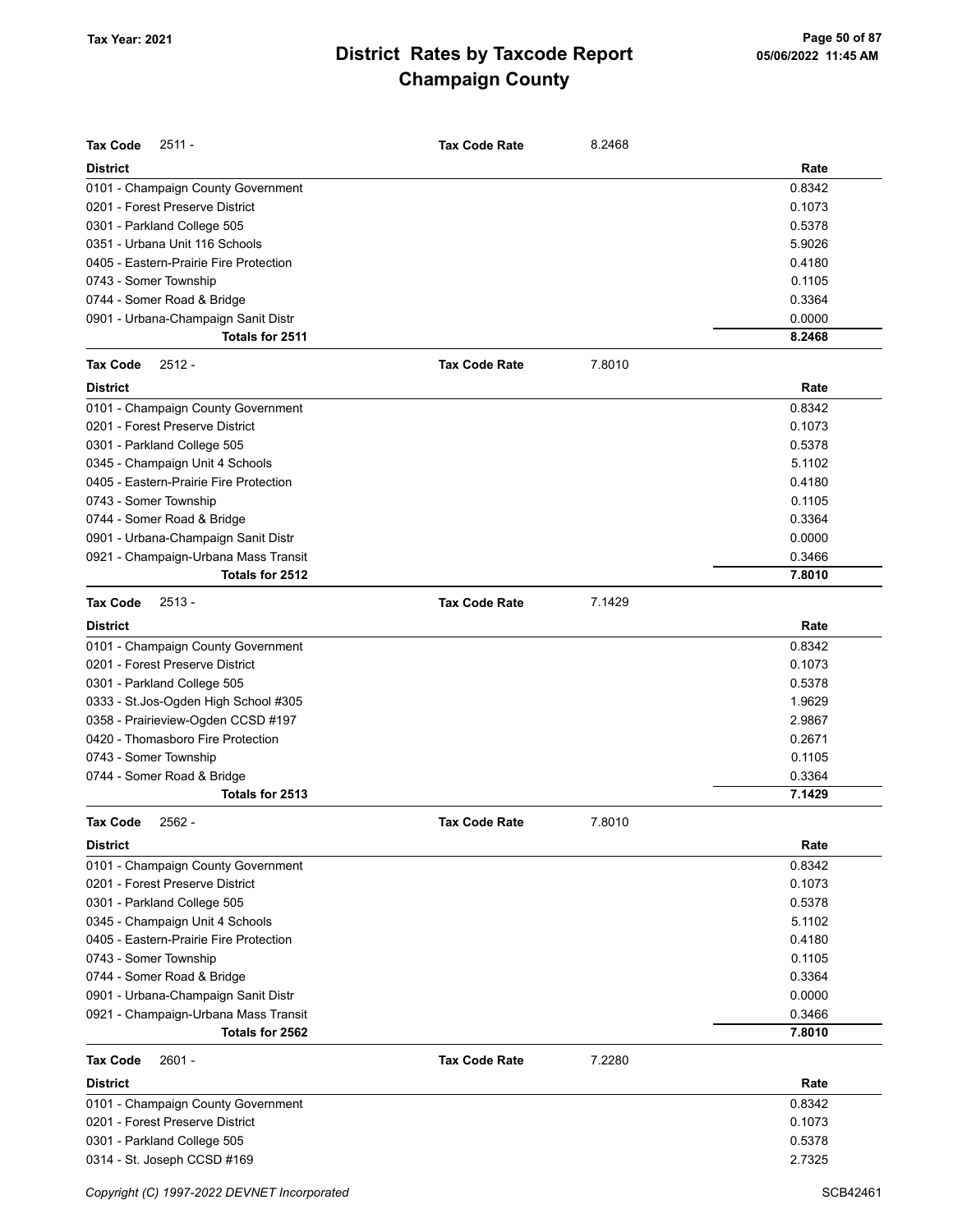| <b>Tax Code</b><br>$2601 -$          | <b>Tax Code Rate</b> | 7.2280 |        |
|--------------------------------------|----------------------|--------|--------|
| <b>District</b>                      |                      |        | Rate   |
| 0333 - St.Jos-Ogden High School #305 |                      |        | 1.9629 |
| 0408 - Homer Fire Protection         |                      |        | 0.4147 |
| 0749 - South Homer Township          |                      |        | 0.2563 |
| 0750 - South Homer Road & Bridge     |                      |        | 0.3481 |
| 0808 - Ayers-Raymond Multi-Assmt     |                      |        | 0.0342 |
| Totals for 2601                      |                      |        | 7.2280 |
| Tax Code<br>$2602 -$                 | <b>Tax Code Rate</b> | 8.4131 |        |
| <b>District</b>                      |                      |        | Rate   |
| 0101 - Champaign County Government   |                      |        | 0.8342 |
| 0201 - Forest Preserve District      |                      |        | 0.1073 |
| 0301 - Parkland College 505          |                      |        | 0.5378 |
| 0354 - Heritage CUSD #8              |                      |        | 4.6231 |
| 0408 - Homer Fire Protection         |                      |        | 0.4147 |
| 0512 - Homer Village                 |                      |        | 1.2574 |
| 0749 - South Homer Township          |                      |        | 0.2563 |
| 0750 - South Homer Road & Bridge     |                      |        | 0.3481 |
| 0808 - Ayers-Raymond Multi-Assmt     |                      |        | 0.0342 |
| Totals for 2602                      |                      |        | 8.4131 |
| <b>Tax Code</b><br>$2603 -$          | <b>Tax Code Rate</b> | 7.1557 |        |
| <b>District</b>                      |                      |        | Rate   |
| 0101 - Champaign County Government   |                      |        | 0.8342 |
| 0201 - Forest Preserve District      |                      |        | 0.1073 |
| 0301 - Parkland College 505          |                      |        | 0.5378 |
| 0354 - Heritage CUSD #8              |                      |        | 4.6231 |
| 0408 - Homer Fire Protection         |                      |        | 0.4147 |
| 0749 - South Homer Township          |                      |        | 0.2563 |
| 0750 - South Homer Road & Bridge     |                      |        | 0.3481 |
| 0808 - Ayers-Raymond Multi-Assmt     |                      |        | 0.0342 |
| Totals for 2603                      |                      |        | 7.1557 |
| $2605 -$<br><b>Tax Code</b>          | <b>Tax Code Rate</b> | 7.4822 |        |
| <b>District</b>                      |                      |        | Rate   |
| 0101 - Champaign County Government   |                      |        | 0.8342 |
| 0201 - Forest Preserve District      |                      |        | 0.1073 |
| 0301 - Parkland College 505          |                      |        | 0.5378 |
| 0333 - St.Jos-Ogden High School #305 |                      |        | 1.9629 |
| 0358 - Prairieview-Ogden CCSD #197   |                      |        | 2.9867 |
| 0408 - Homer Fire Protection         |                      |        | 0.4147 |
| 0749 - South Homer Township          |                      |        | 0.2563 |
| 0750 - South Homer Road & Bridge     |                      |        | 0.3481 |
| 0808 - Ayers-Raymond Multi-Assmt     |                      |        | 0.0342 |
| Totals for 2605                      |                      |        | 7.4822 |
| $2650 -$<br>Tax Code                 | <b>Tax Code Rate</b> | 8.4131 |        |
| <b>District</b>                      |                      |        | Rate   |
| 0101 - Champaign County Government   |                      |        | 0.8342 |
| 0201 - Forest Preserve District      |                      |        | 0.1073 |
| 0301 - Parkland College 505          |                      |        | 0.5378 |
| 0354 - Heritage CUSD #8              |                      |        | 4.6231 |
| 0408 - Homer Fire Protection         |                      |        | 0.4147 |
| 0512 - Homer Village                 |                      |        | 1.2574 |
| 0749 - South Homer Township          |                      |        | 0.2563 |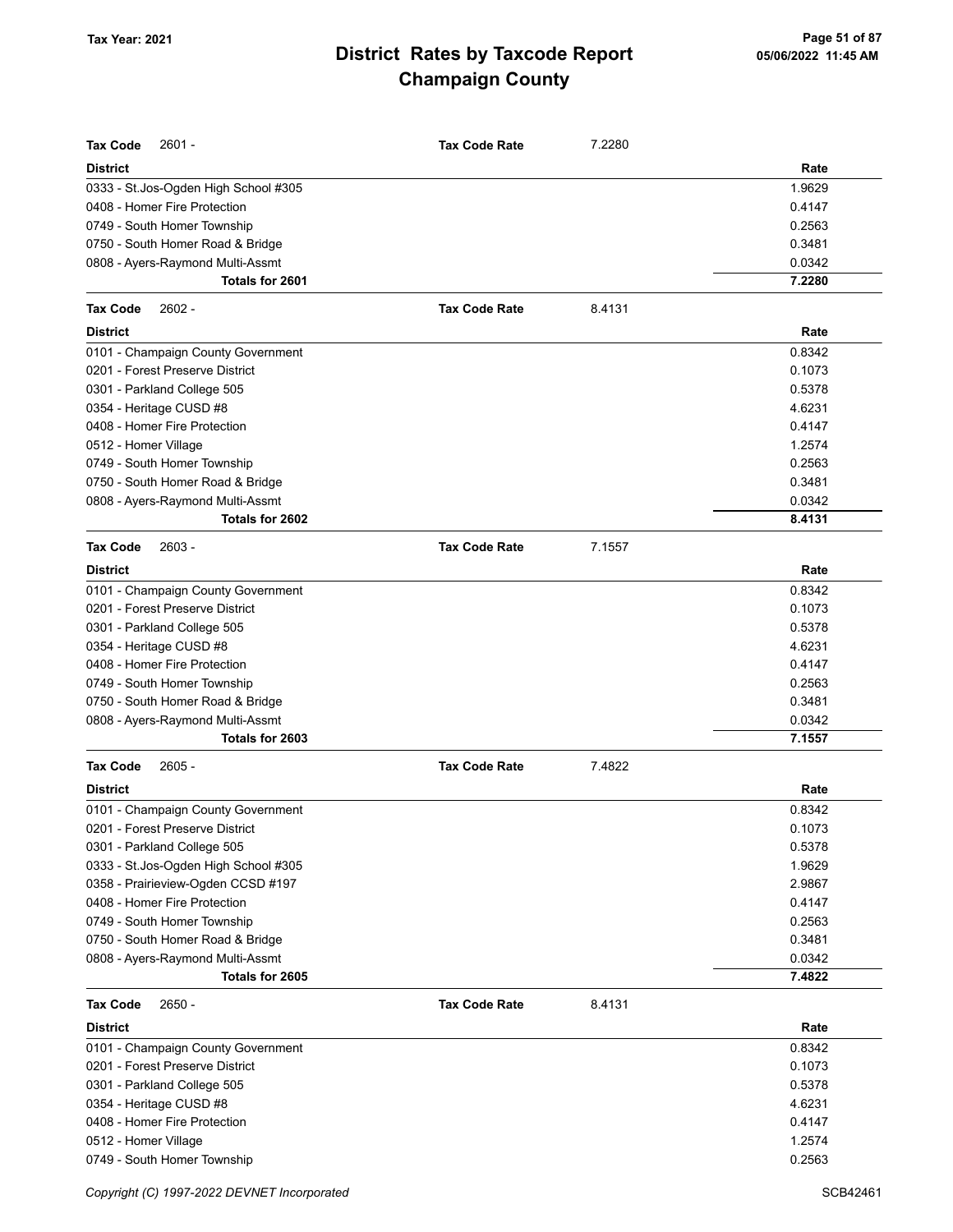| <b>Tax Code</b><br>2650 -              | <b>Tax Code Rate</b> | 8.4131 |        |
|----------------------------------------|----------------------|--------|--------|
| <b>District</b>                        |                      |        | Rate   |
| 0750 - South Homer Road & Bridge       |                      |        | 0.3481 |
| 0808 - Ayers-Raymond Multi-Assmt       |                      |        | 0.0342 |
| 1020 - Homer                           |                      |        | 0.0000 |
| Totals for 2650                        |                      |        | 8.4131 |
| <b>Tax Code</b><br>$2702 -$            | <b>Tax Code Rate</b> | 7.1285 |        |
| <b>District</b>                        |                      |        | Rate   |
| 0101 - Champaign County Government     |                      |        | 0.8342 |
| 0201 - Forest Preserve District        |                      |        | 0.1073 |
| 0301 - Parkland College 505            |                      |        | 0.5378 |
| 0314 - St. Joseph CCSD #169            |                      |        | 2.7325 |
| 0333 - St.Jos-Ogden High School #305   |                      |        | 1.9629 |
| 0419 - St. Jos-Stanton Fire Protection |                      |        | 0.2810 |
| 0755 - Stanton Township                |                      |        | 0.2777 |
| 0756 - Stanton Road & Bridge           |                      |        | 0.3613 |
| 0805 - Ogden-Stanton Multi-Assmt       |                      |        | 0.0338 |
| Totals for 2702                        |                      |        | 7.1285 |
| $2707 -$<br><b>Tax Code</b>            | <b>Tax Code Rate</b> | 7.2579 |        |
| <b>District</b>                        |                      |        | Rate   |
| 0101 - Champaign County Government     |                      |        | 0.8342 |
| 0201 - Forest Preserve District        |                      |        | 0.1073 |
| 0301 - Parkland College 505            |                      |        | 0.5378 |
| 0333 - St.Jos-Ogden High School #305   |                      |        | 1.9629 |
| 0358 - Prairieview-Ogden CCSD #197     |                      |        | 2.9867 |
| 0413 - Ogden-Royal Fire Protection     |                      |        | 0.1562 |
| 0755 - Stanton Township                |                      |        | 0.2777 |
| 0756 - Stanton Road & Bridge           |                      |        | 0.3613 |
| 0805 - Ogden-Stanton Multi-Assmt       |                      |        | 0.0338 |
| Totals for 2707                        |                      |        | 7.2579 |
| $2708 -$<br><b>Tax Code</b>            | <b>Tax Code Rate</b> | 7.3827 |        |
| <b>District</b>                        |                      |        | Rate   |
| 0101 - Champaign County Government     |                      |        | 0.8342 |
| 0201 - Forest Preserve District        |                      |        | 0.1073 |
| 0301 - Parkland College 505            |                      |        | 0.5378 |
| 0333 - St.Jos-Ogden High School #305   |                      |        | 1.9629 |
| 0358 - Prairieview-Ogden CCSD #197     |                      |        | 2.9867 |
| 0419 - St. Jos-Stanton Fire Protection |                      |        | 0.2810 |
| 0755 - Stanton Township                |                      |        | 0.2777 |
| 0756 - Stanton Road & Bridge           |                      |        | 0.3613 |
| 0805 - Ogden-Stanton Multi-Assmt       |                      |        | 0.0338 |
| Totals for 2708                        |                      |        | 7.3827 |
| <b>Tax Code</b><br>2709 -              | <b>Tax Code Rate</b> | 7.3688 |        |
| <b>District</b>                        |                      |        | Rate   |
| 0101 - Champaign County Government     |                      |        | 0.8342 |
| 0201 - Forest Preserve District        |                      |        | 0.1073 |
| 0301 - Parkland College 505            |                      |        | 0.5378 |
| 0333 - St.Jos-Ogden High School #305   |                      |        | 1.9629 |
| 0358 - Prairieview-Ogden CCSD #197     |                      |        | 2.9867 |
| 0420 - Thomasboro Fire Protection      |                      |        | 0.2671 |
| 0755 - Stanton Township                |                      |        | 0.2777 |
| 0756 - Stanton Road & Bridge           |                      |        | 0.3613 |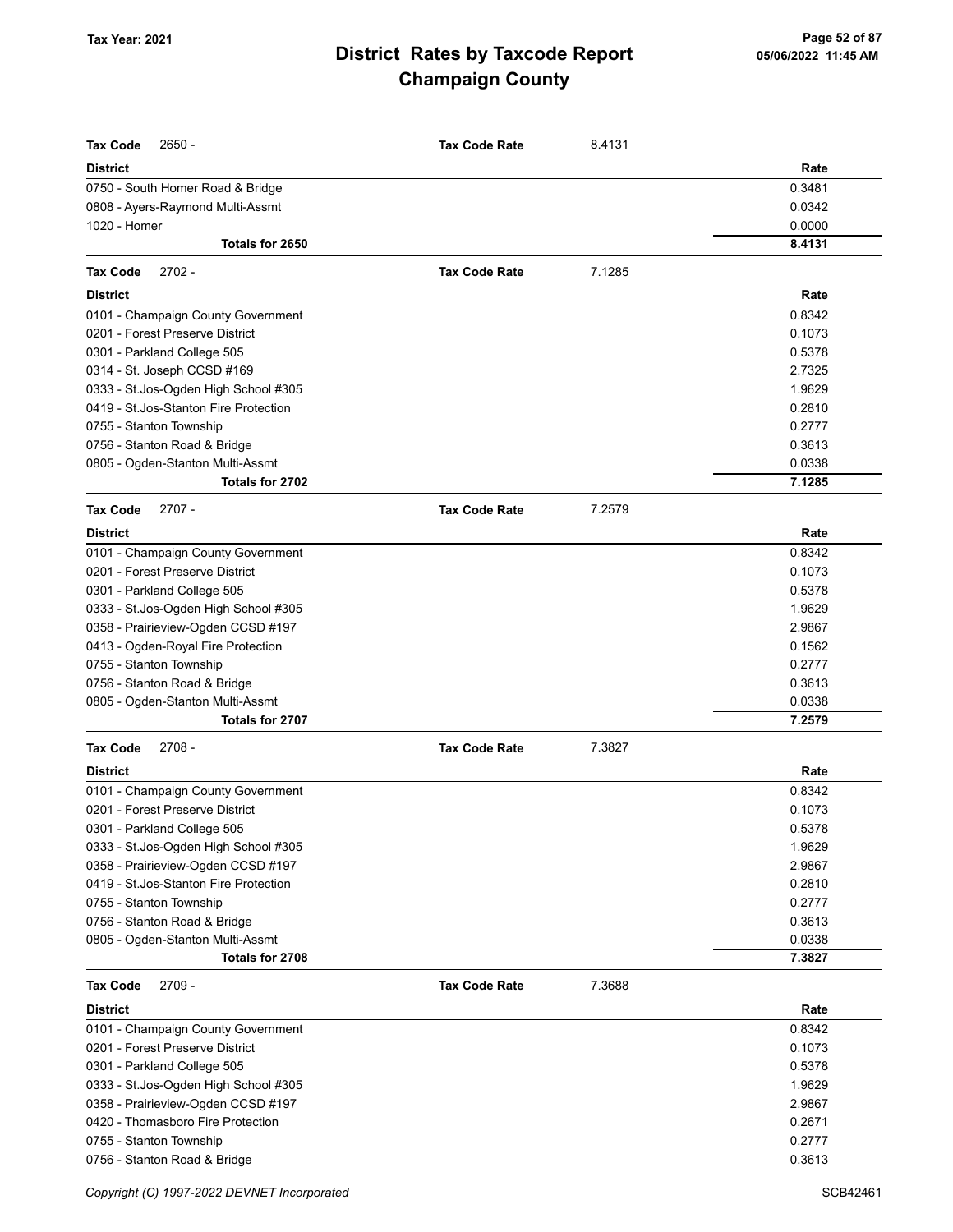| <b>Tax Code</b><br>$2709 -$            | <b>Tax Code Rate</b> | 7.3688 |        |
|----------------------------------------|----------------------|--------|--------|
| <b>District</b>                        |                      |        | Rate   |
| 0805 - Ogden-Stanton Multi-Assmt       |                      |        | 0.0338 |
| Totals for 2709                        |                      |        | 7.3688 |
| 2801 -<br><b>Tax Code</b>              | <b>Tax Code Rate</b> | 7.0265 |        |
| <b>District</b>                        |                      |        | Rate   |
| 0101 - Champaign County Government     |                      |        | 0.8342 |
| 0201 - Forest Preserve District        |                      |        | 0.1073 |
| 0301 - Parkland College 505            |                      |        | 0.5378 |
| 0314 - St. Joseph CCSD #169            |                      |        | 2.7325 |
| 0333 - St.Jos-Ogden High School #305   |                      |        | 1.9629 |
| 0419 - St. Jos-Stanton Fire Protection |                      |        | 0.2810 |
| 0761 - St. Joseph Township             |                      |        | 0.2718 |
| 0762 - St. Joseph Road & Bridge        |                      |        | 0.2990 |
| Totals for 2801                        |                      |        | 7.0265 |
| <b>Tax Code</b><br>$2803 -$            | <b>Tax Code Rate</b> | 7.4504 |        |
| <b>District</b>                        |                      |        | Rate   |
| 0101 - Champaign County Government     |                      |        | 0.8342 |
| 0201 - Forest Preserve District        |                      |        | 0.1073 |
| 0301 - Parkland College 505            |                      |        | 0.5378 |
| 0314 - St. Joseph CCSD #169            |                      |        | 2.7325 |
| 0333 - St.Jos-Ogden High School #305   |                      |        | 1.9629 |
| 0419 - St. Jos-Stanton Fire Protection |                      |        | 0.2810 |
| 0524 - St. Joseph Village              |                      |        | 0.4239 |
| 0761 - St. Joseph Township             |                      |        | 0.2718 |
| 0762 - St. Joseph Road & Bridge        |                      |        | 0.2990 |
| Totals for 2803                        |                      |        | 7.4504 |
| <b>Tax Code</b><br>2865 -              | <b>Tax Code Rate</b> | 7.4504 |        |
| <b>District</b>                        |                      |        | Rate   |
| 0101 - Champaign County Government     |                      |        | 0.8342 |
| 0201 - Forest Preserve District        |                      |        | 0.1073 |
| 0301 - Parkland College 505            |                      |        | 0.5378 |
| 0314 - St. Joseph CCSD #169            |                      |        | 2.7325 |
| 0333 - St.Jos-Ogden High School #305   |                      |        | 1.9629 |
| 0419 - St. Jos-Stanton Fire Protection |                      |        | 0.2810 |
| 0524 - St. Joseph Village              |                      |        | 0.4239 |
| 0761 - St. Joseph Township             |                      |        | 0.2718 |
| 0762 - St. Joseph Road & Bridge        |                      |        | 0.2990 |
| Totals for 2865                        |                      |        | 7.4504 |
| <b>Tax Code</b><br>$2901 -$            | <b>Tax Code Rate</b> | 7.3255 |        |
| <b>District</b>                        |                      |        | Rate   |
| 0101 - Champaign County Government     |                      |        | 0.8342 |
| 0201 - Forest Preserve District        |                      |        | 0.1073 |
| 0301 - Parkland College 505            |                      |        | 0.5378 |
| 0345 - Champaign Unit 4 Schools        |                      |        | 5.1102 |
| 0767 - Tolono Township                 |                      |        | 0.2103 |
| 0768 - Tolono Road & Bridge            |                      |        | 0.3926 |
| 0941 - Tolono Library                  |                      |        | 0.1331 |
| Totals for 2901                        |                      |        | 7.3255 |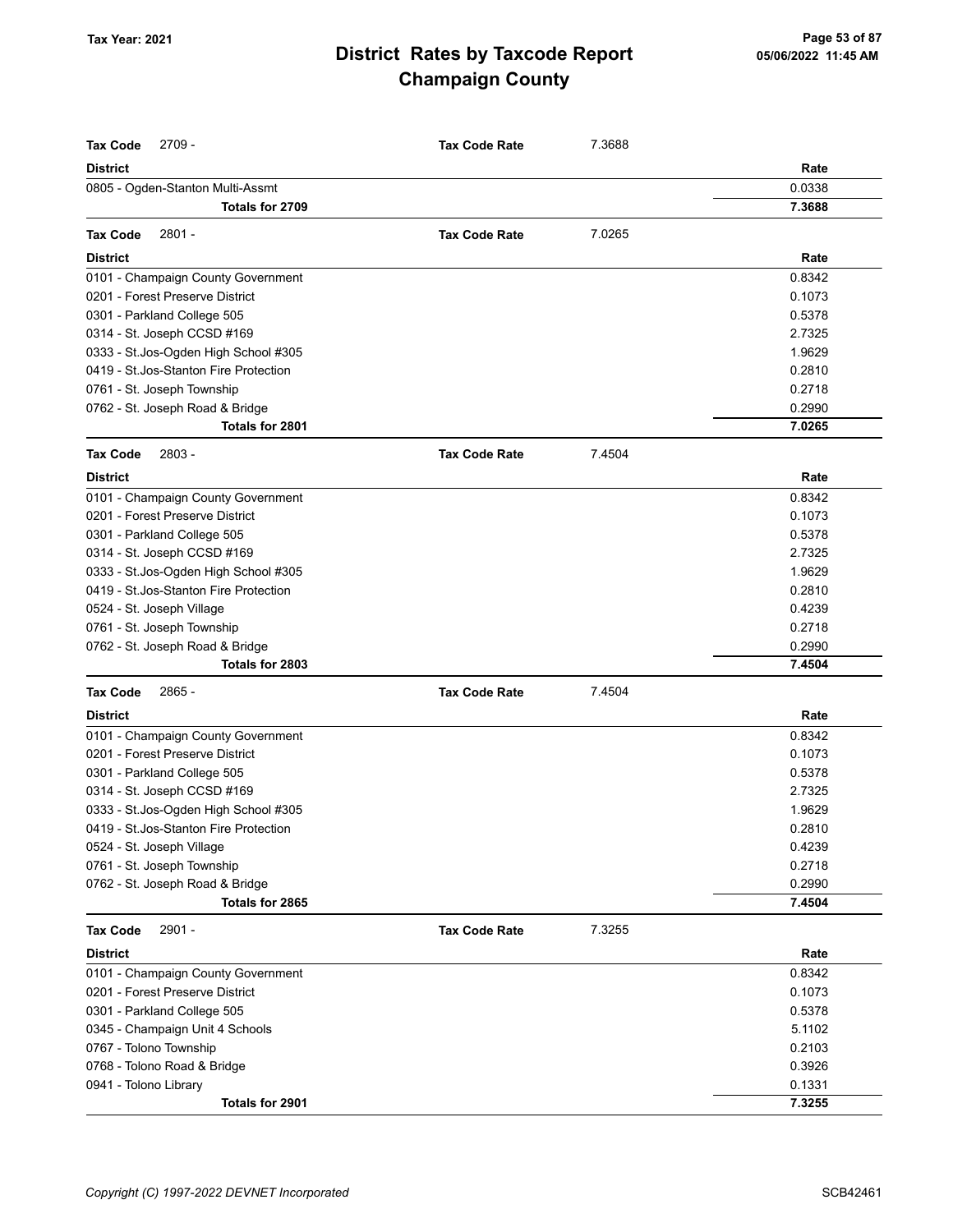| <b>Tax Code</b><br>$2902 -$        | <b>Tax Code Rate</b> | 5.8081 |        |
|------------------------------------|----------------------|--------|--------|
| <b>District</b>                    |                      |        | Rate   |
| 0101 - Champaign County Government |                      |        | 0.8342 |
| 0201 - Forest Preserve District    |                      |        | 0.1073 |
| 0301 - Parkland College 505        |                      |        | 0.5378 |
| 0348 - Tolono CUSD #7              |                      |        | 3.3676 |
| 0426 - Tolono Fire Protection      |                      |        | 0.2252 |
| 0767 - Tolono Township             |                      |        | 0.2103 |
| 0768 - Tolono Road & Bridge        |                      |        | 0.3926 |
| 0941 - Tolono Library              |                      |        | 0.1331 |
| Totals for 2902                    |                      |        | 5.8081 |
| 2903 -<br><b>Tax Code</b>          | <b>Tax Code Rate</b> | 6.5783 |        |
| <b>District</b>                    |                      |        | Rate   |
| 0101 - Champaign County Government |                      |        | 0.8342 |
| 0201 - Forest Preserve District    |                      |        | 0.1073 |
| 0301 - Parkland College 505        |                      |        | 0.5378 |
| 0348 - Tolono CUSD #7              |                      |        | 3.3676 |
| 0426 - Tolono Fire Protection      |                      |        | 0.2252 |
| 0528 - Tolono Village              |                      |        | 0.4280 |
| 0767 - Tolono Township             |                      |        | 0.2103 |
| 0768 - Tolono Road & Bridge        |                      |        | 0.3926 |
| 0913 - Tolono Park District        |                      |        | 0.3422 |
| 0941 - Tolono Library              |                      |        | 0.1331 |
| Totals for 2903                    |                      |        | 6.5783 |
| 2903A-<br><b>Tax Code</b>          | <b>Tax Code Rate</b> | 6.2361 |        |
| <b>District</b>                    |                      |        | Rate   |
| 0101 - Champaign County Government |                      |        | 0.8342 |
| 0201 - Forest Preserve District    |                      |        | 0.1073 |
| 0301 - Parkland College 505        |                      |        | 0.5378 |
| 0348 - Tolono CUSD #7              |                      |        | 3.3676 |
| 0426 - Tolono Fire Protection      |                      |        | 0.2252 |
| 0528 - Tolono Village              |                      |        | 0.4280 |
| 0767 - Tolono Township             |                      |        | 0.2103 |
| 0768 - Tolono Road & Bridge        |                      |        | 0.3926 |
| 0941 - Tolono Library              |                      |        | 0.1331 |
| Totals for 2903A                   |                      |        | 6.2361 |
| $2904 -$<br><b>Tax Code</b>        | <b>Tax Code Rate</b> | 6.1260 |        |
| <b>District</b>                    |                      |        | Rate   |
| 0101 - Champaign County Government |                      |        | 0.8342 |
| 0201 - Forest Preserve District    |                      |        | 0.1073 |
| 0301 - Parkland College 505        |                      |        | 0.5378 |
| 0348 - Tolono CUSD #7              |                      |        | 3.3676 |
| 0425 - Sadorus Fire Protection     |                      |        | 0.2638 |
| 0523 - Sadorus Village             |                      |        | 0.2793 |
| 0767 - Tolono Township             |                      |        | 0.2103 |
| 0768 - Tolono Road & Bridge        |                      |        | 0.3926 |
| 0941 - Tolono Library              |                      |        | 0.1331 |
| Totals for 2904                    |                      |        | 6.1260 |
| <b>Tax Code</b><br>$2905 -$        | <b>Tax Code Rate</b> | 8.0585 |        |
| <b>District</b>                    |                      |        | Rate   |
| 0101 - Champaign County Government |                      |        | 0.8342 |
| 0201 - Forest Preserve District    |                      |        | 0.1073 |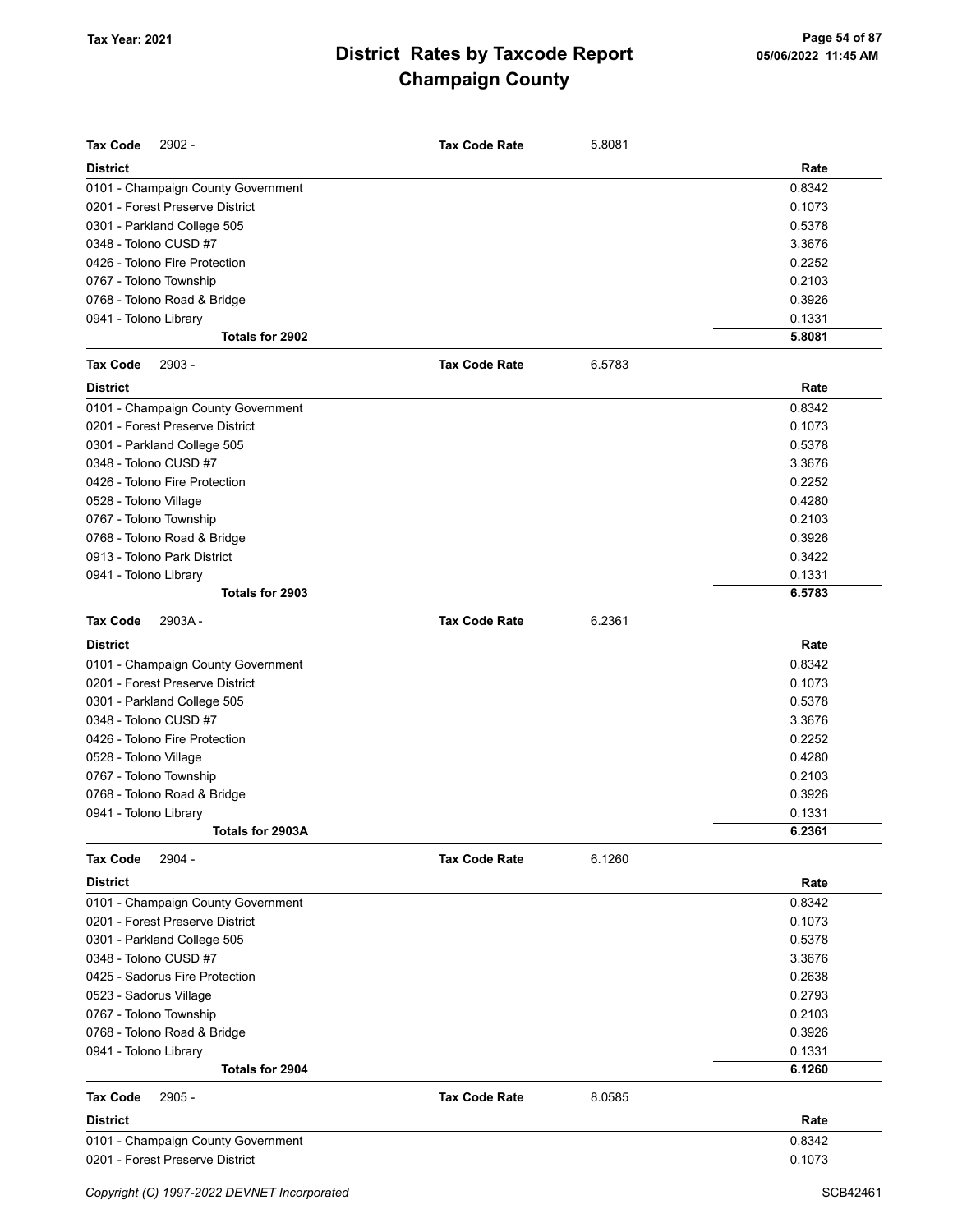| <b>Tax Code</b><br>$2905 -$                                           | <b>Tax Code Rate</b> | 8.0585 |                |
|-----------------------------------------------------------------------|----------------------|--------|----------------|
| <b>District</b>                                                       |                      |        | Rate           |
| 0301 - Parkland College 505                                           |                      |        | 0.5378         |
| 0345 - Champaign Unit 4 Schools                                       |                      |        | 5.1102         |
| 0525 - Savoy Village                                                  |                      |        | 0.7330         |
| 0767 - Tolono Township                                                |                      |        | 0.2103         |
| 0768 - Tolono Road & Bridge                                           |                      |        | 0.3926         |
| 0901 - Urbana-Champaign Sanit Distr                                   |                      |        | 0.0000         |
| 0941 - Tolono Library                                                 |                      |        | 0.1331         |
| Totals for 2905                                                       |                      |        | 8.0585         |
| 2906 -<br><b>Tax Code</b>                                             | <b>Tax Code Rate</b> | 7.3255 |                |
| <b>District</b>                                                       |                      |        | Rate           |
| 0101 - Champaign County Government                                    |                      |        | 0.8342         |
| 0201 - Forest Preserve District                                       |                      |        | 0.1073         |
| 0301 - Parkland College 505                                           |                      |        | 0.5378         |
| 0345 - Champaign Unit 4 Schools                                       |                      |        | 5.1102         |
| 0767 - Tolono Township                                                |                      |        | 0.2103         |
| 0768 - Tolono Road & Bridge                                           |                      |        | 0.3926         |
| 0901 - Urbana-Champaign Sanit Distr                                   |                      |        | 0.0000         |
| 0941 - Tolono Library                                                 |                      |        | 0.1331         |
| <b>Totals for 2906</b>                                                |                      |        | 7.3255         |
| <b>Tax Code</b><br>$2907 -$                                           | <b>Tax Code Rate</b> | 5.7897 |                |
| <b>District</b>                                                       |                      |        | Rate           |
| 0101 - Champaign County Government                                    |                      |        | 0.8342         |
| 0201 - Forest Preserve District                                       |                      |        | 0.1073         |
| 0301 - Parkland College 505                                           |                      |        | 0.5378         |
| 0348 - Tolono CUSD #7                                                 |                      |        | 3.3676         |
| 0424 - Scott Fire Protection                                          |                      |        | 0.2068         |
| 0767 - Tolono Township                                                |                      |        | 0.2103         |
| 0768 - Tolono Road & Bridge                                           |                      |        | 0.3926         |
| 0941 - Tolono Library                                                 |                      |        | 0.1331         |
| Totals for 2907                                                       |                      |        | 5.7897         |
| <b>Tax Code</b><br>$2908 -$                                           | <b>Tax Code Rate</b> | 7.5323 |                |
| <b>District</b>                                                       |                      |        | Rate           |
| 0101 - Champaign County Government                                    |                      |        | 0.8342         |
| 0201 - Forest Preserve District                                       |                      |        | 0.1073         |
| 0301 - Parkland College 505                                           |                      |        | 0.5378         |
| 0345 - Champaign Unit 4 Schools                                       |                      |        | 5.1102         |
| 0424 - Scott Fire Protection                                          |                      |        | 0.2068         |
| 0767 - Tolono Township                                                |                      |        | 0.2103         |
| 0768 - Tolono Road & Bridge                                           |                      |        | 0.3926         |
| 0941 - Tolono Library                                                 |                      |        | 0.1331         |
| Totals for 2908                                                       |                      |        | 7.5323         |
| 2909 -<br><b>Tax Code</b>                                             | <b>Tax Code Rate</b> | 5.8467 |                |
|                                                                       |                      |        |                |
| <b>District</b>                                                       |                      |        | Rate<br>0.8342 |
| 0101 - Champaign County Government<br>0201 - Forest Preserve District |                      |        | 0.1073         |
|                                                                       |                      |        | 0.5378         |
| 0301 - Parkland College 505<br>0348 - Tolono CUSD #7                  |                      |        | 3.3676         |
| 0425 - Sadorus Fire Protection                                        |                      |        | 0.2638         |
| 0767 - Tolono Township                                                |                      |        | 0.2103         |
| 0768 - Tolono Road & Bridge                                           |                      |        | 0.3926         |
|                                                                       |                      |        |                |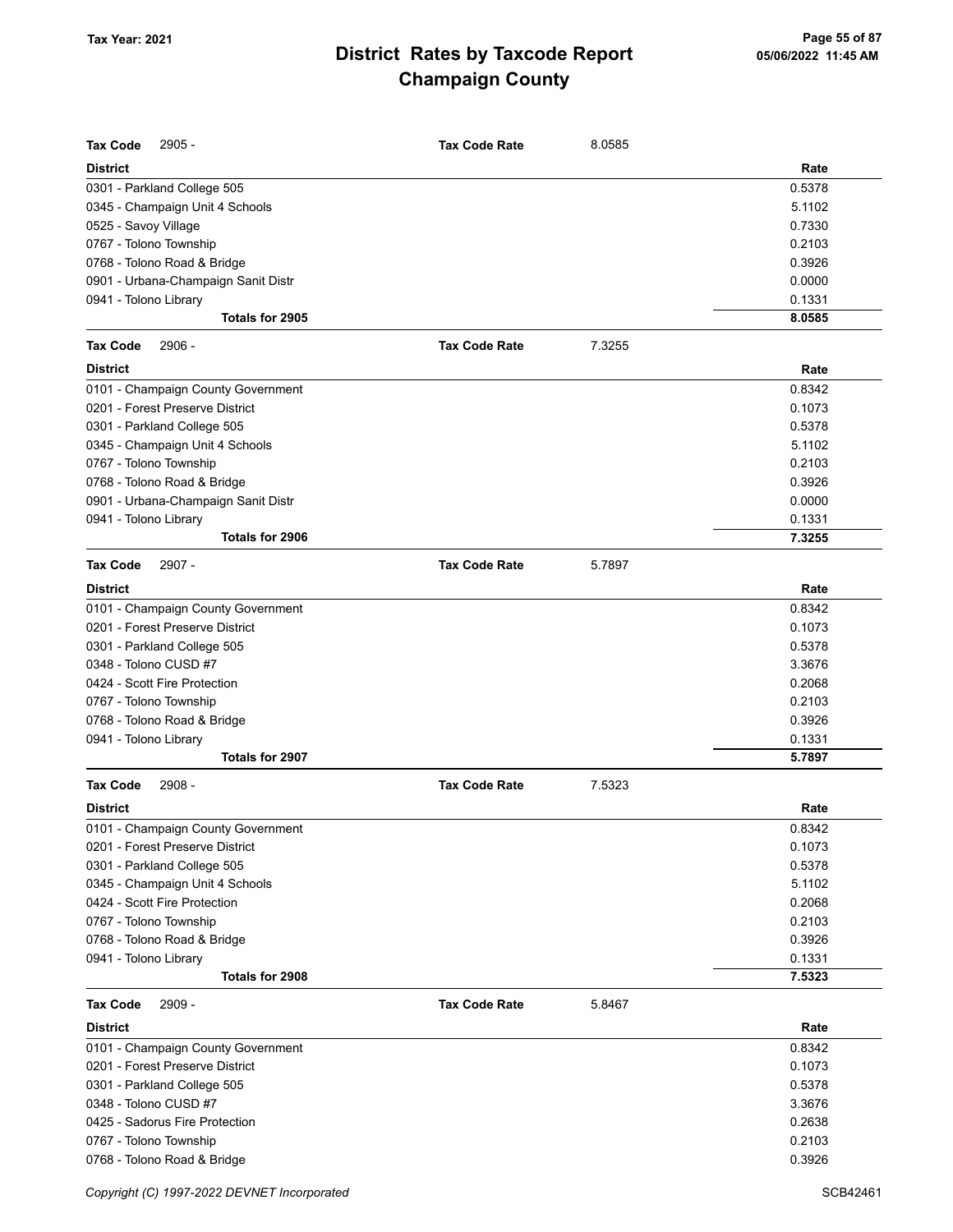| <b>Tax Code</b><br>2909 -            | <b>Tax Code Rate</b> | 5.8467 |        |
|--------------------------------------|----------------------|--------|--------|
| <b>District</b>                      |                      |        | Rate   |
| 0941 - Tolono Library                |                      |        | 0.1331 |
| Totals for 2909                      |                      |        | 5.8467 |
| $2910 -$<br><b>Tax Code</b>          | <b>Tax Code Rate</b> | 5.5829 |        |
| <b>District</b>                      |                      |        | Rate   |
| 0101 - Champaign County Government   |                      |        | 0.8342 |
| 0201 - Forest Preserve District      |                      |        | 0.1073 |
| 0301 - Parkland College 505          |                      |        | 0.5378 |
| 0348 - Tolono CUSD #7                |                      |        | 3.3676 |
| 0767 - Tolono Township               |                      |        | 0.2103 |
| 0768 - Tolono Road & Bridge          |                      |        | 0.3926 |
| 0941 - Tolono Library                |                      |        | 0.1331 |
| Totals for 2910                      |                      |        | 5.5829 |
| <b>Tax Code</b><br>2911 -            | <b>Tax Code Rate</b> | 8.0585 |        |
| <b>District</b>                      |                      |        | Rate   |
| 0101 - Champaign County Government   |                      |        | 0.8342 |
| 0201 - Forest Preserve District      |                      |        | 0.1073 |
| 0301 - Parkland College 505          |                      |        | 0.5378 |
| 0345 - Champaign Unit 4 Schools      |                      |        | 5.1102 |
| 0525 - Savoy Village                 |                      |        | 0.7330 |
| 0767 - Tolono Township               |                      |        | 0.2103 |
| 0768 - Tolono Road & Bridge          |                      |        | 0.3926 |
| 0941 - Tolono Library                |                      |        | 0.1331 |
| Totals for 2911                      |                      |        | 8.0585 |
| 2912 -<br><b>Tax Code</b>            | <b>Tax Code Rate</b> | 8.4051 |        |
| <b>District</b>                      |                      |        | Rate   |
| 0101 - Champaign County Government   |                      |        | 0.8342 |
| 0201 - Forest Preserve District      |                      |        | 0.1073 |
| 0301 - Parkland College 505          |                      |        | 0.5378 |
| 0345 - Champaign Unit 4 Schools      |                      |        | 5.1102 |
| 0525 - Savoy Village                 |                      |        | 0.7330 |
| 0767 - Tolono Township               |                      |        | 0.2103 |
| 0768 - Tolono Road & Bridge          |                      |        | 0.3926 |
| 0901 - Urbana-Champaign Sanit Distr  |                      |        | 0.0000 |
| 0921 - Champaign-Urbana Mass Transit |                      |        | 0.3466 |
| 0941 - Tolono Library                |                      |        | 0.1331 |
| Totals for 2912                      |                      |        | 8.4051 |
| $2913 -$<br><b>Tax Code</b>          | <b>Tax Code Rate</b> | 7.6721 |        |
| <b>District</b>                      |                      |        | Rate   |
| 0101 - Champaign County Government   |                      |        | 0.8342 |
| 0201 - Forest Preserve District      |                      |        | 0.1073 |
| 0301 - Parkland College 505          |                      |        | 0.5378 |
| 0345 - Champaign Unit 4 Schools      |                      |        | 5.1102 |
| 0767 - Tolono Township               |                      |        | 0.2103 |
| 0768 - Tolono Road & Bridge          |                      |        | 0.3926 |
| 0901 - Urbana-Champaign Sanit Distr  |                      |        | 0.0000 |
| 0921 - Champaign-Urbana Mass Transit |                      |        | 0.3466 |
| 0941 - Tolono Library                |                      |        | 0.1331 |
| Totals for 2913                      |                      |        | 7.6721 |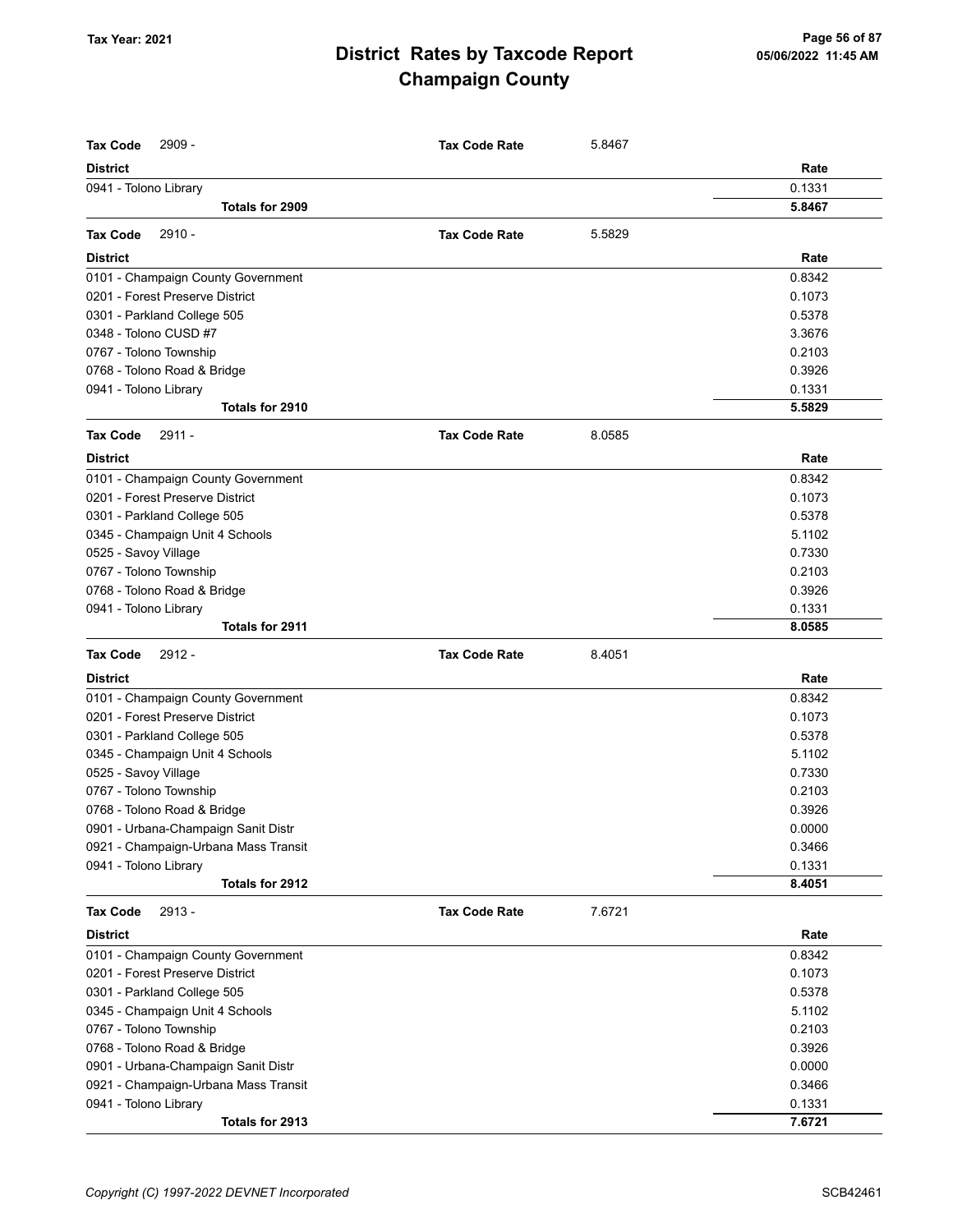| <b>Tax Code</b><br>2914 -                         | <b>Tax Code Rate</b> | 7.6721 |        |
|---------------------------------------------------|----------------------|--------|--------|
| <b>District</b>                                   |                      |        | Rate   |
| 0101 - Champaign County Government                |                      |        | 0.8342 |
| 0201 - Forest Preserve District                   |                      |        | 0.1073 |
| 0301 - Parkland College 505                       |                      |        | 0.5378 |
| 0345 - Champaign Unit 4 Schools                   |                      |        | 5.1102 |
| 0767 - Tolono Township                            |                      |        | 0.2103 |
| 0768 - Tolono Road & Bridge                       |                      |        | 0.3926 |
| 0921 - Champaign-Urbana Mass Transit              |                      |        | 0.3466 |
| 0941 - Tolono Library                             |                      |        | 0.1331 |
| Totals for 2914                                   |                      |        | 7.6721 |
| 2915 - Unit 7 Tolono Fire UCSD<br><b>Tax Code</b> | <b>Tax Code Rate</b> | 5.8081 |        |
| <b>District</b>                                   |                      |        | Rate   |
| 0101 - Champaign County Government                |                      |        | 0.8342 |
| 0201 - Forest Preserve District                   |                      |        | 0.1073 |
| 0301 - Parkland College 505                       |                      |        | 0.5378 |
| 0348 - Tolono CUSD #7                             |                      |        | 3.3676 |
| 0426 - Tolono Fire Protection                     |                      |        | 0.2252 |
| 0767 - Tolono Township                            |                      |        | 0.2103 |
| 0768 - Tolono Road & Bridge                       |                      |        | 0.3926 |
| 0901 - Urbana-Champaign Sanit Distr               |                      |        | 0.0000 |
| 0941 - Tolono Library                             |                      |        | 0.1331 |
| Totals for 2915                                   |                      |        | 5.8081 |
| 2950 -<br><b>Tax Code</b>                         | <b>Tax Code Rate</b> | 6.5783 |        |
| <b>District</b>                                   |                      |        | Rate   |
| 0101 - Champaign County Government                |                      |        | 0.8342 |
| 0201 - Forest Preserve District                   |                      |        | 0.1073 |
| 0301 - Parkland College 505                       |                      |        | 0.5378 |
| 0348 - Tolono CUSD #7                             |                      |        | 3.3676 |
| 0426 - Tolono Fire Protection                     |                      |        | 0.2252 |
| 0528 - Tolono Village                             |                      |        | 0.4280 |
| 0767 - Tolono Township                            |                      |        | 0.2103 |
| 0768 - Tolono Road & Bridge                       |                      |        | 0.3926 |
| 0913 - Tolono Park District                       |                      |        | 0.3422 |
| 0941 - Tolono Library                             |                      |        | 0.1331 |
| 1060 - Tolono                                     |                      |        | 0.0000 |
| Totals for 2950                                   |                      |        | 6.5783 |
| 2955 -<br><b>Tax Code</b>                         | <b>Tax Code Rate</b> | 8.0585 |        |
| <b>District</b>                                   |                      |        | Rate   |
| 0101 - Champaign County Government                |                      |        | 0.8342 |
| 0201 - Forest Preserve District                   |                      |        | 0.1073 |
| 0301 - Parkland College 505                       |                      |        | 0.5378 |
| 0345 - Champaign Unit 4 Schools                   |                      |        | 5.1102 |
| 0525 - Savoy Village                              |                      |        | 0.7330 |
| 0767 - Tolono Township                            |                      |        | 0.2103 |
| 0768 - Tolono Road & Bridge                       |                      |        | 0.3926 |
| 0901 - Urbana-Champaign Sanit Distr               |                      |        | 0.0000 |
| 0941 - Tolono Library                             |                      |        | 0.1331 |
| 1051 - Savoy I                                    |                      |        | 0.0000 |
| Totals for 2955                                   |                      |        | 8.0585 |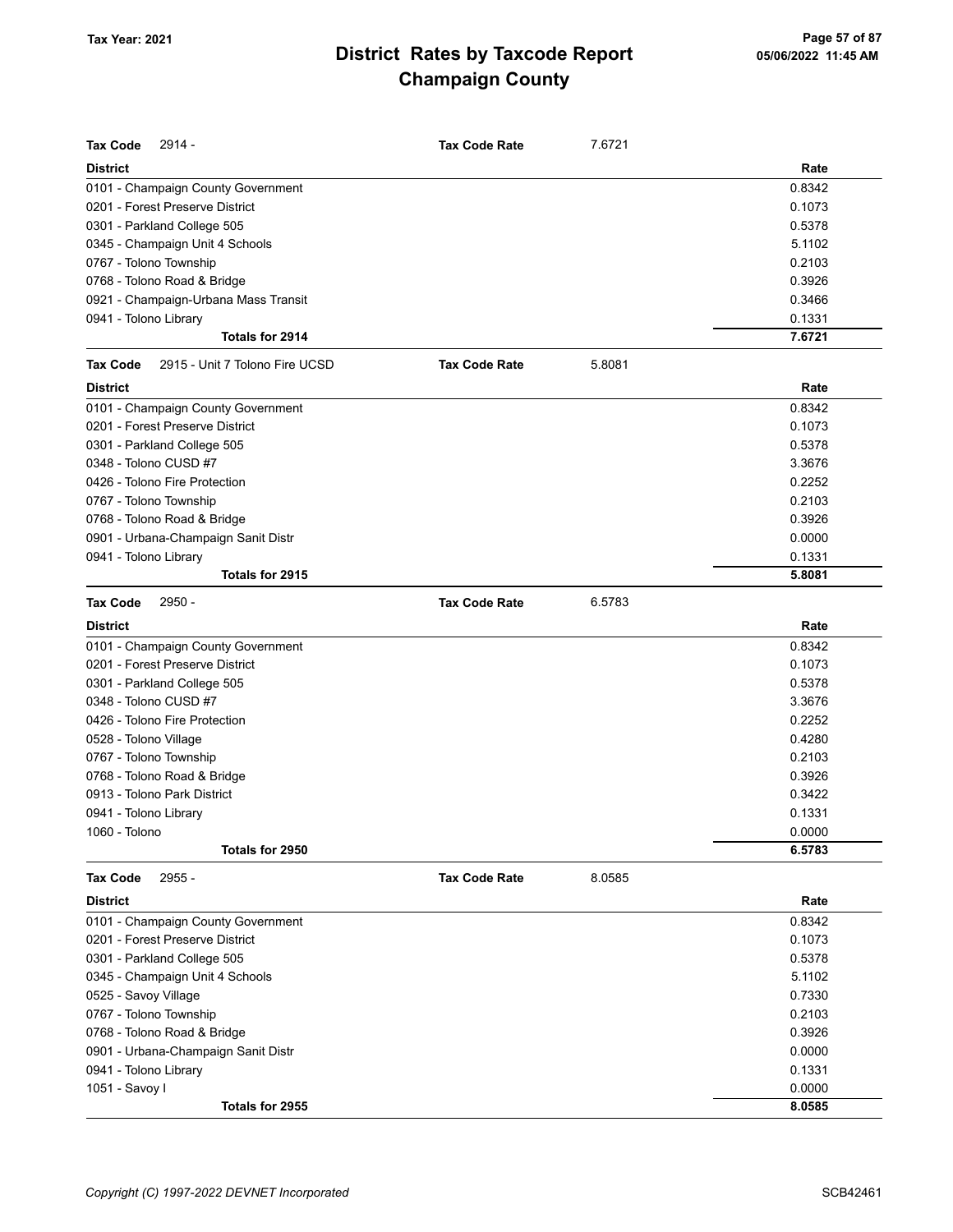| <b>Tax Code</b><br>$2956 -$            | <b>Tax Code Rate</b> | 8.4051 |        |
|----------------------------------------|----------------------|--------|--------|
| <b>District</b>                        |                      |        | Rate   |
| 0101 - Champaign County Government     |                      |        | 0.8342 |
| 0201 - Forest Preserve District        |                      |        | 0.1073 |
| 0301 - Parkland College 505            |                      |        | 0.5378 |
| 0345 - Champaign Unit 4 Schools        |                      |        | 5.1102 |
| 0525 - Savoy Village                   |                      |        | 0.7330 |
| 0767 - Tolono Township                 |                      |        | 0.2103 |
| 0768 - Tolono Road & Bridge            |                      |        | 0.3926 |
| 0901 - Urbana-Champaign Sanit Distr    |                      |        | 0.0000 |
| 0921 - Champaign-Urbana Mass Transit   |                      |        | 0.3466 |
| 0941 - Tolono Library                  |                      |        | 0.1331 |
| 1051 - Savoy I                         |                      |        | 0.0000 |
| Totals for 2956                        |                      |        | 8.4051 |
| <b>Tax Code</b><br>$3001 -$            | <b>Tax Code Rate</b> | 7.1886 |        |
| <b>District</b>                        |                      |        | Rate   |
| 0101 - Champaign County Government     |                      |        | 0.8342 |
| 0201 - Forest Preserve District        |                      |        | 0.1073 |
| 0301 - Parkland College 505            |                      |        | 0.5378 |
| 0345 - Champaign Unit 4 Schools        |                      |        | 5.1102 |
| 0773 - Urbana Township                 |                      |        | 0.1932 |
| 0774 - Urbana Road & Bridge            |                      |        | 0.4059 |
| Totals for 3001                        |                      |        | 7.1886 |
| <b>Tax Code</b><br>$3004 -$            | <b>Tax Code Rate</b> | 8.2620 |        |
| <b>District</b>                        |                      |        | Rate   |
| 0101 - Champaign County Government     |                      |        | 0.8342 |
| 0201 - Forest Preserve District        |                      |        | 0.1073 |
| 0301 - Parkland College 505            |                      |        | 0.5378 |
| 0351 - Urbana Unit 116 Schools         |                      |        | 5.9026 |
| 0419 - St. Jos-Stanton Fire Protection |                      |        | 0.2810 |
| 0773 - Urbana Township                 |                      |        | 0.1932 |
| 0774 - Urbana Road & Bridge            |                      |        | 0.4059 |
| Totals for 3004                        |                      |        | 8.2620 |
| <b>Tax Code</b><br>$3005 -$            | <b>Tax Code Rate</b> | 7.9810 |        |
| <b>District</b>                        |                      |        | Rate   |
| 0101 - Champaign County Government     |                      |        | 0.8342 |
| 0201 - Forest Preserve District        |                      |        | 0.1073 |
| 0301 - Parkland College 505            |                      |        | 0.5378 |
| 0351 - Urbana Unit 116 Schools         |                      |        | 5.9026 |
| 0773 - Urbana Township                 |                      |        | 0.1932 |
| 0774 - Urbana Road & Bridge            |                      |        | 0.4059 |
| Totals for 3005                        |                      |        | 7.9810 |
| <b>Tax Code</b><br>$3005B -$           | <b>Tax Code Rate</b> | 8.2852 |        |
| <b>District</b>                        |                      |        | Rate   |
| 0101 - Champaign County Government     |                      |        | 0.8342 |
| 0201 - Forest Preserve District        |                      |        | 0.1073 |
| 0301 - Parkland College 505            |                      |        | 0.5378 |
| 0351 - Urbana Unit 116 Schools         |                      |        | 5.9026 |
| 0403 - Carroll Fire Protection         |                      |        | 0.3042 |
| 0773 - Urbana Township                 |                      |        | 0.1932 |
| 0774 - Urbana Road & Bridge            |                      |        | 0.4059 |
| Totals for 3005B                       |                      |        | 8.2852 |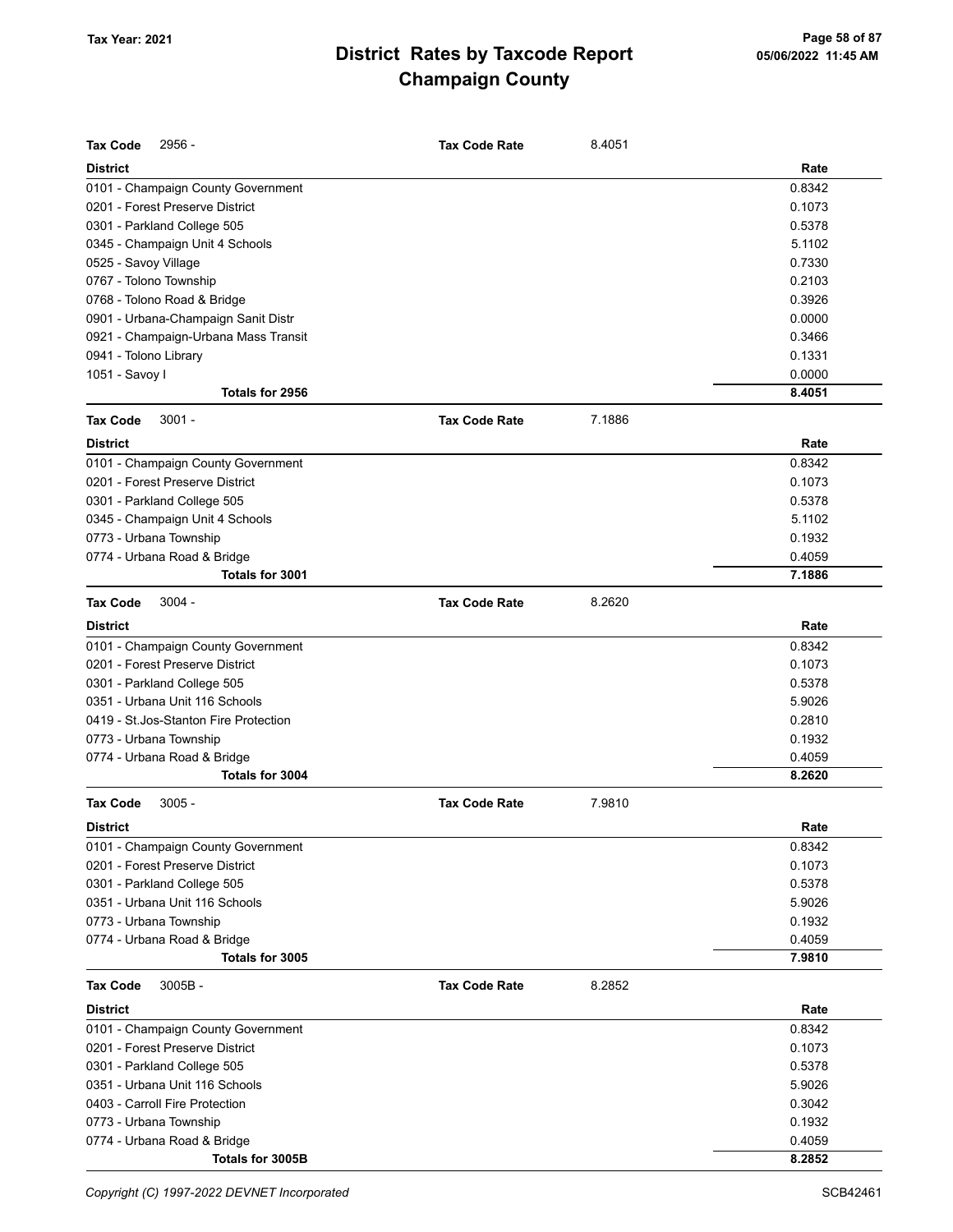| <b>Tax Code</b><br>3005C-            | <b>Tax Code Rate</b> | 8.7574  |         |
|--------------------------------------|----------------------|---------|---------|
| <b>District</b>                      |                      |         | Rate    |
| 0101 - Champaign County Government   |                      |         | 0.8342  |
| 0201 - Forest Preserve District      |                      |         | 0.1073  |
| 0301 - Parkland College 505          |                      |         | 0.5378  |
| 0351 - Urbana Unit 116 Schools       |                      |         | 5.9026  |
| 0406 - Edge-Scott Fire Protection    |                      |         | 0.4298  |
| 0773 - Urbana Township               |                      |         | 0.1932  |
| 0774 - Urbana Road & Bridge          |                      |         | 0.4059  |
| 0921 - Champaign-Urbana Mass Transit |                      |         | 0.3466  |
| Totals for 3005C                     |                      |         | 8.7574  |
| $3005D -$<br><b>Tax Code</b>         | <b>Tax Code Rate</b> | 10.0358 |         |
| <b>District</b>                      |                      |         | Rate    |
| 0101 - Champaign County Government   |                      |         | 0.8342  |
| 0201 - Forest Preserve District      |                      |         | 0.1073  |
| 0301 - Parkland College 505          |                      |         | 0.5378  |
| 0351 - Urbana Unit 116 Schools       |                      |         | 5.9026  |
| 0406 - Edge-Scott Fire Protection    |                      |         | 0.4298  |
| 0773 - Urbana Township               |                      |         | 0.1932  |
| 0774 - Urbana Road & Bridge          |                      |         | 0.4059  |
| 0914 - Urbana Park District          |                      |         | 1.2784  |
| 0921 - Champaign-Urbana Mass Transit |                      |         | 0.3466  |
| Totals for 3005D                     |                      |         | 10.0358 |
| $3006C -$<br><b>Tax Code</b>         | <b>Tax Code Rate</b> | 8.7574  |         |
| <b>District</b>                      |                      |         | Rate    |
| 0101 - Champaign County Government   |                      |         | 0.8342  |
| 0201 - Forest Preserve District      |                      |         | 0.1073  |
| 0301 - Parkland College 505          |                      |         | 0.5378  |
| 0351 - Urbana Unit 116 Schools       |                      |         | 5.9026  |
| 0406 - Edge-Scott Fire Protection    |                      |         | 0.4298  |
| 0773 - Urbana Township               |                      |         | 0.1932  |
| 0774 - Urbana Road & Bridge          |                      |         | 0.4059  |
| 0901 - Urbana-Champaign Sanit Distr  |                      |         | 0.0000  |
| 0921 - Champaign-Urbana Mass Transit |                      |         | 0.3466  |
| Totals for 3006C                     |                      |         | 8.7574  |
| <b>Tax Code</b><br>$3006D -$         | <b>Tax Code Rate</b> | 10.0358 |         |
| <b>District</b>                      |                      |         | Rate    |
| 0101 - Champaign County Government   |                      |         | 0.8342  |
| 0201 - Forest Preserve District      |                      |         | 0.1073  |
| 0301 - Parkland College 505          |                      |         | 0.5378  |
| 0351 - Urbana Unit 116 Schools       |                      |         | 5.9026  |
| 0406 - Edge-Scott Fire Protection    |                      |         | 0.4298  |
| 0773 - Urbana Township               |                      |         | 0.1932  |
| 0774 - Urbana Road & Bridge          |                      |         | 0.4059  |
| 0901 - Urbana-Champaign Sanit Distr  |                      |         | 0.0000  |
| 0914 - Urbana Park District          |                      |         | 1.2784  |
| 0921 - Champaign-Urbana Mass Transit |                      |         | 0.3466  |
| Totals for 3006D                     |                      |         | 10.0358 |
| <b>Tax Code</b><br>$3007 -$          | <b>Tax Code Rate</b> | 9.4469  |         |
| <b>District</b>                      |                      |         | Rate    |
| 0101 - Champaign County Government   |                      |         | 0.8342  |
| 0201 - Forest Preserve District      |                      |         | 0.1073  |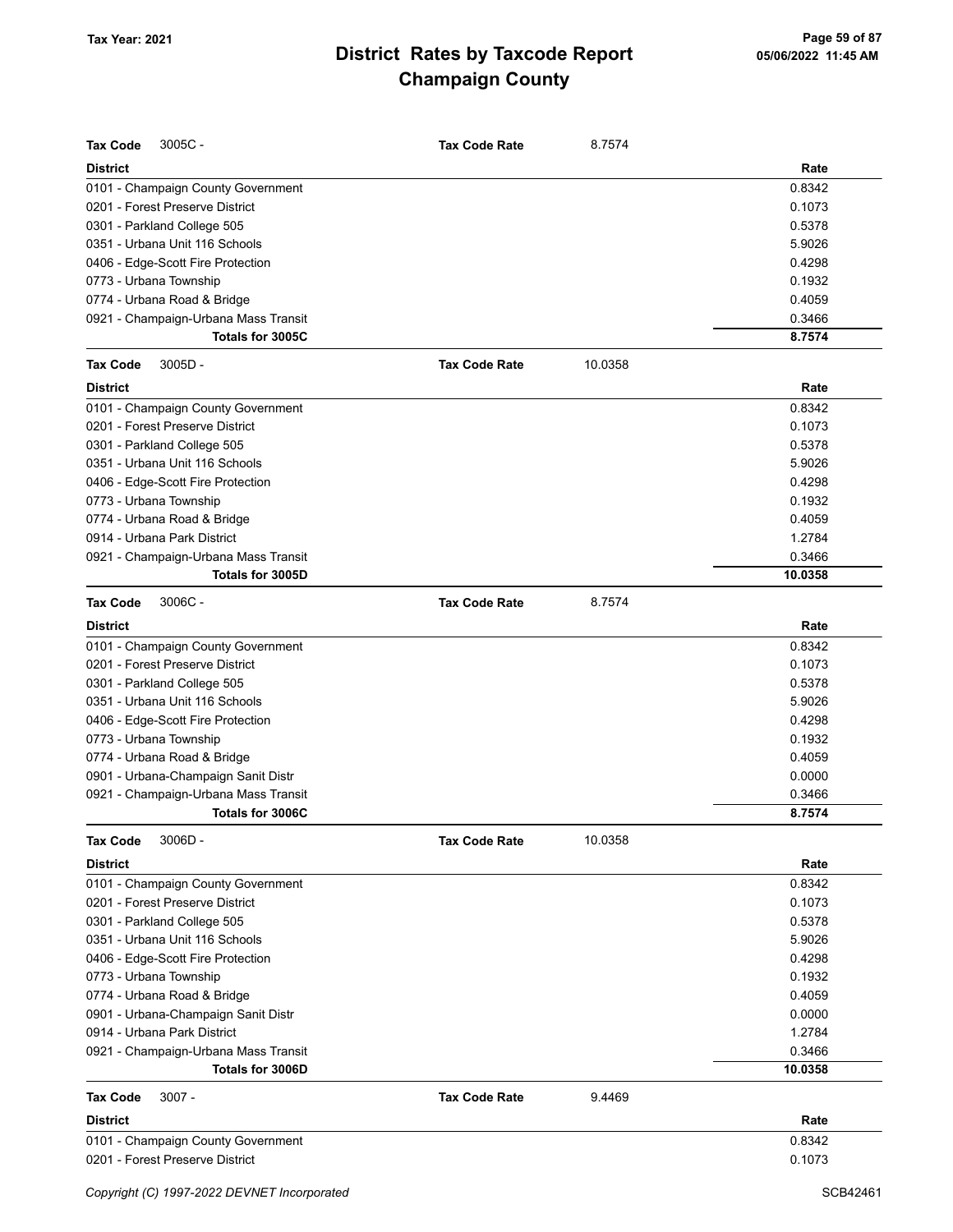| <b>Tax Code</b><br>$3007 -$            | <b>Tax Code Rate</b> | 9.4469 |        |
|----------------------------------------|----------------------|--------|--------|
| <b>District</b>                        |                      |        | Rate   |
| 0301 - Parkland College 505            |                      |        | 0.5378 |
| 0351 - Urbana Unit 116 Schools         |                      |        | 5.9026 |
| 0415 - Philo Fire Protection           |                      |        | 0.1875 |
| 0773 - Urbana Township                 |                      |        | 0.1932 |
| 0774 - Urbana Road & Bridge            |                      |        | 0.4059 |
| 0914 - Urbana Park District            |                      |        | 1.2784 |
| Totals for 3007                        |                      |        | 9.4469 |
| <b>Tax Code</b><br>$3009 -$            | <b>Tax Code Rate</b> | 7.0548 |        |
| <b>District</b>                        |                      |        | Rate   |
| 0101 - Champaign County Government     |                      |        | 0.8342 |
| 0201 - Forest Preserve District        |                      |        | 0.1073 |
| 0301 - Parkland College 505            |                      |        | 0.5378 |
| 0314 - St. Joseph CCSD #169            |                      |        | 2.7325 |
| 0333 - St.Jos-Ogden High School #305   |                      |        | 1.9629 |
| 0419 - St. Jos-Stanton Fire Protection |                      |        | 0.2810 |
| 0773 - Urbana Township                 |                      |        | 0.1932 |
| 0774 - Urbana Road & Bridge            |                      |        | 0.4059 |
| Totals for 3009                        |                      |        | 7.0548 |
| <b>Tax Code</b><br>$3010 -$            | <b>Tax Code Rate</b> | 8.1685 |        |
| <b>District</b>                        |                      |        | Rate   |
| 0101 - Champaign County Government     |                      |        | 0.8342 |
| 0201 - Forest Preserve District        |                      |        | 0.1073 |
| 0301 - Parkland College 505            |                      |        | 0.5378 |
| 0351 - Urbana Unit 116 Schools         |                      |        | 5.9026 |
| 0415 - Philo Fire Protection           |                      |        | 0.1875 |
| 0773 - Urbana Township                 |                      |        | 0.1932 |
| 0774 - Urbana Road & Bridge            |                      |        | 0.4059 |
| Totals for 3010                        |                      |        | 8.1685 |
| <b>Tax Code</b><br>$3011 -$            | <b>Tax Code Rate</b> | 7.0780 |        |
| <b>District</b>                        |                      |        | Rate   |
| 0101 - Champaign County Government     |                      |        | 0.8342 |
| 0201 - Forest Preserve District        |                      |        | 0.1073 |
| 0301 - Parkland College 505            |                      |        | 0.5378 |
| 0314 - St. Joseph CCSD #169            |                      |        | 2.7325 |
| 0333 - St.Jos-Ogden High School #305   |                      |        | 1.9629 |
| 0403 - Carroll Fire Protection         |                      |        | 0.3042 |
| 0773 - Urbana Township                 |                      |        | 0.1932 |
| 0774 - Urbana Road & Bridge            |                      |        | 0.4059 |
| Totals for 3011                        |                      |        | 7.0780 |
| <b>Tax Code</b><br>$3012 -$            | <b>Tax Code Rate</b> | 8.6318 |        |
| <b>District</b>                        |                      |        | Rate   |
| 0101 - Champaign County Government     |                      |        | 0.8342 |
| 0201 - Forest Preserve District        |                      |        | 0.1073 |
| 0301 - Parkland College 505            |                      |        | 0.5378 |
| 0351 - Urbana Unit 116 Schools         |                      |        | 5.9026 |
| 0403 - Carroll Fire Protection         |                      |        | 0.3042 |
| 0773 - Urbana Township                 |                      |        | 0.1932 |
| 0774 - Urbana Road & Bridge            |                      |        | 0.4059 |
| 0921 - Champaign-Urbana Mass Transit   |                      |        | 0.3466 |
| Totals for 3012                        |                      |        | 8.6318 |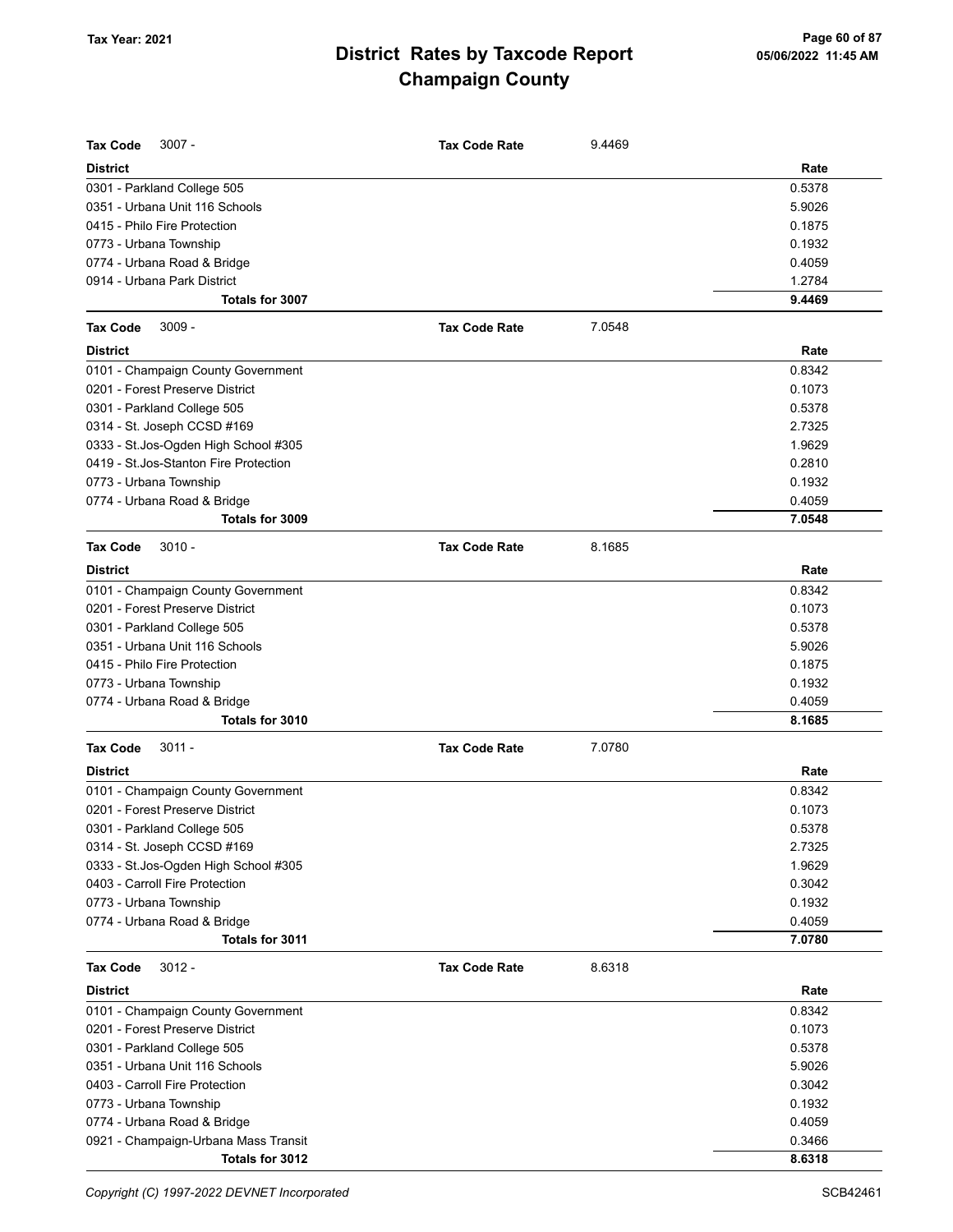| <b>Tax Code</b><br>$3014 -$            | <b>Tax Code Rate</b> | 8.6318  |         |
|----------------------------------------|----------------------|---------|---------|
| <b>District</b>                        |                      |         | Rate    |
| 0101 - Champaign County Government     |                      |         | 0.8342  |
| 0201 - Forest Preserve District        |                      |         | 0.1073  |
| 0301 - Parkland College 505            |                      |         | 0.5378  |
| 0351 - Urbana Unit 116 Schools         |                      |         | 5.9026  |
| 0403 - Carroll Fire Protection         |                      |         | 0.3042  |
| 0773 - Urbana Township                 |                      |         | 0.1932  |
| 0774 - Urbana Road & Bridge            |                      |         | 0.4059  |
| 0901 - Urbana-Champaign Sanit Distr    |                      |         | 0.0000  |
| 0921 - Champaign-Urbana Mass Transit   |                      |         | 0.3466  |
| Totals for 3014                        |                      |         | 8.6318  |
| <b>Tax Code</b><br>$3016 -$            | <b>Tax Code Rate</b> | 8.7456  |         |
| <b>District</b>                        |                      |         | Rate    |
| 0101 - Champaign County Government     |                      |         | 0.8342  |
| 0201 - Forest Preserve District        |                      |         | 0.1073  |
| 0301 - Parkland College 505            |                      |         | 0.5378  |
| 0351 - Urbana Unit 116 Schools         |                      |         | 5.9026  |
| 0405 - Eastern-Prairie Fire Protection |                      |         | 0.4180  |
| 0773 - Urbana Township                 |                      |         | 0.1932  |
| 0774 - Urbana Road & Bridge            |                      |         | 0.4059  |
| 0901 - Urbana-Champaign Sanit Distr    |                      |         | 0.0000  |
| 0921 - Champaign-Urbana Mass Transit   |                      |         | 0.3466  |
| Totals for 3016                        |                      |         | 8.7456  |
| <b>Tax Code</b><br>$3018 -$            | <b>Tax Code Rate</b> | 7.2036  |         |
| <b>District</b>                        |                      |         | Rate    |
| 0101 - Champaign County Government     |                      |         | 0.8342  |
| 0201 - Forest Preserve District        |                      |         | 0.1073  |
| 0301 - Parkland College 505            |                      |         | 0.5378  |
| 0314 - St. Joseph CCSD #169            |                      |         | 2.7325  |
| 0333 - St.Jos-Ogden High School #305   |                      |         | 1.9629  |
| 0406 - Edge-Scott Fire Protection      |                      |         | 0.4298  |
| 0773 - Urbana Township                 |                      |         | 0.1932  |
| 0774 - Urbana Road & Bridge            |                      |         | 0.4059  |
| Totals for 3018                        |                      |         | 7.2036  |
| <b>Tax Code</b><br>$3019 -$            | <b>Tax Code Rate</b> | 10.0240 |         |
| <b>District</b>                        |                      |         | Rate    |
| 0101 - Champaign County Government     |                      |         | 0.8342  |
| 0201 - Forest Preserve District        |                      |         | 0.1073  |
| 0301 - Parkland College 505            |                      |         | 0.5378  |
| 0351 - Urbana Unit 116 Schools         |                      |         | 5.9026  |
| 0405 - Eastern-Prairie Fire Protection |                      |         | 0.4180  |
| 0773 - Urbana Township                 |                      |         | 0.1932  |
| 0774 - Urbana Road & Bridge            |                      |         | 0.4059  |
| 0901 - Urbana-Champaign Sanit Distr    |                      |         | 0.0000  |
| 0914 - Urbana Park District            |                      |         | 1.2784  |
| 0921 - Champaign-Urbana Mass Transit   |                      |         | 0.3466  |
| Totals for 3019                        |                      |         | 10.0240 |
| Tax Code<br>$3022 -$                   | <b>Tax Code Rate</b> | 8.3276  |         |
| <b>District</b>                        |                      |         | Rate    |
| 0101 - Champaign County Government     |                      |         | 0.8342  |
| 0201 - Forest Preserve District        |                      |         | 0.1073  |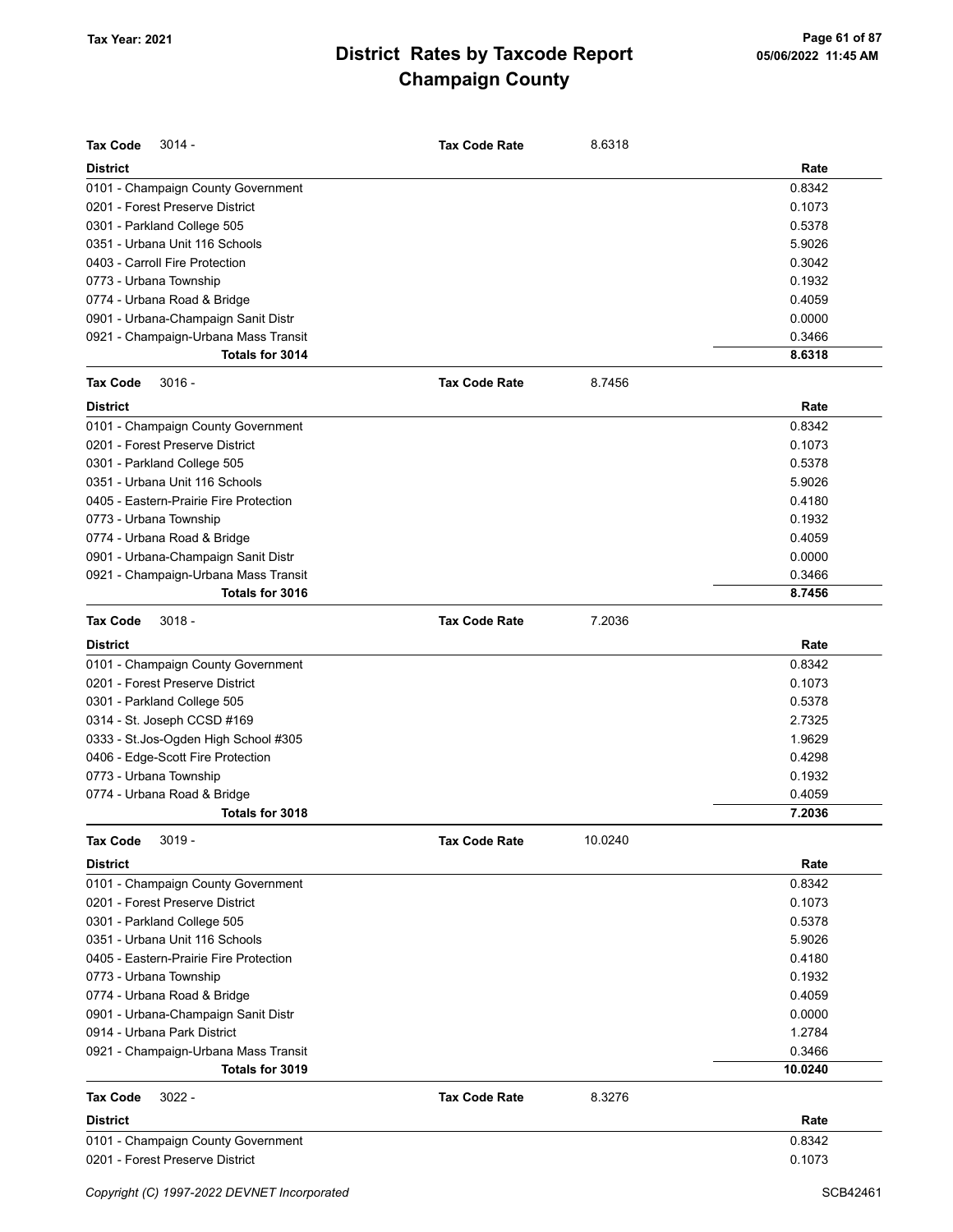| Tax Code<br>3022 -                     | <b>Tax Code Rate</b> | 8.3276 |        |
|----------------------------------------|----------------------|--------|--------|
| <b>District</b>                        |                      |        | Rate   |
| 0301 - Parkland College 505            |                      |        | 0.5378 |
| 0351 - Urbana Unit 116 Schools         |                      |        | 5.9026 |
| 0773 - Urbana Township                 |                      |        | 0.1932 |
| 0774 - Urbana Road & Bridge            |                      |        | 0.4059 |
| 0921 - Champaign-Urbana Mass Transit   |                      |        | 0.3466 |
| Totals for 3022                        |                      |        | 8.3276 |
| <b>Tax Code</b><br>$3023 -$            | <b>Tax Code Rate</b> | 7.5352 |        |
| <b>District</b>                        |                      |        | Rate   |
| 0101 - Champaign County Government     |                      |        | 0.8342 |
| 0201 - Forest Preserve District        |                      |        | 0.1073 |
| 0301 - Parkland College 505            |                      |        | 0.5378 |
| 0345 - Champaign Unit 4 Schools        |                      |        | 5.1102 |
| 0773 - Urbana Township                 |                      |        | 0.1932 |
| 0774 - Urbana Road & Bridge            |                      |        | 0.4059 |
| 0921 - Champaign-Urbana Mass Transit   |                      |        | 0.3466 |
| Totals for 3023                        |                      |        | 7.5352 |
| $3024 -$<br>Tax Code                   | <b>Tax Code Rate</b> | 8.3276 |        |
| <b>District</b>                        |                      |        | Rate   |
| 0101 - Champaign County Government     |                      |        | 0.8342 |
| 0201 - Forest Preserve District        |                      |        | 0.1073 |
| 0301 - Parkland College 505            |                      |        | 0.5378 |
| 0351 - Urbana Unit 116 Schools         |                      |        | 5.9026 |
| 0773 - Urbana Township                 |                      |        | 0.1932 |
| 0774 - Urbana Road & Bridge            |                      |        | 0.4059 |
| 0901 - Urbana-Champaign Sanit Distr    |                      |        | 0.0000 |
| 0921 - Champaign-Urbana Mass Transit   |                      |        | 0.3466 |
| Totals for 3024                        |                      |        | 8.3276 |
| <b>Tax Code</b><br>$3025 -$            | <b>Tax Code Rate</b> | 8.7456 |        |
| <b>District</b>                        |                      |        | Rate   |
| 0101 - Champaign County Government     |                      |        | 0.8342 |
| 0201 - Forest Preserve District        |                      |        | 0.1073 |
| 0301 - Parkland College 505            |                      |        | 0.5378 |
| 0351 - Urbana Unit 116 Schools         |                      |        | 5.9026 |
| 0405 - Eastern-Prairie Fire Protection |                      |        | 0.4180 |
| 0773 - Urbana Township                 |                      |        | 0.1932 |
| 0774 - Urbana Road & Bridge            |                      |        | 0.4059 |
| 0921 - Champaign-Urbana Mass Transit   |                      |        | 0.3466 |
| Totals for 3025                        |                      |        | 8.7456 |
| <b>Tax Code</b><br>$3026 -$            | <b>Tax Code Rate</b> | 7.9532 |        |
| <b>District</b>                        |                      |        | Rate   |
| 0101 - Champaign County Government     |                      |        | 0.8342 |
| 0201 - Forest Preserve District        |                      |        | 0.1073 |
| 0301 - Parkland College 505            |                      |        | 0.5378 |
| 0345 - Champaign Unit 4 Schools        |                      |        | 5.1102 |
| 0405 - Eastern-Prairie Fire Protection |                      |        | 0.4180 |
| 0773 - Urbana Township                 |                      |        | 0.1932 |
| 0774 - Urbana Road & Bridge            |                      |        | 0.4059 |
| 0901 - Urbana-Champaign Sanit Distr    |                      |        | 0.0000 |
| 0921 - Champaign-Urbana Mass Transit   |                      |        | 0.3466 |
| Totals for 3026                        |                      |        | 7.9532 |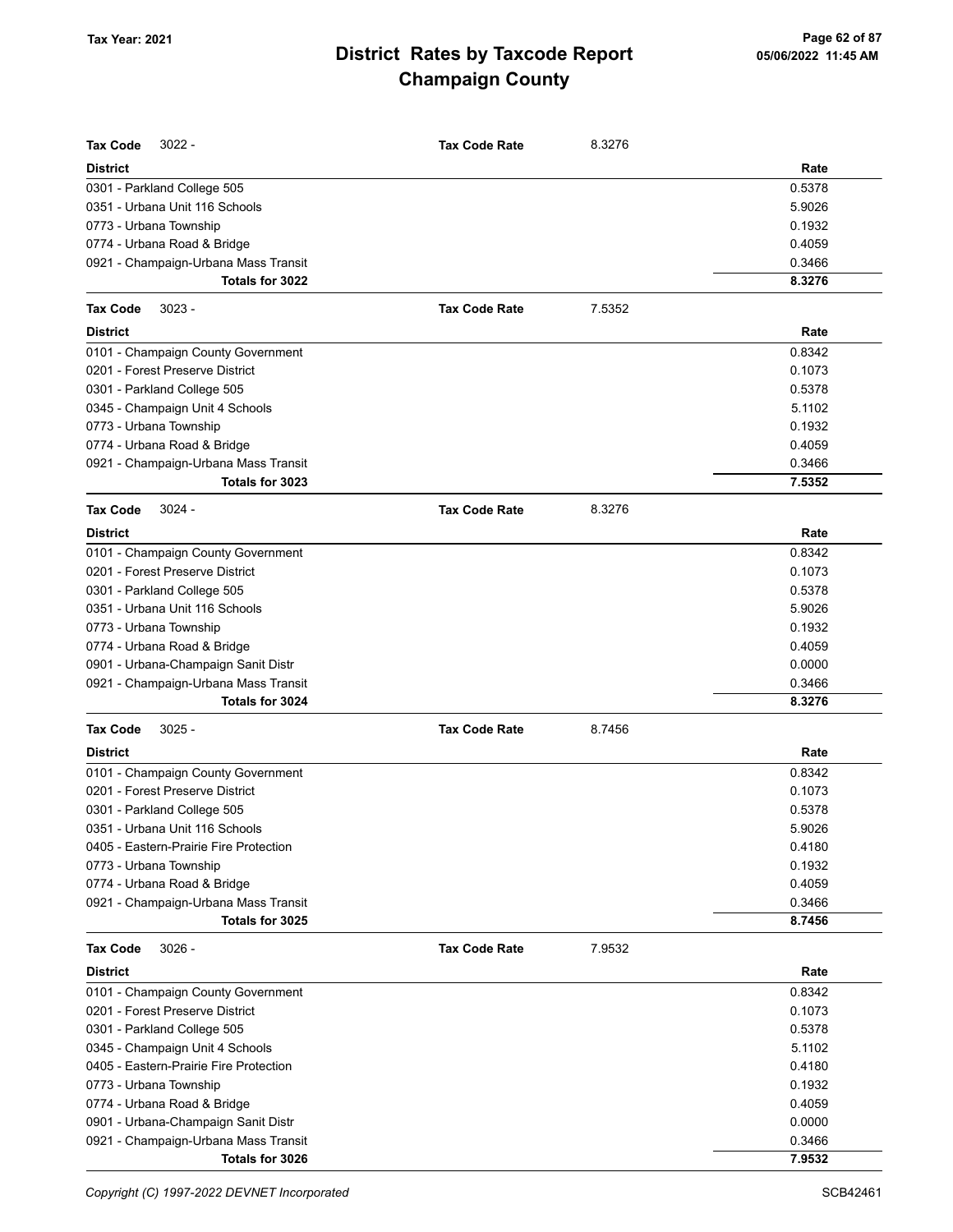| <b>Tax Code</b><br>$3027 -$                                           | <b>Tax Code Rate</b> | 8.4108 |        |
|-----------------------------------------------------------------------|----------------------|--------|--------|
| <b>District</b>                                                       |                      |        | Rate   |
|                                                                       |                      |        | 0.8342 |
| 0101 - Champaign County Government<br>0201 - Forest Preserve District |                      |        | 0.1073 |
| 0301 - Parkland College 505                                           |                      |        | 0.5378 |
| 0351 - Urbana Unit 116 Schools                                        |                      |        | 5.9026 |
|                                                                       |                      |        | 0.4298 |
| 0406 - Edge-Scott Fire Protection                                     |                      |        | 0.1932 |
| 0773 - Urbana Township<br>0774 - Urbana Road & Bridge                 |                      |        | 0.4059 |
| Totals for 3027                                                       |                      |        | 8.4108 |
|                                                                       |                      |        |        |
| $3028 -$<br><b>Tax Code</b>                                           | <b>Tax Code Rate</b> | 9.9102 |        |
| <b>District</b>                                                       |                      |        | Rate   |
| 0101 - Champaign County Government                                    |                      |        | 0.8342 |
| 0201 - Forest Preserve District                                       |                      |        | 0.1073 |
| 0301 - Parkland College 505                                           |                      |        | 0.5378 |
| 0351 - Urbana Unit 116 Schools                                        |                      |        | 5.9026 |
| 0403 - Carroll Fire Protection                                        |                      |        | 0.3042 |
| 0773 - Urbana Township                                                |                      |        | 0.1932 |
| 0774 - Urbana Road & Bridge                                           |                      |        | 0.4059 |
| 0901 - Urbana-Champaign Sanit Distr                                   |                      |        | 0.0000 |
| 0914 - Urbana Park District                                           |                      |        | 1.2784 |
| 0921 - Champaign-Urbana Mass Transit                                  |                      |        | 0.3466 |
| Totals for 3028                                                       |                      |        | 9.9102 |
| $3032 -$<br><b>Tax Code</b>                                           | <b>Tax Code Rate</b> | 9.9102 |        |
| <b>District</b>                                                       |                      |        | Rate   |
| 0101 - Champaign County Government                                    |                      |        | 0.8342 |
| 0201 - Forest Preserve District                                       |                      |        | 0.1073 |
| 0301 - Parkland College 505                                           |                      |        | 0.5378 |
| 0351 - Urbana Unit 116 Schools                                        |                      |        | 5.9026 |
| 0403 - Carroll Fire Protection                                        |                      |        | 0.3042 |
| 0773 - Urbana Township                                                |                      |        | 0.1932 |
| 0774 - Urbana Road & Bridge                                           |                      |        | 0.4059 |
| 0914 - Urbana Park District                                           |                      |        | 1.2784 |
| 0921 - Champaign-Urbana Mass Transit                                  |                      |        | 0.3466 |
| Totals for 3032                                                       |                      |        | 9.9102 |
| <b>Tax Code</b><br>$3033 -$                                           | <b>Tax Code Rate</b> | 7.6066 |        |
| <b>District</b>                                                       |                      |        | Rate   |
| 0101 - Champaign County Government                                    |                      |        | 0.8342 |
| 0201 - Forest Preserve District                                       |                      |        | 0.1073 |
| 0301 - Parkland College 505                                           |                      |        | 0.5378 |
| 0345 - Champaign Unit 4 Schools                                       |                      |        | 5.1102 |
| 0405 - Eastern-Prairie Fire Protection                                |                      |        | 0.4180 |
| 0773 - Urbana Township                                                |                      |        | 0.1932 |
| 0774 - Urbana Road & Bridge                                           |                      |        | 0.4059 |
| 0901 - Urbana-Champaign Sanit Distr                                   |                      |        | 0.0000 |
| Totals for 3033                                                       |                      |        | 7.6066 |
| <b>Tax Code</b><br>$3034 -$                                           | <b>Tax Code Rate</b> | 7.5352 |        |
| <b>District</b>                                                       |                      |        | Rate   |
| 0101 - Champaign County Government                                    |                      |        | 0.8342 |
| 0201 - Forest Preserve District                                       |                      |        | 0.1073 |
| 0301 - Parkland College 505                                           |                      |        | 0.5378 |
| 0345 - Champaign Unit 4 Schools                                       |                      |        | 5.1102 |
|                                                                       |                      |        |        |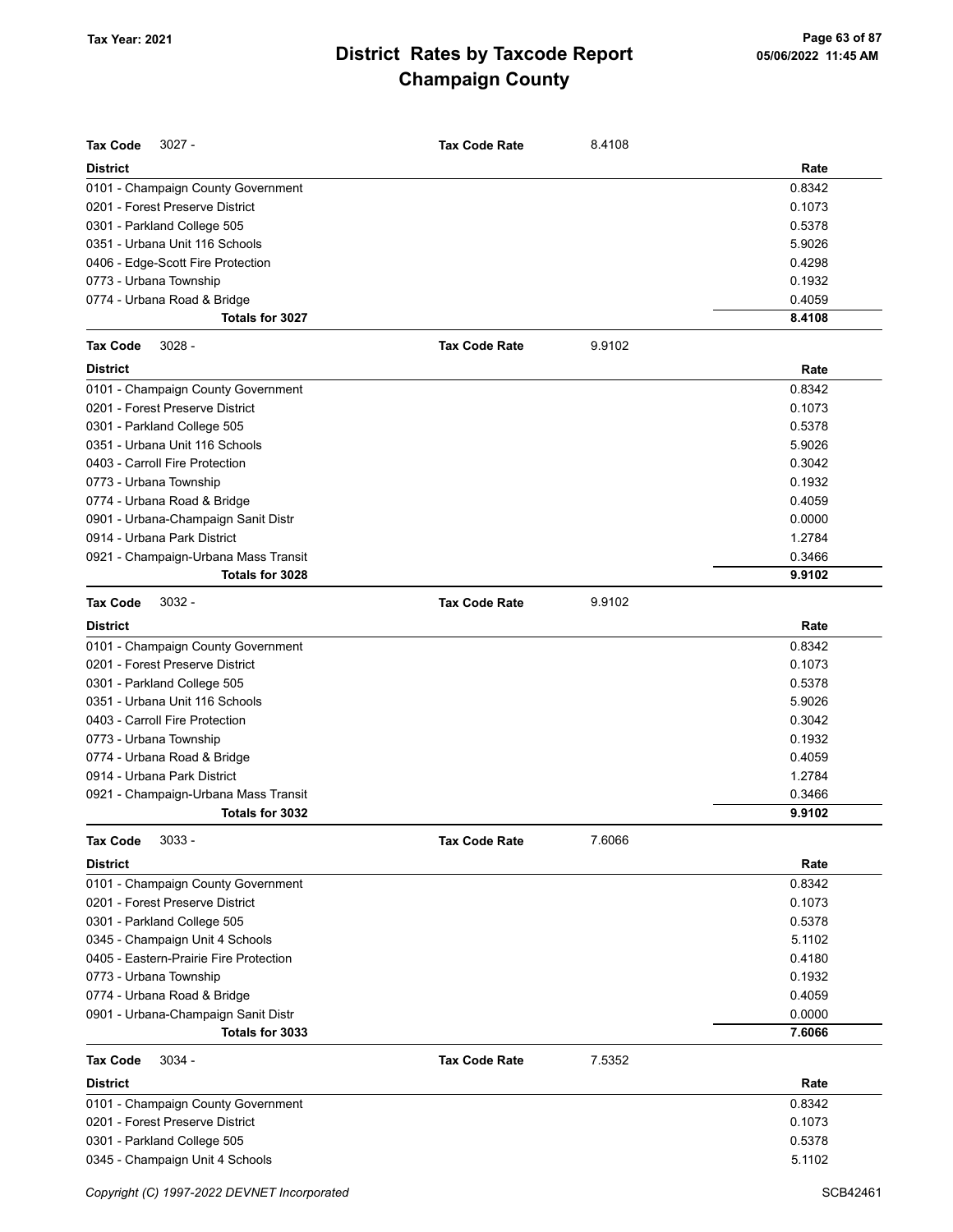| <b>Tax Code</b><br>$3034 -$          | <b>Tax Code Rate</b> | 7.5352 |        |
|--------------------------------------|----------------------|--------|--------|
| <b>District</b>                      |                      |        | Rate   |
| 0773 - Urbana Township               |                      |        | 0.1932 |
| 0774 - Urbana Road & Bridge          |                      |        | 0.4059 |
| 0901 - Urbana-Champaign Sanit Distr  |                      |        | 0.0000 |
| 0921 - Champaign-Urbana Mass Transit |                      |        | 0.3466 |
| Totals for 3034                      |                      |        | 7.5352 |
| <b>Tax Code</b><br>$3035 -$          | <b>Tax Code Rate</b> | 9.4469 |        |
| <b>District</b>                      |                      |        | Rate   |
| 0101 - Champaign County Government   |                      |        | 0.8342 |
| 0201 - Forest Preserve District      |                      |        | 0.1073 |
| 0301 - Parkland College 505          |                      |        | 0.5378 |
| 0351 - Urbana Unit 116 Schools       |                      |        | 5.9026 |
| 0415 - Philo Fire Protection         |                      |        | 0.1875 |
| 0773 - Urbana Township               |                      |        | 0.1932 |
| 0774 - Urbana Road & Bridge          |                      |        | 0.4059 |
| 0901 - Urbana-Champaign Sanit Distr  |                      |        | 0.0000 |
| 0914 - Urbana Park District          |                      |        | 1.2784 |
| Totals for 3035                      |                      |        | 9.4469 |
| <b>Tax Code</b><br>$3036 -$          | <b>Tax Code Rate</b> | 8.5151 |        |
| <b>District</b>                      |                      |        | Rate   |
| 0101 - Champaign County Government   |                      |        | 0.8342 |
| 0201 - Forest Preserve District      |                      |        | 0.1073 |
| 0301 - Parkland College 505          |                      |        | 0.5378 |
| 0351 - Urbana Unit 116 Schools       |                      |        | 5.9026 |
| 0415 - Philo Fire Protection         |                      |        | 0.1875 |
| 0773 - Urbana Township               |                      |        | 0.1932 |
| 0774 - Urbana Road & Bridge          |                      |        | 0.4059 |
| 0921 - Champaign-Urbana Mass Transit |                      |        | 0.3466 |
| Totals for 3036                      |                      |        | 8.5151 |
| $3037 -$<br><b>Tax Code</b>          | <b>Tax Code Rate</b> | 8.4108 |        |
| District                             |                      |        | Rate   |
| 0101 - Champaign County Government   |                      |        | 0.8342 |
| 0201 - Forest Preserve District      |                      |        | 0.1073 |
| 0301 - Parkland College 505          |                      |        | 0.5378 |
| 0351 - Urbana Unit 116 Schools       |                      |        | 5.9026 |
| 0406 - Edge-Scott Fire Protection    |                      |        | 0.4298 |
| 0773 - Urbana Township               |                      |        | 0.1932 |
| 0774 - Urbana Road & Bridge          |                      |        | 0.4059 |
| 0901 - Urbana-Champaign Sanit Distr  |                      |        | 0.0000 |
| Totals for 3037                      |                      |        | 8.4108 |
| <b>Tax Code</b><br>$3038 -$          | <b>Tax Code Rate</b> | 8.1685 |        |
| District                             |                      |        | Rate   |
| 0101 - Champaign County Government   |                      |        | 0.8342 |
| 0201 - Forest Preserve District      |                      |        | 0.1073 |
| 0301 - Parkland College 505          |                      |        | 0.5378 |
| 0351 - Urbana Unit 116 Schools       |                      |        | 5.9026 |
| 0415 - Philo Fire Protection         |                      |        | 0.1875 |
| 0773 - Urbana Township               |                      |        | 0.1932 |
| 0774 - Urbana Road & Bridge          |                      |        | 0.4059 |
| 0901 - Urbana-Champaign Sanit Distr  |                      |        | 0.0000 |
| Totals for 3038                      |                      |        | 8.1685 |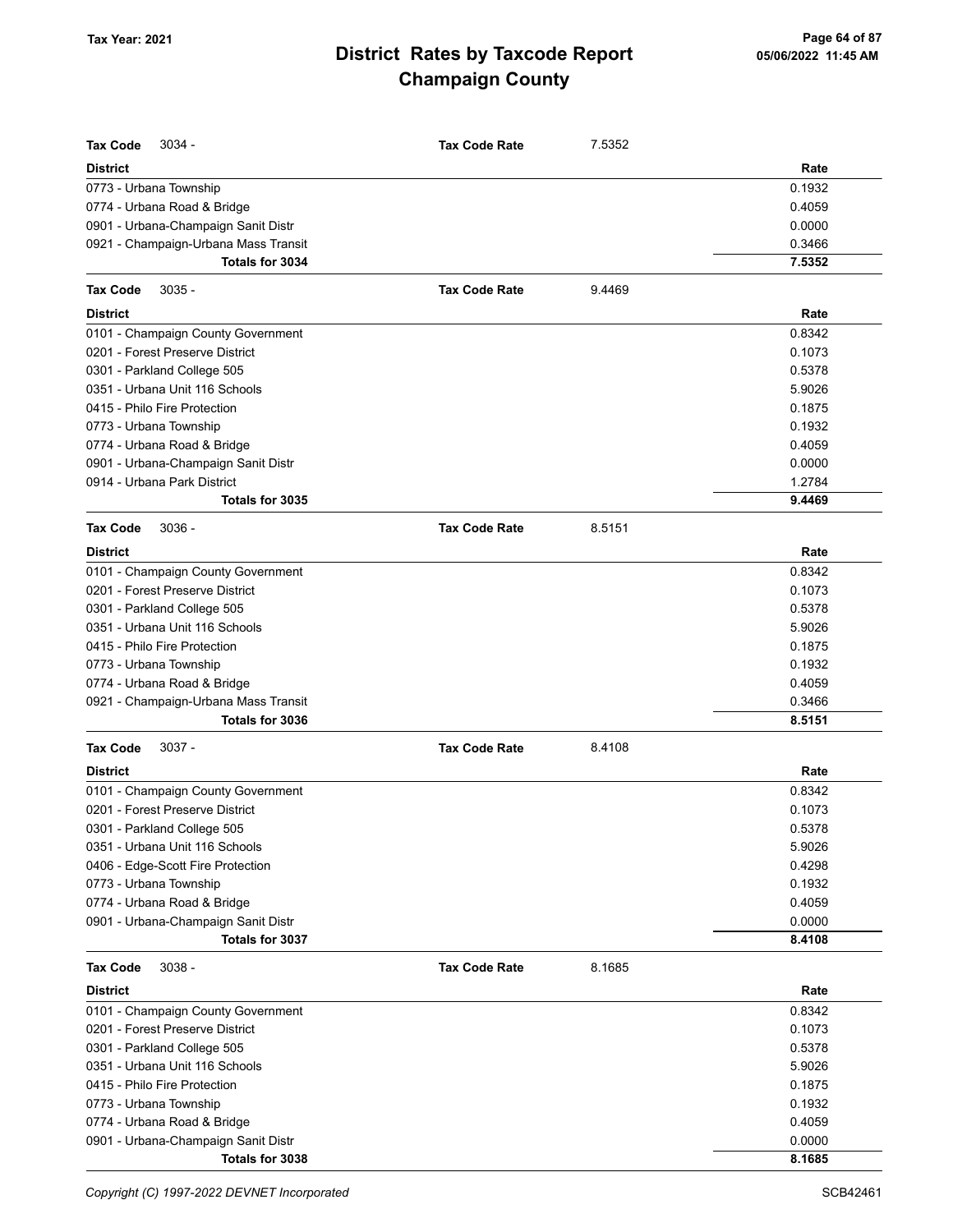| <b>Tax Code</b><br>4101 -            | <b>Tax Code Rate</b> | 8.4286 |        |
|--------------------------------------|----------------------|--------|--------|
| <b>District</b>                      |                      |        | Rate   |
| 0101 - Champaign County Government   |                      |        | 0.8342 |
| 0201 - Forest Preserve District      |                      |        | 0.1073 |
| 0301 - Parkland College 505          |                      |        | 0.5378 |
| 0345 - Champaign Unit 4 Schools      |                      |        | 5.1102 |
| 0504 - Champaign City                |                      |        | 1.3152 |
| 0619 - City of Champaign Township    |                      |        | 0.0435 |
| 0921 - Champaign-Urbana Mass Transit |                      |        | 0.3466 |
| 0931 - C-U Public Health District    |                      |        | 0.1338 |
| Totals for 4101                      |                      |        | 8.4286 |
| 4102 -<br><b>Tax Code</b>            | <b>Tax Code Rate</b> | 9.1545 |        |
| <b>District</b>                      |                      |        | Rate   |
| 0101 - Champaign County Government   |                      |        | 0.8342 |
| 0201 - Forest Preserve District      |                      |        | 0.1073 |
| 0301 - Parkland College 505          |                      |        | 0.5378 |
| 0345 - Champaign Unit 4 Schools      |                      |        | 5.1102 |
| 0504 - Champaign City                |                      |        | 1.3152 |
| 0619 - City of Champaign Township    |                      |        | 0.0435 |
| 0901 - Urbana-Champaign Sanit Distr  |                      |        | 0.0000 |
| 0911 - Champaign Park District       |                      |        | 0.7259 |
| 0921 - Champaign-Urbana Mass Transit |                      |        | 0.3466 |
| 0931 - C-U Public Health District    |                      |        | 0.1338 |
| Totals for 4102                      |                      |        | 9.1545 |
| 4103 -<br><b>Tax Code</b>            | <b>Tax Code Rate</b> | 8.8079 |        |
| <b>District</b>                      |                      |        | Rate   |
| 0101 - Champaign County Government   |                      |        | 0.8342 |
| 0201 - Forest Preserve District      |                      |        | 0.1073 |
| 0301 - Parkland College 505          |                      |        | 0.5378 |
| 0345 - Champaign Unit 4 Schools      |                      |        | 5.1102 |
| 0504 - Champaign City                |                      |        | 1.3152 |
| 0619 - City of Champaign Township    |                      |        | 0.0435 |
| 0901 - Urbana-Champaign Sanit Distr  |                      |        | 0.0000 |
| 0911 - Champaign Park District       |                      |        | 0.7259 |
| 0931 - C-U Public Health District    |                      |        | 0.1338 |
| Totals for 4103                      |                      |        | 8.8079 |
| 4104 -<br><b>Tax Code</b>            | <b>Tax Code Rate</b> | 8.0820 |        |
| <b>District</b>                      |                      |        | Rate   |
| 0101 - Champaign County Government   |                      |        | 0.8342 |
| 0201 - Forest Preserve District      |                      |        | 0.1073 |
| 0301 - Parkland College 505          |                      |        | 0.5378 |
| 0345 - Champaign Unit 4 Schools      |                      |        | 5.1102 |
| 0504 - Champaign City                |                      |        | 1.3152 |
| 0619 - City of Champaign Township    |                      |        | 0.0435 |
| 0931 - C-U Public Health District    |                      |        | 0.1338 |
| Totals for 4104                      |                      |        | 8.0820 |
| <b>Tax Code</b><br>4105 -            | <b>Tax Code Rate</b> | 8.0820 |        |
| <b>District</b>                      |                      |        | Rate   |
| 0101 - Champaign County Government   |                      |        | 0.8342 |
| 0201 - Forest Preserve District      |                      |        | 0.1073 |
| 0301 - Parkland College 505          |                      |        | 0.5378 |
| 0345 - Champaign Unit 4 Schools      |                      |        | 5.1102 |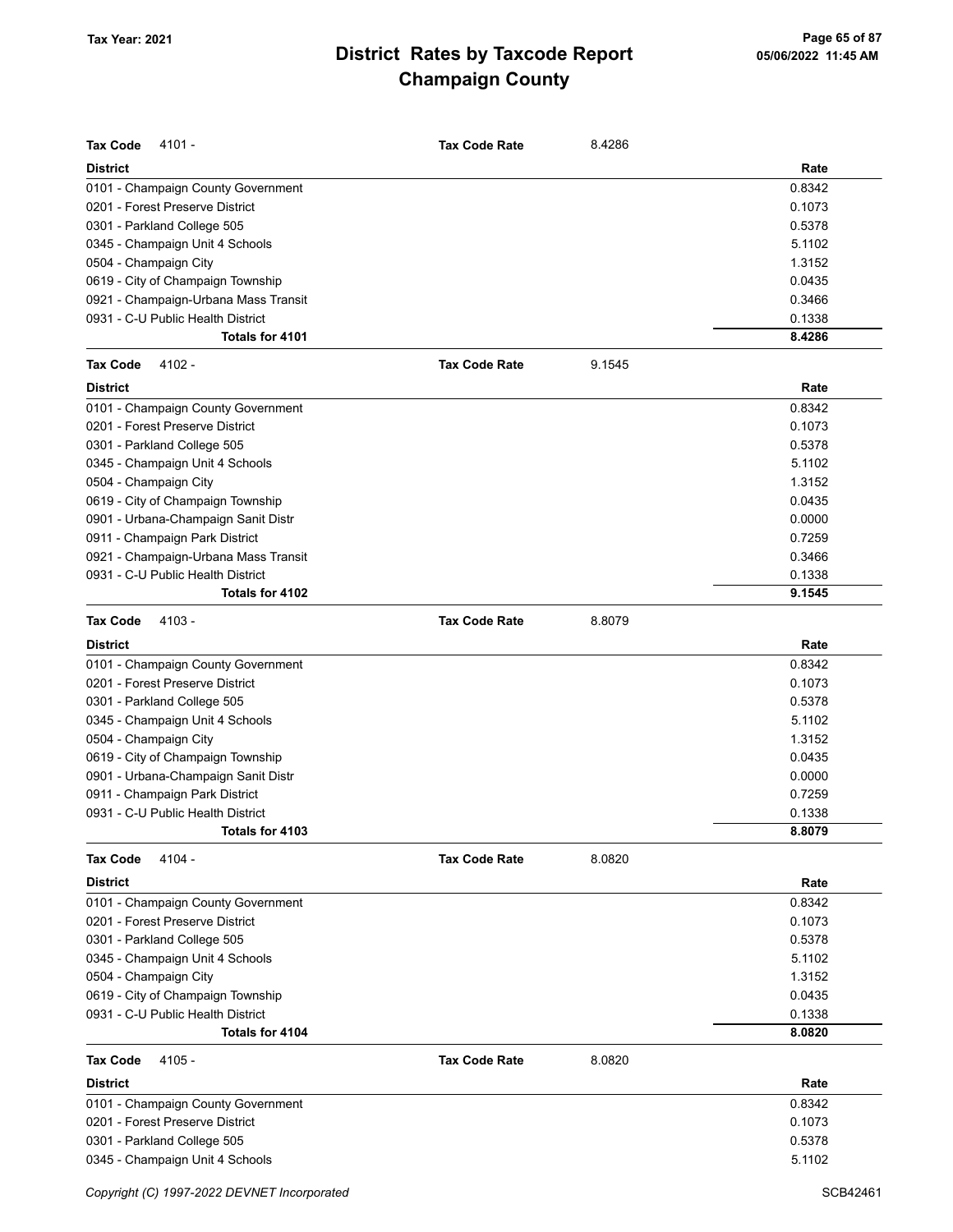| <b>Tax Code</b><br>$4105 -$<br><b>District</b> | <b>Tax Code Rate</b> | 8.0820 | Rate   |
|------------------------------------------------|----------------------|--------|--------|
| 0504 - Champaign City                          |                      |        | 1.3152 |
| 0619 - City of Champaign Township              |                      |        | 0.0435 |
| 0901 - Urbana-Champaign Sanit Distr            |                      |        | 0.0000 |
| 0931 - C-U Public Health District              |                      |        | 0.1338 |
| Totals for 4105                                |                      |        | 8.0820 |
| <b>Tax Code</b><br>4106 -                      | <b>Tax Code Rate</b> | 9.1545 |        |
| <b>District</b>                                |                      |        | Rate   |
| 0101 - Champaign County Government             |                      |        | 0.8342 |
| 0201 - Forest Preserve District                |                      |        | 0.1073 |
| 0301 - Parkland College 505                    |                      |        | 0.5378 |
| 0345 - Champaign Unit 4 Schools                |                      |        | 5.1102 |
| 0504 - Champaign City                          |                      |        | 1.3152 |
| 0619 - City of Champaign Township              |                      |        | 0.0435 |
| 0911 - Champaign Park District                 |                      |        | 0.7259 |
| 0921 - Champaign-Urbana Mass Transit           |                      |        | 0.3466 |
| 0931 - C-U Public Health District              |                      |        | 0.1338 |
| Totals for 4106                                |                      |        | 9.1545 |
| <b>Tax Code</b><br>4115 -                      | <b>Tax Code Rate</b> | 8.4286 |        |
| <b>District</b>                                |                      |        | Rate   |
| 0101 - Champaign County Government             |                      |        | 0.8342 |
| 0201 - Forest Preserve District                |                      |        | 0.1073 |
| 0301 - Parkland College 505                    |                      |        | 0.5378 |
| 0345 - Champaign Unit 4 Schools                |                      |        | 5.1102 |
| 0504 - Champaign City                          |                      |        | 1.3152 |
| 0619 - City of Champaign Township              |                      |        | 0.0435 |
| 0901 - Urbana-Champaign Sanit Distr            |                      |        | 0.0000 |
| 0921 - Champaign-Urbana Mass Transit           |                      |        | 0.3466 |
| 0931 - C-U Public Health District              |                      |        | 0.1338 |
| Totals for 4115                                |                      |        | 8.4286 |
| 4118 -<br><b>Tax Code</b>                      | <b>Tax Code Rate</b> | 8.8079 |        |
| <b>District</b>                                |                      |        | Rate   |
| 0101 - Champaign County Government             |                      |        | 0.8342 |
| 0201 - Forest Preserve District                |                      |        | 0.1073 |
| 0301 - Parkland College 505                    |                      |        | 0.5378 |
| 0345 - Champaign Unit 4 Schools                |                      |        | 5.1102 |
| 0504 - Champaign City                          |                      |        | 1.3152 |
| 0619 - City of Champaign Township              |                      |        | 0.0435 |
| 0911 - Champaign Park District                 |                      |        | 0.7259 |
| 0931 - C-U Public Health District              |                      |        | 0.1338 |
| Totals for 4118                                |                      |        | 8.8079 |
| <b>Tax Code</b><br>$4153 -$                    | <b>Tax Code Rate</b> | 9.1545 |        |
| <b>District</b>                                |                      |        | Rate   |
| 0101 - Champaign County Government             |                      |        | 0.8342 |
| 0201 - Forest Preserve District                |                      |        | 0.1073 |
| 0301 - Parkland College 505                    |                      |        | 0.5378 |
| 0345 - Champaign Unit 4 Schools                |                      |        | 5.1102 |
| 0504 - Champaign City                          |                      |        | 1.3152 |
| 0619 - City of Champaign Township              |                      |        | 0.0435 |
| 0901 - Urbana-Champaign Sanit Distr            |                      |        | 0.0000 |
| 0911 - Champaign Park District                 |                      |        | 0.7259 |

Copyright (C) 1997-2022 DEVNET Incorporated SCB42461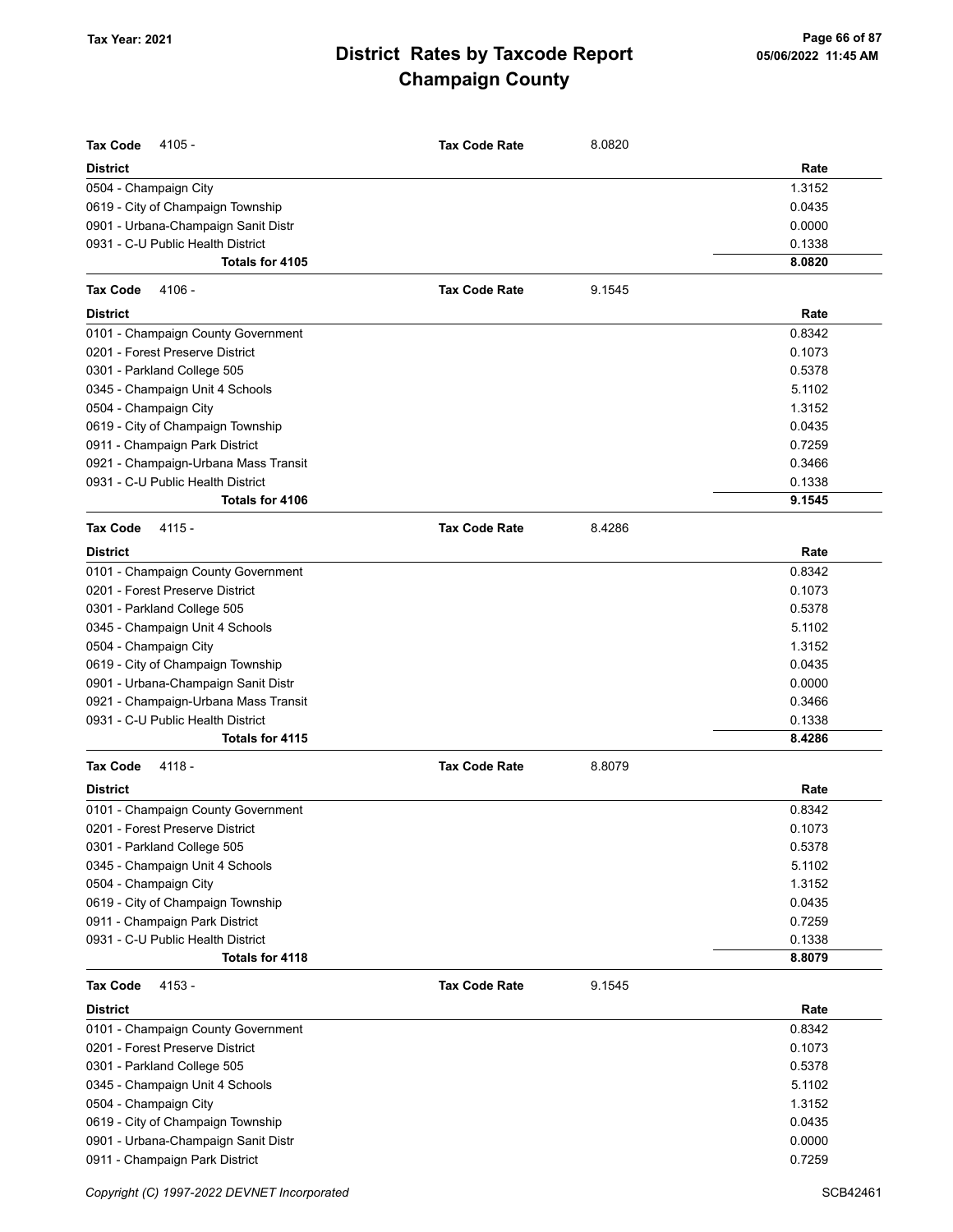| <b>Tax Code</b><br>$4153 -$            | <b>Tax Code Rate</b> | 9.1545 |                  |
|----------------------------------------|----------------------|--------|------------------|
| <b>District</b>                        |                      |        | Rate             |
| 0921 - Champaign-Urbana Mass Transit   |                      |        | 0.3466           |
| 0931 - C-U Public Health District      |                      |        | 0.1338           |
| 1004 - Champaign IV<br>Totals for 4153 |                      |        | 0.0000<br>9.1545 |
|                                        |                      |        |                  |
| <b>Tax Code</b><br>4154 -              | <b>Tax Code Rate</b> | 9.1545 |                  |
| <b>District</b>                        |                      |        | Rate             |
| 0101 - Champaign County Government     |                      |        | 0.8342           |
| 0201 - Forest Preserve District        |                      |        | 0.1073           |
| 0301 - Parkland College 505            |                      |        | 0.5378           |
| 0345 - Champaign Unit 4 Schools        |                      |        | 5.1102           |
| 0504 - Champaign City                  |                      |        | 1.3152           |
| 0619 - City of Champaign Township      |                      |        | 0.0435           |
| 0901 - Urbana-Champaign Sanit Distr    |                      |        | 0.0000           |
| 0911 - Champaign Park District         |                      |        | 0.7259           |
| 0921 - Champaign-Urbana Mass Transit   |                      |        | 0.3466           |
| 0931 - C-U Public Health District      |                      |        | 0.1338           |
| 1005 - Champaign V                     |                      |        | 0.0000           |
| Totals for 4154                        |                      |        | 9.1545           |
| <b>Tax Code</b><br>4160 -              | <b>Tax Code Rate</b> | 9.1545 |                  |
| <b>District</b>                        |                      |        | Rate             |
| 0101 - Champaign County Government     |                      |        | 0.8342           |
| 0201 - Forest Preserve District        |                      |        | 0.1073           |
| 0301 - Parkland College 505            |                      |        | 0.5378           |
| 0345 - Champaign Unit 4 Schools        |                      |        | 5.1102           |
| 0504 - Champaign City                  |                      |        | 1.3152           |
| 0619 - City of Champaign Township      |                      |        | 0.0435           |
| 0901 - Urbana-Champaign Sanit Distr    |                      |        | 0.0000           |
| 0911 - Champaign Park District         |                      |        | 0.7259           |
| 0921 - Champaign-Urbana Mass Transit   |                      |        | 0.3466           |
| 0931 - C-U Public Health District      |                      |        | 0.1338           |
| Totals for 4160                        |                      |        | 9.1545           |
| <b>Tax Code</b><br>$4162 -$            | <b>Tax Code Rate</b> | 8.8079 |                  |
| <b>District</b>                        |                      |        | Rate             |
| 0101 - Champaign County Government     |                      |        | 0.8342           |
| 0201 - Forest Preserve District        |                      |        | 0.1073           |
| 0301 - Parkland College 505            |                      |        | 0.5378           |
| 0345 - Champaign Unit 4 Schools        |                      |        | 5.1102           |
| 0504 - Champaign City                  |                      |        | 1.3152           |
| 0619 - City of Champaign Township      |                      |        | 0.0435           |
| 0901 - Urbana-Champaign Sanit Distr    |                      |        | 0.0000           |
| 0911 - Champaign Park District         |                      |        | 0.7259           |
| 0931 - C-U Public Health District      |                      |        | 0.1338           |
| Totals for 4162                        |                      |        | 8.8079           |
| <b>Tax Code</b><br>4163 -              | <b>Tax Code Rate</b> | 9.1545 |                  |
| <b>District</b>                        |                      |        | Rate             |
| 0101 - Champaign County Government     |                      |        | 0.8342           |
| 0201 - Forest Preserve District        |                      |        | 0.1073           |
| 0301 - Parkland College 505            |                      |        | 0.5378           |
| 0345 - Champaign Unit 4 Schools        |                      |        | 5.1102           |
| 0504 - Champaign City                  |                      |        | 1.3152           |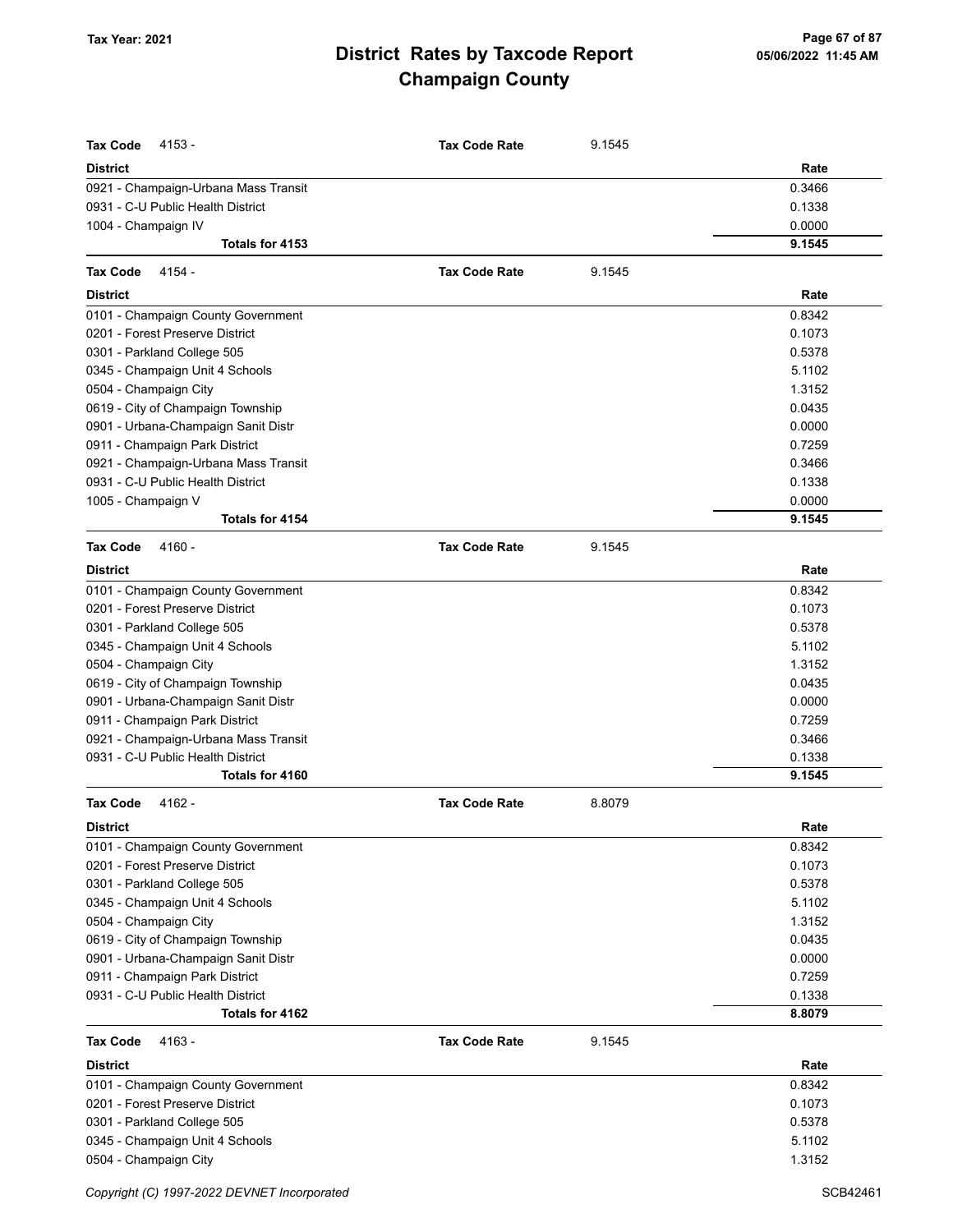| <b>Tax Code</b><br>4163 -                                                | <b>Tax Code Rate</b> | 9.1545 |                  |
|--------------------------------------------------------------------------|----------------------|--------|------------------|
| <b>District</b>                                                          |                      |        | Rate             |
| 0619 - City of Champaign Township                                        |                      |        | 0.0435           |
| 0911 - Champaign Park District                                           |                      |        | 0.7259           |
| 0921 - Champaign-Urbana Mass Transit                                     |                      |        | 0.3466           |
| 0931 - C-U Public Health District                                        |                      |        | 0.1338           |
| Totals for 4163                                                          |                      |        | 9.1545           |
| <b>Tax Code</b><br>4164 -                                                | <b>Tax Code Rate</b> | 8.8079 |                  |
| District                                                                 |                      |        | Rate             |
| 0101 - Champaign County Government                                       |                      |        | 0.8342           |
| 0201 - Forest Preserve District                                          |                      |        | 0.1073           |
| 0301 - Parkland College 505                                              |                      |        | 0.5378           |
| 0345 - Champaign Unit 4 Schools                                          |                      |        | 5.1102           |
| 0504 - Champaign City                                                    |                      |        | 1.3152           |
| 0619 - City of Champaign Township                                        |                      |        | 0.0435           |
| 0911 - Champaign Park District                                           |                      |        | 0.7259           |
| 0931 - C-U Public Health District                                        |                      |        | 0.1338           |
| Totals for 4164                                                          |                      |        | 8.8079           |
| 4167 -<br><b>Tax Code</b>                                                | <b>Tax Code Rate</b> | 8.4286 |                  |
| District                                                                 |                      |        | Rate             |
| 0101 - Champaign County Government                                       |                      |        | 0.8342           |
| 0201 - Forest Preserve District                                          |                      |        | 0.1073           |
| 0301 - Parkland College 505                                              |                      |        | 0.5378           |
| 0345 - Champaign Unit 4 Schools                                          |                      |        | 5.1102           |
| 0504 - Champaign City                                                    |                      |        | 1.3152           |
| 0619 - City of Champaign Township                                        |                      |        | 0.0435           |
| 0921 - Champaign-Urbana Mass Transit                                     |                      |        | 0.3466           |
| 0931 - C-U Public Health District                                        |                      |        | 0.1338           |
| Totals for 4167                                                          |                      |        | 8.4286           |
| <b>Tax Code</b><br>4202 -                                                | <b>Tax Code Rate</b> | 9.1545 |                  |
| District                                                                 |                      |        | Rate             |
| 0101 - Champaign County Government                                       |                      |        | 0.8342           |
| 0201 - Forest Preserve District                                          |                      |        | 0.1073           |
| 0301 - Parkland College 505                                              |                      |        | 0.5378           |
| 0345 - Champaign Unit 4 Schools                                          |                      |        | 5.1102           |
| 0504 - Champaign City                                                    |                      |        | 1.3152           |
| 0619 - City of Champaign Township<br>0901 - Urbana-Champaign Sanit Distr |                      |        | 0.0435<br>0.0000 |
| 0911 - Champaign Park District                                           |                      |        | 0.7259           |
| 0921 - Champaign-Urbana Mass Transit                                     |                      |        | 0.3466           |
| 0931 - C-U Public Health District                                        |                      |        | 0.1338           |
| Totals for 4202                                                          |                      |        | 9.1545           |
| <b>Tax Code</b><br>4250 -                                                | <b>Tax Code Rate</b> | 9.1545 |                  |
| District                                                                 |                      |        | Rate             |
| 0101 - Champaign County Government                                       |                      |        | 0.8342           |
| 0201 - Forest Preserve District                                          |                      |        | 0.1073           |
| 0301 - Parkland College 505                                              |                      |        | 0.5378           |
| 0345 - Champaign Unit 4 Schools                                          |                      |        | 5.1102           |
| 0504 - Champaign City                                                    |                      |        | 1.3152           |
| 0619 - City of Champaign Township                                        |                      |        | 0.0435           |
| 0901 - Urbana-Champaign Sanit Distr                                      |                      |        | 0.0000           |
| 0911 - Champaign Park District                                           |                      |        | 0.7259           |

Copyright (C) 1997-2022 DEVNET Incorporated SCB42461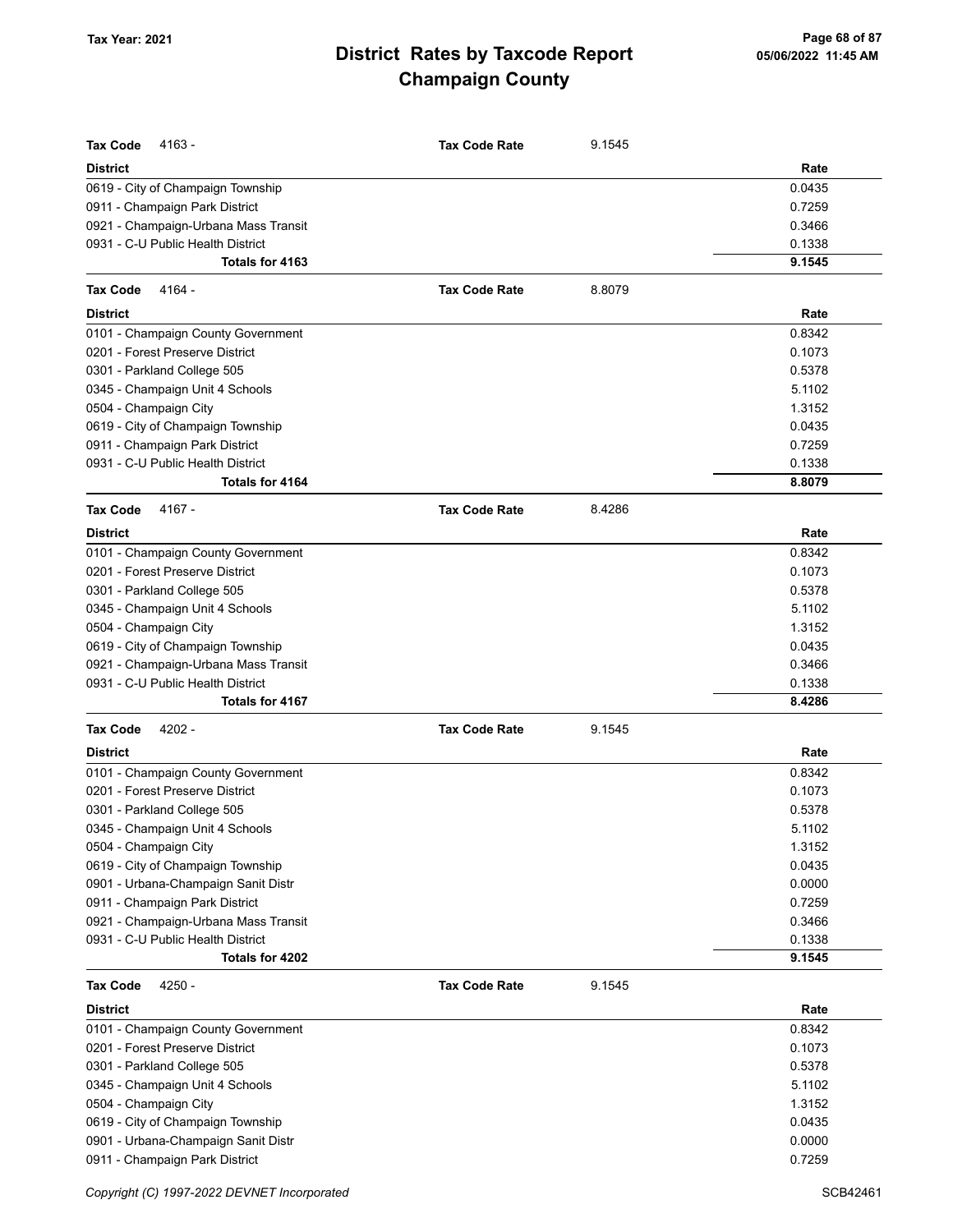| <b>Tax Code</b><br>4250 -                                                 | <b>Tax Code Rate</b> | 9.1545 |                  |
|---------------------------------------------------------------------------|----------------------|--------|------------------|
| <b>District</b>                                                           |                      |        | Rate             |
| 0921 - Champaign-Urbana Mass Transit                                      |                      |        | 0.3466           |
| 0931 - C-U Public Health District                                         |                      |        | 0.1338           |
| Totals for 4250                                                           |                      |        | 9.1545           |
| 4251 -<br><b>Tax Code</b>                                                 | <b>Tax Code Rate</b> | 9.1545 |                  |
| <b>District</b>                                                           |                      |        | Rate             |
| 0101 - Champaign County Government                                        |                      |        | 0.8342           |
| 0201 - Forest Preserve District                                           |                      |        | 0.1073           |
| 0301 - Parkland College 505                                               |                      |        | 0.5378           |
| 0345 - Champaign Unit 4 Schools                                           |                      |        | 5.1102           |
| 0504 - Champaign City                                                     |                      |        | 1.3152           |
| 0619 - City of Champaign Township                                         |                      |        | 0.0435           |
| 0901 - Urbana-Champaign Sanit Distr                                       |                      |        | 0.0000           |
| 0911 - Champaign Park District                                            |                      |        | 0.7259           |
| 0921 - Champaign-Urbana Mass Transit                                      |                      |        | 0.3466           |
| 0931 - C-U Public Health District                                         |                      |        | 0.1338           |
| 1000 - Champaign II                                                       |                      |        | 0.0000           |
| Totals for 4251                                                           |                      |        | 9.1545           |
| <b>Tax Code</b><br>4254 -                                                 | <b>Tax Code Rate</b> | 9.1545 |                  |
|                                                                           |                      |        |                  |
| <b>District</b>                                                           |                      |        | Rate             |
| 0101 - Champaign County Government                                        |                      |        | 0.8342           |
| 0201 - Forest Preserve District                                           |                      |        | 0.1073           |
| 0301 - Parkland College 505                                               |                      |        | 0.5378           |
| 0345 - Champaign Unit 4 Schools                                           |                      |        | 5.1102           |
| 0504 - Champaign City                                                     |                      |        | 1.3152           |
| 0619 - City of Champaign Township                                         |                      |        | 0.0435<br>0.0000 |
| 0901 - Urbana-Champaign Sanit Distr                                       |                      |        | 0.7259           |
| 0911 - Champaign Park District                                            |                      |        | 0.3466           |
| 0921 - Champaign-Urbana Mass Transit<br>0931 - C-U Public Health District |                      |        | 0.1338           |
| 1005 - Champaign V                                                        |                      |        | 0.0000           |
| Totals for 4254                                                           |                      |        | 9.1545           |
| <b>Tax Code</b><br>$4255 -$                                               | <b>Tax Code Rate</b> | 9.1545 |                  |
| <b>District</b>                                                           |                      |        | Rate             |
|                                                                           |                      |        |                  |
| 0101 - Champaign County Government<br>0201 - Forest Preserve District     |                      |        | 0.8342<br>0.1073 |
| 0301 - Parkland College 505                                               |                      |        | 0.5378           |
| 0345 - Champaign Unit 4 Schools                                           |                      |        | 5.1102           |
| 0504 - Champaign City                                                     |                      |        | 1.3152           |
| 0619 - City of Champaign Township                                         |                      |        | 0.0435           |
| 0901 - Urbana-Champaign Sanit Distr                                       |                      |        | 0.0000           |
| 0911 - Champaign Park District                                            |                      |        | 0.7259           |
| 0921 - Champaign-Urbana Mass Transit                                      |                      |        | 0.3466           |
| 0931 - C-U Public Health District                                         |                      |        | 0.1338           |
| 1006 - Champaign VI                                                       |                      |        | 0.0000           |
| Totals for 4255                                                           |                      |        | 9.1545           |
| <b>Tax Code</b><br>4260 -                                                 | <b>Tax Code Rate</b> | 9.1545 |                  |
| <b>District</b>                                                           |                      |        | Rate             |
| 0101 - Champaign County Government                                        |                      |        | 0.8342           |
| 0201 - Forest Preserve District                                           |                      |        | 0.1073           |
| 0301 - Parkland College 505                                               |                      |        | 0.5378           |
|                                                                           |                      |        |                  |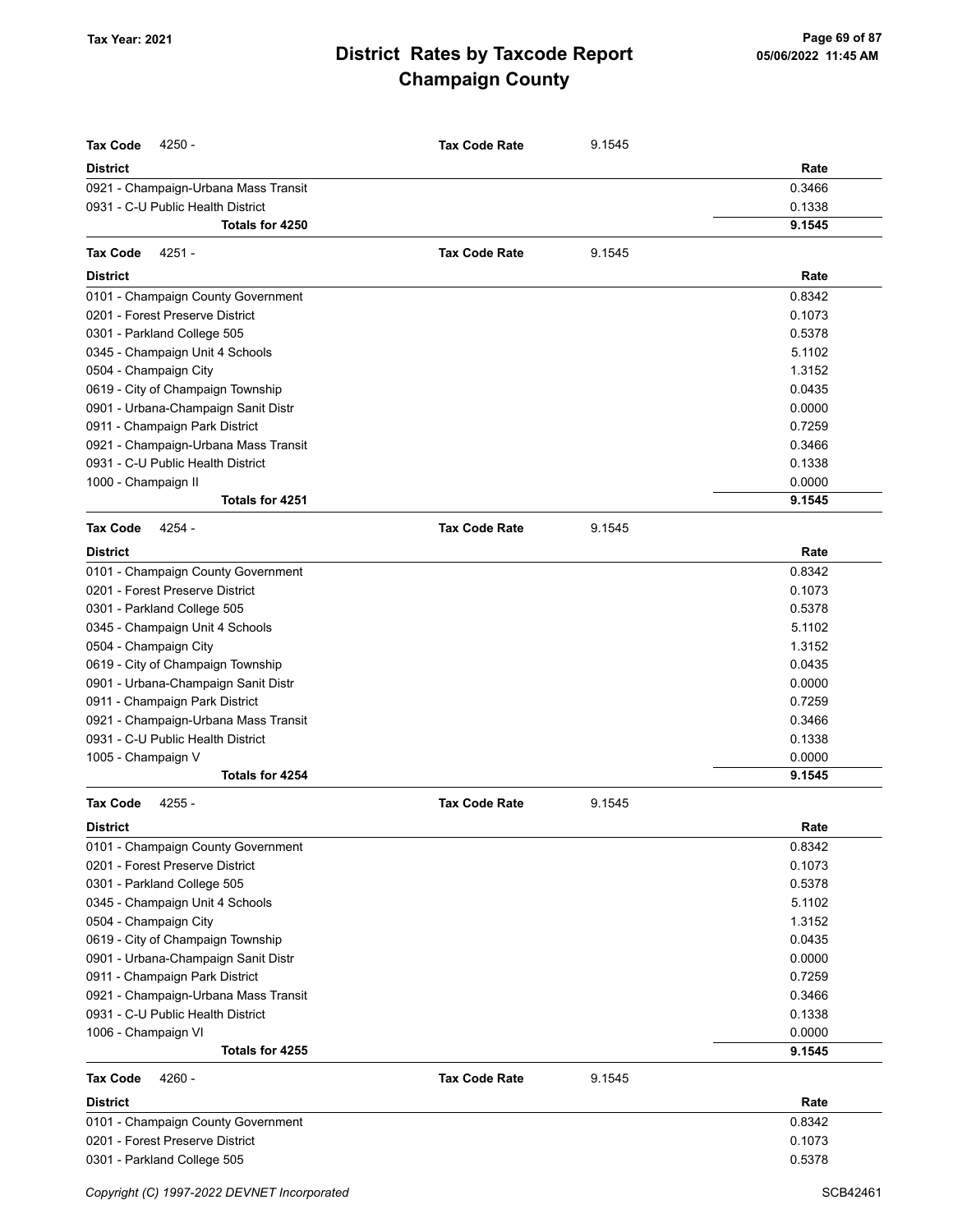| <b>Tax Code</b><br>4260 -            | <b>Tax Code Rate</b> | 9.1545 |        |
|--------------------------------------|----------------------|--------|--------|
| <b>District</b>                      |                      |        | Rate   |
| 0345 - Champaign Unit 4 Schools      |                      |        | 5.1102 |
| 0504 - Champaign City                |                      |        | 1.3152 |
| 0619 - City of Champaign Township    |                      |        | 0.0435 |
| 0901 - Urbana-Champaign Sanit Distr  |                      |        | 0.0000 |
| 0911 - Champaign Park District       |                      |        | 0.7259 |
| 0921 - Champaign-Urbana Mass Transit |                      |        | 0.3466 |
| 0931 - C-U Public Health District    |                      |        | 0.1338 |
| Totals for 4260                      |                      |        | 9.1545 |
| 4302 -<br><b>Tax Code</b>            | <b>Tax Code Rate</b> | 9.1545 |        |
| <b>District</b>                      |                      |        | Rate   |
| 0101 - Champaign County Government   |                      |        | 0.8342 |
| 0201 - Forest Preserve District      |                      |        | 0.1073 |
| 0301 - Parkland College 505          |                      |        | 0.5378 |
| 0345 - Champaign Unit 4 Schools      |                      |        | 5.1102 |
| 0504 - Champaign City                |                      |        | 1.3152 |
| 0619 - City of Champaign Township    |                      |        | 0.0435 |
| 0901 - Urbana-Champaign Sanit Distr  |                      |        | 0.0000 |
| 0911 - Champaign Park District       |                      |        | 0.7259 |
| 0921 - Champaign-Urbana Mass Transit |                      |        | 0.3466 |
| 0931 - C-U Public Health District    |                      |        | 0.1338 |
| Totals for 4302                      |                      |        | 9.1545 |
| 4351 -<br><b>Tax Code</b>            | <b>Tax Code Rate</b> | 9.1545 |        |
| <b>District</b>                      |                      |        | Rate   |
| 0101 - Champaign County Government   |                      |        | 0.8342 |
| 0201 - Forest Preserve District      |                      |        | 0.1073 |
| 0301 - Parkland College 505          |                      |        | 0.5378 |
| 0345 - Champaign Unit 4 Schools      |                      |        | 5.1102 |
| 0504 - Champaign City                |                      |        | 1.3152 |
| 0619 - City of Champaign Township    |                      |        | 0.0435 |
| 0901 - Urbana-Champaign Sanit Distr  |                      |        | 0.0000 |
| 0911 - Champaign Park District       |                      |        | 0.7259 |
| 0921 - Champaign-Urbana Mass Transit |                      |        | 0.3466 |
| 0931 - C-U Public Health District    |                      |        | 0.1338 |
| Totals for 4351                      |                      |        | 9.1545 |
| 4360 -<br><b>Tax Code</b>            | <b>Tax Code Rate</b> | 9.1545 |        |
| <b>District</b>                      |                      |        | Rate   |
| 0101 - Champaign County Government   |                      |        | 0.8342 |
| 0201 - Forest Preserve District      |                      |        | 0.1073 |
| 0301 - Parkland College 505          |                      |        | 0.5378 |
| 0345 - Champaign Unit 4 Schools      |                      |        | 5.1102 |
| 0504 - Champaign City                |                      |        | 1.3152 |
| 0619 - City of Champaign Township    |                      |        | 0.0435 |
| 0901 - Urbana-Champaign Sanit Distr  |                      |        | 0.0000 |
| 0911 - Champaign Park District       |                      |        | 0.7259 |
| 0921 - Champaign-Urbana Mass Transit |                      |        | 0.3466 |
| 0931 - C-U Public Health District    |                      |        | 0.1338 |
| Totals for 4360                      |                      |        | 9.1545 |
| 4401 -<br><b>Tax Code</b>            | <b>Tax Code Rate</b> | 8.4286 |        |
| <b>District</b>                      |                      |        | Rate   |
| 0101 - Champaign County Government   |                      |        | 0.8342 |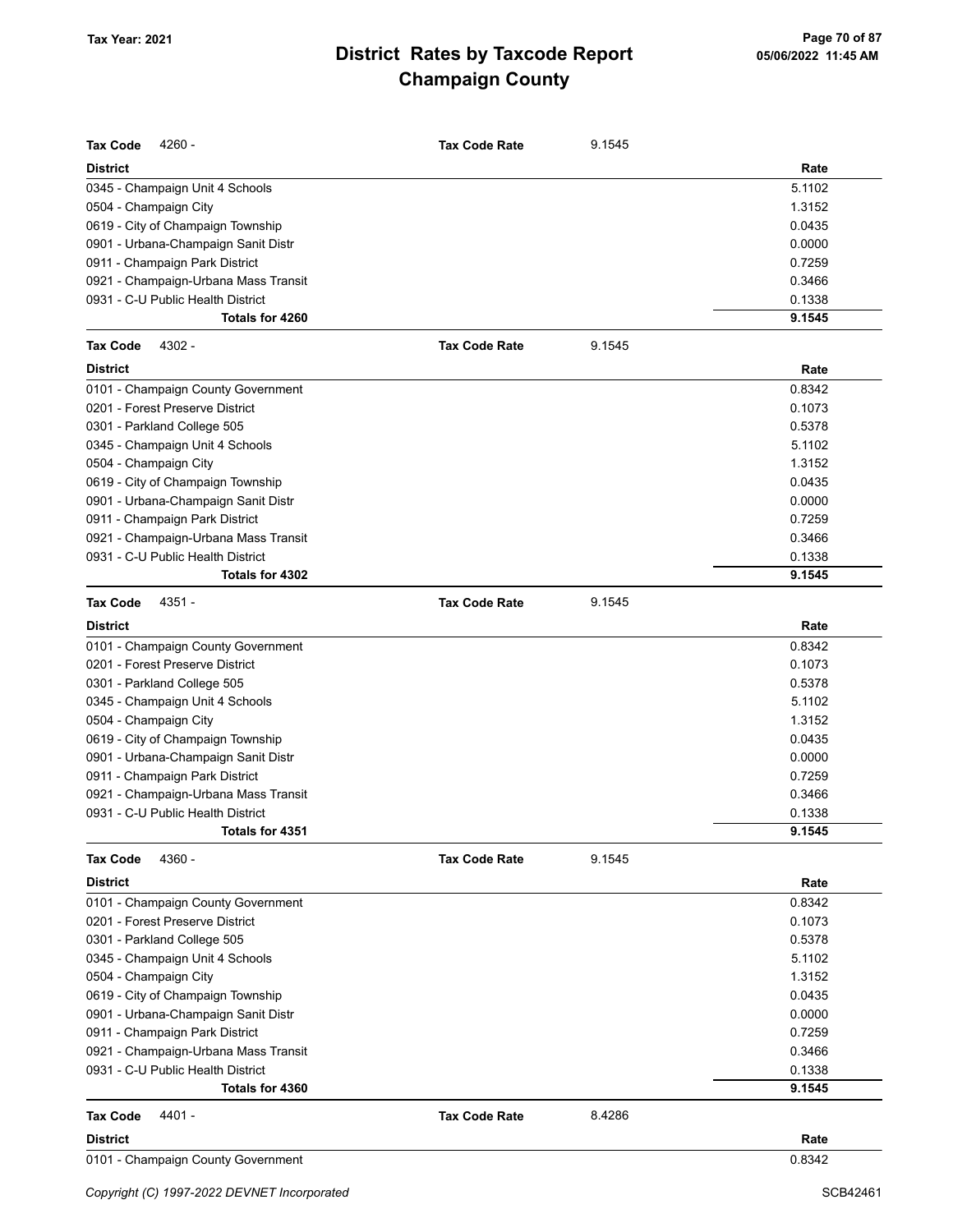| <b>Tax Code</b><br>4401 -            | <b>Tax Code Rate</b> | 8.4286 |        |
|--------------------------------------|----------------------|--------|--------|
| <b>District</b>                      |                      |        | Rate   |
| 0201 - Forest Preserve District      |                      |        | 0.1073 |
| 0301 - Parkland College 505          |                      |        | 0.5378 |
| 0345 - Champaign Unit 4 Schools      |                      |        | 5.1102 |
| 0504 - Champaign City                |                      |        | 1.3152 |
| 0619 - City of Champaign Township    |                      |        | 0.0435 |
| 0921 - Champaign-Urbana Mass Transit |                      |        | 0.3466 |
| 0931 - C-U Public Health District    |                      |        | 0.1338 |
| Totals for 4401                      |                      |        | 8.4286 |
| 4402 -<br><b>Tax Code</b>            | <b>Tax Code Rate</b> | 9.1545 |        |
| <b>District</b>                      |                      |        | Rate   |
| 0101 - Champaign County Government   |                      |        | 0.8342 |
| 0201 - Forest Preserve District      |                      |        | 0.1073 |
| 0301 - Parkland College 505          |                      |        | 0.5378 |
| 0345 - Champaign Unit 4 Schools      |                      |        | 5.1102 |
| 0504 - Champaign City                |                      |        | 1.3152 |
| 0619 - City of Champaign Township    |                      |        | 0.0435 |
| 0901 - Urbana-Champaign Sanit Distr  |                      |        | 0.0000 |
| 0911 - Champaign Park District       |                      |        | 0.7259 |
| 0921 - Champaign-Urbana Mass Transit |                      |        | 0.3466 |
| 0931 - C-U Public Health District    |                      |        | 0.1338 |
| Totals for 4402                      |                      |        | 9.1545 |
| 4403 -<br><b>Tax Code</b>            | <b>Tax Code Rate</b> | 8.8079 |        |
| <b>District</b>                      |                      |        | Rate   |
| 0101 - Champaign County Government   |                      |        | 0.8342 |
| 0201 - Forest Preserve District      |                      |        | 0.1073 |
| 0301 - Parkland College 505          |                      |        | 0.5378 |
| 0345 - Champaign Unit 4 Schools      |                      |        | 5.1102 |
| 0504 - Champaign City                |                      |        | 1.3152 |
| 0619 - City of Champaign Township    |                      |        | 0.0435 |
| 0901 - Urbana-Champaign Sanit Distr  |                      |        | 0.0000 |
| 0911 - Champaign Park District       |                      |        | 0.7259 |
| 0931 - C-U Public Health District    |                      |        | 0.1338 |
| Totals for 4403                      |                      |        | 8.8079 |
| <b>Tax Code</b><br>4406 -            | <b>Tax Code Rate</b> | 9.1545 |        |
| <b>District</b>                      |                      |        | Rate   |
| 0101 - Champaign County Government   |                      |        | 0.8342 |
| 0201 - Forest Preserve District      |                      |        | 0.1073 |
| 0301 - Parkland College 505          |                      |        | 0.5378 |
| 0345 - Champaign Unit 4 Schools      |                      |        | 5.1102 |
| 0504 - Champaign City                |                      |        | 1.3152 |
| 0619 - City of Champaign Township    |                      |        | 0.0435 |
| 0911 - Champaign Park District       |                      |        | 0.7259 |
| 0921 - Champaign-Urbana Mass Transit |                      |        | 0.3466 |
| 0931 - C-U Public Health District    |                      |        | 0.1338 |
| Totals for 4406                      |                      |        | 9.1545 |
| 4419 -<br>Tax Code                   | <b>Tax Code Rate</b> | 8.6697 |        |
| <b>District</b>                      |                      |        | Rate   |
| 0101 - Champaign County Government   |                      |        | 0.8342 |
| 0201 - Forest Preserve District      |                      |        | 0.1073 |
| 0301 - Parkland College 505          |                      |        | 0.5378 |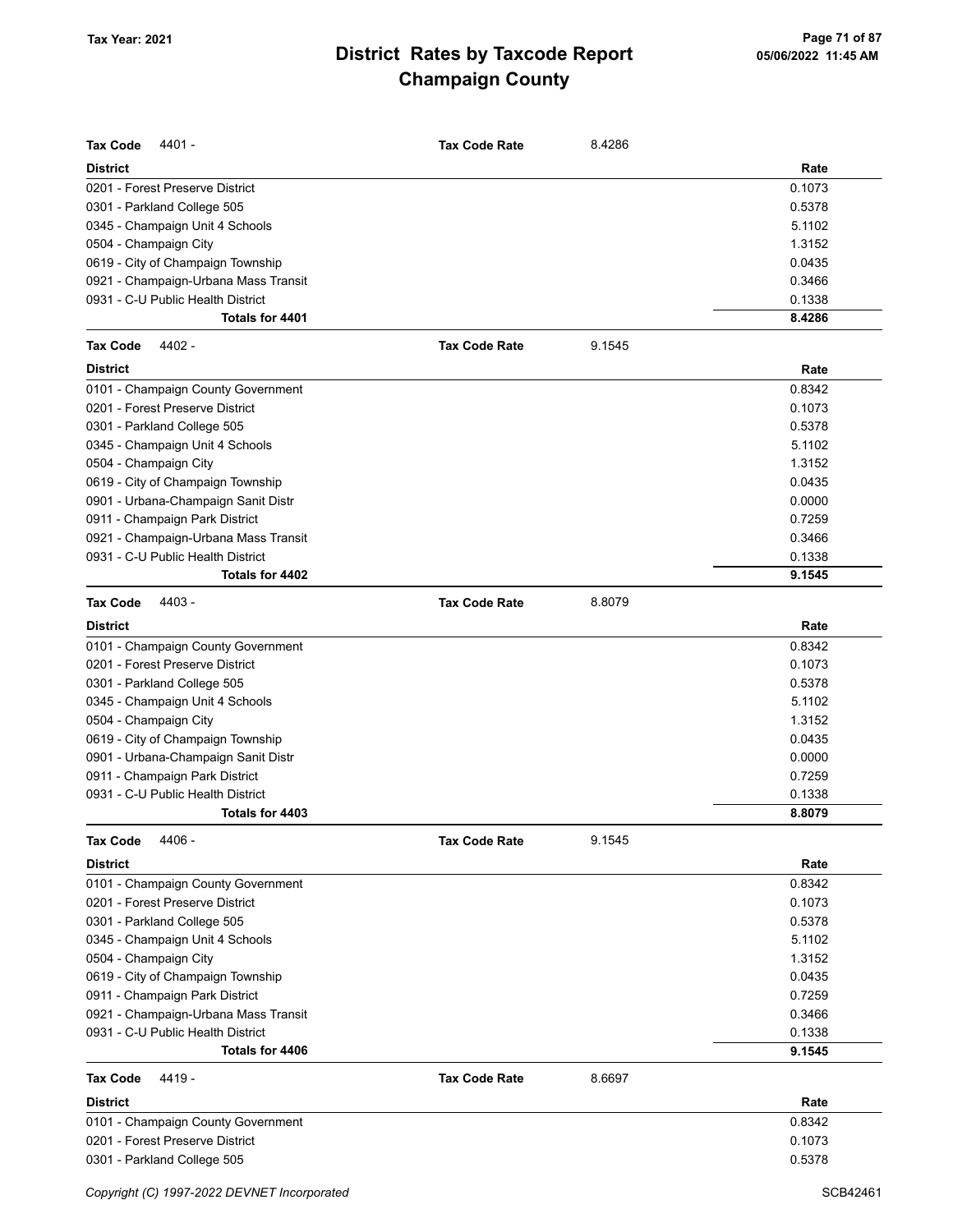| <b>Tax Code</b><br>4419 -            | <b>Tax Code Rate</b> | 8.6697 |        |
|--------------------------------------|----------------------|--------|--------|
| <b>District</b>                      |                      |        | Rate   |
| 0344 - Mahomet-Seymour CUSD #3       |                      |        | 4.6254 |
| 0504 - Champaign City                |                      |        | 1.3152 |
| 0619 - City of Champaign Township    |                      |        | 0.0435 |
| 0911 - Champaign Park District       |                      |        | 0.7259 |
| 0921 - Champaign-Urbana Mass Transit |                      |        | 0.3466 |
| 0931 - C-U Public Health District    |                      |        | 0.1338 |
| Totals for 4419                      |                      |        | 8.6697 |
| <b>Tax Code</b><br>4420 -            | <b>Tax Code Rate</b> | 8.3231 |        |
| <b>District</b>                      |                      |        | Rate   |
| 0101 - Champaign County Government   |                      |        | 0.8342 |
| 0201 - Forest Preserve District      |                      |        | 0.1073 |
| 0301 - Parkland College 505          |                      |        | 0.5378 |
| 0344 - Mahomet-Seymour CUSD #3       |                      |        | 4.6254 |
| 0504 - Champaign City                |                      |        | 1.3152 |
| 0619 - City of Champaign Township    |                      |        | 0.0435 |
| 0911 - Champaign Park District       |                      |        | 0.7259 |
| 0931 - C-U Public Health District    |                      |        | 0.1338 |
| Totals for 4420                      |                      |        | 8.3231 |
| <b>Tax Code</b><br>4421 -            | <b>Tax Code Rate</b> | 8.3231 |        |
| <b>District</b>                      |                      |        | Rate   |
| 0101 - Champaign County Government   |                      |        | 0.8342 |
| 0201 - Forest Preserve District      |                      |        | 0.1073 |
| 0301 - Parkland College 505          |                      |        | 0.5378 |
| 0344 - Mahomet-Seymour CUSD #3       |                      |        | 4.6254 |
| 0504 - Champaign City                |                      |        | 1.3152 |
| 0619 - City of Champaign Township    |                      |        | 0.0435 |
| 0901 - Urbana-Champaign Sanit Distr  |                      |        | 0.0000 |
| 0911 - Champaign Park District       |                      |        | 0.7259 |
| 0931 - C-U Public Health District    |                      |        | 0.1338 |
| Totals for 4421                      |                      |        | 8.3231 |
| <b>Tax Code</b><br>4422 -            | <b>Tax Code Rate</b> | 8.6697 |        |
| <b>District</b>                      |                      |        | Rate   |
| 0101 - Champaign County Government   |                      |        | 0.8342 |
| 0201 - Forest Preserve District      |                      |        | 0.1073 |
| 0301 - Parkland College 505          |                      |        | 0.5378 |
| 0344 - Mahomet-Seymour CUSD #3       |                      |        | 4.6254 |
| 0504 - Champaign City                |                      |        | 1.3152 |
| 0619 - City of Champaign Township    |                      |        | 0.0435 |
| 0901 - Urbana-Champaign Sanit Distr  |                      |        | 0.0000 |
| 0911 - Champaign Park District       |                      |        | 0.7259 |
| 0921 - Champaign-Urbana Mass Transit |                      |        | 0.3466 |
| 0931 - C-U Public Health District    |                      |        | 0.1338 |
| Totals for 4422                      |                      |        | 8.6697 |
| <b>Tax Code</b><br>4460 -            | <b>Tax Code Rate</b> | 9.1545 |        |
| <b>District</b>                      |                      |        | Rate   |
| 0101 - Champaign County Government   |                      |        | 0.8342 |
| 0201 - Forest Preserve District      |                      |        | 0.1073 |
| 0301 - Parkland College 505          |                      |        | 0.5378 |
| 0345 - Champaign Unit 4 Schools      |                      |        | 5.1102 |
| 0504 - Champaign City                |                      |        | 1.3152 |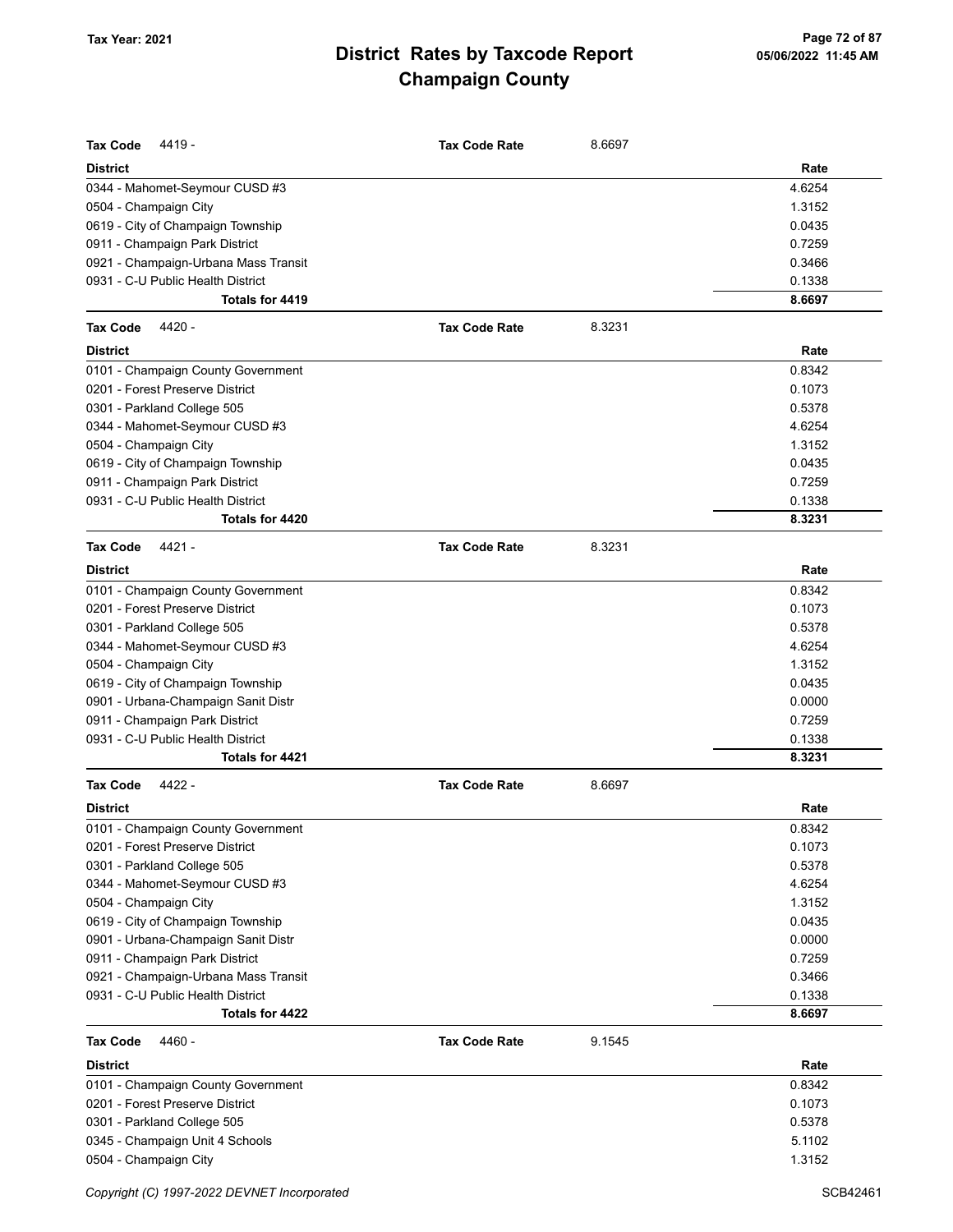| <b>Tax Code</b><br>4460 -            | <b>Tax Code Rate</b> | 9.1545 |        |
|--------------------------------------|----------------------|--------|--------|
| <b>District</b>                      |                      |        | Rate   |
| 0619 - City of Champaign Township    |                      |        | 0.0435 |
| 0901 - Urbana-Champaign Sanit Distr  |                      |        | 0.0000 |
| 0911 - Champaign Park District       |                      |        | 0.7259 |
| 0921 - Champaign-Urbana Mass Transit |                      |        | 0.3466 |
| 0931 - C-U Public Health District    |                      |        | 0.1338 |
| Totals for 4460                      |                      |        | 9.1545 |
| <b>Tax Code</b><br>4463 -            | <b>Tax Code Rate</b> | 9.1545 |        |
| <b>District</b>                      |                      |        | Rate   |
| 0101 - Champaign County Government   |                      |        | 0.8342 |
| 0201 - Forest Preserve District      |                      |        | 0.1073 |
| 0301 - Parkland College 505          |                      |        | 0.5378 |
| 0345 - Champaign Unit 4 Schools      |                      |        | 5.1102 |
| 0504 - Champaign City                |                      |        | 1.3152 |
| 0619 - City of Champaign Township    |                      |        | 0.0435 |
| 0911 - Champaign Park District       |                      |        | 0.7259 |
| 0921 - Champaign-Urbana Mass Transit |                      |        | 0.3466 |
| 0931 - C-U Public Health District    |                      |        | 0.1338 |
| Totals for 4463                      |                      |        | 9.1545 |
| <b>Tax Code</b><br>4502 -            | <b>Tax Code Rate</b> | 9.1545 |        |
| <b>District</b>                      |                      |        | Rate   |
| 0101 - Champaign County Government   |                      |        | 0.8342 |
| 0201 - Forest Preserve District      |                      |        | 0.1073 |
| 0301 - Parkland College 505          |                      |        | 0.5378 |
| 0345 - Champaign Unit 4 Schools      |                      |        | 5.1102 |
| 0504 - Champaign City                |                      |        | 1.3152 |
| 0619 - City of Champaign Township    |                      |        | 0.0435 |
| 0901 - Urbana-Champaign Sanit Distr  |                      |        | 0.0000 |
| 0911 - Champaign Park District       |                      |        | 0.7259 |
| 0921 - Champaign-Urbana Mass Transit |                      |        | 0.3466 |
| 0931 - C-U Public Health District    |                      |        | 0.1338 |
| Totals for 4502                      |                      |        | 9.1545 |
| <b>Tax Code</b><br>4503 -            | <b>Tax Code Rate</b> | 8.8079 |        |
| District                             |                      |        | Rate   |
| 0101 - Champaign County Government   |                      |        | 0.8342 |
| 0201 - Forest Preserve District      |                      |        | 0.1073 |
| 0301 - Parkland College 505          |                      |        | 0.5378 |
| 0345 - Champaign Unit 4 Schools      |                      |        | 5.1102 |
| 0504 - Champaign City                |                      |        | 1.3152 |
| 0619 - City of Champaign Township    |                      |        | 0.0435 |
| 0901 - Urbana-Champaign Sanit Distr  |                      |        | 0.0000 |
| 0911 - Champaign Park District       |                      |        | 0.7259 |
| 0931 - C-U Public Health District    |                      |        | 0.1338 |
| Totals for 4503                      |                      |        | 8.8079 |
| <b>Tax Code</b><br>4504 -            | <b>Tax Code Rate</b> | 8.0820 |        |
| <b>District</b>                      |                      |        | Rate   |
| 0101 - Champaign County Government   |                      |        | 0.8342 |
| 0201 - Forest Preserve District      |                      |        | 0.1073 |
| 0301 - Parkland College 505          |                      |        | 0.5378 |
| 0345 - Champaign Unit 4 Schools      |                      |        | 5.1102 |
| 0504 - Champaign City                |                      |        | 1.3152 |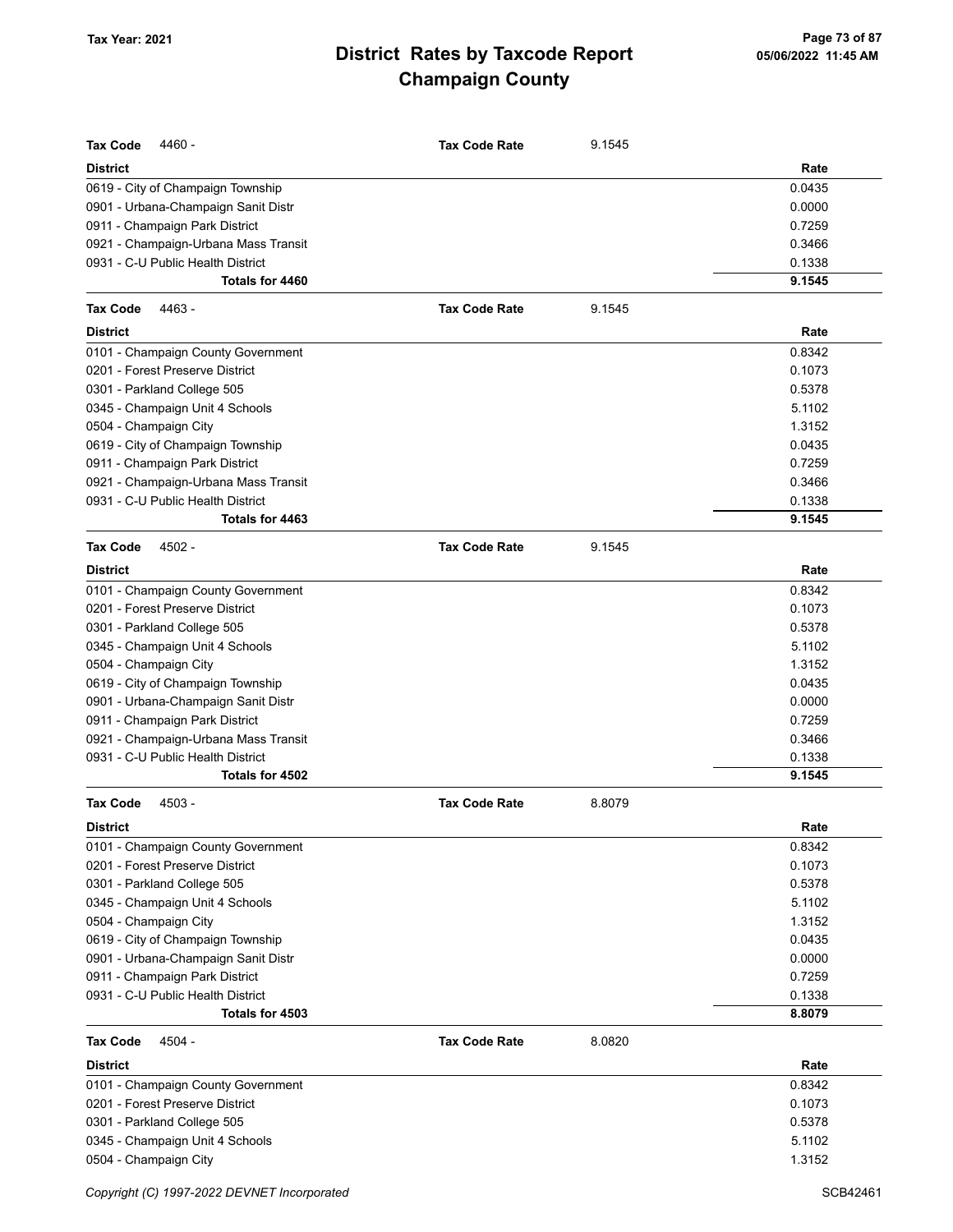| <b>Tax Code</b><br>4504 -            | <b>Tax Code Rate</b> | 8.0820 |        |
|--------------------------------------|----------------------|--------|--------|
| <b>District</b>                      |                      |        | Rate   |
| 0619 - City of Champaign Township    |                      |        | 0.0435 |
| 0931 - C-U Public Health District    |                      |        | 0.1338 |
| Totals for 4504                      |                      |        | 8.0820 |
| 4506 -<br><b>Tax Code</b>            | <b>Tax Code Rate</b> | 9.1545 |        |
| <b>District</b>                      |                      |        | Rate   |
| 0101 - Champaign County Government   |                      |        | 0.8342 |
| 0201 - Forest Preserve District      |                      |        | 0.1073 |
| 0301 - Parkland College 505          |                      |        | 0.5378 |
| 0345 - Champaign Unit 4 Schools      |                      |        | 5.1102 |
| 0504 - Champaign City                |                      |        | 1.3152 |
| 0619 - City of Champaign Township    |                      |        | 0.0435 |
| 0911 - Champaign Park District       |                      |        | 0.7259 |
| 0921 - Champaign-Urbana Mass Transit |                      |        | 0.3466 |
| 0931 - C-U Public Health District    |                      |        | 0.1338 |
| Totals for 4506                      |                      |        | 9.1545 |
| 4515 -<br><b>Tax Code</b>            | <b>Tax Code Rate</b> | 8.4286 |        |
| <b>District</b>                      |                      |        | Rate   |
| 0101 - Champaign County Government   |                      |        | 0.8342 |
| 0201 - Forest Preserve District      |                      |        | 0.1073 |
| 0301 - Parkland College 505          |                      |        | 0.5378 |
| 0345 - Champaign Unit 4 Schools      |                      |        | 5.1102 |
| 0504 - Champaign City                |                      |        | 1.3152 |
| 0619 - City of Champaign Township    |                      |        | 0.0435 |
| 0901 - Urbana-Champaign Sanit Distr  |                      |        | 0.0000 |
| 0921 - Champaign-Urbana Mass Transit |                      |        | 0.3466 |
| 0931 - C-U Public Health District    |                      |        | 0.1338 |
| Totals for 4515                      |                      |        | 8.4286 |
| <b>Tax Code</b><br>$4518 -$          | <b>Tax Code Rate</b> | 8.8079 |        |
| <b>District</b>                      |                      |        | Rate   |
| 0101 - Champaign County Government   |                      |        | 0.8342 |
| 0201 - Forest Preserve District      |                      |        | 0.1073 |
| 0301 - Parkland College 505          |                      |        | 0.5378 |
| 0345 - Champaign Unit 4 Schools      |                      |        | 5.1102 |
| 0504 - Champaign City                |                      |        | 1.3152 |
| 0619 - City of Champaign Township    |                      |        | 0.0435 |
| 0911 - Champaign Park District       |                      |        | 0.7259 |
| 0931 - C-U Public Health District    |                      |        | 0.1338 |
| Totals for 4518                      |                      |        | 8.8079 |
| <b>Tax Code</b><br>4560 -            | <b>Tax Code Rate</b> | 9.1545 |        |
| <b>District</b>                      |                      |        | Rate   |
| 0101 - Champaign County Government   |                      |        | 0.8342 |
| 0201 - Forest Preserve District      |                      |        | 0.1073 |
| 0301 - Parkland College 505          |                      |        | 0.5378 |
| 0345 - Champaign Unit 4 Schools      |                      |        | 5.1102 |
| 0504 - Champaign City                |                      |        | 1.3152 |
| 0619 - City of Champaign Township    |                      |        | 0.0435 |
| 0901 - Urbana-Champaign Sanit Distr  |                      |        | 0.0000 |
| 0911 - Champaign Park District       |                      |        | 0.7259 |
| 0921 - Champaign-Urbana Mass Transit |                      |        | 0.3466 |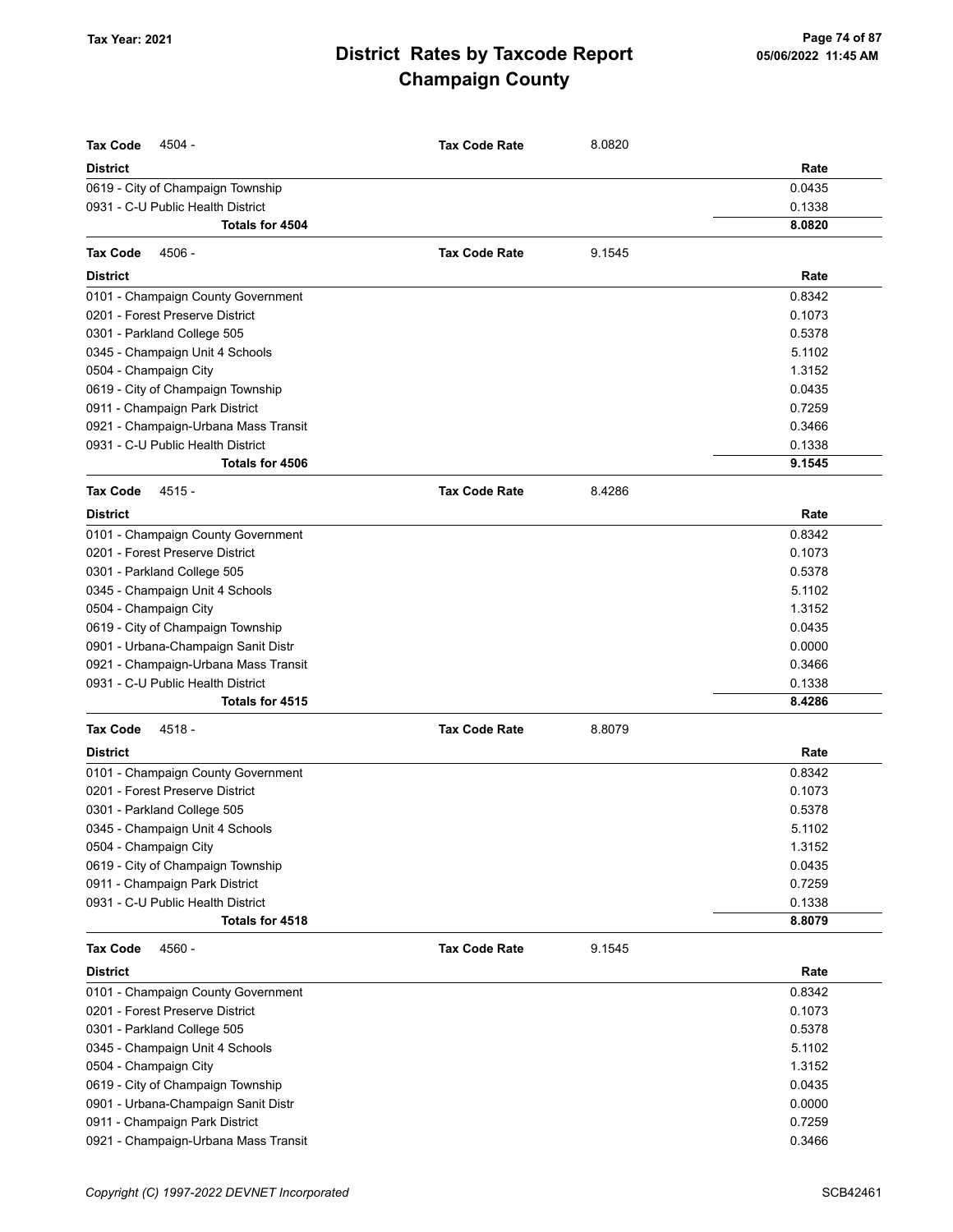| <b>Tax Code</b><br>4560 -                                             | <b>Tax Code Rate</b> | 9.1545 |        |
|-----------------------------------------------------------------------|----------------------|--------|--------|
| <b>District</b>                                                       |                      |        | Rate   |
| 0931 - C-U Public Health District                                     |                      |        | 0.1338 |
| Totals for 4560                                                       |                      |        | 9.1545 |
| 4602 -<br><b>Tax Code</b>                                             | <b>Tax Code Rate</b> | 9.1545 |        |
|                                                                       |                      |        |        |
| <b>District</b>                                                       |                      |        | Rate   |
| 0101 - Champaign County Government<br>0201 - Forest Preserve District |                      |        | 0.8342 |
|                                                                       |                      |        | 0.1073 |
| 0301 - Parkland College 505                                           |                      |        | 0.5378 |
| 0345 - Champaign Unit 4 Schools                                       |                      |        | 5.1102 |
| 0504 - Champaign City                                                 |                      |        | 1.3152 |
| 0619 - City of Champaign Township                                     |                      |        | 0.0435 |
| 0901 - Urbana-Champaign Sanit Distr                                   |                      |        | 0.0000 |
| 0911 - Champaign Park District                                        |                      |        | 0.7259 |
| 0921 - Champaign-Urbana Mass Transit                                  |                      |        | 0.3466 |
| 0931 - C-U Public Health District                                     |                      |        | 0.1338 |
| Totals for 4602                                                       |                      |        | 9.1545 |
| 4603 -<br><b>Tax Code</b>                                             | <b>Tax Code Rate</b> | 8.8079 |        |
| <b>District</b>                                                       |                      |        | Rate   |
| 0101 - Champaign County Government                                    |                      |        | 0.8342 |
| 0201 - Forest Preserve District                                       |                      |        | 0.1073 |
| 0301 - Parkland College 505                                           |                      |        | 0.5378 |
| 0345 - Champaign Unit 4 Schools                                       |                      |        | 5.1102 |
| 0504 - Champaign City                                                 |                      |        | 1.3152 |
| 0619 - City of Champaign Township                                     |                      |        | 0.0435 |
| 0901 - Urbana-Champaign Sanit Distr                                   |                      |        | 0.0000 |
| 0911 - Champaign Park District                                        |                      |        | 0.7259 |
| 0931 - C-U Public Health District                                     |                      |        | 0.1338 |
| Totals for 4603                                                       |                      |        | 8.8079 |
| <b>Tax Code</b><br>4604                                               | <b>Tax Code Rate</b> | 8.0820 |        |
| <b>District</b>                                                       |                      |        | Rate   |
| 0101 - Champaign County Government                                    |                      |        | 0.8342 |
| 0201 - Forest Preserve District                                       |                      |        | 0.1073 |
| 0301 - Parkland College 505                                           |                      |        | 0.5378 |
| 0345 - Champaign Unit 4 Schools                                       |                      |        | 5.1102 |
| 0504 - Champaign City                                                 |                      |        | 1.3152 |
| 0619 - City of Champaign Township                                     |                      |        | 0.0435 |
| 0931 - C-U Public Health District                                     |                      |        | 0.1338 |
| Totals for 4604                                                       |                      |        | 8.0820 |
| <b>Tax Code</b><br>4606 -                                             | <b>Tax Code Rate</b> | 9.1545 |        |
| <b>District</b>                                                       |                      |        | Rate   |
| 0101 - Champaign County Government                                    |                      |        | 0.8342 |
| 0201 - Forest Preserve District                                       |                      |        | 0.1073 |
| 0301 - Parkland College 505                                           |                      |        | 0.5378 |
| 0345 - Champaign Unit 4 Schools                                       |                      |        | 5.1102 |
| 0504 - Champaign City                                                 |                      |        | 1.3152 |
| 0619 - City of Champaign Township                                     |                      |        | 0.0435 |
| 0911 - Champaign Park District                                        |                      |        | 0.7259 |
| 0921 - Champaign-Urbana Mass Transit                                  |                      |        | 0.3466 |
| 0931 - C-U Public Health District                                     |                      |        | 0.1338 |
| Totals for 4606                                                       |                      |        | 9.1545 |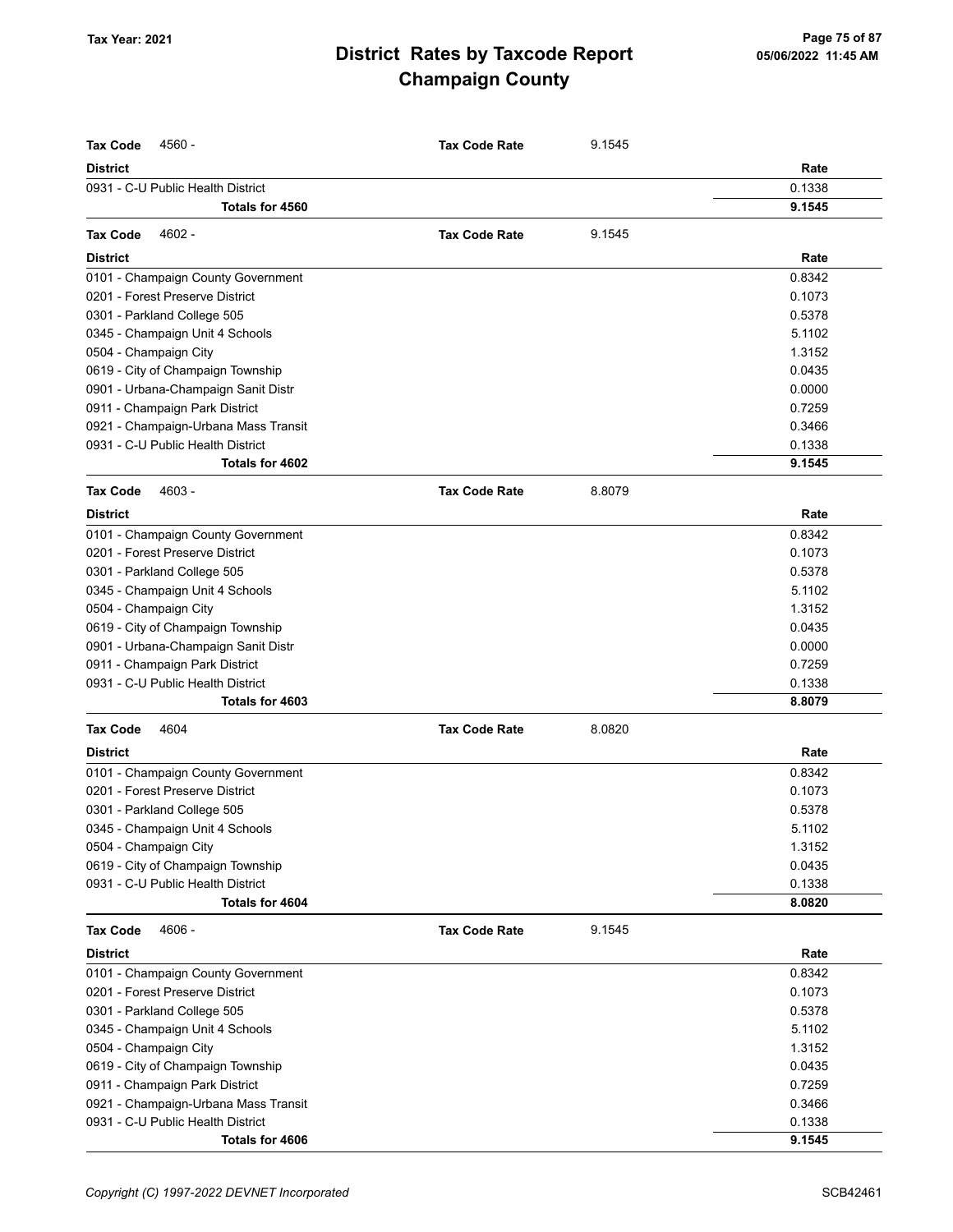| Tax Code<br>4607 -                   | <b>Tax Code Rate</b> | 8.8079 |        |
|--------------------------------------|----------------------|--------|--------|
| <b>District</b>                      |                      |        | Rate   |
| 0101 - Champaign County Government   |                      |        | 0.8342 |
| 0201 - Forest Preserve District      |                      |        | 0.1073 |
| 0301 - Parkland College 505          |                      |        | 0.5378 |
| 0345 - Champaign Unit 4 Schools      |                      |        | 5.1102 |
| 0504 - Champaign City                |                      |        | 1.3152 |
| 0619 - City of Champaign Township    |                      |        | 0.0435 |
| 0901 - Urbana-Champaign Sanit Distr  |                      |        | 0.0000 |
| 0911 - Champaign Park District       |                      |        | 0.7259 |
| 0931 - C-U Public Health District    |                      |        | 0.1338 |
| Totals for 4607                      |                      |        | 8.8079 |
| <b>Tax Code</b><br>$4615 -$          | <b>Tax Code Rate</b> | 8.4286 |        |
| <b>District</b>                      |                      |        | Rate   |
| 0101 - Champaign County Government   |                      |        | 0.8342 |
| 0201 - Forest Preserve District      |                      |        | 0.1073 |
| 0301 - Parkland College 505          |                      |        | 0.5378 |
| 0345 - Champaign Unit 4 Schools      |                      |        | 5.1102 |
| 0504 - Champaign City                |                      |        | 1.3152 |
| 0619 - City of Champaign Township    |                      |        | 0.0435 |
| 0901 - Urbana-Champaign Sanit Distr  |                      |        | 0.0000 |
| 0921 - Champaign-Urbana Mass Transit |                      |        | 0.3466 |
| 0931 - C-U Public Health District    |                      |        | 0.1338 |
| Totals for 4615                      |                      |        | 8.4286 |
| <b>Tax Code</b><br>4618 -            | <b>Tax Code Rate</b> | 8.8079 |        |
| <b>District</b>                      |                      |        | Rate   |
| 0101 - Champaign County Government   |                      |        | 0.8342 |
| 0201 - Forest Preserve District      |                      |        | 0.1073 |
| 0301 - Parkland College 505          |                      |        | 0.5378 |
| 0345 - Champaign Unit 4 Schools      |                      |        | 5.1102 |
| 0504 - Champaign City                |                      |        | 1.3152 |
| 0619 - City of Champaign Township    |                      |        | 0.0435 |
| 0911 - Champaign Park District       |                      |        | 0.7259 |
| 0931 - C-U Public Health District    |                      |        | 0.1338 |
| Totals for 4618                      |                      |        | 8.8079 |
| Tax Code<br>4651 -                   | <b>Tax Code Rate</b> | 9.1545 |        |
| <b>District</b>                      |                      |        | Rate   |
| 0101 - Champaign County Government   |                      |        | 0.8342 |
| 0201 - Forest Preserve District      |                      |        | 0.1073 |
| 0301 - Parkland College 505          |                      |        | 0.5378 |
| 0345 - Champaign Unit 4 Schools      |                      |        | 5.1102 |
| 0504 - Champaign City                |                      |        | 1.3152 |
| 0619 - City of Champaign Township    |                      |        | 0.0435 |
| 0901 - Urbana-Champaign Sanit Distr  |                      |        | 0.0000 |
| 0911 - Champaign Park District       |                      |        | 0.7259 |
| 0921 - Champaign-Urbana Mass Transit |                      |        | 0.3466 |
| 0931 - C-U Public Health District    |                      |        | 0.1338 |
| 1000 - Champaign II                  |                      |        | 0.0000 |
| Totals for 4651                      |                      |        | 9.1545 |
| 4652 -<br>Tax Code                   | <b>Tax Code Rate</b> | 9.1545 |        |
| <b>District</b>                      |                      |        | Rate   |
| 0101 - Champaign County Government   |                      |        | 0.8342 |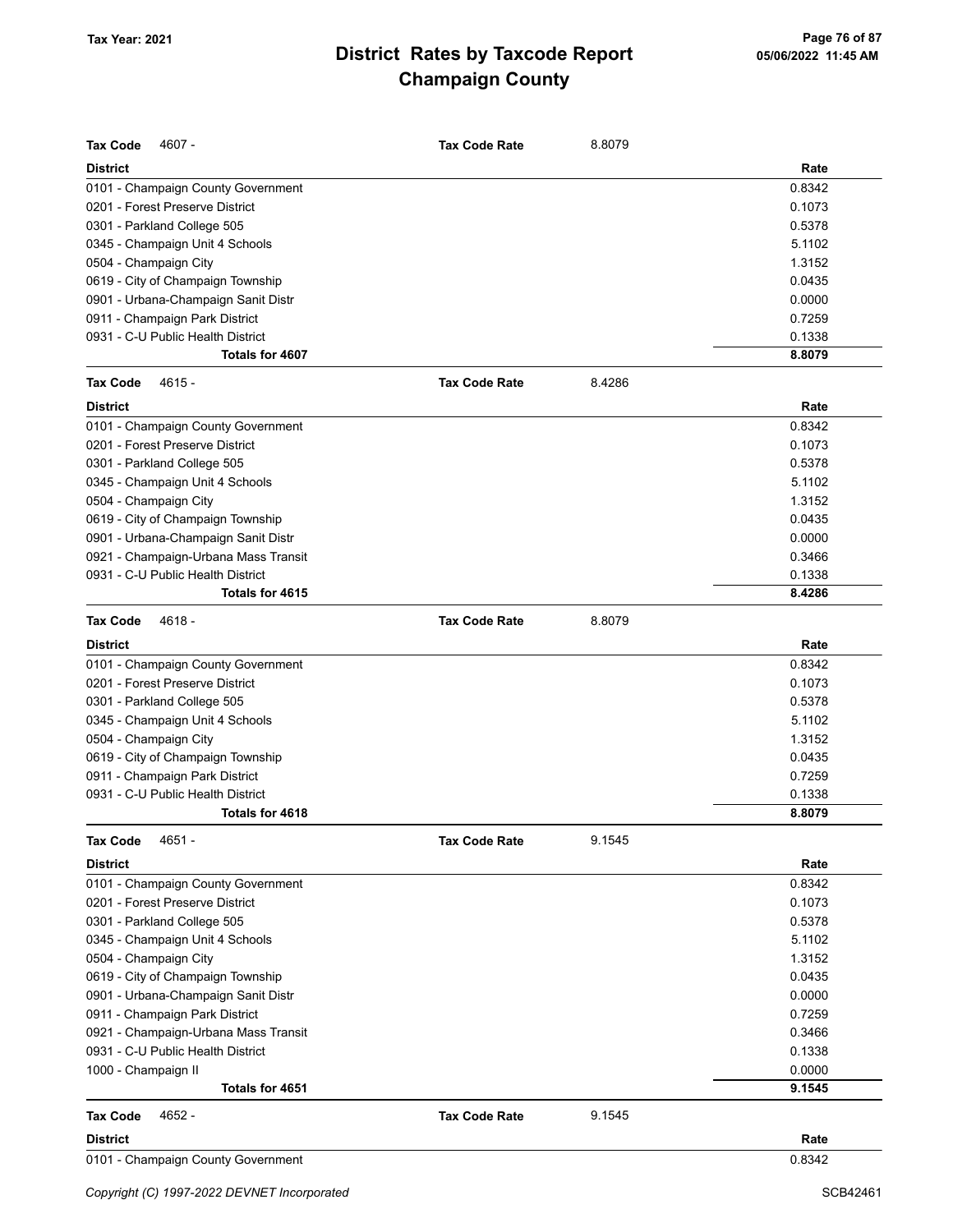| <b>Tax Code</b><br>4652 -            | <b>Tax Code Rate</b> | 9.1545 |        |
|--------------------------------------|----------------------|--------|--------|
| <b>District</b>                      |                      |        | Rate   |
| 0201 - Forest Preserve District      |                      |        | 0.1073 |
| 0301 - Parkland College 505          |                      |        | 0.5378 |
| 0345 - Champaign Unit 4 Schools      |                      |        | 5.1102 |
| 0504 - Champaign City                |                      |        | 1.3152 |
| 0619 - City of Champaign Township    |                      |        | 0.0435 |
| 0901 - Urbana-Champaign Sanit Distr  |                      |        | 0.0000 |
| 0911 - Champaign Park District       |                      |        | 0.7259 |
| 0921 - Champaign-Urbana Mass Transit |                      |        | 0.3466 |
| 0931 - C-U Public Health District    |                      |        | 0.1338 |
| 1003 - Champaign III                 |                      |        | 0.0000 |
| Totals for 4652                      |                      |        | 9.1545 |
| <b>Tax Code</b><br>4654 -            | <b>Tax Code Rate</b> | 9.1545 |        |
| <b>District</b>                      |                      |        | Rate   |
| 0101 - Champaign County Government   |                      |        | 0.8342 |
| 0201 - Forest Preserve District      |                      |        | 0.1073 |
| 0301 - Parkland College 505          |                      |        | 0.5378 |
| 0345 - Champaign Unit 4 Schools      |                      |        | 5.1102 |
| 0504 - Champaign City                |                      |        | 1.3152 |
| 0619 - City of Champaign Township    |                      |        | 0.0435 |
| 0901 - Urbana-Champaign Sanit Distr  |                      |        | 0.0000 |
| 0911 - Champaign Park District       |                      |        | 0.7259 |
| 0921 - Champaign-Urbana Mass Transit |                      |        | 0.3466 |
| 0931 - C-U Public Health District    |                      |        | 0.1338 |
| 1005 - Champaign V                   |                      |        | 0.0000 |
| Totals for 4654                      |                      |        | 9.1545 |
| <b>Tax Code</b><br>4660 -            | <b>Tax Code Rate</b> | 9.1545 |        |
| <b>District</b>                      |                      |        | Rate   |
| 0101 - Champaign County Government   |                      |        | 0.8342 |
| 0201 - Forest Preserve District      |                      |        | 0.1073 |
| 0301 - Parkland College 505          |                      |        | 0.5378 |
| 0345 - Champaign Unit 4 Schools      |                      |        | 5.1102 |
| 0504 - Champaign City                |                      |        | 1.3152 |
| 0619 - City of Champaign Township    |                      |        | 0.0435 |
| 0901 - Urbana-Champaign Sanit Distr  |                      |        | 0.0000 |
| 0911 - Champaign Park District       |                      |        | 0.7259 |
| 0921 - Champaign-Urbana Mass Transit |                      |        | 0.3466 |
| 0931 - C-U Public Health District    |                      |        | 0.1338 |
| Totals for 4660                      |                      |        | 9.1545 |
| <b>Tax Code</b><br>4663 -            | <b>Tax Code Rate</b> | 9.1545 |        |
| <b>District</b>                      |                      |        | Rate   |
| 0101 - Champaign County Government   |                      |        | 0.8342 |
| 0201 - Forest Preserve District      |                      |        | 0.1073 |
| 0301 - Parkland College 505          |                      |        | 0.5378 |
| 0345 - Champaign Unit 4 Schools      |                      |        | 5.1102 |
| 0504 - Champaign City                |                      |        | 1.3152 |
| 0619 - City of Champaign Township    |                      |        | 0.0435 |
| 0911 - Champaign Park District       |                      |        | 0.7259 |
| 0921 - Champaign-Urbana Mass Transit |                      |        | 0.3466 |
| 0931 - C-U Public Health District    |                      |        | 0.1338 |
| Totals for 4663                      |                      |        | 9.1545 |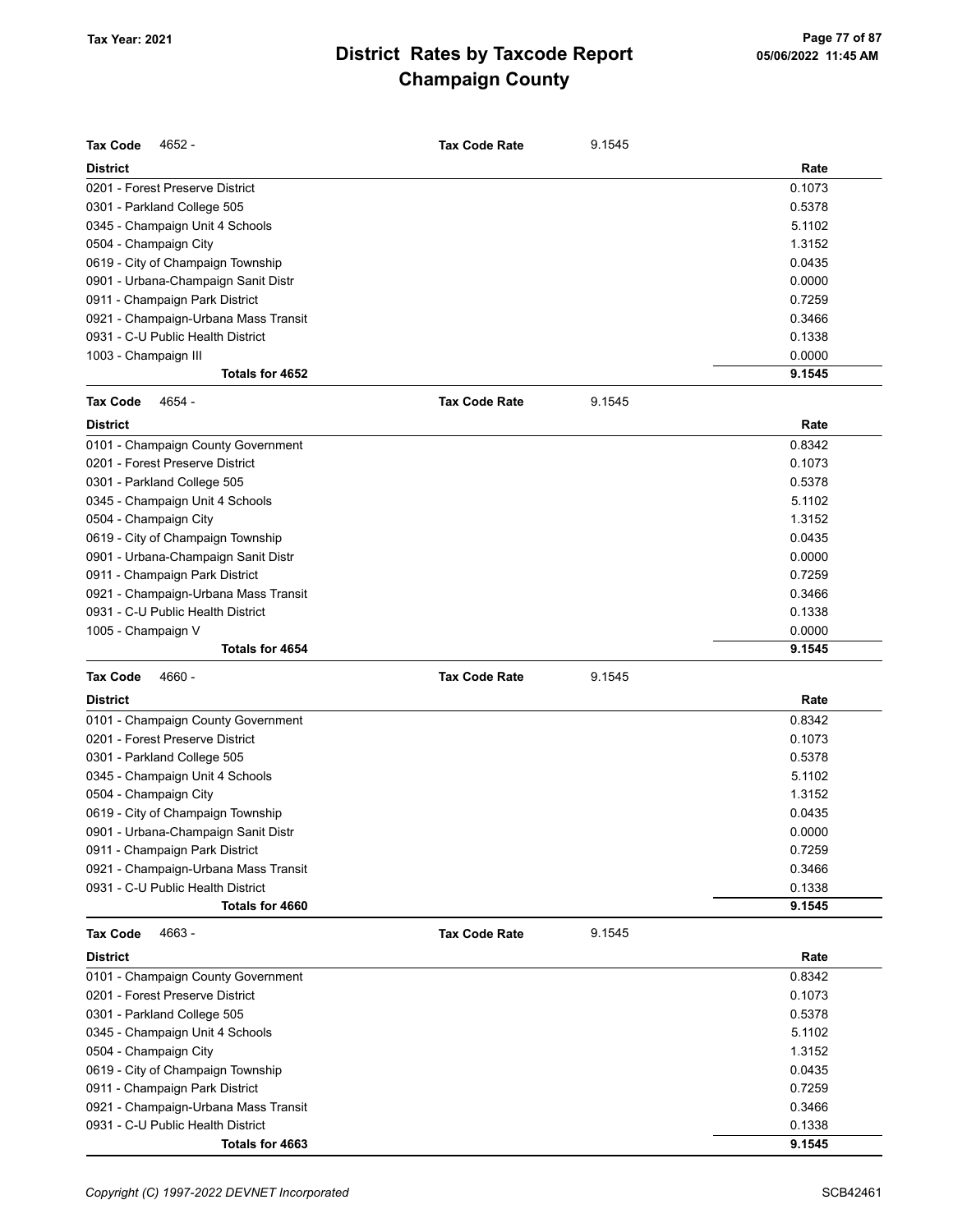| <b>Tax Code</b><br>$9101 -$          | <b>Tax Code Rate</b> | 10.0025 |         |
|--------------------------------------|----------------------|---------|---------|
| <b>District</b>                      |                      |         | Rate    |
| 0101 - Champaign County Government   |                      |         | 0.8342  |
| 0201 - Forest Preserve District      |                      |         | 0.1073  |
| 0301 - Parkland College 505          |                      |         | 0.5378  |
| 0345 - Champaign Unit 4 Schools      |                      |         | 5.1102  |
| 0529 - Urbana City                   |                      |         | 1.3499  |
| 0648 - Cunningham Township           |                      |         | 0.3043  |
| 0914 - Urbana Park District          |                      |         | 1.2784  |
| 0921 - Champaign-Urbana Mass Transit |                      |         | 0.3466  |
| 0931 - C-U Public Health District    |                      |         | 0.1338  |
| Totals for 9101                      |                      |         | 10.0025 |
| <b>Tax Code</b><br>$9103 -$          | <b>Tax Code Rate</b> | 10.7949 |         |
| <b>District</b>                      |                      |         | Rate    |
| 0101 - Champaign County Government   |                      |         | 0.8342  |
| 0201 - Forest Preserve District      |                      |         | 0.1073  |
| 0301 - Parkland College 505          |                      |         | 0.5378  |
| 0351 - Urbana Unit 116 Schools       |                      |         | 5.9026  |
| 0529 - Urbana City                   |                      |         | 1.3499  |
| 0648 - Cunningham Township           |                      |         | 0.3043  |
| 0901 - Urbana-Champaign Sanit Distr  |                      |         | 0.0000  |
| 0914 - Urbana Park District          |                      |         | 1.2784  |
| 0921 - Champaign-Urbana Mass Transit |                      |         | 0.3466  |
| 0931 - C-U Public Health District    |                      |         | 0.1338  |
| Totals for 9103                      |                      |         | 10.7949 |
| <b>Tax Code</b><br>$9104 -$          | <b>Tax Code Rate</b> | 10.4483 |         |
| <b>District</b>                      |                      |         | Rate    |
| 0101 - Champaign County Government   |                      |         | 0.8342  |
| 0201 - Forest Preserve District      |                      |         | 0.1073  |
| 0301 - Parkland College 505          |                      |         | 0.5378  |
| 0351 - Urbana Unit 116 Schools       |                      |         | 5.9026  |
| 0529 - Urbana City                   |                      |         | 1.3499  |
| 0648 - Cunningham Township           |                      |         | 0.3043  |
| 0914 - Urbana Park District          |                      |         | 1.2784  |
| 0931 - C-U Public Health District    |                      |         | 0.1338  |
| Totals for 9104                      |                      |         | 10.4483 |
| $9105 -$<br><b>Tax Code</b>          | <b>Tax Code Rate</b> | 10.7949 |         |
| <b>District</b>                      |                      |         | Rate    |
| 0101 - Champaign County Government   |                      |         | 0.8342  |
| 0201 - Forest Preserve District      |                      |         | 0.1073  |
| 0301 - Parkland College 505          |                      |         | 0.5378  |
| 0351 - Urbana Unit 116 Schools       |                      |         | 5.9026  |
| 0529 - Urbana City                   |                      |         | 1.3499  |
| 0648 - Cunningham Township           |                      |         | 0.3043  |
| 0914 - Urbana Park District          |                      |         | 1.2784  |
| 0921 - Champaign-Urbana Mass Transit |                      |         | 0.3466  |
| 0931 - C-U Public Health District    |                      |         | 0.1338  |
| Totals for 9105                      |                      |         | 10.7949 |
| <b>Tax Code</b><br>$9106 -$          | <b>Tax Code Rate</b> | 10.4483 |         |
| <b>District</b>                      |                      |         | Rate    |
| 0101 - Champaign County Government   |                      |         | 0.8342  |
| 0201 - Forest Preserve District      |                      |         | 0.1073  |
|                                      |                      |         |         |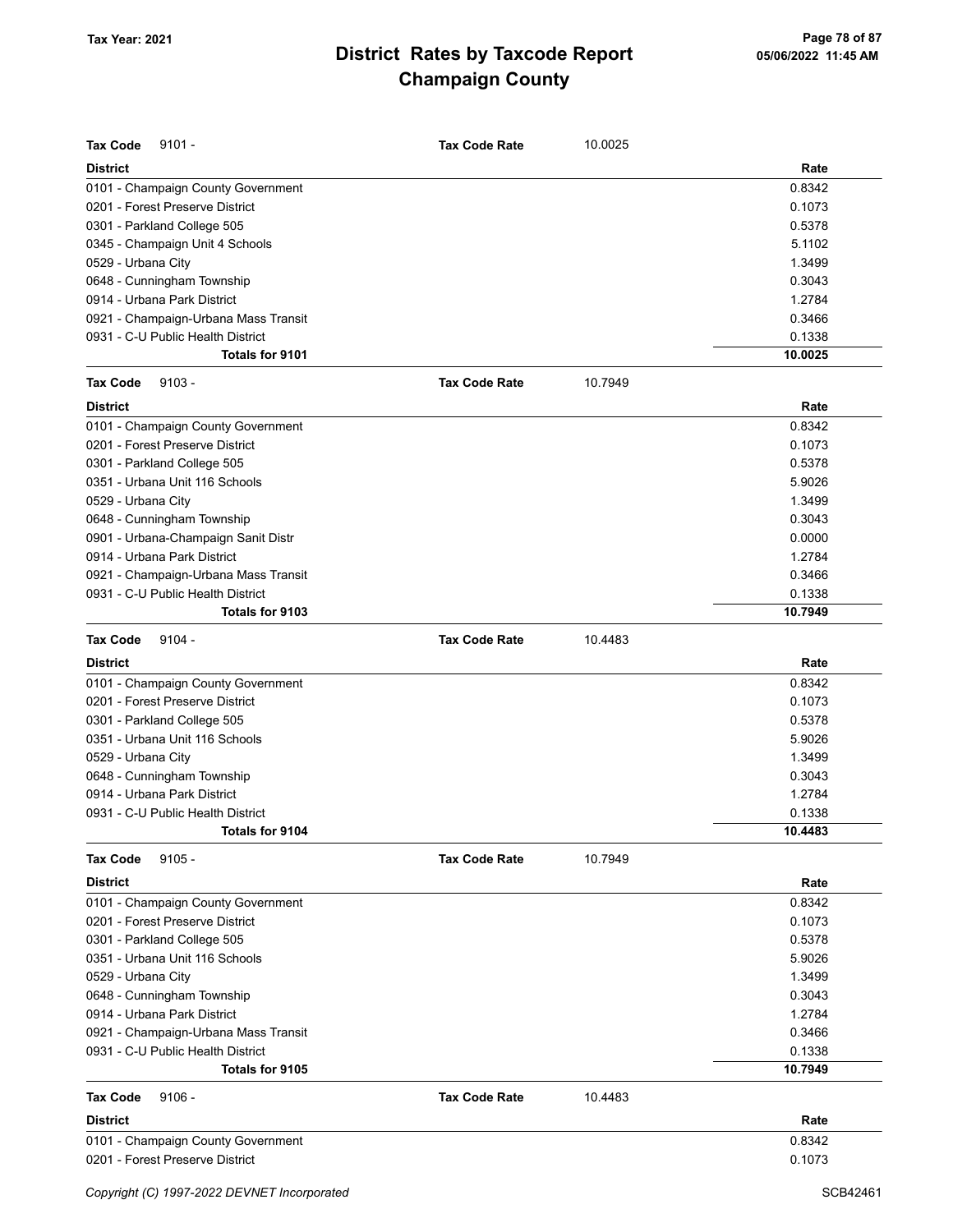| <b>Tax Code</b><br>$9106 -$          | <b>Tax Code Rate</b> | 10.4483 |         |
|--------------------------------------|----------------------|---------|---------|
| <b>District</b>                      |                      |         | Rate    |
| 0301 - Parkland College 505          |                      |         | 0.5378  |
| 0351 - Urbana Unit 116 Schools       |                      |         | 5.9026  |
| 0529 - Urbana City                   |                      |         | 1.3499  |
| 0648 - Cunningham Township           |                      |         | 0.3043  |
| 0901 - Urbana-Champaign Sanit Distr  |                      |         | 0.0000  |
| 0914 - Urbana Park District          |                      |         | 1.2784  |
| 0931 - C-U Public Health District    |                      |         | 0.1338  |
| <b>Totals for 9106</b>               |                      |         | 10.4483 |
| $9107 -$<br><b>Tax Code</b>          | <b>Tax Code Rate</b> | 10.0025 |         |
| <b>District</b>                      |                      |         | Rate    |
| 0101 - Champaign County Government   |                      |         | 0.8342  |
| 0201 - Forest Preserve District      |                      |         | 0.1073  |
| 0301 - Parkland College 505          |                      |         | 0.5378  |
| 0345 - Champaign Unit 4 Schools      |                      |         | 5.1102  |
| 0529 - Urbana City                   |                      |         | 1.3499  |
| 0648 - Cunningham Township           |                      |         | 0.3043  |
| 0901 - Urbana-Champaign Sanit Distr  |                      |         | 0.0000  |
| 0914 - Urbana Park District          |                      |         | 1.2784  |
| 0921 - Champaign-Urbana Mass Transit |                      |         | 0.3466  |
| 0931 - C-U Public Health District    |                      |         | 0.1338  |
| Totals for 9107                      |                      |         | 10.0025 |
| $9108 -$<br><b>Tax Code</b>          | <b>Tax Code Rate</b> | 9.5165  |         |
| <b>District</b>                      |                      |         | Rate    |
| 0101 - Champaign County Government   |                      |         | 0.8342  |
| 0201 - Forest Preserve District      |                      |         | 0.1073  |
| 0301 - Parkland College 505          |                      |         | 0.5378  |
| 0351 - Urbana Unit 116 Schools       |                      |         | 5.9026  |
| 0529 - Urbana City                   |                      |         | 1.3499  |
| 0648 - Cunningham Township           |                      |         | 0.3043  |
| 0901 - Urbana-Champaign Sanit Distr  |                      |         | 0.0000  |
| 0921 - Champaign-Urbana Mass Transit |                      |         | 0.3466  |
| 0931 - C-U Public Health District    |                      |         | 0.1338  |
| <b>Totals for 9108</b>               |                      |         | 9.5165  |
| Tax Code<br>$9109 -$                 | <b>Tax Code Rate</b> | 9.6559  |         |
| <b>District</b>                      |                      |         | Rate    |
| 0101 - Champaign County Government   |                      |         | 0.8342  |
| 0201 - Forest Preserve District      |                      |         | 0.1073  |
| 0301 - Parkland College 505          |                      |         | 0.5378  |
| 0345 - Champaign Unit 4 Schools      |                      |         | 5.1102  |
| 0529 - Urbana City                   |                      |         | 1.3499  |
| 0648 - Cunningham Township           |                      |         | 0.3043  |
| 0914 - Urbana Park District          |                      |         | 1.2784  |
| 0931 - C-U Public Health District    |                      |         | 0.1338  |
| Totals for 9109                      |                      |         | 9.6559  |
| <b>Tax Code</b><br>$9110 -$          | <b>Tax Code Rate</b> | 9.5165  |         |
| <b>District</b>                      |                      |         | Rate    |
| 0101 - Champaign County Government   |                      |         | 0.8342  |
| 0201 - Forest Preserve District      |                      |         | 0.1073  |
| 0301 - Parkland College 505          |                      |         | 0.5378  |
| 0351 - Urbana Unit 116 Schools       |                      |         | 5.9026  |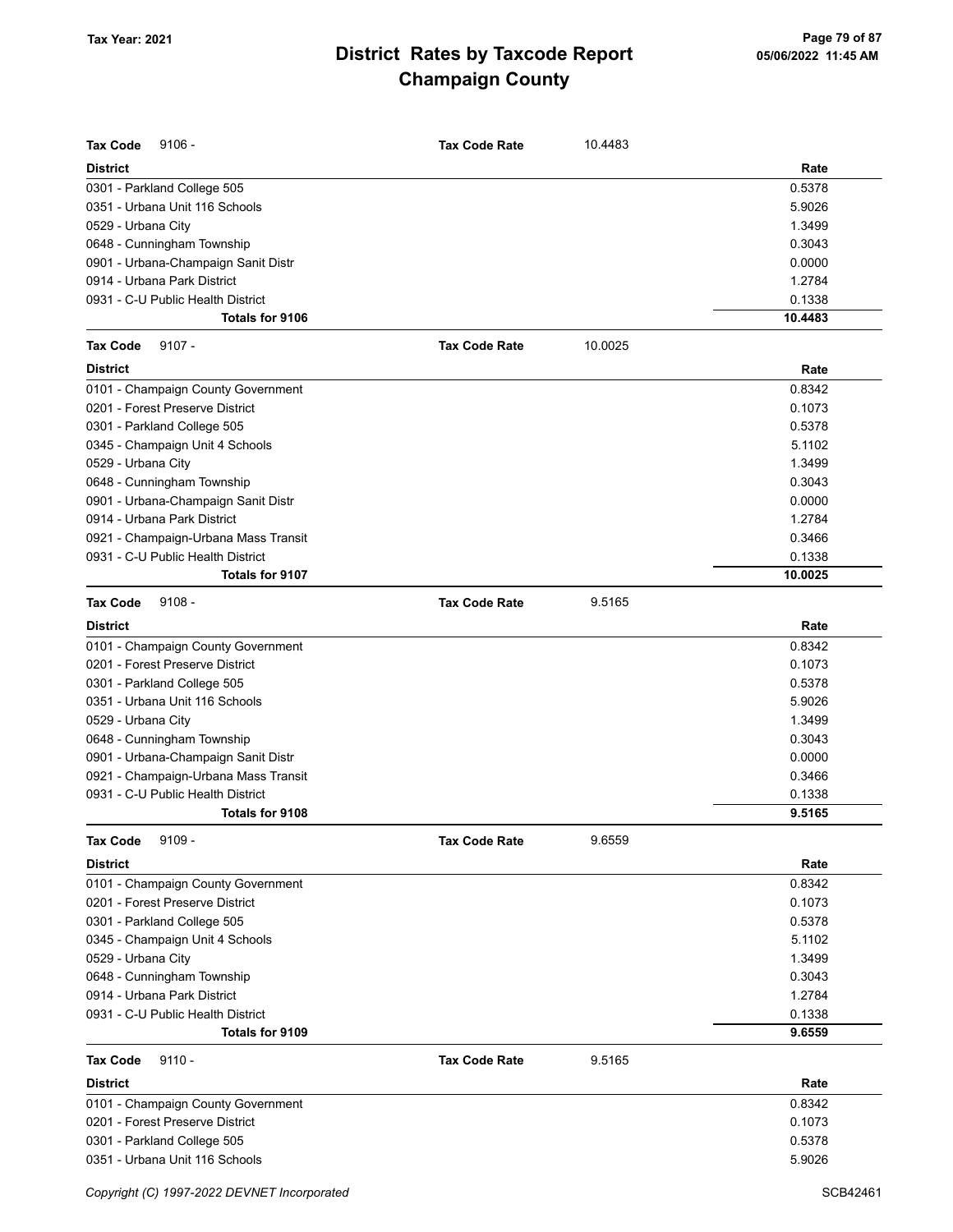| <b>Tax Code</b>                      |                      |         |                   |
|--------------------------------------|----------------------|---------|-------------------|
| $9110 -$<br><b>District</b>          | <b>Tax Code Rate</b> | 9.5165  | Rate              |
| 0529 - Urbana City                   |                      |         | 1.3499            |
| 0648 - Cunningham Township           |                      |         | 0.3043            |
| 0921 - Champaign-Urbana Mass Transit |                      |         | 0.3466            |
| 0931 - C-U Public Health District    |                      |         | 0.1338            |
| <b>Totals for 9110</b>               |                      |         | 9.5165            |
| Tax Code<br>$9112 -$                 | <b>Tax Code Rate</b> | 9.6559  |                   |
| <b>District</b>                      |                      |         | Rate              |
| 0101 - Champaign County Government   |                      |         | 0.8342            |
| 0201 - Forest Preserve District      |                      |         | 0.1073            |
| 0301 - Parkland College 505          |                      |         | 0.5378            |
| 0345 - Champaign Unit 4 Schools      |                      |         | 5.1102            |
| 0529 - Urbana City                   |                      |         | 1.3499            |
| 0648 - Cunningham Township           |                      |         | 0.3043            |
| 0901 - Urbana-Champaign Sanit Distr  |                      |         | 0.0000            |
| 0914 - Urbana Park District          |                      |         | 1.2784            |
| 0931 - C-U Public Health District    |                      |         | 0.1338            |
| <b>Totals for 9112</b>               |                      |         | 9.6559            |
| <b>Tax Code</b><br>$9150 -$          | <b>Tax Code Rate</b> | 10.7949 |                   |
| District                             |                      |         | Rate              |
| 0101 - Champaign County Government   |                      |         | 0.8342            |
| 0201 - Forest Preserve District      |                      |         | 0.1073            |
| 0301 - Parkland College 505          |                      |         | 0.5378            |
| 0351 - Urbana Unit 116 Schools       |                      |         | 5.9026            |
| 0529 - Urbana City                   |                      |         | 1.3499            |
| 0648 - Cunningham Township           |                      |         | 0.3043            |
| 0901 - Urbana-Champaign Sanit Distr  |                      |         | 0.0000            |
| 0914 - Urbana Park District          |                      |         | 1.2784            |
| 0921 - Champaign-Urbana Mass Transit |                      |         | 0.3466            |
| 0931 - C-U Public Health District    |                      |         | 0.1338            |
| Totals for 9150                      |                      |         | 10.7949           |
| <b>Tax Code</b><br>$9151 -$          | <b>Tax Code Rate</b> | 10.7949 |                   |
| District                             |                      |         | Rate              |
| 0101 - Champaign County Government   |                      |         | 0.8342            |
| 0201 - Forest Preserve District      |                      |         | 0.1073            |
| 0301 - Parkland College 505          |                      |         | 0.5378            |
| 0351 - Urbana Unit 116 Schools       |                      |         | 5.9026            |
| 0529 - Urbana City                   |                      |         | 1.3499            |
| 0648 - Cunningham Township           |                      |         | 0.3043            |
| 0901 - Urbana-Champaign Sanit Distr  |                      |         | 0.0000            |
| 0914 - Urbana Park District          |                      |         | 1.2784            |
| 0921 - Champaign-Urbana Mass Transit |                      |         | 0.3466            |
| 0931 - C-U Public Health District    |                      |         | 0.1338            |
| 1072 - Urbana II<br>Totals for 9151  |                      |         | 0.0000<br>10.7949 |
|                                      |                      |         |                   |
| <b>Tax Code</b><br>$9152 -$          | <b>Tax Code Rate</b> | 10.7949 |                   |
| District                             |                      |         | Rate              |
| 0101 - Champaign County Government   |                      |         | 0.8342            |
| 0201 - Forest Preserve District      |                      |         | 0.1073            |
| 0301 - Parkland College 505          |                      |         | 0.5378            |
| 0351 - Urbana Unit 116 Schools       |                      |         | 5.9026            |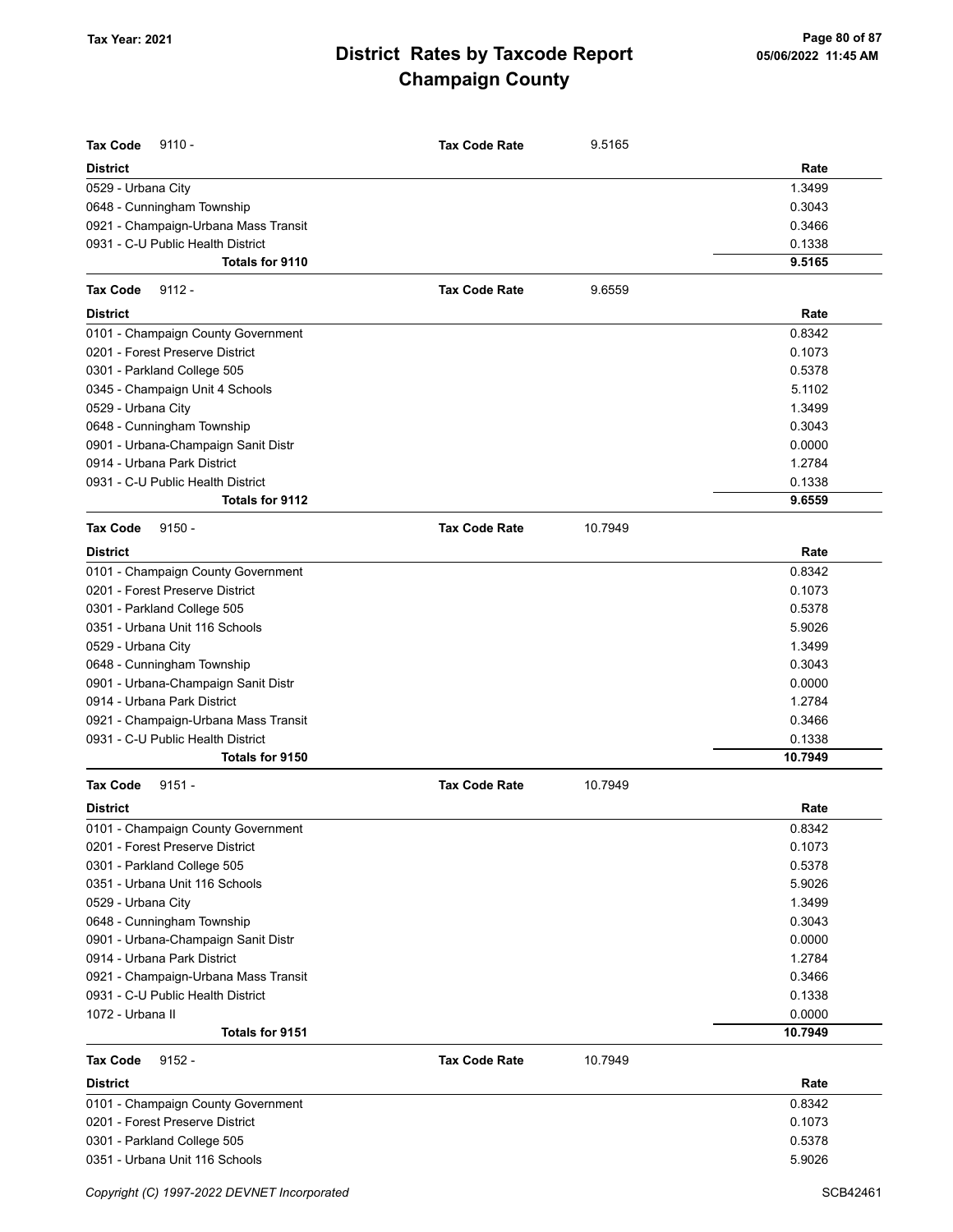| <b>Tax Code</b><br>$9152 -$          | <b>Tax Code Rate</b> | 10.7949 |         |
|--------------------------------------|----------------------|---------|---------|
| <b>District</b>                      |                      |         | Rate    |
| 0529 - Urbana City                   |                      |         | 1.3499  |
| 0648 - Cunningham Township           |                      |         | 0.3043  |
| 0901 - Urbana-Champaign Sanit Distr  |                      |         | 0.0000  |
| 0914 - Urbana Park District          |                      |         | 1.2784  |
| 0921 - Champaign-Urbana Mass Transit |                      |         | 0.3466  |
| 0931 - C-U Public Health District    |                      |         | 0.1338  |
| Totals for 9152                      |                      |         | 10.7949 |
| <b>Tax Code</b><br>$9153 -$          | <b>Tax Code Rate</b> | 10.7949 |         |
| <b>District</b>                      |                      |         | Rate    |
| 0101 - Champaign County Government   |                      |         | 0.8342  |
| 0201 - Forest Preserve District      |                      |         | 0.1073  |
| 0301 - Parkland College 505          |                      |         | 0.5378  |
| 0351 - Urbana Unit 116 Schools       |                      |         | 5.9026  |
| 0529 - Urbana City                   |                      |         | 1.3499  |
| 0648 - Cunningham Township           |                      |         | 0.3043  |
| 0901 - Urbana-Champaign Sanit Distr  |                      |         | 0.0000  |
| 0914 - Urbana Park District          |                      |         | 1.2784  |
| 0921 - Champaign-Urbana Mass Transit |                      |         | 0.3466  |
| 0931 - C-U Public Health District    |                      |         | 0.1338  |
| 1074 - Urbana IV                     |                      |         | 0.0000  |
| Totals for 9153                      |                      |         | 10.7949 |
| $9154 -$<br><b>Tax Code</b>          | <b>Tax Code Rate</b> | 10.4483 |         |
| <b>District</b>                      |                      |         | Rate    |
| 0101 - Champaign County Government   |                      |         | 0.8342  |
| 0201 - Forest Preserve District      |                      |         | 0.1073  |
| 0301 - Parkland College 505          |                      |         | 0.5378  |
| 0351 - Urbana Unit 116 Schools       |                      |         | 5.9026  |
| 0529 - Urbana City                   |                      |         | 1.3499  |
| 0648 - Cunningham Township           |                      |         | 0.3043  |
| 0914 - Urbana Park District          |                      |         | 1.2784  |
| 0931 - C-U Public Health District    |                      |         | 0.1338  |
| 1074 - Urbana IV                     |                      |         | 0.0000  |
| Totals for 9154                      |                      |         | 10.4483 |
| <b>Tax Code</b><br>$9155 -$          | <b>Tax Code Rate</b> | 10.7949 |         |
| <b>District</b>                      |                      |         | Rate    |
| 0101 - Champaign County Government   |                      |         | 0.8342  |
| 0201 - Forest Preserve District      |                      |         | 0.1073  |
| 0301 - Parkland College 505          |                      |         | 0.5378  |
| 0351 - Urbana Unit 116 Schools       |                      |         | 5.9026  |
| 0529 - Urbana City                   |                      |         | 1.3499  |
| 0648 - Cunningham Township           |                      |         | 0.3043  |
| 0914 - Urbana Park District          |                      |         | 1.2784  |
| 0921 - Champaign-Urbana Mass Transit |                      |         | 0.3466  |
| 0931 - C-U Public Health District    |                      |         | 0.1338  |
| Totals for 9155                      |                      |         | 10.7949 |
| <b>Tax Code</b><br>$9156 -$          | <b>Tax Code Rate</b> | 10.4483 |         |
| <b>District</b>                      |                      |         | Rate    |
| 0101 - Champaign County Government   |                      |         | 0.8342  |
| 0201 - Forest Preserve District      |                      |         | 0.1073  |
| 0301 - Parkland College 505          |                      |         | 0.5378  |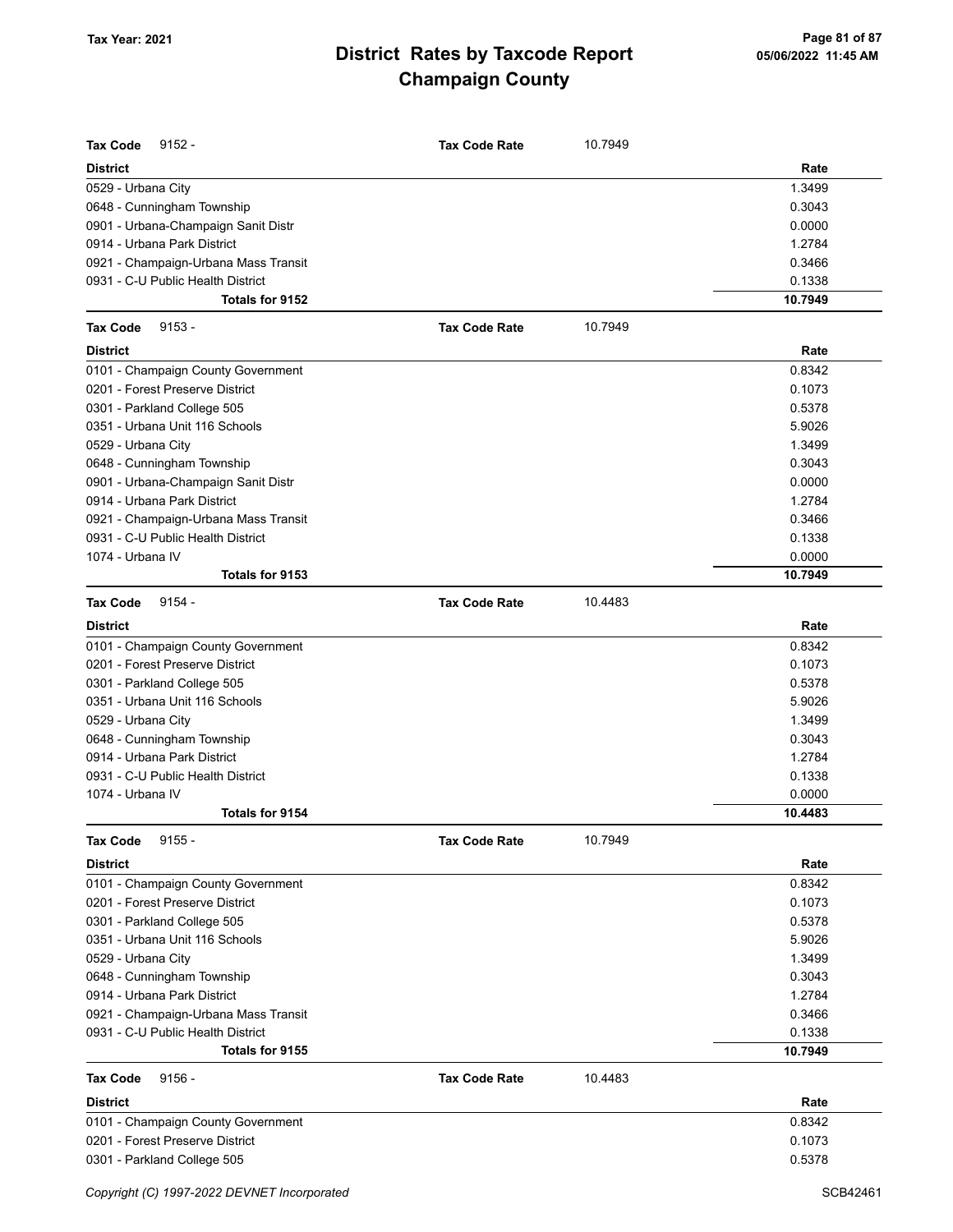| <b>Tax Code</b><br>$9156 -$          | <b>Tax Code Rate</b> | 10.4483 |         |
|--------------------------------------|----------------------|---------|---------|
| <b>District</b>                      |                      |         | Rate    |
| 0351 - Urbana Unit 116 Schools       |                      |         | 5.9026  |
| 0529 - Urbana City                   |                      |         | 1.3499  |
| 0648 - Cunningham Township           |                      |         | 0.3043  |
| 0901 - Urbana-Champaign Sanit Distr  |                      |         | 0.0000  |
| 0914 - Urbana Park District          |                      |         | 1.2784  |
| 0931 - C-U Public Health District    |                      |         | 0.1338  |
| 1074 - Urbana IV                     |                      |         | 0.0000  |
| Totals for 9156                      |                      |         | 10.4483 |
| $9157 -$<br><b>Tax Code</b>          | <b>Tax Code Rate</b> | 10.7949 |         |
| <b>District</b>                      |                      |         | Rate    |
| 0101 - Champaign County Government   |                      |         | 0.8342  |
| 0201 - Forest Preserve District      |                      |         | 0.1073  |
| 0301 - Parkland College 505          |                      |         | 0.5378  |
| 0351 - Urbana Unit 116 Schools       |                      |         | 5.9026  |
| 0529 - Urbana City                   |                      |         | 1.3499  |
| 0648 - Cunningham Township           |                      |         | 0.3043  |
| 0901 - Urbana-Champaign Sanit Distr  |                      |         | 0.0000  |
| 0914 - Urbana Park District          |                      |         | 1.2784  |
| 0921 - Champaign-Urbana Mass Transit |                      |         | 0.3466  |
| 0931 - C-U Public Health District    |                      |         | 0.1338  |
| 1075 - Urbana V                      |                      |         | 0.0000  |
| Totals for 9157                      |                      |         | 10.7949 |
| $9160 -$<br><b>Tax Code</b>          | <b>Tax Code Rate</b> | 10.7949 |         |
| <b>District</b>                      |                      |         | Rate    |
| 0101 - Champaign County Government   |                      |         | 0.8342  |
| 0201 - Forest Preserve District      |                      |         | 0.1073  |
| 0301 - Parkland College 505          |                      |         | 0.5378  |
| 0351 - Urbana Unit 116 Schools       |                      |         | 5.9026  |
| 0529 - Urbana City                   |                      |         | 1.3499  |
| 0648 - Cunningham Township           |                      |         | 0.3043  |
| 0901 - Urbana-Champaign Sanit Distr  |                      |         | 0.0000  |
| 0914 - Urbana Park District          |                      |         | 1.2784  |
| 0921 - Champaign-Urbana Mass Transit |                      |         | 0.3466  |
| 0931 - C-U Public Health District    |                      |         | 0.1338  |
| Totals for 9160                      |                      |         | 10.7949 |
| $9162 -$<br><b>Tax Code</b>          | <b>Tax Code Rate</b> | 10.0025 |         |
| <b>District</b>                      |                      |         | Rate    |
| 0101 - Champaign County Government   |                      |         | 0.8342  |
| 0201 - Forest Preserve District      |                      |         | 0.1073  |
| 0301 - Parkland College 505          |                      |         | 0.5378  |
| 0345 - Champaign Unit 4 Schools      |                      |         | 5.1102  |
| 0529 - Urbana City                   |                      |         | 1.3499  |
| 0648 - Cunningham Township           |                      |         | 0.3043  |
| 0901 - Urbana-Champaign Sanit Distr  |                      |         | 0.0000  |
| 0914 - Urbana Park District          |                      |         | 1.2784  |
| 0921 - Champaign-Urbana Mass Transit |                      |         | 0.3466  |
| 0931 - C-U Public Health District    |                      |         | 0.1338  |
| Totals for 9162                      |                      |         | 10.0025 |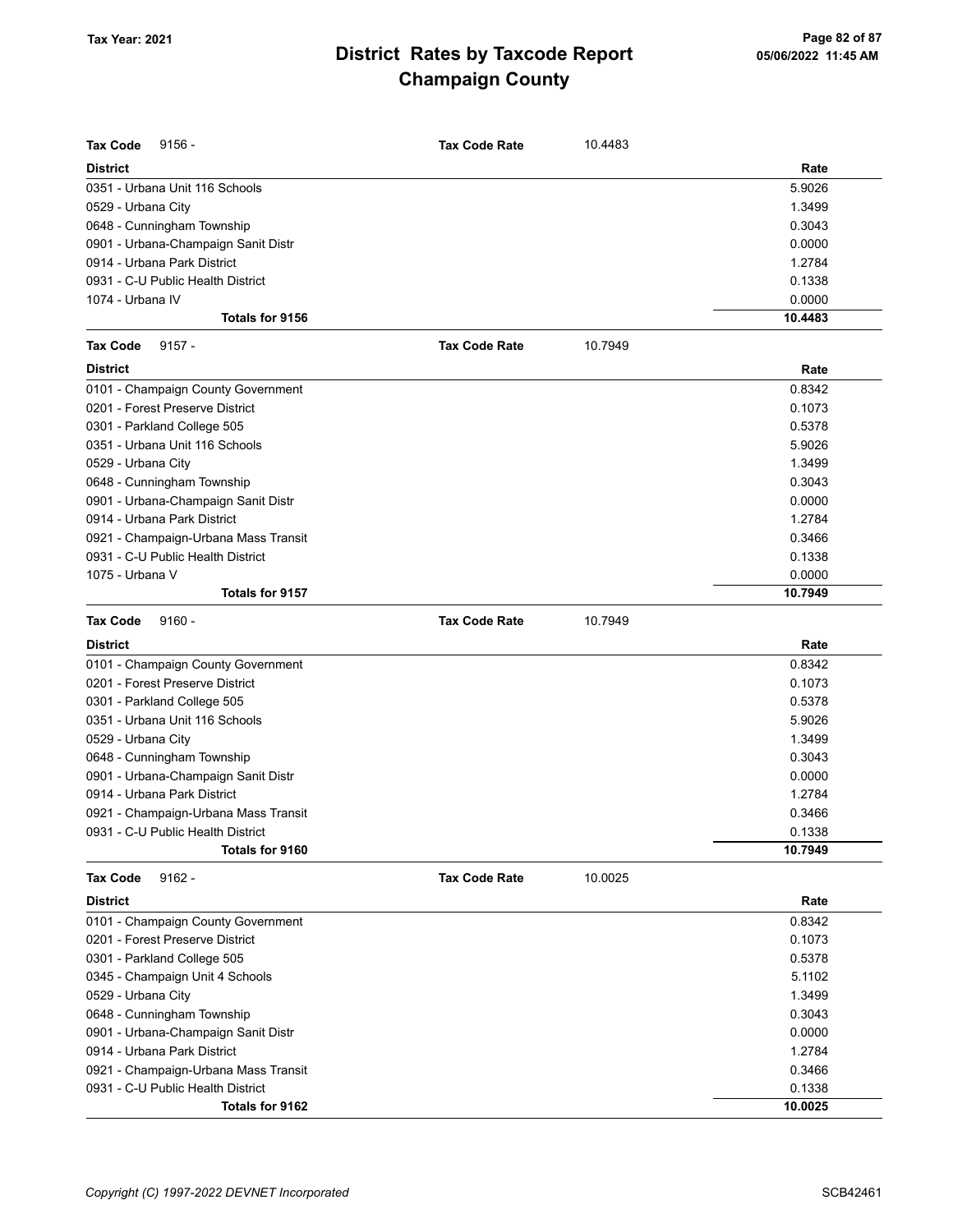| <b>Tax Code</b><br>$9163 -$          | <b>Tax Code Rate</b> | 10.7949 |         |
|--------------------------------------|----------------------|---------|---------|
| <b>District</b>                      |                      |         | Rate    |
| 0101 - Champaign County Government   |                      |         | 0.8342  |
| 0201 - Forest Preserve District      |                      |         | 0.1073  |
| 0301 - Parkland College 505          |                      |         | 0.5378  |
| 0351 - Urbana Unit 116 Schools       |                      |         | 5.9026  |
| 0529 - Urbana City                   |                      |         | 1.3499  |
| 0648 - Cunningham Township           |                      |         | 0.3043  |
| 0914 - Urbana Park District          |                      |         | 1.2784  |
| 0921 - Champaign-Urbana Mass Transit |                      |         | 0.3466  |
| 0931 - C-U Public Health District    |                      |         | 0.1338  |
| Totals for 9163                      |                      |         | 10.7949 |
| <b>Tax Code</b><br>$9164 -$          | <b>Tax Code Rate</b> | 10.4483 |         |
| <b>District</b>                      |                      |         | Rate    |
| 0101 - Champaign County Government   |                      |         | 0.8342  |
| 0201 - Forest Preserve District      |                      |         | 0.1073  |
| 0301 - Parkland College 505          |                      |         | 0.5378  |
| 0351 - Urbana Unit 116 Schools       |                      |         | 5.9026  |
| 0529 - Urbana City                   |                      |         | 1.3499  |
| 0648 - Cunningham Township           |                      |         | 0.3043  |
| 0901 - Urbana-Champaign Sanit Distr  |                      |         | 0.0000  |
| 0914 - Urbana Park District          |                      |         | 1.2784  |
| 0931 - C-U Public Health District    |                      |         | 0.1338  |
| <b>Totals for 9164</b>               |                      |         | 10.4483 |
| $9166 -$<br><b>Tax Code</b>          | <b>Tax Code Rate</b> | 9.6559  |         |
| <b>District</b>                      |                      |         | Rate    |
| 0101 - Champaign County Government   |                      |         | 0.8342  |
| 0201 - Forest Preserve District      |                      |         | 0.1073  |
| 0301 - Parkland College 505          |                      |         | 0.5378  |
| 0345 - Champaign Unit 4 Schools      |                      |         | 5.1102  |
| 0529 - Urbana City                   |                      |         | 1.3499  |
| 0648 - Cunningham Township           |                      |         | 0.3043  |
| 0901 - Urbana-Champaign Sanit Distr  |                      |         | 0.0000  |
| 0914 - Urbana Park District          |                      |         | 1.2784  |
| 0931 - C-U Public Health District    |                      |         | 0.1338  |
| Totals for 9166                      |                      |         | 9.6559  |
| $9203 -$<br><b>Tax Code</b>          | <b>Tax Code Rate</b> | 10.7949 |         |
| <b>District</b>                      |                      |         | Rate    |
| 0101 - Champaign County Government   |                      |         | 0.8342  |
| 0201 - Forest Preserve District      |                      |         | 0.1073  |
| 0301 - Parkland College 505          |                      |         | 0.5378  |
| 0351 - Urbana Unit 116 Schools       |                      |         | 5.9026  |
| 0529 - Urbana City                   |                      |         | 1.3499  |
| 0648 - Cunningham Township           |                      |         | 0.3043  |
| 0901 - Urbana-Champaign Sanit Distr  |                      |         | 0.0000  |
| 0914 - Urbana Park District          |                      |         | 1.2784  |
| 0921 - Champaign-Urbana Mass Transit |                      |         | 0.3466  |
| 0931 - C-U Public Health District    |                      |         | 0.1338  |
| Totals for 9203                      |                      |         | 10.7949 |
| $9250 -$<br><b>Tax Code</b>          | <b>Tax Code Rate</b> | 10.7949 |         |
| District                             |                      |         | Rate    |
| 0101 - Champaign County Government   |                      |         | 0.8342  |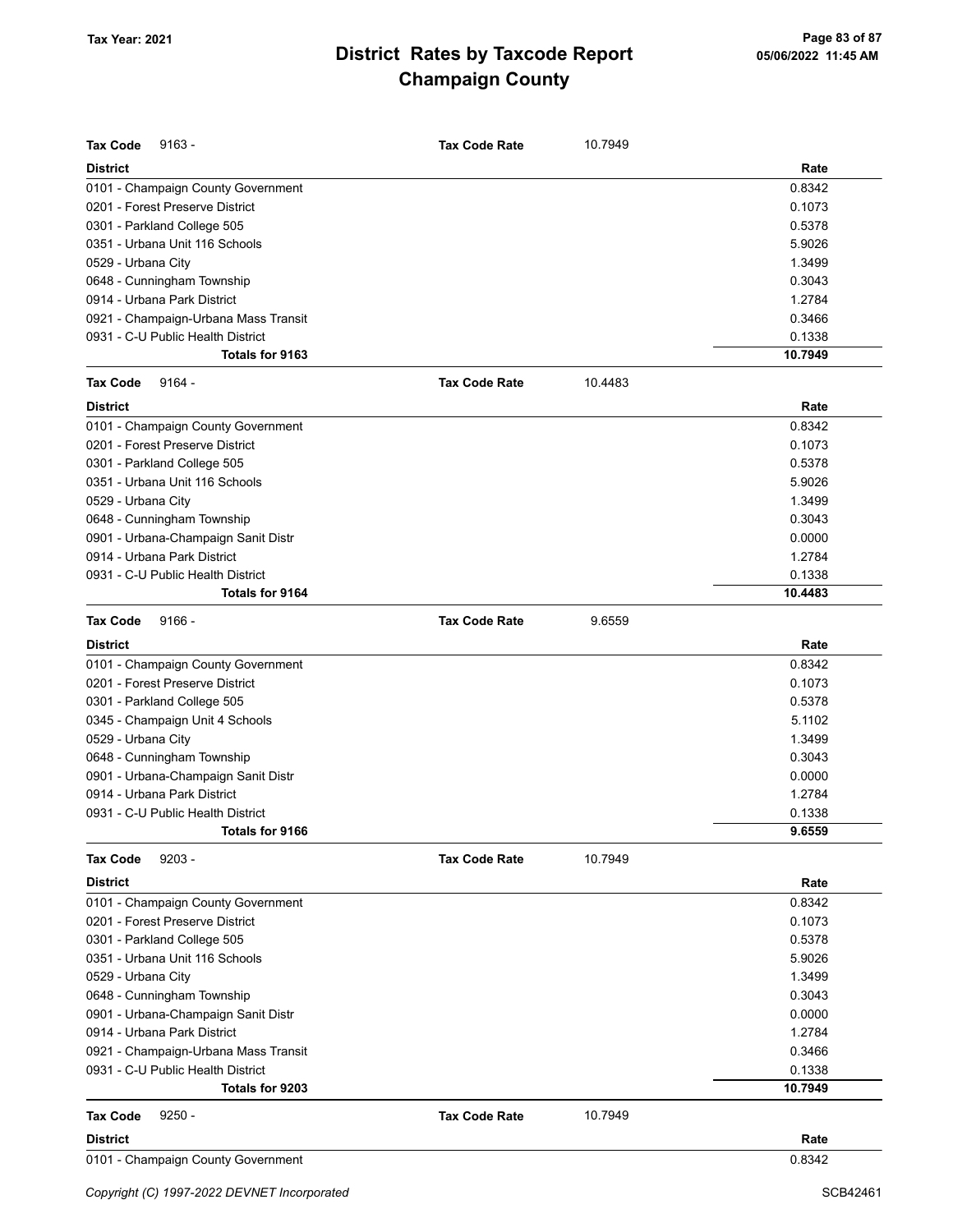| <b>Tax Code</b><br>$9250 -$                                               | <b>Tax Code Rate</b> | 10.7949 |                   |
|---------------------------------------------------------------------------|----------------------|---------|-------------------|
| <b>District</b>                                                           |                      |         | Rate              |
| 0201 - Forest Preserve District                                           |                      |         | 0.1073            |
| 0301 - Parkland College 505                                               |                      |         | 0.5378            |
| 0351 - Urbana Unit 116 Schools                                            |                      |         | 5.9026            |
| 0529 - Urbana City                                                        |                      |         | 1.3499            |
| 0648 - Cunningham Township                                                |                      |         | 0.3043            |
| 0901 - Urbana-Champaign Sanit Distr                                       |                      |         | 0.0000            |
| 0914 - Urbana Park District                                               |                      |         | 1.2784            |
| 0921 - Champaign-Urbana Mass Transit                                      |                      |         | 0.3466            |
| 0931 - C-U Public Health District                                         |                      |         | 0.1338            |
| Totals for 9250                                                           |                      |         | 10.7949           |
| <b>Tax Code</b><br>$9251 -$                                               | <b>Tax Code Rate</b> | 10.7949 |                   |
| <b>District</b>                                                           |                      |         | Rate              |
| 0101 - Champaign County Government                                        |                      |         | 0.8342            |
| 0201 - Forest Preserve District                                           |                      |         | 0.1073            |
| 0301 - Parkland College 505                                               |                      |         | 0.5378            |
| 0351 - Urbana Unit 116 Schools                                            |                      |         | 5.9026            |
| 0529 - Urbana City                                                        |                      |         | 1.3499            |
| 0648 - Cunningham Township                                                |                      |         | 0.3043            |
| 0901 - Urbana-Champaign Sanit Distr                                       |                      |         | 0.0000            |
| 0914 - Urbana Park District                                               |                      |         | 1.2784            |
| 0921 - Champaign-Urbana Mass Transit                                      |                      |         | 0.3466            |
| 0931 - C-U Public Health District                                         |                      |         | 0.1338            |
| 1072 - Urbana II                                                          |                      |         | 0.0000            |
| Totals for 9251                                                           |                      |         | 10.7949           |
| <b>Tax Code</b><br>$9257 -$                                               | <b>Tax Code Rate</b> | 10.7949 |                   |
| <b>District</b>                                                           |                      |         | Rate              |
| 0101 - Champaign County Government                                        |                      |         | 0.8342            |
| 0201 - Forest Preserve District                                           |                      |         | 0.1073            |
| 0301 - Parkland College 505                                               |                      |         | 0.5378            |
|                                                                           |                      |         | 5.9026            |
| 0351 - Urbana Unit 116 Schools                                            |                      |         |                   |
|                                                                           |                      |         |                   |
| 0529 - Urbana City                                                        |                      |         | 1.3499            |
| 0648 - Cunningham Township                                                |                      |         | 0.3043            |
| 0901 - Urbana-Champaign Sanit Distr                                       |                      |         | 0.0000            |
| 0914 - Urbana Park District                                               |                      |         | 1.2784            |
| 0921 - Champaign-Urbana Mass Transit<br>0931 - C-U Public Health District |                      |         | 0.3466            |
| 1075 - Urbana V                                                           |                      |         | 0.1338            |
| Totals for 9257                                                           |                      |         | 0.0000<br>10.7949 |
| <b>Tax Code</b><br>$9260 -$                                               | <b>Tax Code Rate</b> | 10.7949 |                   |
| <b>District</b>                                                           |                      |         | Rate              |
|                                                                           |                      |         |                   |
| 0101 - Champaign County Government<br>0201 - Forest Preserve District     |                      |         | 0.8342            |
| 0301 - Parkland College 505                                               |                      |         | 0.1073<br>0.5378  |
|                                                                           |                      |         |                   |
| 0351 - Urbana Unit 116 Schools                                            |                      |         | 5.9026<br>1.3499  |
| 0529 - Urbana City                                                        |                      |         | 0.3043            |
| 0648 - Cunningham Township                                                |                      |         |                   |
| 0901 - Urbana-Champaign Sanit Distr<br>0914 - Urbana Park District        |                      |         | 0.0000            |
|                                                                           |                      |         | 1.2784            |
| 0921 - Champaign-Urbana Mass Transit<br>0931 - C-U Public Health District |                      |         | 0.3466<br>0.1338  |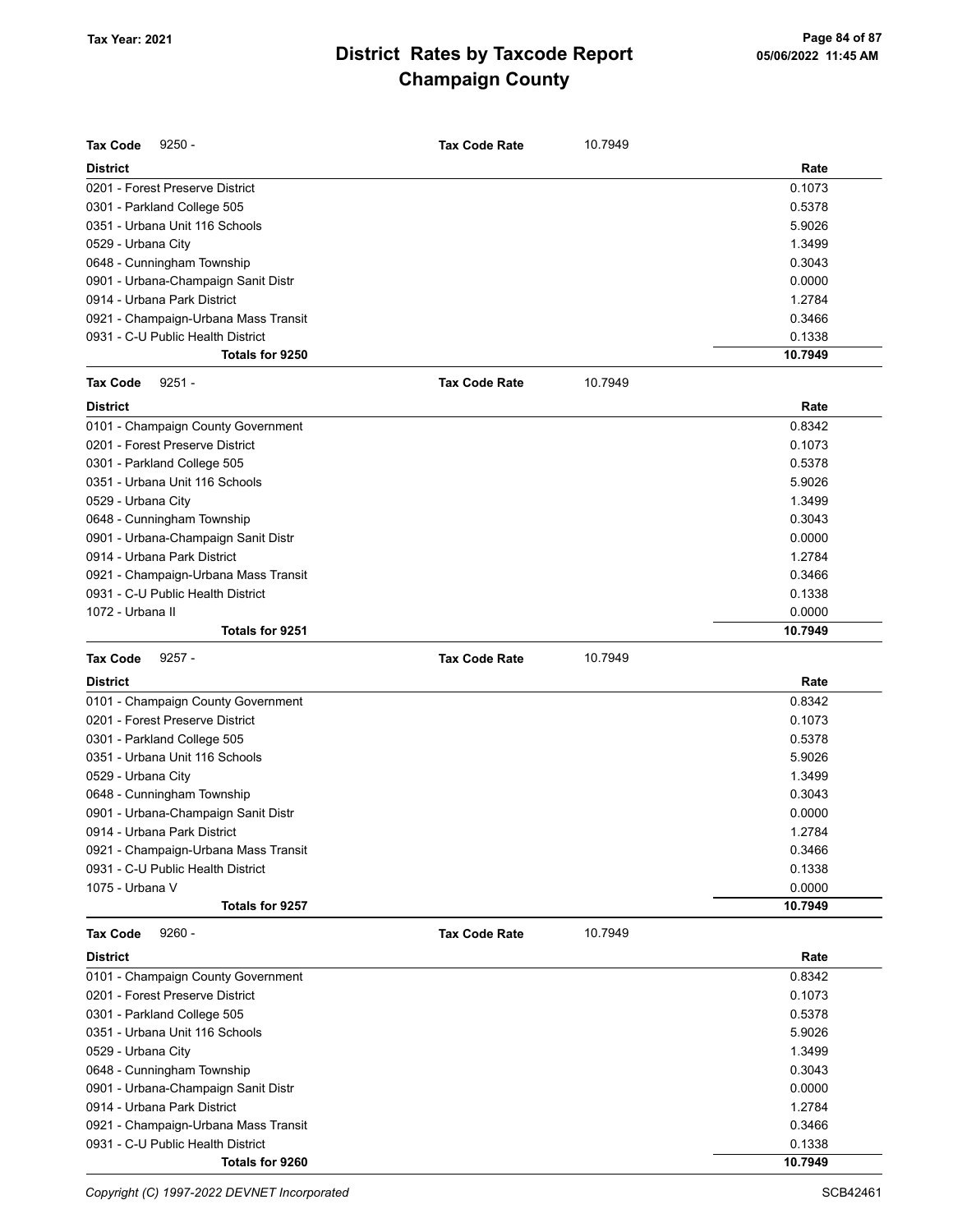| <b>Tax Code</b><br>$9303 -$          | <b>Tax Code Rate</b> | 10.7949 |         |
|--------------------------------------|----------------------|---------|---------|
| <b>District</b>                      |                      |         | Rate    |
| 0101 - Champaign County Government   |                      |         | 0.8342  |
| 0201 - Forest Preserve District      |                      |         | 0.1073  |
| 0301 - Parkland College 505          |                      |         | 0.5378  |
| 0351 - Urbana Unit 116 Schools       |                      |         | 5.9026  |
| 0529 - Urbana City                   |                      |         | 1.3499  |
| 0648 - Cunningham Township           |                      |         | 0.3043  |
| 0901 - Urbana-Champaign Sanit Distr  |                      |         | 0.0000  |
| 0914 - Urbana Park District          |                      |         | 1.2784  |
| 0921 - Champaign-Urbana Mass Transit |                      |         | 0.3466  |
| 0931 - C-U Public Health District    |                      |         | 0.1338  |
| Totals for 9303                      |                      |         | 10.7949 |
| <b>Tax Code</b><br>$9304 -$          | <b>Tax Code Rate</b> | 10.4483 |         |
| <b>District</b>                      |                      |         | Rate    |
| 0101 - Champaign County Government   |                      |         | 0.8342  |
| 0201 - Forest Preserve District      |                      |         | 0.1073  |
| 0301 - Parkland College 505          |                      |         | 0.5378  |
| 0351 - Urbana Unit 116 Schools       |                      |         | 5.9026  |
| 0529 - Urbana City                   |                      |         | 1.3499  |
| 0648 - Cunningham Township           |                      |         | 0.3043  |
| 0914 - Urbana Park District          |                      |         | 1.2784  |
| 0931 - C-U Public Health District    |                      |         | 0.1338  |
| Totals for 9304                      |                      |         | 10.4483 |
| <b>Tax Code</b><br>$9305 -$          | <b>Tax Code Rate</b> | 10.7949 |         |
| <b>District</b>                      |                      |         | Rate    |
| 0101 - Champaign County Government   |                      |         | 0.8342  |
| 0201 - Forest Preserve District      |                      |         | 0.1073  |
| 0301 - Parkland College 505          |                      |         | 0.5378  |
| 0351 - Urbana Unit 116 Schools       |                      |         | 5.9026  |
| 0529 - Urbana City                   |                      |         | 1.3499  |
| 0648 - Cunningham Township           |                      |         | 0.3043  |
| 0914 - Urbana Park District          |                      |         | 1.2784  |
| 0921 - Champaign-Urbana Mass Transit |                      |         | 0.3466  |
| 0931 - C-U Public Health District    |                      |         | 0.1338  |
| <b>Totals for 9305</b>               |                      |         | 10.7949 |
| $9306 -$<br><b>Tax Code</b>          | <b>Tax Code Rate</b> | 10.4483 |         |
| <b>District</b>                      |                      |         | Rate    |
| 0101 - Champaign County Government   |                      |         | 0.8342  |
| 0201 - Forest Preserve District      |                      |         | 0.1073  |
| 0301 - Parkland College 505          |                      |         | 0.5378  |
| 0351 - Urbana Unit 116 Schools       |                      |         | 5.9026  |
| 0529 - Urbana City                   |                      |         | 1.3499  |
| 0648 - Cunningham Township           |                      |         | 0.3043  |
| 0901 - Urbana-Champaign Sanit Distr  |                      |         | 0.0000  |
| 0914 - Urbana Park District          |                      |         | 1.2784  |
| 0931 - C-U Public Health District    |                      |         | 0.1338  |
| Totals for 9306                      |                      |         | 10.4483 |
| <b>Tax Code</b><br>$9307 -$          | <b>Tax Code Rate</b> | 10.0025 |         |
| <b>District</b>                      |                      |         | Rate    |
| 0101 - Champaign County Government   |                      |         | 0.8342  |
| 0201 - Forest Preserve District      |                      |         | 0.1073  |
|                                      |                      |         |         |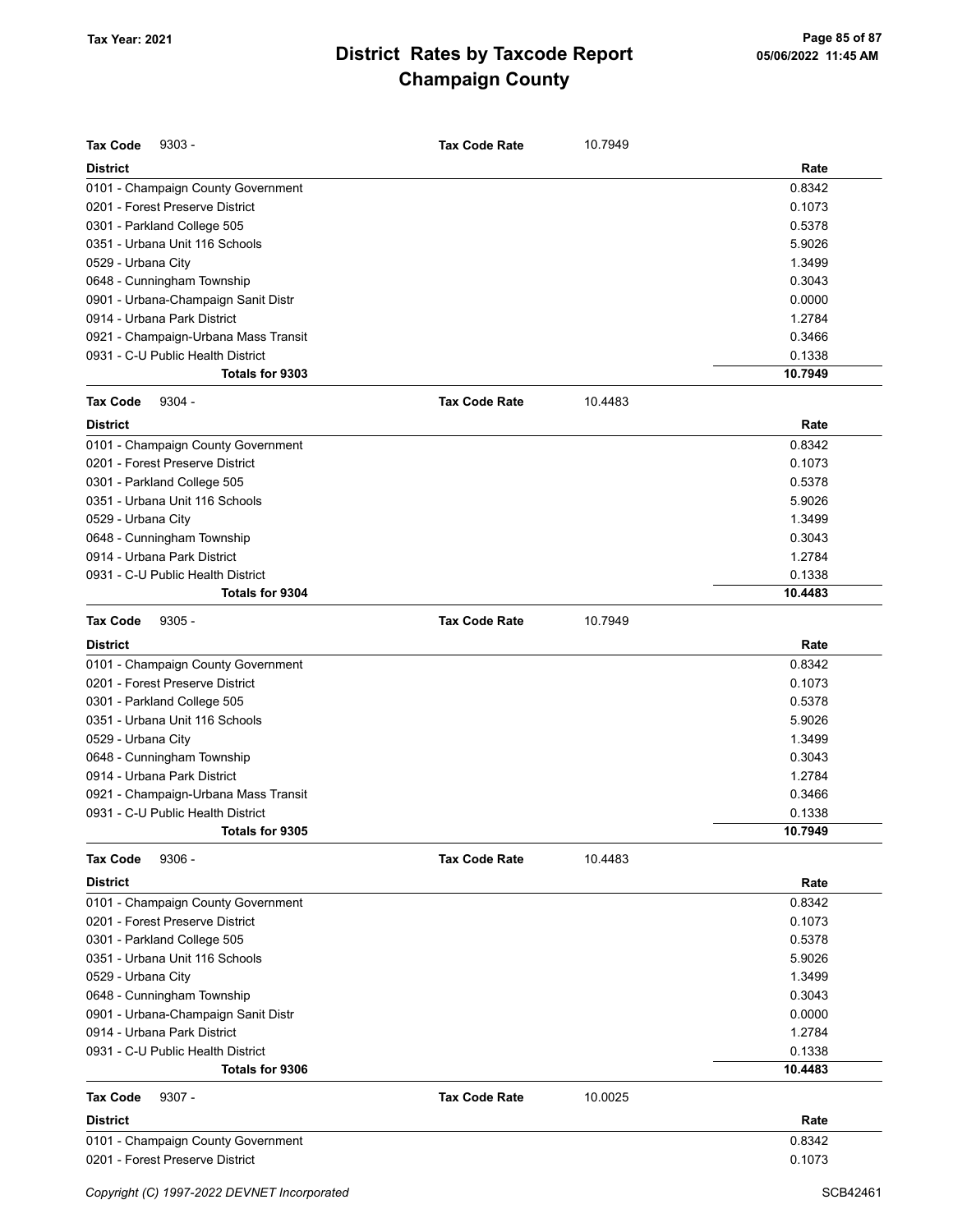| <b>Tax Code</b><br>$9307 -$          | <b>Tax Code Rate</b> | 10.0025 |         |
|--------------------------------------|----------------------|---------|---------|
| <b>District</b>                      |                      |         | Rate    |
| 0301 - Parkland College 505          |                      |         | 0.5378  |
| 0345 - Champaign Unit 4 Schools      |                      |         | 5.1102  |
| 0529 - Urbana City                   |                      |         | 1.3499  |
| 0648 - Cunningham Township           |                      |         | 0.3043  |
| 0901 - Urbana-Champaign Sanit Distr  |                      |         | 0.0000  |
| 0914 - Urbana Park District          |                      |         | 1.2784  |
| 0921 - Champaign-Urbana Mass Transit |                      |         | 0.3466  |
| 0931 - C-U Public Health District    |                      |         | 0.1338  |
| Totals for 9307                      |                      |         | 10.0025 |
| $9308 -$<br><b>Tax Code</b>          | <b>Tax Code Rate</b> | 9.5165  |         |
| <b>District</b>                      |                      |         | Rate    |
| 0101 - Champaign County Government   |                      |         | 0.8342  |
| 0201 - Forest Preserve District      |                      |         | 0.1073  |
| 0301 - Parkland College 505          |                      |         | 0.5378  |
| 0351 - Urbana Unit 116 Schools       |                      |         | 5.9026  |
| 0529 - Urbana City                   |                      |         | 1.3499  |
| 0648 - Cunningham Township           |                      |         | 0.3043  |
| 0901 - Urbana-Champaign Sanit Distr  |                      |         | 0.0000  |
| 0921 - Champaign-Urbana Mass Transit |                      |         | 0.3466  |
| 0931 - C-U Public Health District    |                      |         | 0.1338  |
| Totals for 9308                      |                      |         | 9.5165  |
| $9311 -$<br><b>Tax Code</b>          | <b>Tax Code Rate</b> | 9.1699  |         |
| <b>District</b>                      |                      |         | Rate    |
| 0101 - Champaign County Government   |                      |         | 0.8342  |
| 0201 - Forest Preserve District      |                      |         | 0.1073  |
| 0301 - Parkland College 505          |                      |         | 0.5378  |
| 0351 - Urbana Unit 116 Schools       |                      |         | 5.9026  |
| 0529 - Urbana City                   |                      |         | 1.3499  |
| 0648 - Cunningham Township           |                      |         | 0.3043  |
| 0901 - Urbana-Champaign Sanit Distr  |                      |         | 0.0000  |
| 0931 - C-U Public Health District    |                      |         | 0.1338  |
| Totals for 9311                      |                      |         | 9.1699  |
| $9360 -$<br>Tax Code                 | <b>Tax Code Rate</b> | 10.7949 |         |
| District                             |                      |         | Rate    |
| 0101 - Champaign County Government   |                      |         | 0.8342  |
| 0201 - Forest Preserve District      |                      |         | 0.1073  |
| 0301 - Parkland College 505          |                      |         | 0.5378  |
| 0351 - Urbana Unit 116 Schools       |                      |         | 5.9026  |
| 0529 - Urbana City                   |                      |         | 1.3499  |
| 0648 - Cunningham Township           |                      |         | 0.3043  |
| 0901 - Urbana-Champaign Sanit Distr  |                      |         | 0.0000  |
| 0914 - Urbana Park District          |                      |         | 1.2784  |
| 0921 - Champaign-Urbana Mass Transit |                      |         | 0.3466  |
| 0931 - C-U Public Health District    |                      |         | 0.1338  |
| Totals for 9360                      |                      |         | 10.7949 |
| <b>Tax Code</b><br>9364 -            | <b>Tax Code Rate</b> | 10.4483 |         |
| <b>District</b>                      |                      |         | Rate    |
| 0101 - Champaign County Government   |                      |         | 0.8342  |
| 0201 - Forest Preserve District      |                      |         | 0.1073  |
| 0301 - Parkland College 505          |                      |         | 0.5378  |